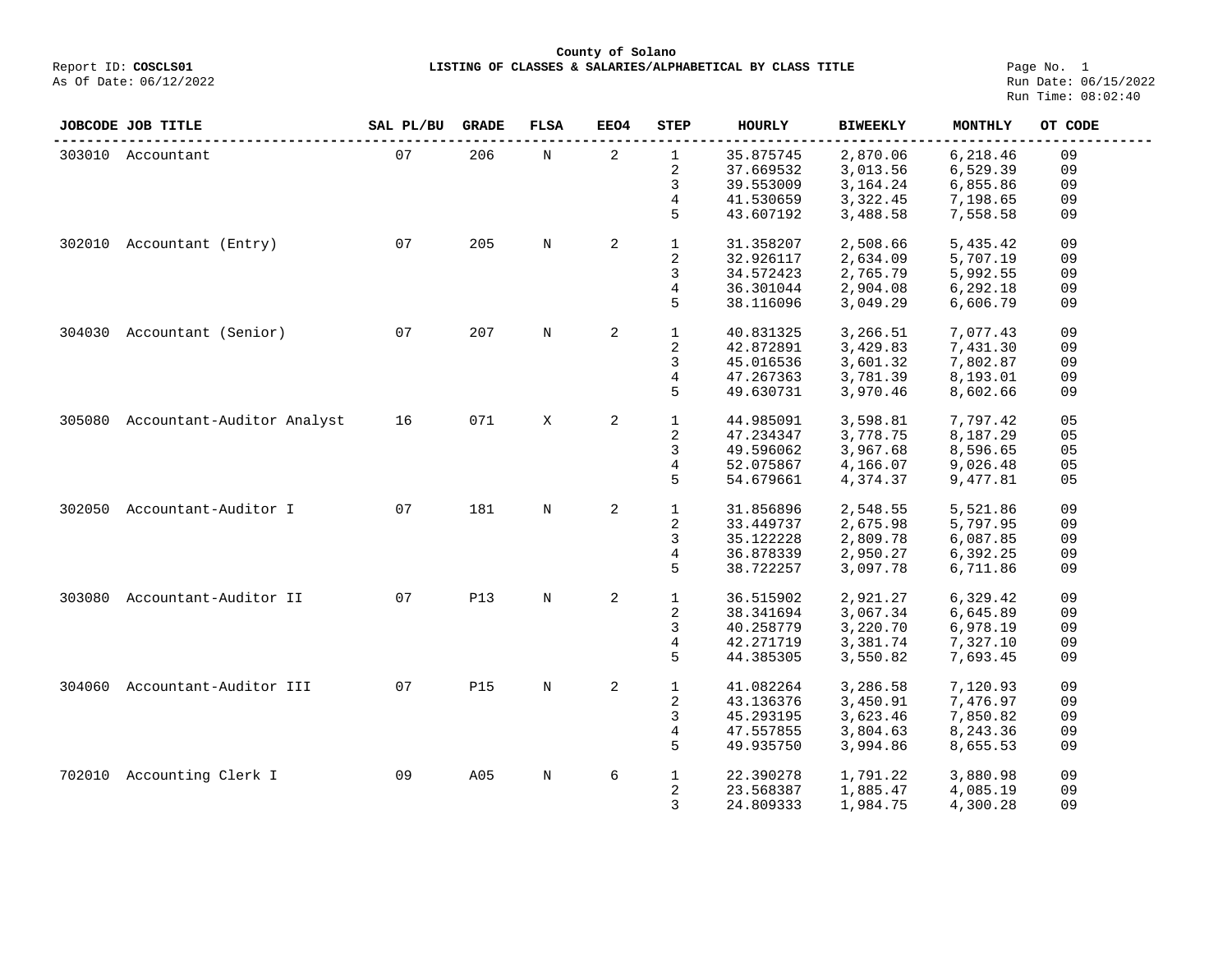**LISTING OF CLASSES & SALARIES/ALPHABETICAL BY CLASS TITLE Page No. 2**<br>Run Date: 06/15/2022 Run Time: 08:02:40

|        | <b>JOBCODE JOB TITLE</b>         | SAL PL/BU | GRADE | <b>FLSA</b> | EEO4 | <b>STEP</b>  | HOURLY                 | <b>BIWEEKLY</b>      | MONTHLY              | OT CODE  |
|--------|----------------------------------|-----------|-------|-------------|------|--------------|------------------------|----------------------|----------------------|----------|
|        |                                  |           |       |             |      | 4<br>5       | 26.114857<br>27.489326 | 2,089.19<br>2,199.15 | 4,526.58<br>4,764.82 | 09<br>09 |
|        | 70201C Accounting Clerk I (C)    | 30        | A05   | $\mathbf N$ | 6    | $\mathbf 1$  | 22.677248              | 1,814.18             | 3,930.72             | 09       |
|        |                                  |           |       |             |      | 2            | 23.870464              | 1,909.64             | 4,137.55             | 09       |
|        |                                  |           |       |             |      | 3            | 25.127316              | 2,010.19             | 4,355.40             | 09       |
|        |                                  |           |       |             |      | 4            | 26.449575              | 2,115.97             | 4,584.59             | 09       |
|        |                                  |           |       |             |      | 5            | 27.841655              | 2,227.33             | 4,825.89             | 09       |
|        | 703020 Accounting Clerk II       | 09        | A07   | N           | 6    | $\mathbf{1}$ | 24.700250              | 1,976.02             | 4,281.38             | 09       |
|        |                                  |           |       |             |      | 2            | 26.000533              | 2,080.04             | 4,506.76             | 09       |
|        |                                  |           |       |             |      | 3            | 27.368896              | 2,189.51             | 4,743.94             | 09       |
|        |                                  |           |       |             |      | 4            | 28.809683              | 2,304.77             | 4,993.68             | 09       |
|        |                                  |           |       |             |      | 5            | 30.325524              | 2,426.04             | 5,256.42             | 09       |
|        | 70302C Accounting Clerk II (C)   | 30        | A07   | N           | 6    | $\mathbf{1}$ | 25.016833              | 2,001.35             | 4,336.25             | 09       |
|        |                                  |           |       |             |      | 2            | 26.333785              | 2,106.70             | 4,564.52             | 09       |
|        |                                  |           |       |             |      | 3            | 27.719685              | 2,217.57             | 4,804.75             | 09       |
|        |                                  |           |       |             |      | 4            | 29.178940              | 2,334.32             | 5,057.68             | 09       |
|        |                                  |           |       |             |      | 5            | 30.714208              | 2,457.14             | 5,323.80             | 09       |
| 703030 | Accounting Clerk III             | 09        | 042   | $\mathbb N$ | 6    | $\mathbf{1}$ | 25.872665              | 2,069.81             | 4,484.60             | 09       |
|        |                                  |           |       |             |      | 2            | 27.235038              | 2,178.80             | 4,720.74             | 09       |
|        |                                  |           |       |             |      | 3            | 28.667994              | 2,293.44             | 4,969.12             | 09       |
|        |                                  |           |       |             |      | 4            | 30.176837              | 2,414.15             | 5,230.65             | 09       |
|        |                                  |           |       |             |      | 5            | 31.765092              | 2,541.21             | 5,505.95             | 09       |
|        | 705010 Accounting Supervisor     | 08        | A12   | N           | 6    | $\mathbf{1}$ | 29.143043              | 2,331.44             | 5,051.46             | 09       |
|        |                                  |           |       |             |      | 2            | 30.676340              | 2,454.11             | 5,317.23             | 09       |
|        |                                  |           |       |             |      | 3            | 32.291661              | 2,583.33             | 5,597.22             | 09       |
|        |                                  |           |       |             |      | 4            | 33.990766              | 2,719.26             | 5,891.73             | 09       |
|        |                                  |           |       |             |      | 5            | 35.779755              | 2,862.38             | 6,201.82             | 09       |
|        | 404030 Accounting Technician     | 09        | 043   | $\mathbf N$ | 6    | $\mathbf{1}$ | 27.101877              | 2,168.15             | 4,697.66             | 09       |
|        |                                  |           |       |             |      | 2            | 28.528436              | 2,282.27             | 4,944.93             | 09       |
|        |                                  |           |       |             |      | 3            | 30.030021              | 2,402.40             | 5,205.20             | 09       |
|        |                                  |           |       |             |      | 4            | 31.611113              | 2,528.89             | 5,479.26             | 09       |
|        |                                  |           |       |             |      | 5            | 33.274386              | 2,661.95             | 5,767.56             | 09       |
|        | 40403C Accounting Technician (C) | 30        | 026   | $\mathbf N$ | 6    | $\mathbf 1$  | 27.449244              | 2,195.94             | 4,757.87             | 09       |
|        |                                  |           |       |             |      | 2            | 28.894085              | 2,311.53             | 5,008.31             | 09       |
|        |                                  |           |       |             |      | 3            | 30.414919              | 2,433.19             | 5,271.92             | 09       |
|        |                                  |           |       |             |      | 4            | 32.016278              | 2,561.30             | 5,549.49             | 09       |
|        |                                  |           |       |             |      | 5            | 33.700867              | 2,696.07             | 5,841.48             | 09       |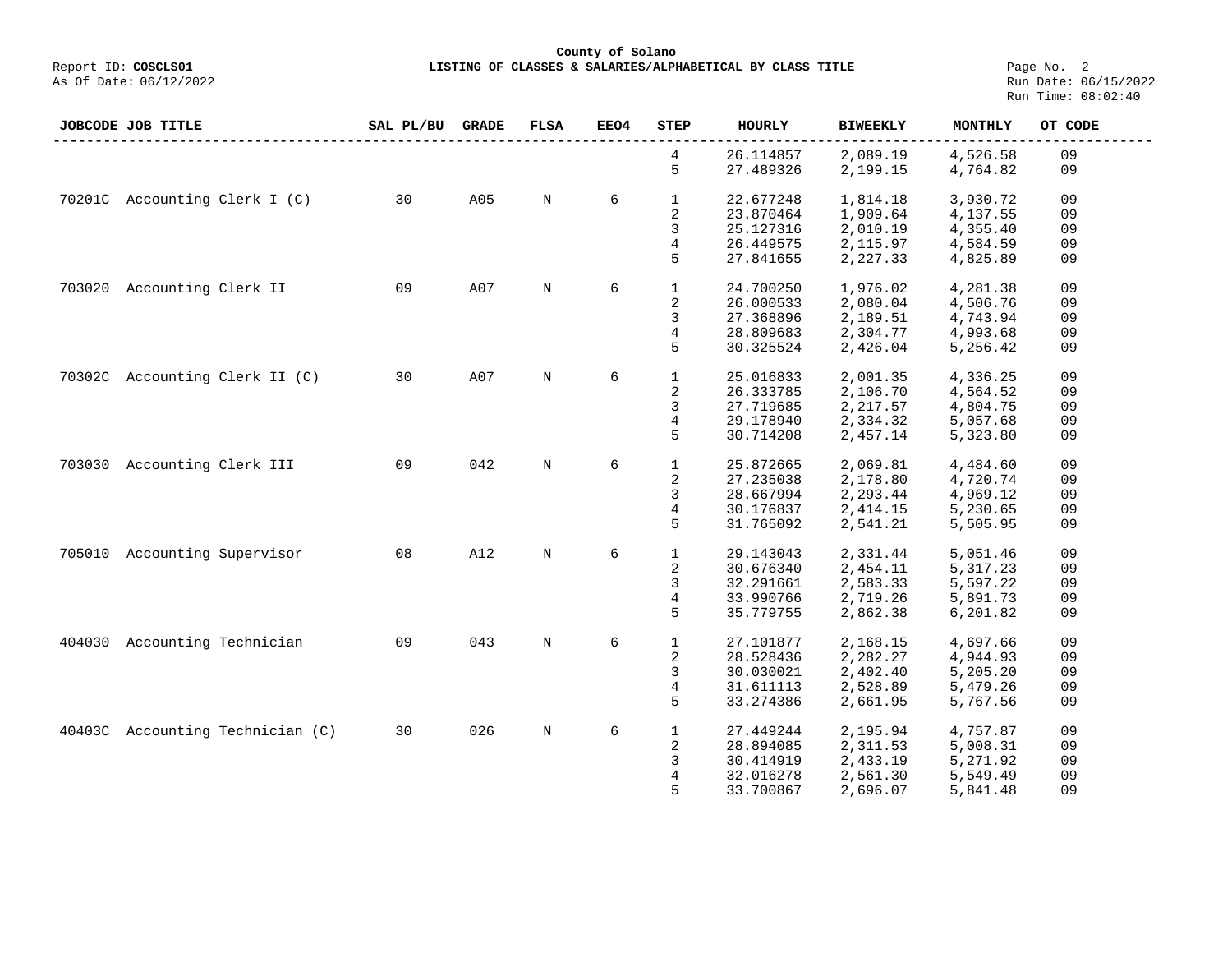**County of Solano** LISTING OF CLASSES & SALARIES/ALPHABETICAL BY CLASS TITLE **Page No. 3**<br>Run Date: 06/15/2022

|        | JOBCODE JOB TITLE                 | SAL PL/BU | <b>GRADE</b> | <b>FLSA</b> | EEO4         | <b>STEP</b>  | <b>HOURLY</b> | <b>BIWEEKLY</b> | <b>MONTHLY</b> | OT CODE        |
|--------|-----------------------------------|-----------|--------------|-------------|--------------|--------------|---------------|-----------------|----------------|----------------|
|        |                                   |           |              |             |              |              |               |                 |                |                |
|        | 187010 Admin Services Manager     | 19S       | 002          | X           | $\mathbf 1$  | $\mathbf{1}$ | 49.573487     | 3,965.88        | 8,592.74       | 05             |
|        |                                   |           |              |             |              | 2            | 52.052162     | 4,164.17        | 9,022.38       | 05             |
|        |                                   |           |              |             |              | 3            | 54.654769     | 4,372.38        | 9,473.49       | 05             |
|        |                                   |           |              |             |              | 4            | 57.387508     | 4,591.00        | 9,947.17       | 05             |
|        |                                   |           |              |             |              | 5            | 60.256886     | 4,820.55        | 10,444.53      | 05             |
|        |                                   |           |              |             |              |              |               |                 |                |                |
| 783250 | Administrative Secretary          | 09        | A10          | $\mathbf N$ | 6            | $\mathbf 1$  | 27.365404     | 2,189.23        | 4,743.34       | 09             |
|        |                                   |           |              |             |              | 2            | 28.806192     | 2,304.50        | 4,993.07       | 09             |
|        |                                   |           |              |             |              | 3            | 30.322034     | 2,425.76        | 5,255.82       | 09             |
|        |                                   |           |              |             |              | 4            | 31.918159     | 2,553.45        | 5,532.48       | 09             |
|        |                                   |           |              |             |              | 5            | 33.598059     | 2,687.84        | 5,823.66       | 09             |
|        |                                   |           |              |             |              |              |               |                 |                |                |
| 78325C | Administrative Secretary (C)      | 30        | A10          | $\rm N$     | 6            | $\mathbf{1}$ | 27.716149     | 2,217.29        | 4,804.13       | 09             |
|        |                                   |           |              |             |              | 2            | 29.175401     | 2,334.03        | 5,057.07       | 09             |
|        |                                   |           |              |             |              | 3            | 30.710673     | 2,456.85        | 5,323.18       | 09             |
|        |                                   |           |              |             |              | 4            | 32.327256     | 2,586.18        | 5,603.39       | 09             |
|        |                                   |           |              |             |              | 5            | 34.028690     | 2,722.30        | 5,898.31       | 09             |
|        |                                   |           |              |             |              |              |               |                 |                |                |
| 324020 | Ag Bio/Wts & Meas Insp(Senior)    | 07        | 200          | $\rm N$     | 3            | $\mathbf{1}$ | 41.427450     | 3,314.20        | 7,180.76       | 09             |
|        |                                   |           |              |             |              | 2            | 43.498821     | 3,479.91        | 7,539.80       | 09<br>09       |
|        |                                   |           |              |             |              | 3            | 45.673763     | 3,653.90        | 7,916.79       | 09             |
|        |                                   |           |              |             |              | 4<br>5       | 47.957451     | 3,836.60        | 8,312.63       |                |
|        |                                   |           |              |             |              |              | 50.355324     | 4,028.43        | 8,728.26       | 09             |
| 321030 | Ag Biologist/Wts & Meas Ins Tr 07 |           | 198          | $\mathbf N$ | 3            | $\mathbf{1}$ | 32.552790     | 2,604.22        | 5,642.48       | 09             |
|        |                                   |           |              |             |              | 2            | 34.180430     | 2,734.43        | 5,924.61       | 09             |
|        |                                   |           |              |             |              | 3            | 35.889451     | 2,871.16        | 6,220.84       | 09             |
|        |                                   |           |              |             |              | 4            | 37.683924     | 3,014.71        | 6,531.88       | 09             |
|        |                                   |           |              |             |              | 5            | 39.568120     | 3,165.45        | 6,858.47       | 09             |
|        |                                   |           |              |             |              |              |               |                 |                |                |
| 323040 | Ag Biologist/Wts & Meas Inspec 07 |           | 199          | $\mathbf N$ | 3            | $\mathbf{1}$ | 37.696805     | 3,015.74        | 6,534.11       | 09             |
|        |                                   |           |              |             |              | 2            | 39.581643     | 3,166.53        | 6,860.82       | 09             |
|        |                                   |           |              |             |              | 3            | 41.560726     | 3,324.86        | 7,203.86       | 09             |
|        |                                   |           |              |             |              | 4            | 43.638762     | 3,491.10        | 7,564.05       | 09             |
|        |                                   |           |              |             |              | 5            | 45.820701     | 3,665.66        | 7,942.26       | 09             |
|        |                                   |           |              |             |              |              |               |                 |                |                |
| 128010 | Ag Commissioner/Sealer Wts/Mea 61 |           | 013          | X           | $\mathbf{1}$ | $\mathbf{1}$ | 70.661180     | 5,652.89        | 12,247.94      | 05             |
|        |                                   |           |              |             |              | 2            | 74.194239     | 5,935.54        | 12,860.34      | 05             |
|        |                                   |           |              |             |              | 3            | 77.903951     | 6,232.32        | 13,503.35      | 05             |
|        |                                   |           |              |             |              | 4            | 81.799148     | 6,543.93        | 14,178.52      | 0 <sub>5</sub> |
|        |                                   |           |              |             |              | 5            | 85.889106     | 6,871.13        | 14,887.45      | 05             |
| 422050 | Ag/Wts & Measures Aide            | 07        | 152          | $\rm N$     | 3            | $\mathbf{1}$ | 18.584985     | 1,486.80        | 3,221.40       | 09             |
|        |                                   |           |              |             |              | 2            | 19.514231     | 1,561.14        | 3,382.47       | 09             |
|        |                                   |           |              |             |              |              |               |                 |                |                |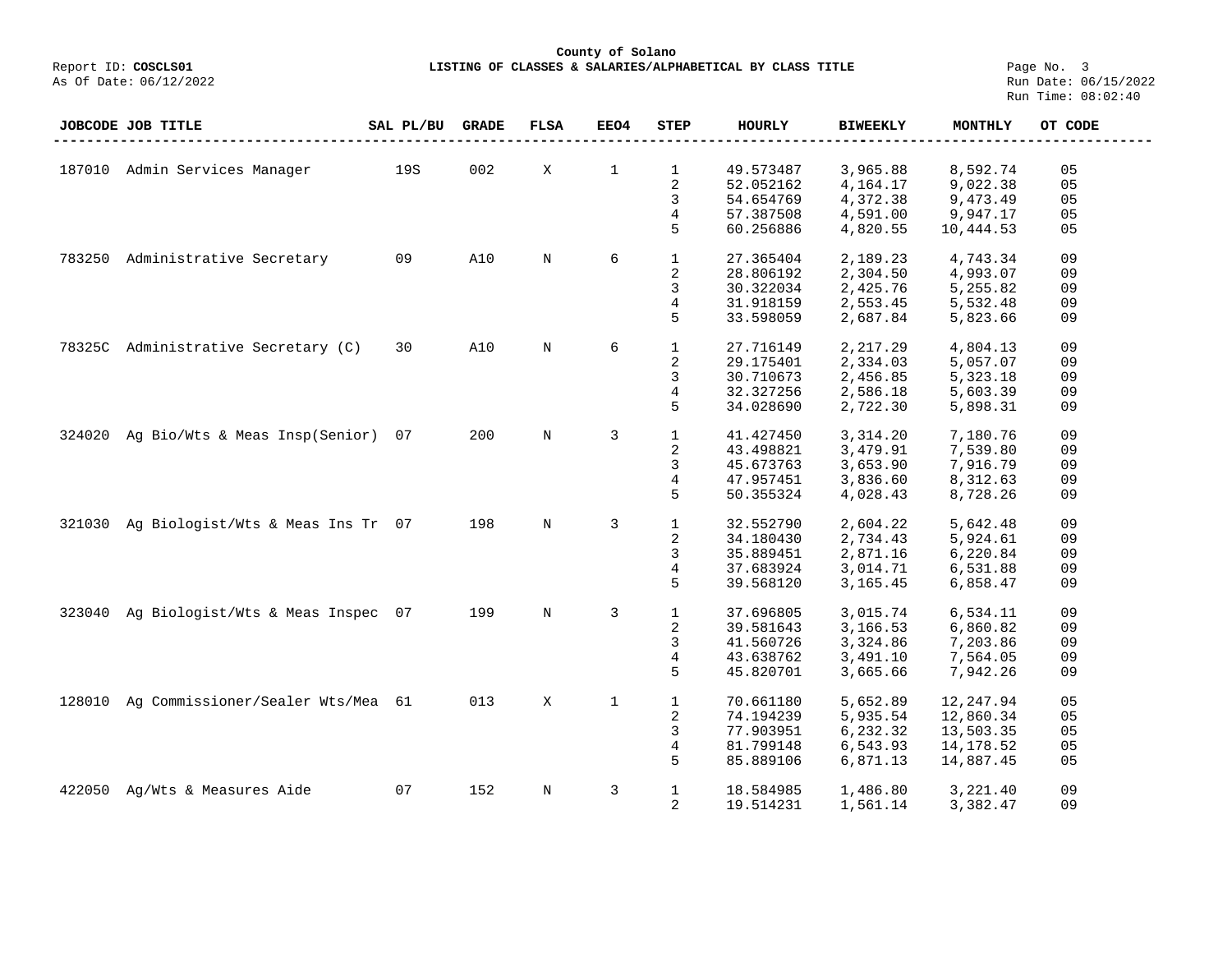## **County of Solano**<br>Exercis LISTING OF CLASSES & SALARIES/ALPH COSCLS01 Report ID: **COSCLS01 LISTING OF CLASSES & SALARIES/ALPHABETICAL BY CLASS TITLE**<br>As Of Date: 06/12/2022

Page No. 4<br>Run Date: 06/15/2022 Run Time: 08:02:40

|        | JOBCODE JOB TITLE                 | SAL PL/BU | <b>GRADE</b> | <b>FLSA</b> | <b>EEO4</b> | <b>STEP</b>  | <b>HOURLY</b> | <b>BIWEEKLY</b> | MONTHLY    | OT CODE |
|--------|-----------------------------------|-----------|--------------|-------------|-------------|--------------|---------------|-----------------|------------|---------|
|        |                                   |           |              |             |             | 3            | 20.489943     | 1,639.20        | 3,551.59   | 09      |
|        |                                   |           |              |             |             | 4            | 21.514441     | 1,721.16        | 3,729.17   | 09      |
|        |                                   |           |              |             |             | 5            | 22.590162     | 1,807.21        | 3,915.63   | 09      |
| 973070 | Airport Maintenance Worker        | 10        | 001          | N           | 8           | 1            | 25.680707     | 2,054.46        | 4,451.32   | 09      |
|        |                                   |           |              |             |             | 2            | 26.964743     | 2,157.18        | 4,673.89   | 09      |
|        |                                   |           |              |             |             |              | 28.312980     |                 |            | 09      |
|        |                                   |           |              |             |             | 3            |               | 2,265.04        | 4,907.58   |         |
|        |                                   |           |              |             |             | 4            | 29.728629     | 2,378.29        | 5,152.96   | 09      |
|        |                                   |           |              |             |             | 5            | 31.215060     | 2,497.20        | 5,410.61   | 09      |
| 177040 | Airport Manager                   | 19S       | 003          | Χ           | 2           | $\mathbf{1}$ | 52.959153     | 4,236.73        | 9,179.59   | 05      |
|        |                                   |           |              |             |             | 2            | 55.607112     | 4,448.57        | 9,638.57   | 05      |
|        |                                   |           |              |             |             | 3            | 58.387467     | 4,671.00        | 10,120.49  | 05      |
|        |                                   |           |              |             |             | 4            | 61.306839     | 4,904.55        | 10,626.52  | 05      |
|        |                                   |           |              |             |             | 5            | 64.372181     | 5,149.77        | 11, 157.85 | 05      |
|        |                                   |           |              |             |             |              |               |                 |            |         |
|        | 127100 Animal Care Manager        | 19S       | 004          | Χ           | $\mathbf 1$ | $\mathbf{1}$ | 44.956080     | 3,596.49        | 7,792.39   | 05      |
|        |                                   |           |              |             |             | 2            | 47.203882     | 3,776.31        | 8,182.01   | 05      |
|        |                                   |           |              |             |             | 3            | 49.564076     | 3,965.13        | 8,591.11   | 05      |
|        |                                   |           |              |             |             | 4            | 52.042281     | 4,163.38        | 9,020.66   | 05      |
|        |                                   |           |              |             |             | 5            | 54.644396     | 4,371.55        | 9,471.70   | 05      |
|        |                                   |           |              |             |             |              |               |                 |            |         |
| 363010 | Animal Care Outreach&Vol Coord 07 |           | P09          | $\mathbb N$ | 2           | $\mathbf{1}$ | 27.714032     | 2, 217.12       | 4,803.77   | 09      |
|        |                                   |           |              |             |             | 2            | 29.099733     | 2,327.98        | 5,043.95   | 09      |
|        |                                   |           |              |             |             | 3            | 30.554719     | 2,444.38        | 5,296.15   | 09      |
|        |                                   |           |              |             |             | 4            | 32.082456     | 2,566.60        | 5,560.96   | 09      |
|        |                                   |           |              |             |             | 5            | 33.686577     | 2,694.93        | 5,839.01   | 09      |
|        |                                   |           |              |             |             |              |               |                 |            |         |
| 923040 | Animal Care Specialist            | 07        | <b>P06</b>   | $\rm N$     | 8           | $\mathbf{1}$ | 22.247655     | 1,779.81        | 3,856.26   | 09      |
|        |                                   |           |              |             |             | 2            | 23.360038     | 1,868.80        | 4,049.07   | 09      |
|        |                                   |           |              |             |             | 3            | 24.528040     | 1,962.24        | 4,251.53   | 09      |
|        |                                   |           |              |             |             | 4            | 25.754445     | 2,060.36        | 4,464.10   | 09      |
|        |                                   |           |              |             |             | 5            | 27.042165     | 2,163.37        | 4,687.31   | 09      |
| 924040 | Animal Care Specialist (Lead)     | 07        | <b>P08</b>   | $\rm N$     | 8           | $\mathbf{1}$ | 25.759520     | 2,060.76        | 4,464.98   | 09      |
|        |                                   |           |              |             |             | 2            | 27.047495     | 2,163.80        | 4,688.23   | 09      |
|        |                                   |           |              |             |             | 3            | 28.399872     | 2,271.99        | 4,922.65   | 09      |
|        |                                   |           |              |             |             | 4            | 29.819864     | 2,385.59        | 5,168.78   | 09      |
|        |                                   |           |              |             |             | 5            |               |                 |            |         |
|        |                                   |           |              |             |             |              | 31.310857     | 2,504.87        | 5,427.22   | 09      |
| 425040 | Animal Care Supv & Vet Tech       | 08        | <b>P11</b>   | $\rm N$     | 3           | $\mathbf{1}$ | 32.016458     | 2,561.32        | 5,549.52   | 09      |
|        |                                   |           |              |             |             | 2            | 33.617282     | 2,689.38        | 5,827.00   | 09      |
|        |                                   |           |              |             |             | 3            | 35.298146     | 2,823.85        | 6,118.35   | 09      |
|        |                                   |           |              |             |             | 4            | 37.063053     | 2,965.04        | 6,424.26   | 09      |
|        |                                   |           |              |             |             | 5            | 38.916209     | 3,113.30        | 6,745.48   | 09      |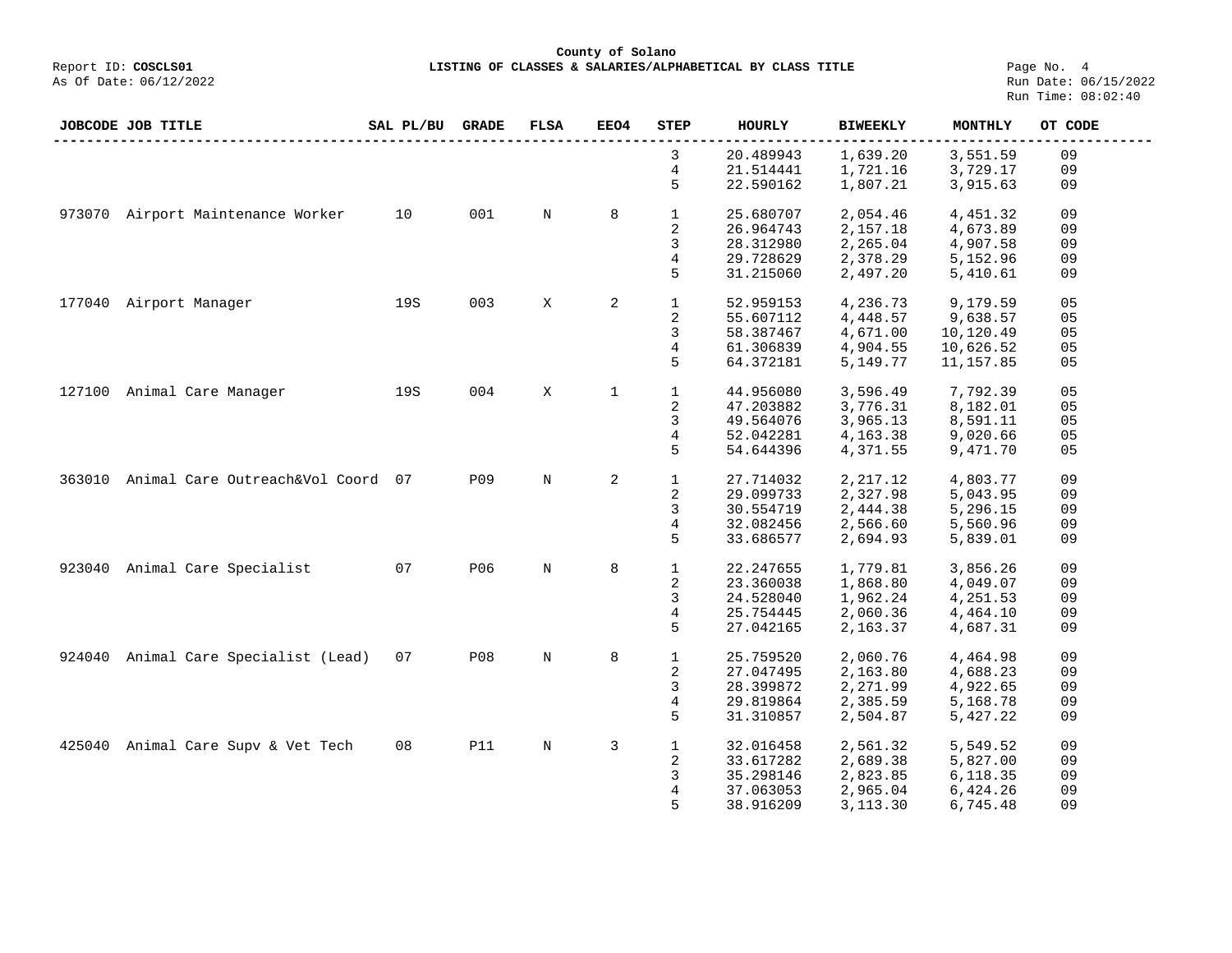# **County of Solano LISTING OF CLASSES & SALARIES/ALPHABETICAL BY CLASS TITLE** Page No. 5<br>Run Date: 06/15/2022

|        | JOBCODE JOB TITLE             | SAL PL/BU | <b>GRADE</b> | <b>FLSA</b> | EEO4 | STEP         | <b>HOURLY</b> | <b>BIWEEKLY</b> | MONTHLY   | OT CODE |
|--------|-------------------------------|-----------|--------------|-------------|------|--------------|---------------|-----------------|-----------|---------|
|        |                               |           |              |             |      |              |               |                 |           |         |
|        | 423130 Animal Control Officer | 07        | P07          | N           | 3    | $\mathbf{1}$ | 24.004526     | 1,920.36        | 4,160.79  | 09      |
|        |                               |           |              |             |      | 2            | 25.204748     | 2,016.38        | 4,368.82  | 09      |
|        |                               |           |              |             |      | 3            | 26.464989     | 2,117.20        | 4,587.27  | 09      |
|        |                               |           |              |             |      | 4            | 27.788241     | 2,223.06        | 4,816.63  | 09      |
|        |                               |           |              |             |      | 5            | 29.177651     | 2,334.21        | 5,057.46  | 09      |
| 424030 | Animal Control Officer (Sr)   | 07        | 183          | N           | 3    | $\mathbf{1}$ | 26.689464     | 2,135.16        | 4,626.17  | 09      |
|        |                               |           |              |             |      | 2            | 28.023939     | 2,241.92        | 4,857.48  | 09      |
|        |                               |           |              |             |      | 3            | 29.425135     | 2,354.01        | 5,100.36  | 09      |
|        |                               |           |              |             |      | 4            | 30.896392     | 2,471.71        | 5,355.38  | 09      |
|        |                               |           |              |             |      | 5            | 32.441209     | 2,595.30        | 5,623.14  | 09      |
|        |                               |           |              |             |      |              |               |                 |           |         |
| 444070 | Appeals Specialist            | 05        | 034          | $\mathbf N$ | 5    | $\mathbf 1$  | 35.281488     | 2,822.52        | 6,115.46  | 09      |
|        |                               |           |              |             |      | 2            | 37.045570     | 2,963.65        | 6,421.23  | 09      |
|        |                               |           |              |             |      | 3            | 38.897840     | 3, 111.83       | 6,742.29  | 09      |
|        |                               |           |              |             |      | 4            | 40.842734     | 3, 267.42       | 7,079.41  | 09      |
|        |                               |           |              |             |      | 5            | 42.884868     | 3,430.79        | 7,433.38  | 09      |
| 303050 | Appraiser                     | 07        | <b>P12</b>   | N           | 3    | $\mathbf{1}$ | 34.167358     | 2,733.39        | 5,922.34  | 09      |
|        |                               |           |              |             |      | 2            | 35.875730     | 2,870.06        | 6,218.46  | 09      |
|        |                               |           |              |             |      | 3            | 37.669511     | 3,013.56        | 6,529.38  | 09      |
|        |                               |           |              |             |      | 4            | 39.552988     | 3, 164. 24      | 6,855.85  | 09      |
|        |                               |           |              |             |      | 5            | 41.530637     | 3,322.45        | 7,198.64  | 09      |
| 302020 | Appraiser (Entry)             | 07        | P09          | $\mathbf N$ | 3    | $\mathbf{1}$ | 27.714032     | 2,217.12        | 4,803.77  | 09      |
|        |                               |           |              |             |      | 2            | 29.099733     | 2,327.98        | 5,043.95  | 09      |
|        |                               |           |              |             |      | 3            | 30.554719     | 2,444.38        | 5,296.15  | 09      |
|        |                               |           |              |             |      | 4            | 32.082456     | 2,566.60        | 5,560.96  | 09      |
|        |                               |           |              |             |      | 5            | 33.686577     | 2,694.93        | 5,839.01  | 09      |
|        |                               |           |              |             |      |              |               |                 |           |         |
|        | 304010 Appraiser (Senior)     | 07        | <b>P14</b>   | N           | 3    | $\mathbf{1}$ | 38.886956     | 3,110.96        | 6,740.41  | 09      |
|        |                               |           |              |             |      | 2            | 40.831304     | 3,266.50        | 7,077.43  | 09      |
|        |                               |           |              |             |      | 3            | 42.872867     | 3,429.83        | 7,431.30  | 09      |
|        |                               |           |              |             |      | 4            | 45.016514     | 3,601.32        | 7,802.86  | 09      |
|        |                               |           |              |             |      | 5            | 47.267338     | 3,781.39        | 8,193.01  | 09      |
| 305020 | Appraiser (Spvsing)           | 16        | 16A          | X           | 2    | $\mathbf 1$  | 44.878334     | 3,590.27        | 7,778.91  | 05      |
|        |                               |           |              |             |      | 2            | 47.122248     | 3,769.78        | 8,167.86  | 05      |
|        |                               |           |              |             |      | 3            | 49.478363     | 3,958.27        | 8,576.25  | 05      |
|        |                               |           |              |             |      | 4            | 51.952283     | 4,156.18        | 9,005.06  | 05      |
|        |                               |           |              |             |      | 5            | 54.549898     | 4,363.99        | 9,455.32  | 05      |
|        | 108150 Assessor/Recorder (E)  | 61        | 003          | X           | N    | 5            | 96.753240     | 7,740.26        | 16,770.56 | 05      |
|        |                               |           |              |             |      |              |               |                 |           |         |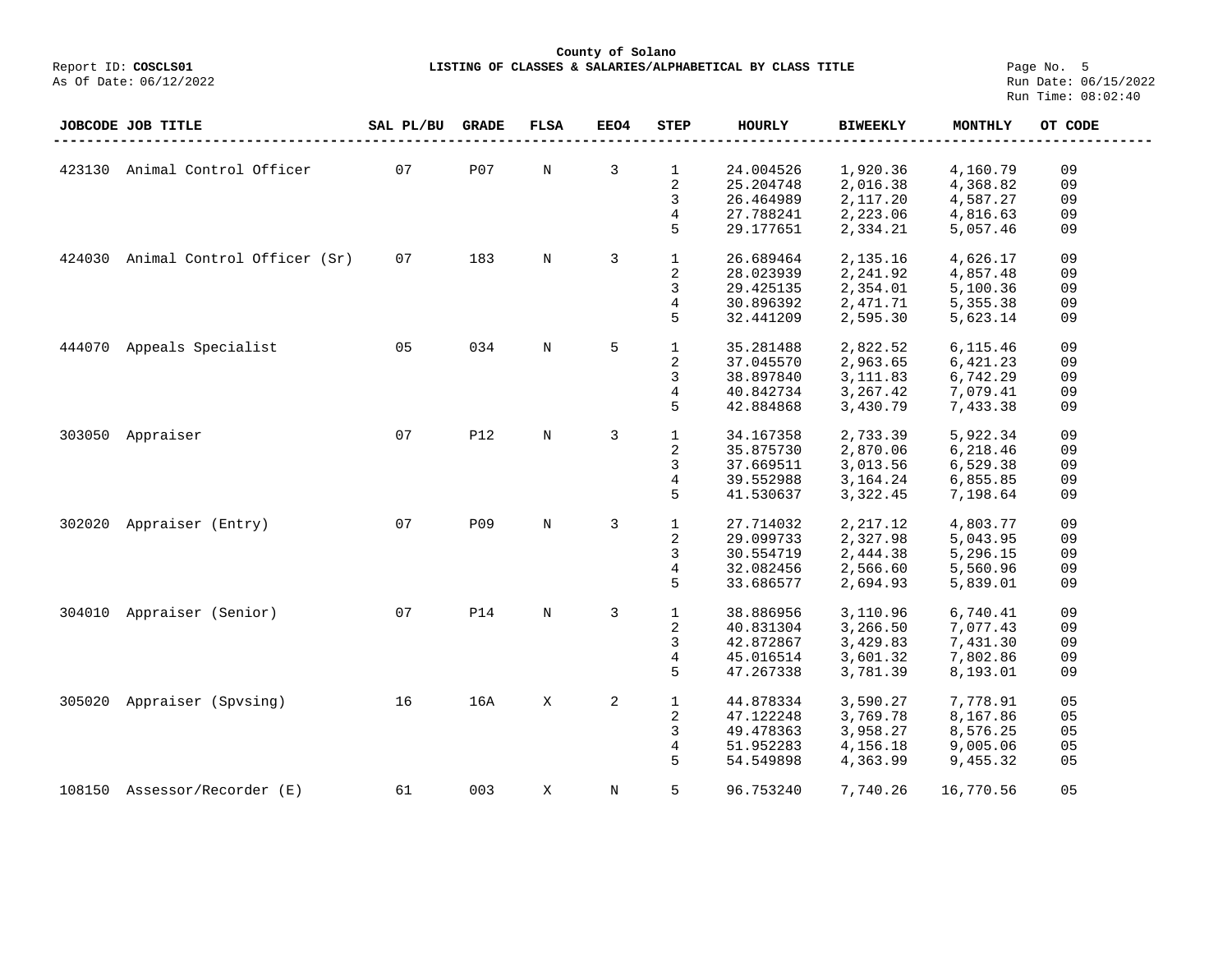# **County of Solano** LISTING OF CLASSES & SALARIES/ALPHABETICAL BY CLASS TITLE **Page No. 6**<br>Run Date: 06/15/2022

|        | JOBCODE JOB TITLE                    | SAL PL/BU | <b>GRADE</b> | <b>FLSA</b> | EEO4         | <b>STEP</b>    | <b>HOURLY</b> | <b>BIWEEKLY</b> | <b>MONTHLY</b> | OT CODE        |
|--------|--------------------------------------|-----------|--------------|-------------|--------------|----------------|---------------|-----------------|----------------|----------------|
|        |                                      |           |              |             |              |                |               |                 |                |                |
| 127080 | Asst Ag Comm/Sealer Wts & Meas 61    |           | 061          | X           | $\mathbf{1}$ | $\mathbf{1}$   | 58.884336     | 4,710.75        | 10,206.62      | 05             |
|        |                                      |           |              |             |              | $\sqrt{2}$     | 61.828553     | 4,946.28        | 10,716.95      | 05             |
|        |                                      |           |              |             |              | 3              | 64.919981     | 5,193.60        | 11,252.80      | 05             |
|        |                                      |           |              |             |              | 4              | 68.165980     | 5,453.28        | 11,815.44      | 05             |
|        |                                      |           |              |             |              | 5              | 71.574279     | 5,725.94        | 12,406.21      | 05             |
|        |                                      |           |              |             |              |                |               |                 |                |                |
| 107260 | Asst Assessor/Recorder               | 61        | 069          | X           | $\mathbf{1}$ | $\mathbf{1}$   | 66.332609     | 5,306.61        | 11,497.65      | 05             |
|        |                                      |           |              |             |              | 2              | 69.649238     | 5,571.94        | 12,072.54      | 05             |
|        |                                      |           |              |             |              | 3              | 73.131700     | 5,850.54        | 12,676.16      | 0 <sub>5</sub> |
|        |                                      |           |              |             |              | 4              | 76.788286     | 6,143.06        | 13,309.97      | 05             |
|        |                                      |           |              |             |              | 5              | 80.627698     | 6,450.22        | 13,975.47      | 05             |
|        |                                      |           |              |             |              |                |               |                 |                |                |
| 107010 | Asst Auditor-Controller              | 61        | 014          | X           | $\mathbf{1}$ | $\mathbf{1}$   | 66.332609     | 5,306.61        | 11,497.65      | 05             |
|        |                                      |           |              |             |              | 2              | 69.649238     | 5,571.94        | 12,072.54      | 05             |
|        |                                      |           |              |             |              | 3              | 73.131700     | 5,850.54        | 12,676.16      | 05             |
|        |                                      |           |              |             |              | 4              | 76.788286     | 6,143.06        | 13,309.97      | 05             |
|        |                                      |           |              |             |              | 5              | 80.627698     | 6,450.22        | 13,975.47      | 05             |
|        |                                      |           |              |             |              |                |               |                 |                |                |
| 107030 | Asst County Administrator            | 61        | 015          | X           | $\mathbf{1}$ | $\mathbf{1}$   | 93.543634     | 7,483.49        | 16, 214. 23    | 05             |
|        |                                      |           |              |             |              | 2              | 98.220813     | 7,857.67        | 17,024.94      | 05             |
|        |                                      |           |              |             |              | 3              | 103.131854    | 8,250.55        | 17,876.19      | 05             |
|        |                                      |           |              |             |              | $\overline{4}$ | 108.288447    | 8,663.08        | 18,770.00      | 05             |
|        |                                      |           |              |             |              | 5              | 113.702868    | 9,096.23        | 19,708.50      | 05             |
|        |                                      |           |              |             |              |                |               |                 |                |                |
| 117020 | Asst County Counsel                  | 61        | 016          | X           | $\mathbf{1}$ | $\mathbf{1}$   | 92.222387     | 7,377.79        | 15,985.21      | 05             |
|        |                                      |           |              |             |              | 2              | 96.833505     | 7,746.68        | 16,784.47      | 05             |
|        |                                      |           |              |             |              | 3              | 101.675181    | 8,134.01        | 17,623.70      | 05             |
|        |                                      |           |              |             |              | $\overline{4}$ | 106.758941    | 8,540.72        | 18,504.88      | 05             |
|        |                                      |           |              |             |              | 5              | 112.096889    | 8,967.75        | 19,430.13      | 05             |
|        |                                      |           |              |             |              |                |               |                 |                |                |
|        | 117270 Asst Director Child Supp Svcs | 61        | 066          | X           | $\mathbf 1$  | $\mathbf{1}$   | 63.726481     | 5,098.12        | 11,045.92      | 05             |
|        |                                      |           |              |             |              | 2              | 66.912804     | 5,353.02        | 11,598.22      | 05             |
|        |                                      |           |              |             |              | 3              | 70.258443     | 5,620.68        | 12,178.13      | 05             |
|        |                                      |           |              |             |              | 4              | 73.771365     | 5,901.71        | 12,787.04      | 05             |
|        |                                      |           |              |             |              | 5              | 77.459934     | 6,196.79        | 13,426.39      | 05             |
|        |                                      |           |              |             |              |                |               |                 |                |                |
| 147230 | Asst Director H&SS/Resrch&Plan 61    |           | 074          | X           | $\mathbf{1}$ | $\mathbf{1}$   | 83.734918     | 6,698.79        | 14,514.05      | 05             |
|        |                                      |           |              |             |              | 2              | 87.921666     | 7,033.73        | 15,239.76      | 05             |
|        |                                      |           |              |             |              | 3              | 92.317747     | 7,385.42        | 16,001.74      | 05             |
|        |                                      |           |              |             |              | 4              | 96.933635     | 7,754.69        | 16,801.83      | 05             |
|        |                                      |           |              |             |              | 5              | 101.780316    | 8,142.43        | 17,641.92      | 05             |
|        |                                      |           |              |             |              |                |               |                 |                |                |
| 197020 | Asst Director Human Resources        | 61        | 055          | X           | 1            | $\mathbf{1}$   | 68.946423     | 5,515.71        | 11,950.71      | 05             |
|        |                                      |           |              |             |              | 2              | 72.393743     | 5,791.50        | 12,548.25      | 05             |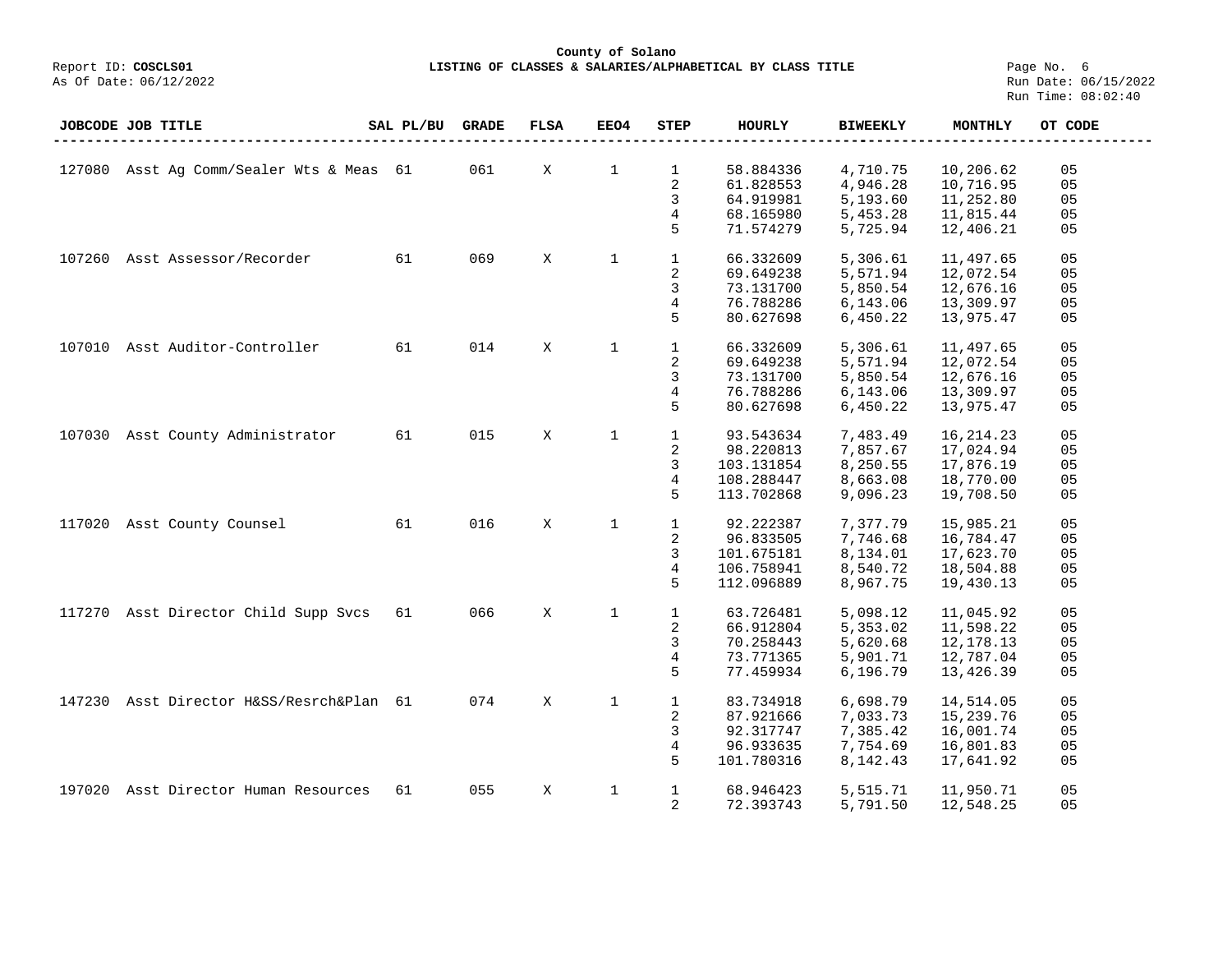**County of Solano LISTING OF CLASSES & SALARIES/ALPHABETICAL BY CLASS TITLE** Page No. 7<br>Run Date: 06/15/2022

| JOBCODE JOB TITLE |  |                                      | SAL PL/BU | <b>GRADE</b> | <b>FLSA</b> | <b>EEO4</b>  | <b>STEP</b>             | <b>HOURLY</b> | <b>BIWEEKLY</b> | MONTHLY     | OT CODE |
|-------------------|--|--------------------------------------|-----------|--------------|-------------|--------------|-------------------------|---------------|-----------------|-------------|---------|
|                   |  |                                      |           |              |             |              | 3                       | 76.013431     | 6,081.07        | 13, 175.66  | 05      |
|                   |  |                                      |           |              |             |              | 4                       | 79.814102     | 6,385.13        | 13,834.44   | 05      |
|                   |  |                                      |           |              |             |              | 5                       | 83.804809     | 6,704.38        | 14,526.17   | 05      |
|                   |  |                                      |           |              |             |              |                         |               |                 |             |         |
|                   |  | 167100 Asst Director Info Technology | 61        | 088          | X           | $\mathbf{1}$ | $\mathbf{1}$            | 72.334031     | 5,786.72        | 12,537.90   | 05      |
|                   |  |                                      |           |              |             |              | $\overline{\mathbf{c}}$ | 75.950731     | 6,076.06        | 13,164.79   | 05      |
|                   |  |                                      |           |              |             |              | 3                       | 79.748268     | 6,379.86        | 13,823.03   | 05      |
|                   |  |                                      |           |              |             |              | 4                       | 83.735683     | 6,698.85        | 14,514.19   | 05      |
|                   |  |                                      |           |              |             |              | 5                       | 87.922466     | 7,033.80        | 15,239.89   | 05      |
|                   |  |                                      |           |              |             |              |                         |               |                 |             |         |
| 157090            |  | Asst Director Resources Mgmt         | 61        | 072          | X           | $\mathbf 1$  | $\mathbf{1}$            | 72.899321     | 5,831.95        | 12,635.88   | 05      |
|                   |  |                                      |           |              |             |              | 2                       | 76.544286     | 6,123.54        | 13,267.68   | 05      |
|                   |  |                                      |           |              |             |              | 3                       | 80.371501     | 6,429.72        | 13,931.06   | 05      |
|                   |  |                                      |           |              |             |              | 4                       | 84.390076     | 6,751.21        | 14,627.61   | 05      |
|                   |  |                                      |           |              |             |              | 5                       | 88.609578     | 7,088.77        | 15,358.99   | 05      |
|                   |  |                                      |           |              |             |              |                         |               |                 |             |         |
|                   |  | 187030 Asst Director of General Svcs | 61        | 018          | X           | $\mathbf 1$  | $\mathbf{1}$            | 65.645243     | 5,251.62        | 11,378.51   | 05      |
|                   |  |                                      |           |              |             |              | 2                       | 68.927502     | 5,514.20        | 11,947.43   | 05      |
|                   |  |                                      |           |              |             |              | 3                       | 72.373878     | 5,789.91        | 12,544.81   | 05      |
|                   |  |                                      |           |              |             |              | 4                       | 75.992572     | 6,079.41        | 13,172.05   | 05      |
|                   |  |                                      |           |              |             |              | 5                       | 79.792201     | 6,383.38        | 13,830.65   | 05      |
|                   |  |                                      |           |              |             |              |                         |               |                 |             |         |
|                   |  | 147160 Asst Director of Library Svcs | 61        | 020          | X           | $\mathbf{1}$ | $\mathbf{1}$            | 61.274684     | 4,901.97        | 10,620.95   | 05      |
|                   |  |                                      |           |              |             |              | 2                       | 64.338415     | 5,147.07        | 11,151.99   | 05      |
|                   |  |                                      |           |              |             |              | 3                       | 67.555337     | 5,404.43        | 11,709.59   | 05      |
|                   |  |                                      |           |              |             |              | 4                       | 70.933102     | 5,674.65        | 12,295.07   | 05      |
|                   |  |                                      |           |              |             |              | 5                       | 74.479758     | 5,958.38        | 12,909.83   | 05      |
|                   |  |                                      |           |              |             |              |                         |               |                 |             |         |
| 117030            |  | Asst Director of Probation           | 61        | 021          | X           | $\mathbf{1}$ | $\mathbf{1}$            | 70.835043     | 5,666.80        | 12,278.07   | 05      |
|                   |  |                                      |           |              |             |              | 2                       | 74.376796     | 5,950.14        | 12,891.98   | 05      |
|                   |  |                                      |           |              |             |              | 3                       | 78.095635     | 6,247.65        | 13,536.58   | 05      |
|                   |  |                                      |           |              |             |              | 4                       | 82.000417     | 6,560.03        | 14, 213. 41 | 05      |
|                   |  |                                      |           |              |             |              | 5                       | 86.100438     | 6,888.04        | 14,924.08   | 05      |
|                   |  |                                      |           |              |             |              |                         |               |                 |             |         |
| 167070            |  | Asst Registrar of Voters             | 61        | 079          | X           | $\mathbf 1$  | $\mathbf 1$             | 57.213597     | 4,577.09        | 9,917.02    | 05      |
|                   |  |                                      |           |              |             |              | 2                       | 60.074278     | 4,805.94        | 10,412.88   | 05      |
|                   |  |                                      |           |              |             |              | 3                       | 63.077993     | 5,046.24        | 10,933.52   | 05      |
|                   |  |                                      |           |              |             |              | $\overline{4}$          | 66.231893     | 5,298.55        | 11,480.20   | 05      |
|                   |  |                                      |           |              |             |              | 5                       | 69.543488     | 5,563.48        | 12,054.21   | 05      |
|                   |  |                                      |           |              |             |              |                         |               |                 |             |         |
| 107220            |  | Asst Treasurer-Tax Col-Co Clrk 61    |           | 026          | X           | $\mathbf 1$  | 1                       | 63.804635     | 5,104.37        | 11,059.47   | 05      |
|                   |  |                                      |           |              |             |              | 2                       | 66.994867     | 5,359.59        | 11,612.44   | 05      |
|                   |  |                                      |           |              |             |              | 3                       | 70.344613     | 5,627.57        | 12,193.07   | 05      |
|                   |  |                                      |           |              |             |              | 4                       | 73.861840     | 5,908.95        | 12,802.72   | 05      |
|                   |  |                                      |           |              |             |              | 5                       | 77.554933     | 6,204.39        | 13,442.86   | 05      |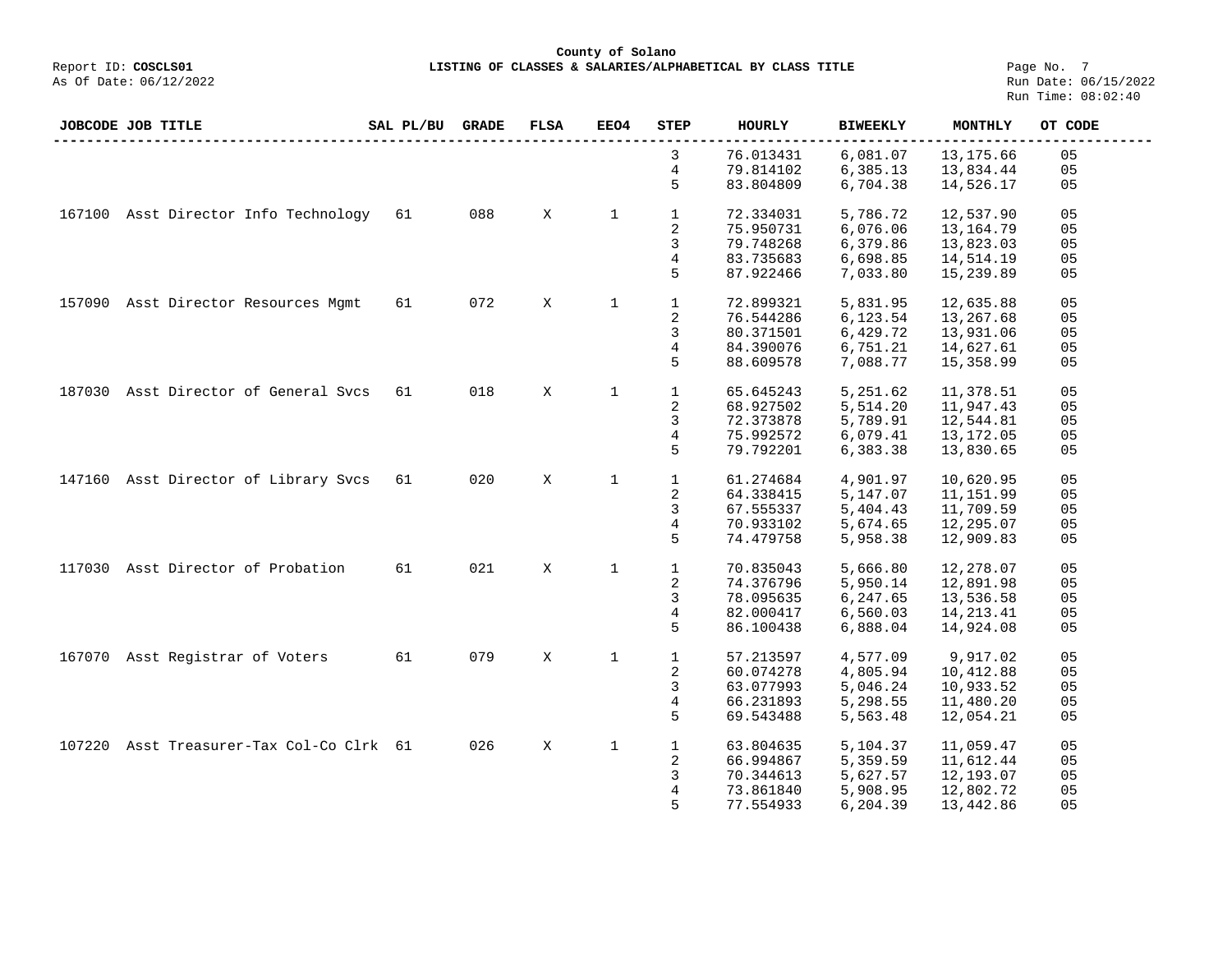**County of Solano**<br>Exercis LISTING OF CLASSES & SALARIES/ALPH COSCLS01 Report ID: **COSCLS01 LISTING OF CLASSES & SALARIES/ALPHABETICAL BY CLASS TITLE**<br>As Of Date: 06/12/2022

Page No. 8<br>Run Date: 06/15/2022 Run Time: 08:02:40

|        | JOBCODE JOB TITLE              | SAL PL/BU | <b>GRADE</b> | <b>FLSA</b> | EEO4    | STEP         | <b>HOURLY</b> | <b>BIWEEKLY</b>      | MONTHLY   | OT CODE |
|--------|--------------------------------|-----------|--------------|-------------|---------|--------------|---------------|----------------------|-----------|---------|
|        |                                |           |              |             |         |              |               |                      |           |         |
|        | 303030 Auditor-Appraiser       | 07        | <b>P12</b>   | N           | 2       | $\mathbf 1$  | 34.167358     | 2,733.39             | 5,922.34  | 09      |
|        |                                |           |              |             |         | 2            | 35.875730     | 2,870.06             | 6,218.46  | 09      |
|        |                                |           |              |             |         | 3            | 37.669511     | 3,013.56             | 6,529.38  | 09      |
|        |                                |           |              |             |         | 4            | 39.552988     | 3,164.24             | 6,855.85  | 09      |
|        |                                |           |              |             |         | 5            | 41.530637     | 3,322.45             | 7,198.64  | 09      |
| 302040 | Auditor-Appraiser (Entry)      | 07        | <b>P10</b>   | N           | 2       | 1            | 29.864933     | 2,389.19             | 5,176.59  | 09      |
|        |                                |           |              |             |         | 2            | 31.358177     | 2,508.65             | 5,435.42  | 09      |
|        |                                |           |              |             |         | 3            | 32.926089     | 2,634.09             | 5,707.19  | 09      |
|        |                                |           |              |             |         | 4            | 34.572393     | 2,765.79             | 5,992.55  | 09      |
|        |                                |           |              |             |         | 5            | 36.301013     |                      |           | 09      |
|        |                                |           |              |             |         |              |               | 2,904.08             | 6,292.18  |         |
| 305030 | Auditor-Appraiser (Spysing)    | 16        | 16A          | X           | 2       | $\mathbf{1}$ | 44.878334     | 3,590.27             | 7,778.91  | 05      |
|        |                                |           |              |             |         | 2            | 47.122248     | 3,769.78             | 8,167.86  | 05      |
|        |                                |           |              |             |         | 3            | 49.478363     | 3,958.27             | 8,576.25  | 05      |
|        |                                |           |              |             |         | 4            | 51.952283     | 4,156.18             | 9,005.06  | 05      |
|        |                                |           |              |             |         | 5            | 54.549898     | 4,363.99             | 9,455.32  | 05      |
|        |                                |           |              |             |         |              |               |                      |           |         |
| 108040 | Auditor-Controller (E)         | 61        | 001          | X           | $\rm N$ | 5            | 96.753240     | 7,740.26             | 16,770.56 | 05      |
| 433340 | Behaviorl Hlth Peer Suppt Spec | 07        | 196          | N           | 5       | $\mathbf{1}$ | 20.178480     | 1,614.28             | 3,497.60  | 09      |
|        |                                |           |              |             |         | 2            | 21.187403     | 1,694.99             | 3,672.48  | 09      |
|        |                                |           |              |             |         | 3            | 22.246773     | 1,779.74             | 3,856.11  | 09      |
|        |                                |           |              |             |         | 4            | 23.359112     | 1,868.73             | 4,048.91  | 09      |
|        |                                |           |              |             |         | 5            | 24.527069     | 1,962.17             | 4,251.36  | 09      |
|        |                                |           |              |             |         |              |               |                      |           |         |
| 197060 | Benefits and Fiscal Manager    | 62        | 130          | X           | 2       | $\mathbf 1$  | 53.616366     | 4,289.31             | 9,293.50  | 05      |
|        |                                |           |              |             |         | 2            | 56.297185     | 4,503.77             | 9,758.18  | 05      |
|        |                                |           |              |             |         | 3            | 59.112045     | 4,728.96             | 10,246.09 | 05      |
|        |                                |           |              |             |         | 4            | 62.067646     | 4,965.41             | 10,758.39 | 05      |
|        |                                |           |              |             |         | 5            | 65.171029     | 5,213.68             | 11,296.31 | 05      |
| 108060 | Board of Supervisors (E)       | 60        | 002          | X           | Ν       | 5            | 57.350587     | 4,588.05             | 9,940.77  | 05      |
| 783200 | Board of Supervisors Aide      | 62        | P9A          | Χ           | 5       | 1            | 34.722539     | 2,777.80             | 6,018.57  | 05      |
|        |                                |           |              |             |         | 2            | 36.458667     |                      | 6,319.50  | 05      |
|        |                                |           |              |             |         | 3            | 38.281601     | 2,916.69<br>3,062.53 | 6,635.48  | 05      |
|        |                                |           |              |             |         |              |               |                      |           |         |
|        |                                |           |              |             |         | 4<br>5       | 40.195680     | 3,215.65             | 6,967.25  | 05      |
|        |                                |           |              |             |         |              | 42.205463     | 3,376.44             | 7,315.61  | 05      |
| 107310 | Budget Officer                 | 61        | 082          | $\mathbf X$ | 1       | $\mathbf 1$  | 74.705189     | 5,976.42             | 12,948.90 | 05      |
|        |                                |           |              |             |         | 2            | 78.440450     | 6,275.24             | 13,596.35 | 05      |
|        |                                |           |              |             |         | 3            | 82.362473     | 6,589.00             | 14,276.16 | 05      |
|        |                                |           |              |             |         | 4            | 86.480597     | 6,918.45             | 14,989.97 | 05      |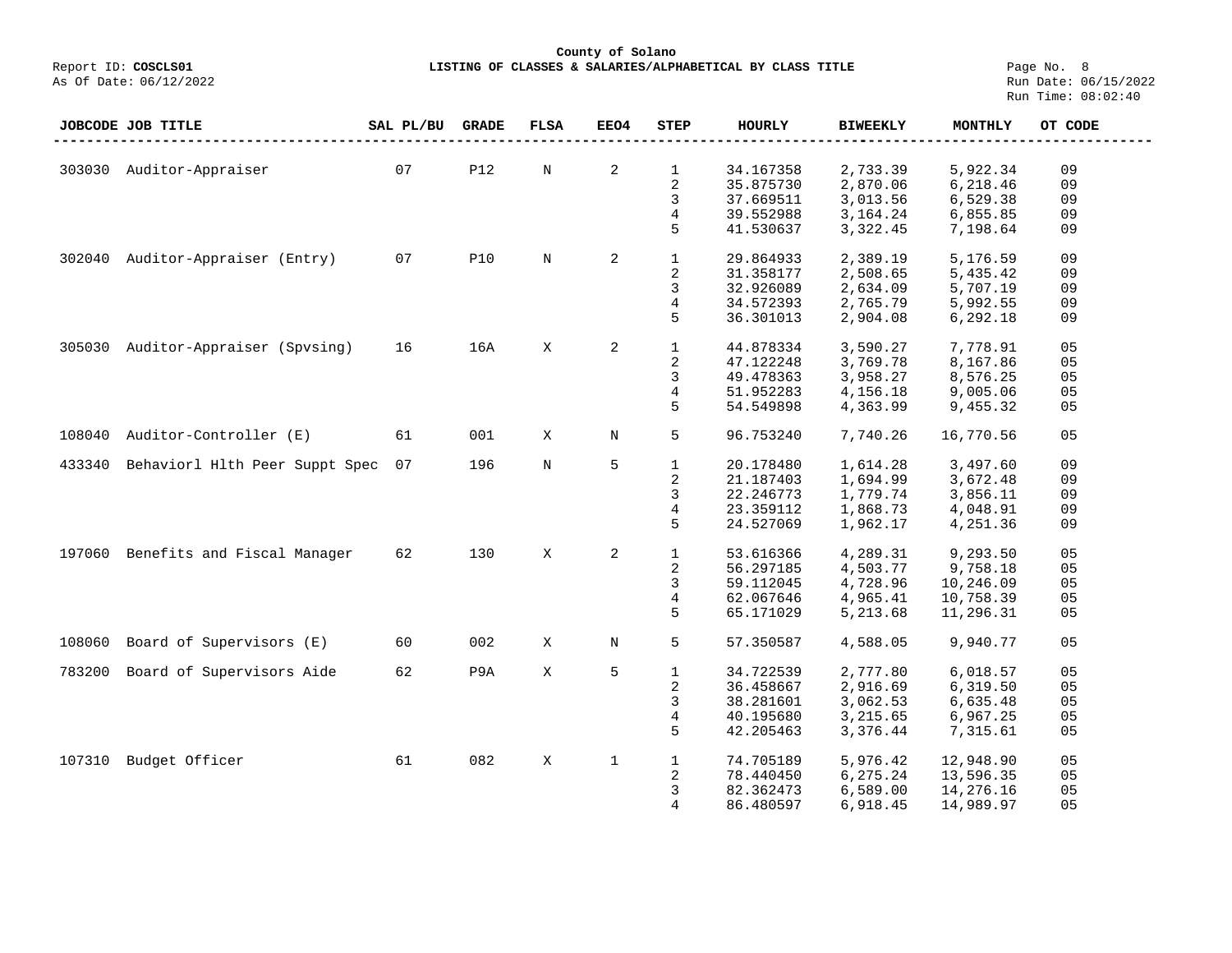**County of Solano**

**LISTING OF CLASSES & SALARIES/ALPHABETICAL BY CLASS TITLE** Page No. 9<br>Run Date: 06/15/2022 Run Time: 08:02:40

|        | JOBCODE JOB TITLE                 | SAL PL/BU | <b>GRADE</b> | FLSA        | <b>EEO4</b>     | <b>STEP</b>             | <b>HOURLY</b> | <b>BIWEEKLY</b> | MONTHLY   | OT CODE |
|--------|-----------------------------------|-----------|--------------|-------------|-----------------|-------------------------|---------------|-----------------|-----------|---------|
|        |                                   |           |              |             |                 | 5                       | 90.804626     | 7,264.37        | 15,739.47 | 05      |
| 524010 | Building Inspector (Senior)       | 07        | 158          | N           | 3               | $\mathbf{1}$            | 42.775652     | 3,422.05        | 7,414.45  | 09      |
|        |                                   |           |              |             |                 | 2                       | 44.914438     | 3,593.16        | 7,785.17  | 09      |
|        |                                   |           |              |             |                 | 3                       | 47.160153     | 3,772.81        | 8,174.43  | 09      |
|        |                                   |           |              |             |                 | 4                       | 49.518169     | 3,961.45        | 8,583.15  | 09      |
|        |                                   |           |              |             |                 | 5                       | 51.994073     | 4,159.53        | 9,012.31  | 09      |
|        |                                   |           |              |             |                 |                         |               |                 |           |         |
| 522010 | Building Inspector I              | 07        | 156          | N           | 3               | $\mathbf{1}$            | 38.246142     | 3,059.69        | 6,629.33  | 09      |
|        |                                   |           |              |             |                 | $\overline{\mathbf{c}}$ | 40.158449     | 3,212.68        | 6,960.80  | 09      |
|        |                                   |           |              |             |                 | 3                       | 42.166373     | 3,373.31        | 7,308.84  | 09      |
|        |                                   |           |              |             |                 | 4                       | 44.274690     | 3,541.98        | 7,674.28  | 09      |
|        |                                   |           |              |             |                 | 5                       | 46.488426     | 3,719.07        | 8,057.99  | 09      |
|        |                                   |           |              |             |                 |                         |               |                 |           |         |
| 523010 | Building Inspector II             | 07        | 157          | $\mathbb N$ | 3               | $\mathbf{1}$            | 40.167490     | 3,213.40        | 6,962.37  | 09      |
|        |                                   |           |              |             |                 | 2                       | 42.175865     | 3,374.07        | 7,310.48  | 09      |
|        |                                   |           |              |             |                 | 3                       | 44.284657     | 3,542.77        | 7,676.01  | 09      |
|        |                                   |           |              |             |                 | 4                       | 46.498893     | 3,719.91        | 8,059.81  | 09      |
|        |                                   |           |              |             |                 | 5                       | 48.823838     | 3,905.91        | 8,462.80  | 09      |
|        |                                   |           |              |             |                 |                         |               |                 |           |         |
| 971050 | Building Maintenance Assistant 10 |           | 027          | N           | 7               | $\mathbf{1}$            | 22.269326     | 1,781.55        | 3,860.02  | 09      |
|        |                                   |           |              |             |                 | 2                       | 23.382791     | 1,870.62        | 4,053.02  | 09      |
|        |                                   |           |              |             |                 | 3                       | 24.551930     | 1,964.15        | 4,255.67  | 09      |
|        |                                   |           |              |             |                 | 4                       | 25.779549     | 2,062.36        | 4,468.46  | 09      |
|        |                                   |           |              |             |                 | 5                       | 27.068643     | 2,165.49        | 4,691.90  | 09      |
|        |                                   |           |              |             |                 |                         |               |                 |           |         |
| 127060 | Building Official                 | 19S       | 007          | X           | 3               | $\mathbf{1}$            | 57.811826     | 4,624.95        | 10,020.72 | 05      |
|        |                                   |           |              |             |                 | 2                       | 60.702418     | 4,856.19        | 10,521.75 | 05      |
|        |                                   |           |              |             |                 | 3                       | 63.737539     | 5,099.00        | 11,047.84 | 05      |
|        |                                   |           |              |             |                 | 4                       | 66.924416     | 5,353.95        | 11,600.23 | 05      |
|        |                                   |           |              |             |                 | 5                       | 70.270638     | 5,621.65        | 12,180.24 | 05      |
|        |                                   |           |              |             |                 |                         |               |                 |           |         |
| 572010 | Building Permits Technician I     | 07        | P09          | $\mathbf N$ | 3               | $\mathbf{1}$            | 27.714032     | 2, 217.12       | 4,803.77  | 09      |
|        |                                   |           |              |             |                 | $\overline{\mathbf{c}}$ | 29.099733     | 2,327.98        | 5,043.95  | 09      |
|        |                                   |           |              |             |                 | 3                       | 30.554719     | 2,444.38        | 5,296.15  | 09      |
|        |                                   |           |              |             |                 | 4                       | 32.082456     | 2,566.60        | 5,560.96  | 09      |
|        |                                   |           |              |             |                 | 5                       | 33.686577     | 2,694.93        | 5,839.01  | 09      |
|        |                                   |           |              |             |                 |                         |               |                 |           |         |
| 573020 | Building Permits Technician II 07 |           | 161          | $\mathbb N$ | 3               | $\mathbf{1}$            | 31.993072     | 2,559.45        | 5,545.47  | 09      |
|        |                                   |           |              |             |                 | 2                       | 33.592725     | 2,687.42        | 5,822.74  | 09      |
|        |                                   |           |              |             |                 | 3                       | 35.272361     | 2,821.79        | 6,113.88  | 09      |
|        |                                   |           |              |             |                 | 4                       | 37.035981     | 2,962.88        | 6,419.57  | 09      |
|        |                                   |           |              |             |                 | 5                       | 38.887781     | 3,111.02        | 6,740.55  | 09      |
|        |                                   |           |              |             |                 |                         |               |                 |           |         |
| 873010 | Building Trades Mechanic          | 10        | 002          | N           | $7\overline{ }$ | $\mathbf{1}$            | 34.390427     | 2,751.23        | 5,961.01  | 09      |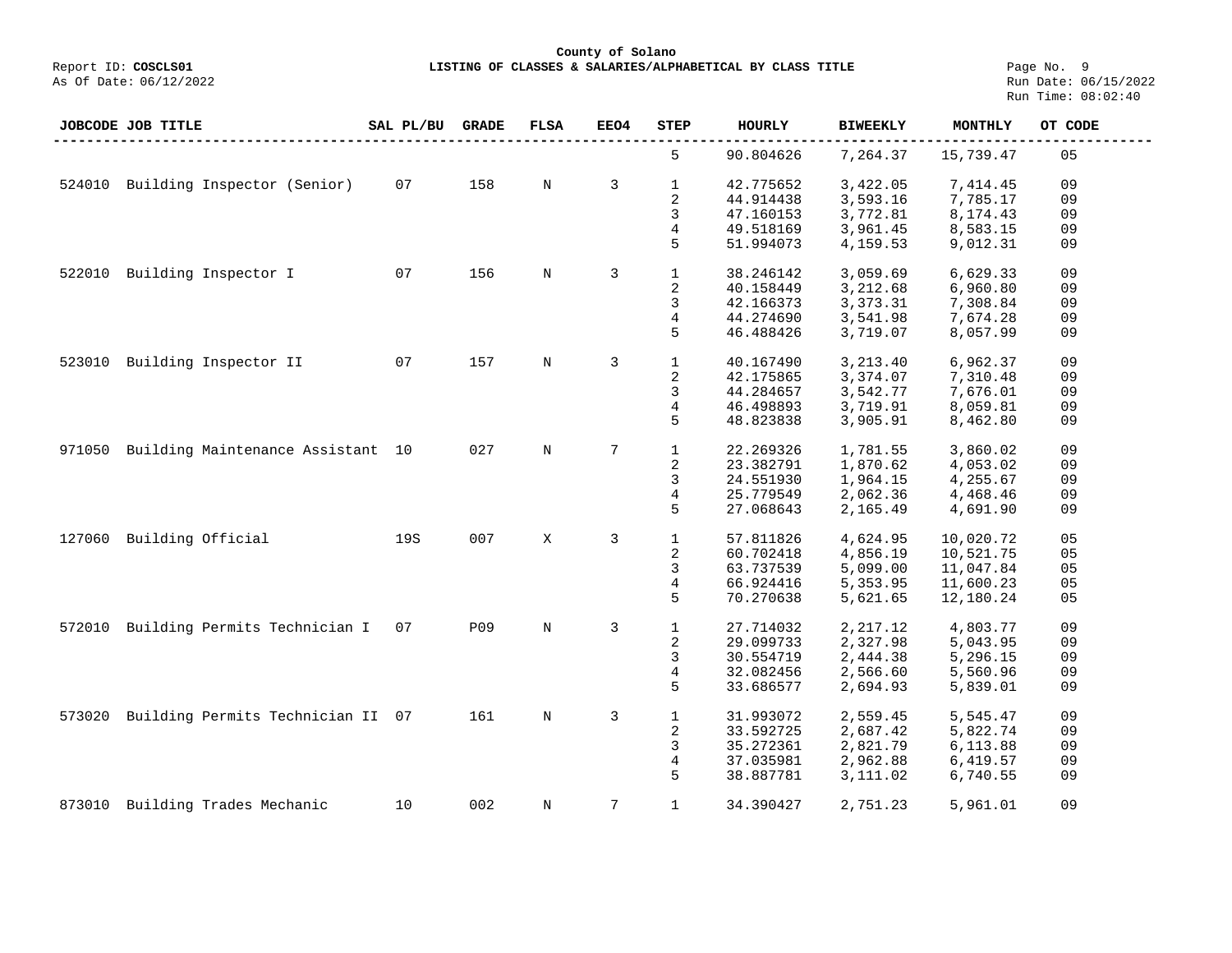**County of Solano**<br>Exercis LISTING OF CLASSES & SALARIES/ALPH COSCLS01 **LISTING OF CLASSES & SALARIES/ALPHABETICAL BY CLASS TITLE** Page No. 10<br>Run Date: 06/15/2022

| JOBCODE JOB TITLE                       | SAL PL/BU | <b>GRADE</b> | FLSA        | EEO4 | <b>STEP</b>    | <b>HOURLY</b> | <b>BIWEEKLY</b> | MONTHLY   | OT CODE |
|-----------------------------------------|-----------|--------------|-------------|------|----------------|---------------|-----------------|-----------|---------|
|                                         |           |              |             |      | 2              | 36.110026     | 2,888.80        | 6,259.07  | 09      |
|                                         |           |              |             |      | 3              | 37.915451     | 3,033.24        | 6,572.01  | 09      |
|                                         |           |              |             |      | 4              | 39.811283     | 3,184.90        | 6,900.62  | 09      |
|                                         |           |              |             |      | 5              | 41.801906     | 3,344.15        | 7,245.66  | 09      |
| Building Trades Mechanic (Sr)<br>874020 | 10        | 011          | $\mathbf N$ | 8    | $\mathbf{1}$   | 37.805018     | 3,024.40        | 6,552.87  | 09      |
|                                         |           |              |             |      | 2              | 39.695319     | 3,175.63        | 6,880.52  | 09      |
|                                         |           |              |             |      | 3              | 41.680030     | 3,334.40        | 7,224.54  | 09      |
|                                         |           |              |             |      | 4              | 43.764107     | 3,501.13        | 7,585.78  | 09      |
|                                         |           |              |             |      | 5              | 45.952322     | 3,676.19        | 7,965.07  | 09      |
| Building Trades Supervisor<br>875010    | 08        | <b>P14</b>   | $\mathbb N$ | 7    | $\mathbf{1}$   | 38.886956     | 3,110.96        | 6,740.41  | 09      |
|                                         |           |              |             |      | 2              | 40.831304     | 3,266.50        | 7,077.43  | 09      |
|                                         |           |              |             |      | 3              |               | 3,429.83        |           | 09      |
|                                         |           |              |             |      |                | 42.872867     |                 | 7,431.30  |         |
|                                         |           |              |             |      | 4              | 45.016514     | 3,601.32        | 7,802.86  | 09      |
|                                         |           |              |             |      | 5              | 47.267338     | 3,781.39        | 8,193.01  | 09      |
| Business Systems Analyst<br>364030      | 07        | 159          | X           | 2    | $\mathbf{1}$   | 44.752418     | 3,580.19        | 7,757.09  | 05      |
|                                         |           |              |             |      | 2              | 46.990040     | 3,759.20        | 8,144.94  | 05      |
|                                         |           |              |             |      | 3              | 49.339541     | 3,947.16        | 8,552.19  | 05      |
|                                         |           |              |             |      | 4              | 51.806519     | 4,144.52        | 8,979.80  | 05      |
|                                         |           |              |             |      | 5              | 54.396845     | 4,351.75        |           | 05      |
|                                         |           |              |             |      |                |               |                 | 9,428.79  |         |
| Business Systems Analyst (Sr)<br>364040 | 07        | 185          | X           | 2    | $\mathbf{1}$   | 49.339554     | 3,947.16        | 8,552.19  | 05      |
|                                         |           |              |             |      | 2              | 51.806531     | 4,144.52        | 8,979.80  | 05      |
|                                         |           |              |             |      | 3              | 54.396859     | 4,351.75        | 9,428.79  | 05      |
|                                         |           |              |             |      | 4              | 57.116702     | 4,569.34        | 9,900.23  | 05      |
|                                         |           |              |             |      | 5              | 59.972536     | 4,797.80        | 10,395.24 | 05      |
|                                         |           |              |             |      |                |               |                 |           |         |
| 483110 Buyer                            | 07        | 175          | $\mathbf N$ | 5    | $\mathbf{1}$   | 32.547969     | 2,603.84        | 5,641.65  | 09      |
|                                         |           |              |             |      | 2              | 34.175366     | 2,734.03        | 5,923.73  | 09      |
|                                         |           |              |             |      | 3              | 35.884135     | 2,870.73        | 6,219.92  | 09      |
|                                         |           |              |             |      | $\overline{4}$ | 37.678342     | 3,014.27        | 6,530.91  | 09      |
|                                         |           |              |             |      | 5              | 39.562257     | 3,164.98        | 6,857.46  | 09      |
|                                         |           |              |             |      |                |               |                 |           |         |
| Buyer (Senior)<br>484060                | 07        | 169          | N           | 5    | $\mathbf{1}$   | 43.511949     | 3,480.96        | 7,542.07  | 09      |
|                                         |           |              |             |      | 2              | 45.687550     | 3,655.00        | 7,919.18  | 09      |
|                                         |           |              |             |      | 3              | 47.971927     | 3,837.75        | 8,315.13  | 09      |
|                                         |           |              |             |      | 4              | 50.370523     | 4,029.64        | 8,730.89  | 09      |
|                                         |           |              |             |      | 5              | 52.889047     | 4,231.12        | 9,167.44  | 09      |
| Cadastral Mapping Tech I<br>402010      | 07        | P07          | N           | 3    | $\mathbf{1}$   | 24.004526     | 1,920.36        | 4,160.79  | 09      |
|                                         |           |              |             |      | 2              | 25.204748     | 2,016.38        | 4,368.82  | 09      |
|                                         |           |              |             |      | 3              | 26.464989     | 2,117.20        | 4,587.27  | 09      |
|                                         |           |              |             |      | 4              | 27.788241     | 2,223.06        | 4,816.63  | 09      |
|                                         |           |              |             |      |                |               |                 |           |         |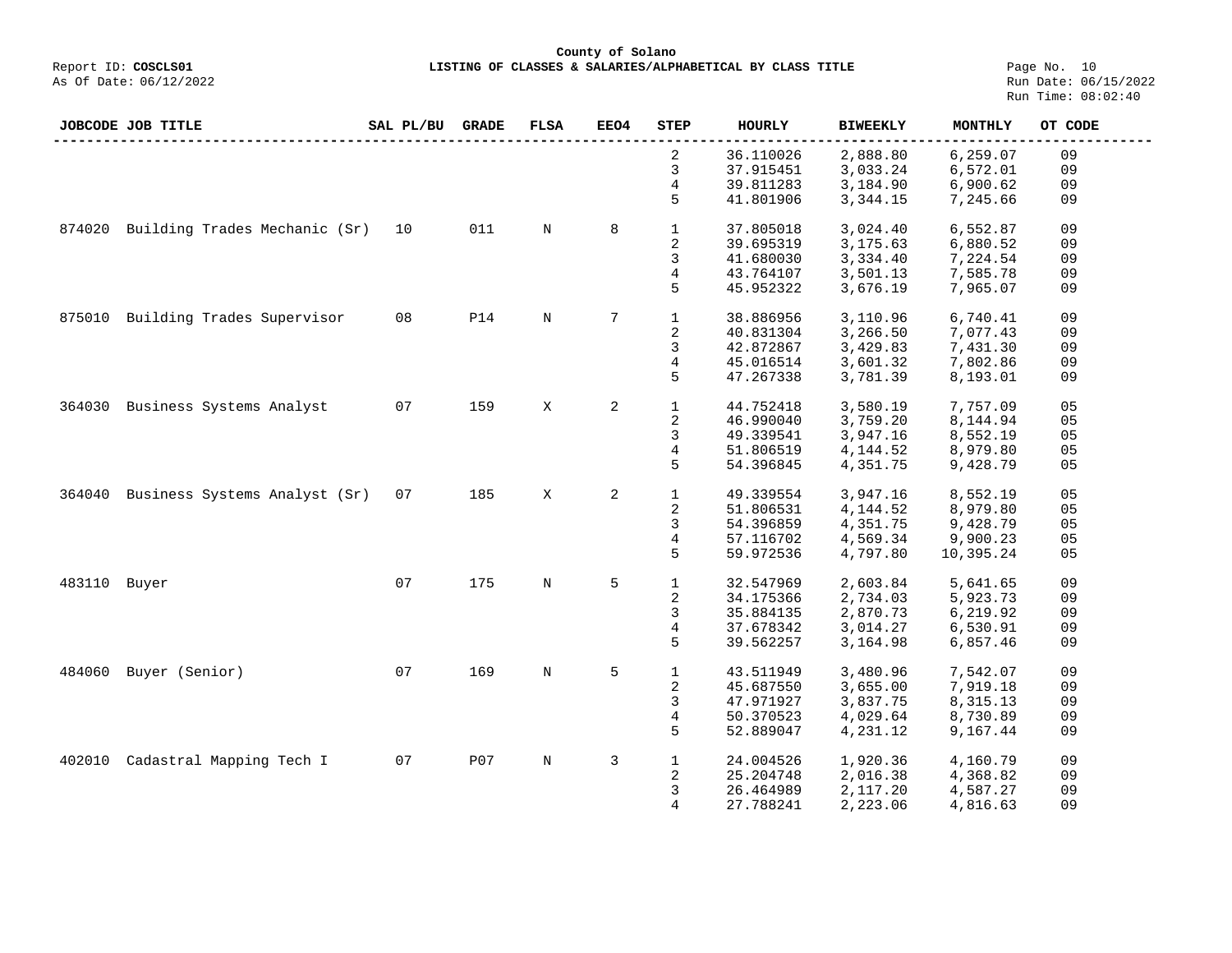**County of Solano**

**LISTING OF CLASSES & SALARIES/ALPHABETICAL BY CLASS TITLE** Page No. 11<br>Run Date: 06/15/2022 Run Time: 08:02:40

|        | JOBCODE JOB TITLE              | SAL PL/BU | <b>GRADE</b> | <b>FLSA</b> | EEO4         | STEP              | <b>HOURLY</b>          | <b>BIWEEKLY</b>      | MONTHLY              | OT CODE  |
|--------|--------------------------------|-----------|--------------|-------------|--------------|-------------------|------------------------|----------------------|----------------------|----------|
|        |                                |           |              |             |              | 5                 | 29.177651              | 2,334.21             | 5,057.46             | 09       |
| 403090 | Cadastral Mapping Tech II      | 07        | P09          | $\mathbf N$ | 3            | $\mathbf{1}$<br>2 | 27.714032<br>29.099733 | 2,217.12<br>2,327.98 | 4,803.77<br>5,043.95 | 09<br>09 |
|        |                                |           |              |             |              | 3                 | 30.554719              | 2,444.38             | 5,296.15             | 09       |
|        |                                |           |              |             |              | 4                 | 32.082456              | 2,566.60             | 5,560.96             | 09       |
|        |                                |           |              |             |              | 5                 | 33.686577              | 2,694.93             | 5,839.01             | 09       |
|        |                                |           |              |             |              |                   |                        |                      |                      |          |
| 404040 | Cadastral Mapping Tech III     | 07        | <b>P11</b>   | $\rm N$     | 3            | $\mathbf{1}$      | 32.016458              | 2,561.32             | 5,549.52             | 09       |
|        |                                |           |              |             |              | 2                 | 33.617282              | 2,689.38             | 5,827.00             | 09       |
|        |                                |           |              |             |              | 3                 | 35.298146              | 2,823.85             | 6,118.35             | 09       |
|        |                                |           |              |             |              | 4                 | 37.063053              | 2,965.04             | 6,424.26             | 09       |
|        |                                |           |              |             |              | 5                 | 38.916209              | 3,113.30             | 6,745.48             | 09       |
| 373050 | Capital Projects Coord(Senior) | 07        | <b>P19</b>   | $\mathbf N$ | 2            | $\mathbf{1}$      | 51.509031              | 4,120.72             | 8,928.23             | 09       |
|        |                                |           |              |             |              | 2                 | 54.084486              | 4,326.76             | 9,374.64             | 09       |
|        |                                |           |              |             |              | 3                 | 56.788709              | 4,543.10             | 9,843.38             | 09       |
|        |                                |           |              |             |              | 4                 | 59.628147              | 4,770.25             | 10,335.55            | 09       |
|        |                                |           |              |             |              | 5                 | 62.609556              | 5,008.76             | 10,852.32            | 09       |
|        |                                |           |              |             |              |                   |                        |                      |                      |          |
| 873050 | Capital Projects Coordinator   | 10        | 023          | $\mathbf N$ | 7            | $\mathbf{1}$      | 37.087492              | 2,967.00             | 6,428.50             | 09       |
|        |                                |           |              |             |              | $\sqrt{2}$        | 38.941852              | 3, 115.35            | 6,749.92             | 09       |
|        |                                |           |              |             |              | 3                 | 40.888951              | 3,271.12             | 7,087.42             | 09       |
|        |                                |           |              |             |              | 4                 | 42.933477              | 3,434.68             | 7,441.80             | 09       |
|        |                                |           |              |             |              | 5                 | 45.080092              | 3,606.41             | 7,813.88             | 09       |
| 177050 | Capital Projects Manager       | 19S       | 058          | X           | $\mathbf{1}$ | $\mathbf{1}$      | 59.729231              | 4,778.34             | 10,353.07            | 05       |
|        |                                |           |              |             |              | 2                 | 62.715691              | 5,017.26             | 10,870.72            | 05       |
|        |                                |           |              |             |              | 3                 | 65.851476              | 5,268.12             | 11, 414.26           | 05       |
|        |                                |           |              |             |              | 4                 | 69.144051              | 5,531.52             | 11,984.97            | 05       |
|        |                                |           |              |             |              | 5                 | 72.601252              | 5,808.10             | 12,584.22            | 05       |
| 117250 | Captain-Sheriff                | 18        | 001          | X           | $\mathbf 1$  | $\mathbf{1}$      | 73.822286              | 5,905.78             | 12,795.86            | 05       |
|        |                                |           |              |             |              | 2                 | 77.513400              | 6,201.07             | 13,435.66            | 05       |
|        |                                |           |              |             |              | 3                 | 81.389069              | 6,511.13             | 14,107.44            | 05       |
|        |                                |           |              |             |              | 4                 | 85.458519              | 6,836.68             | 14,812.81            | 05       |
|        |                                |           |              |             |              | 5                 | 89.731448              | 7,178.52             | 15,553.45            | 05       |
|        |                                |           |              |             |              |                   |                        |                      |                      |          |
| 187070 | Central Services Manager       | 19S       | 008          | X           | $\mathbf 1$  | $1\,$             | 50.044438              | 4,003.56             | 8,674.37             | 05       |
|        |                                |           |              |             |              | 2                 | 52.546660              | 4,203.73             | 9,108.09             | 05       |
|        |                                |           |              |             |              | 3                 | 55.173995              | 4,413.92             | 9,563.49             | 05       |
|        |                                |           |              |             |              | 4                 | 57.932692              | 4,634.62             | 10,041.67            | 05       |
|        |                                |           |              |             |              | 5                 | 60.829328              | 4,866.35             | 10,543.75            | 05       |
| 107290 | Chief Appraiser                | 19S       | 009          | X           | 2            | $\mathbf{1}$      | 57.848034              | 4,627.84             | 10,026.99            | 05       |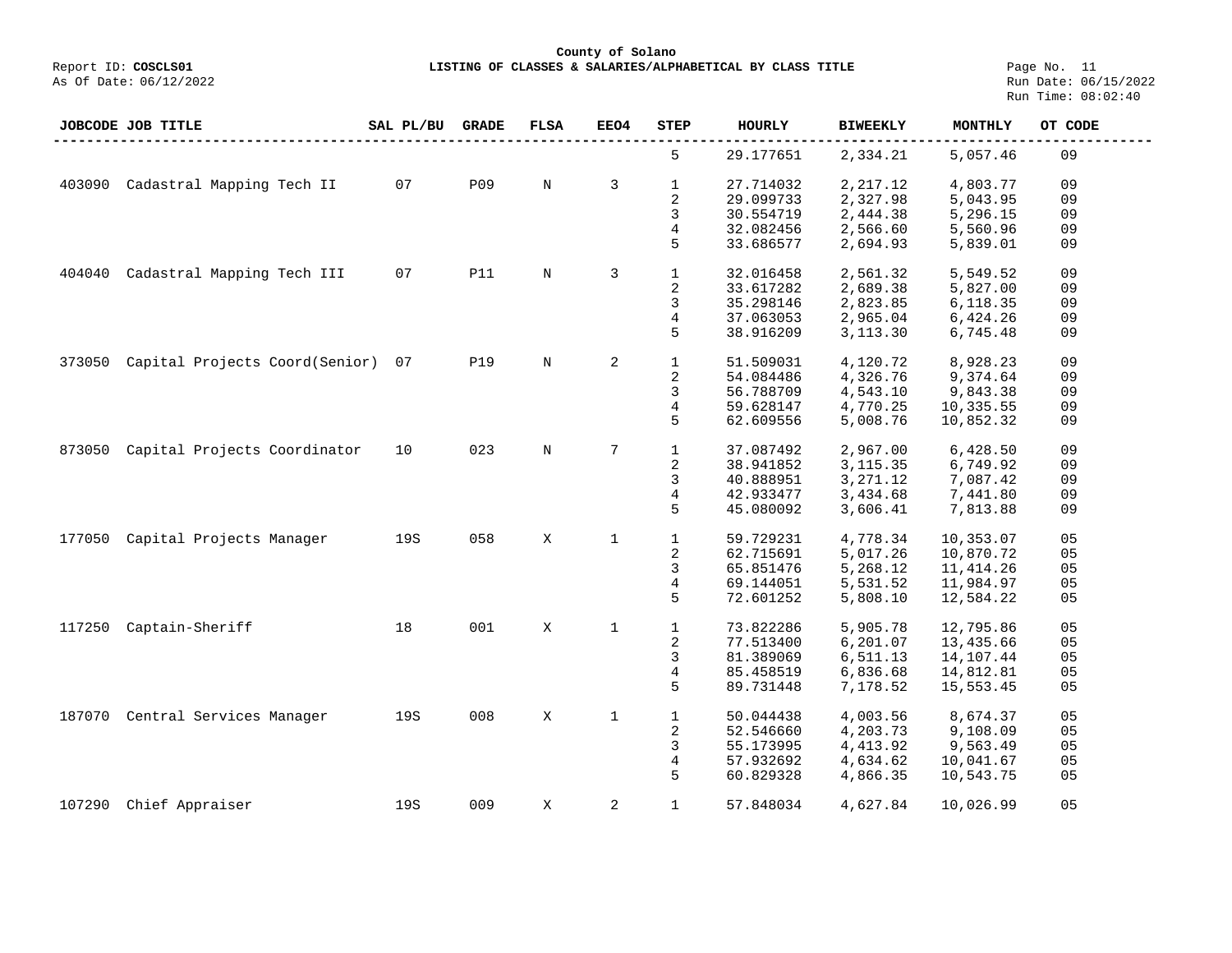**LISTING OF CLASSES & SALARIES/ALPHABETICAL BY CLASS TITLE** Page No. 12<br>Run Date: 06/15/2022 Run Time: 08:02:40

|        | JOBCODE JOB TITLE                  | SAL PL/BU | <b>GRADE</b> | <b>FLSA</b> | EEO4         | <b>STEP</b>  | <b>HOURLY</b> | <b>BIWEEKLY</b> | MONTHLY   | OT CODE        |
|--------|------------------------------------|-----------|--------------|-------------|--------------|--------------|---------------|-----------------|-----------|----------------|
|        |                                    |           |              |             |              | 2            | 60.740435     | 4,859.23        | 10,528.34 | 05             |
|        |                                    |           |              |             |              | 3            | 63.777457     | 5,102.20        | 11,054.76 | 05             |
|        |                                    |           |              |             |              | 4            | 66.966330     | 5,357.31        | 11,607.50 | 05             |
|        |                                    |           |              |             |              | 5            | 70.314647     | 5,625.17        | 12,187.87 | 05             |
| 417020 | Chief D A Investigator             | 17        | 001          | X           | 1            | $\mathbf{1}$ | 66.177032     | 5,294.16        | 11,470.69 | 05             |
|        |                                    |           |              |             |              | 2            | 69.485883     | 5,558.87        | 12,044.22 | 05             |
|        |                                    |           |              |             |              | 3            | 72.960177     | 5,836.81        | 12,646.43 | 05             |
|        |                                    |           |              |             |              | 4            | 76.608186     | 6,128.65        | 13,278.75 | 05             |
|        |                                    |           |              |             |              | 5            | 80.438595     | 6,435.09        | 13,942.69 | 05             |
| 107230 | Chief Dep Auditor-Controller       | 19S       | 057          | X           | $\mathbf 1$  | $\mathbf{1}$ | 57.848034     | 4,627.84        | 10,026.99 | 05             |
|        |                                    |           |              |             |              | 2            | 60.740435     | 4,859.23        | 10,528.34 | 05             |
|        |                                    |           |              |             |              | 3            | 63.777457     | 5,102.20        | 11,054.76 | 05             |
|        |                                    |           |              |             |              | 4            | 66.966330     | 5,357.31        | 11,607.50 | 05             |
|        |                                    |           |              |             |              | 5            | 70.314647     | 5,625.17        | 12,187.87 | 05             |
| 137270 | Chief Deputy Behavioral Health 19E |           | 015          | X           | 1            | $\mathbf{1}$ | 84.712105     | 6,776.97        | 14,683.43 | 05             |
|        |                                    |           |              |             |              | $\sqrt{2}$   | 88.947711     | 7,115.82        | 15,417.60 | 0 <sub>5</sub> |
|        |                                    |           |              |             |              | 3            | 93.395096     | 7,471.61        | 16,188.48 | 05             |
|        |                                    |           |              |             |              | 4            | 98.064850     | 7,845.19        | 16,997.91 | 05             |
|        |                                    |           |              |             |              | 5            | 102.968094    | 8,237.45        | 17,847.80 | 05             |
| 185070 | Chief Deputy Clerk                 | 62        | 116          | X           | 2            | $\mathbf{1}$ | 48.706003     | 3,896.48        | 8,442.37  | 05             |
|        |                                    |           |              |             |              | 2            | 51.141304     | 4,091.30        | 8,864.49  | 05             |
|        |                                    |           |              |             |              | 3            | 53.698367     | 4,295.87        | 9,307.72  | 05             |
|        |                                    |           |              |             |              | 4            | 56.383287     | 4,510.66        | 9,773.10  | 05             |
|        |                                    |           |              |             |              | 5            | 59.202451     | 4,736.20        | 10,261.76 | 05             |
| 117060 | Chief Deputy District Attorney     | 61        | 029          | X           | $\mathbf{1}$ | $\mathbf{1}$ | 87.921063     | 7,033.69        | 15,239.65 | 05             |
|        |                                    |           |              |             |              | 2            | 92.317115     | 7,385.37        | 16,001.63 | 05             |
|        |                                    |           |              |             |              | 3            | 96.932971     | 7,754.64        | 16,801.72 | 05             |
|        |                                    |           |              |             |              | 4            | 101.779621    | 8,142.37        | 17,641.80 | 05             |
|        |                                    |           |              |             |              | 5            | 106.868602    | 8,549.49        | 18,523.89 | 05             |
| 117100 | Chief Deputy Public Defender       | 61        | 030          | Χ           | $\mathbf 1$  | $\mathbf{1}$ | 87.921063     | 7,033.69        | 15,239.65 | 05             |
|        |                                    |           |              |             |              | 2            | 92.317115     | 7,385.37        | 16,001.63 | 05             |
|        |                                    |           |              |             |              | 3            | 96.932971     | 7,754.64        | 16,801.72 | 05             |
|        |                                    |           |              |             |              | 4            | 101.779621    | 8,142.37        | 17,641.80 | 05             |
|        |                                    |           |              |             |              | 5            | 106.868602    | 8,549.49        | 18,523.89 | 05             |
| 168050 | Chief Information Officer          | 61        | 036          | X           | $\mathbf 1$  | $\mathbf{1}$ | 86.800836     | 6,944.07        | 15,045.48 | 05             |
|        |                                    |           |              |             |              | 2            | 91.140879     | 7,291.27        | 15,797.75 | 05             |
|        |                                    |           |              |             |              | 3            | 95.697922     | 7,655.83        | 16,587.64 | 05             |
|        |                                    |           |              |             |              | 4            | 100.482818    | 8,038.63        | 17,417.02 | 05             |
|        |                                    |           |              |             |              |              |               |                 |           |                |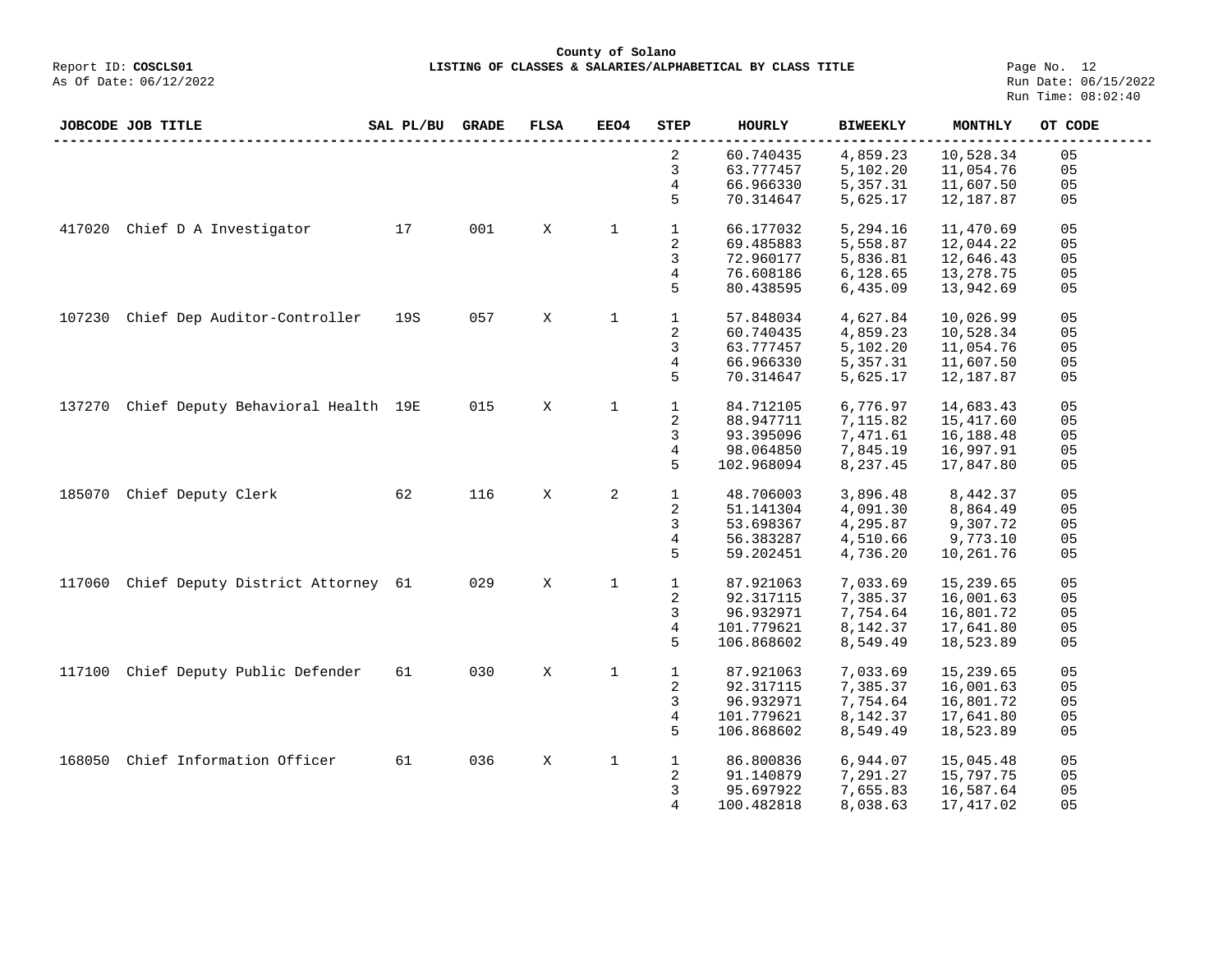**LISTING OF CLASSES & SALARIES/ALPHABETICAL BY CLASS TITLE** Page No. 13<br>Run Date: 06/15/2022 Run Time: 08:02:40

|        | JOBCODE JOB TITLE                  | SAL PL/BU | <b>GRADE</b> | <b>FLSA</b> | <b>EEO4</b>  | <b>STEP</b>  | <b>HOURLY</b> | <b>BIWEEKLY</b>      | MONTHLY    | OT CODE        |
|--------|------------------------------------|-----------|--------------|-------------|--------------|--------------|---------------|----------------------|------------|----------------|
|        |                                    |           |              |             |              | 5            | 105.506959    | 8,440.56             | 18,287.87  | 05             |
| 137280 | Chief Medical Officer              | 19E       | 016          | X           | $\mathbf{1}$ | $\mathbf{1}$ | 128.213232    | 10,257.06            | 22, 223.63 | 05             |
|        |                                    |           |              |             |              | 2            | 134.623895    | 10,769.91            | 23, 334.81 | 05             |
|        |                                    |           |              |             |              | 3            | 141.355088    | 11,308.41            | 24,501.55  | 05             |
|        |                                    |           |              |             |              | 4            | 148.422842    | 11,873.83            | 25,726.63  | 05             |
|        |                                    |           |              |             |              | 5            | 155.843986    | 12,467.52            | 27,012.96  | 05             |
| 117280 | Chief Public Defender Investig 19S |           | 012          | X           | $\mathbf{1}$ | $\mathbf{1}$ | 62.044710     | 4,963.58             | 10,754.42  | 05             |
|        |                                    |           |              |             |              | 2            | 65.146945     | 5, 211.76            | 11,292.14  | 05             |
|        |                                    |           |              |             |              | 3            | 68.404294     | 5,472.34             | 11,856.74  | 05             |
|        |                                    |           |              |             |              | 4            | 71.824507     | 5,745.96             | 12,449.58  | 05             |
|        |                                    |           |              |             |              | 5            | 75.415731     | 6,033.26             | 13,072.06  | 05             |
| 417010 | Chief Welfare Fraud Investig       | 17        | 004          | X           | $\mathbf{1}$ | $\mathbf{1}$ | 60.284435     | 4,822.75             | 10,449.30  | 05             |
|        |                                    |           |              |             |              | 2            | 63.298657     | 5,063.89             | 10,971.77  | 05             |
|        |                                    |           |              |             |              | 3            | 66.463588     | 5,317.09             | 11,520.36  | 05             |
|        |                                    |           |              |             |              | 4            | 69.786768     | 5,582.94             | 12,096.37  | 05             |
|        |                                    |           |              |             |              | 5            | 73.276108     | 5,862.09             |            | 05             |
|        |                                    |           |              |             |              |              |               |                      | 12,701.19  |                |
| 312040 | Child Support Attorney I           | 01        | 011          | X           | 2            | $\mathbf{1}$ | 38.437699     | 3,075.02             | 6,662.54   | 05             |
|        |                                    |           |              |             |              | 2            | 40.359709     | 3,228.78             | 6,995.68   | 05             |
|        |                                    |           |              |             |              | 3            | 42.377617     | 3,390.21             | 7,345.45   | 05             |
|        |                                    |           |              |             |              | 4            | 44.496785     | 3,559.74             | 7,712.78   | 05             |
|        |                                    |           |              |             |              | 5            | 46.721243     | 3,737.70             | 8,098.35   | 05             |
| 313160 | Child Support Attorney II          | 01        | 012          | X           | 2            | $\mathbf{1}$ | 52.023199     | 4,161.86             | 9,017.36   | 05             |
|        |                                    |           |              |             |              | 2            | 54.624319     | 4,369.95             | 9,468.22   | 05             |
|        |                                    |           |              |             |              | 3            | 57.355772     | 4,588.46             | 9,941.67   | 05             |
|        |                                    |           |              |             |              |              | 60.223364     |                      | 10,438.72  | 05             |
|        |                                    |           |              |             |              | 4<br>5       | 63.234907     | 4,817.87<br>5,058.79 | 10,960.72  | 05             |
|        | Child Support Attorney III         | 01        | 013          | X           | 2            | $\mathbf{1}$ |               |                      |            | 05             |
| 313170 |                                    |           |              |             |              |              | 59.827025     | 4,786.16             | 10,370.02  |                |
|        |                                    |           |              |             |              | 2            | 62.818451     | 5,025.48             | 10,888.53  | 05             |
|        |                                    |           |              |             |              | 3            | 65.959429     | 5,276.75             | 11,432.97  | 05             |
|        |                                    |           |              |             |              | 4            | 69.257559     | 5,540.60             | 12,004.64  | 05             |
|        |                                    |           |              |             |              | 5            | 72.720437     | 5,817.63             | 12,604.88  | 05             |
| 313180 | Child Support Attorney IV          | 01        | 014          | X           | 2            | $\mathbf{1}$ | 68.814722     | 5,505.18             | 11,927.89  | 05             |
|        |                                    |           |              |             |              | 2            | 72.255250     | 5,780.42             | 12,524.24  | 05             |
|        |                                    |           |              |             |              | 3            | 75.868122     | 6,069.45             | 13,150.48  | 0 <sub>5</sub> |
|        |                                    |           |              |             |              | 4            | 79.661840     | 6,372.95             | 13,808.05  | 05             |
|        |                                    |           |              |             |              | 5            | 83.644677     | 6,691.57             | 14,498.41  | 05             |
| 115010 | Child Support Atty (Supervsng) 16  |           | 070          | X           | $\mathbf 1$  | $\mathbf{1}$ | 80.167348     | 6,413.39             | 13,895.67  | 05             |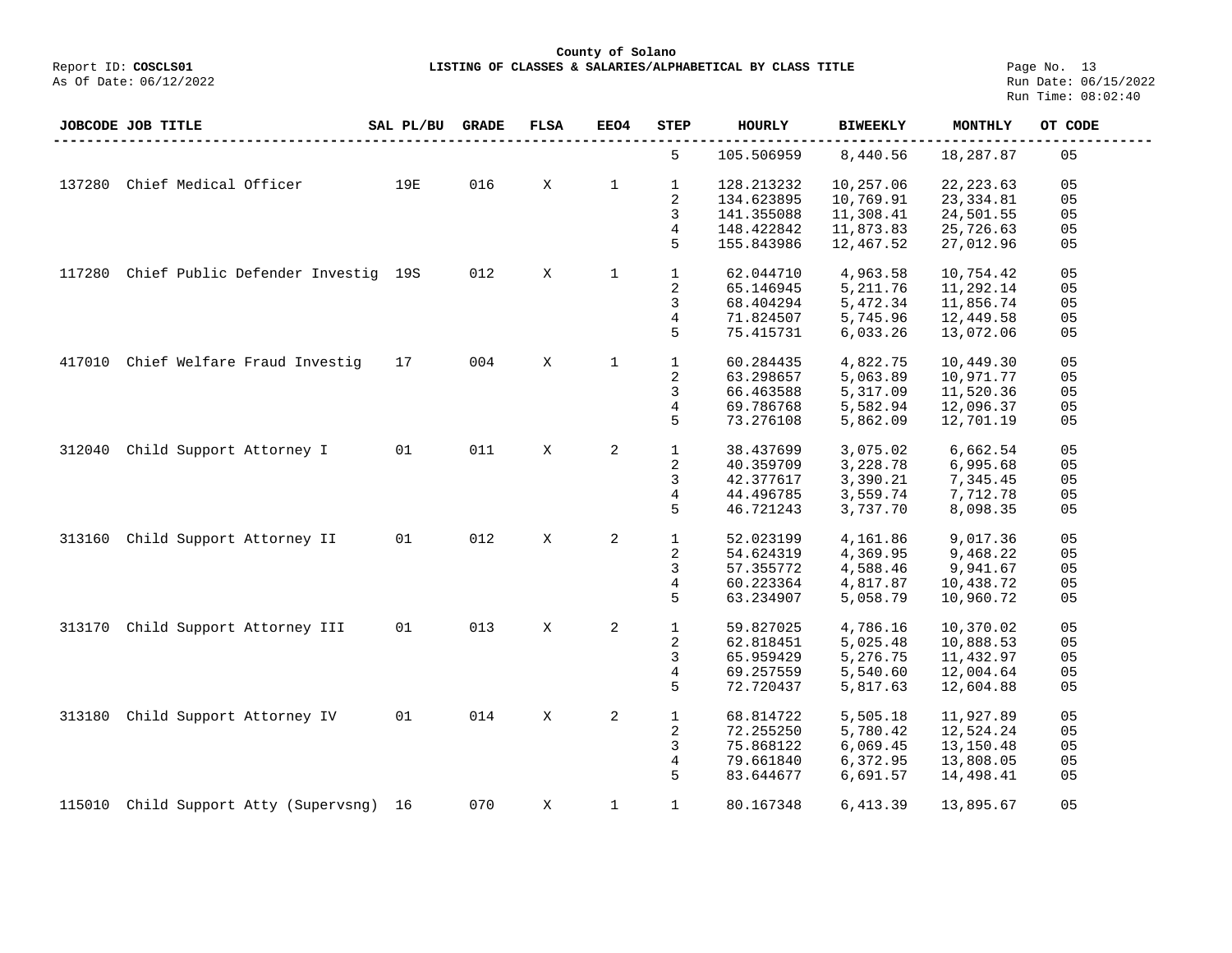**County of Solano LISTING OF CLASSES & SALARIES/ALPHABETICAL BY CLASS TITLE** Page No. 14<br>Run Date: 06/15/2022

|        | JOBCODE JOB TITLE             | SAL PL/BU | <b>GRADE</b> | FLSA        | <b>EEO4</b>  | <b>STEP</b>  | <b>HOURLY</b> | <b>BIWEEKLY</b> | MONTHLY   | OT CODE |
|--------|-------------------------------|-----------|--------------|-------------|--------------|--------------|---------------|-----------------|-----------|---------|
|        |                               |           |              |             |              | 2            | 84.175714     | 6,734.06        | 14,590.46 | 05      |
|        |                               |           |              |             |              | 3            | 88.384501     | 7,070.76        | 15,319.98 | 05      |
|        |                               |           |              |             |              | 4            | 92.803727     | 7,424.30        | 16,085.98 | 05      |
|        |                               |           |              |             |              | 5            | 97.443911     | 7,795.51        | 16,890.28 | 05      |
|        |                               |           |              |             |              |              |               |                 |           |         |
| 117330 | Child Support Program Manager | 16X       | $010$        | Χ           | $\mathbf{1}$ | $\mathbf{1}$ | 46.784135     | 3,742.73        | 8,109.25  | 05      |
|        |                               |           |              |             |              | 2            | 49.123342     | 3,929.87        | 8,514.71  | 05      |
|        |                               |           |              |             |              | 3            | 51.579507     | 4,126.36        | 8,940.45  | 05      |
|        |                               |           |              |             |              | 4            | 54.158485     | 4,332.68        | 9,387.47  | 05      |
|        |                               |           |              |             |              | 5            | 56.866408     | 4,549.31        | 9,856.84  | 05      |
|        |                               |           |              |             |              |              |               |                 |           |         |
| 413060 | Child Support Spec            | 07        | <b>P09</b>   | N           | 3            | $\mathbf{1}$ | 27.714032     | 2,217.12        | 4,803.77  | 09      |
|        |                               |           |              |             |              | 2            | 29.099733     | 2,327.98        | 5,043.95  | 09      |
|        |                               |           |              |             |              | 3            | 30.554719     | 2,444.38        | 5,296.15  | 09      |
|        |                               |           |              |             |              | 4            | 32.082456     | 2,566.60        | 5,560.96  | 09      |
|        |                               |           |              |             |              | 5            | 33.686577     |                 |           | 09      |
|        |                               |           |              |             |              |              |               | 2,694.93        | 5,839.01  |         |
| 412010 | Child Support Spec (Entry)    | 07        | <b>P07</b>   | $\mathbb N$ | 3            | $\mathbf{1}$ | 24.004526     | 1,920.36        | 4,160.79  | 09      |
|        |                               |           |              |             |              | 2            | 25.204748     | 2,016.38        | 4,368.82  | 09      |
|        |                               |           |              |             |              | 3            | 26.464989     | 2,117.20        | 4,587.27  | 09      |
|        |                               |           |              |             |              | 4            | 27.788241     | 2,223.06        | 4,816.63  | 09      |
|        |                               |           |              |             |              |              |               |                 |           |         |
|        |                               |           |              |             |              | 5            | 29.177651     | 2,334.21        | 5,057.46  | 09      |
| 414010 | Child Support Spec (Senior)   | 07        | <b>P11</b>   | $\mathbb N$ | 3            | $\mathbf{1}$ | 32.016458     | 2,561.32        | 5,549.52  | 09      |
|        |                               |           |              |             |              | 2            | 33.617282     | 2,689.38        | 5,827.00  | 09      |
|        |                               |           |              |             |              | 3            | 35.298146     | 2,823.85        | 6,118.35  | 09      |
|        |                               |           |              |             |              | 4            | 37.063053     | 2,965.04        | 6,424.26  | 09      |
|        |                               |           |              |             |              | 5            |               |                 |           | 09      |
|        |                               |           |              |             |              |              | 38.916209     | 3,113.30        | 6,745.48  |         |
| 415080 | Child Support Spec (Spvsing)  | 08        | <b>P14</b>   | $\mathbf N$ | 3            | $\mathbf{1}$ | 38.886956     | 3,110.96        | 6,740.41  | 09      |
|        |                               |           |              |             |              | 2            | 40.831304     | 3,266.50        | 7,077.43  | 09      |
|        |                               |           |              |             |              | 3            | 42.872867     | 3,429.83        | 7,431.30  | 09      |
|        |                               |           |              |             |              | 4            | 45.016514     |                 | 7,802.86  | 09      |
|        |                               |           |              |             |              |              |               | 3,601.32        |           |         |
|        |                               |           |              |             |              | 5            | 47.267338     | 3,781.39        | 8,193.01  | 09      |
| 413330 | Child Support Training Spec   | 07        | <b>P13</b>   | N           | 5            | $\mathbf{1}$ | 36.515902     | 2,921.27        | 6,329.42  | 09      |
|        |                               |           |              |             |              | 2            | 38.341694     | 3,067.34        | 6,645.89  | 09      |
|        |                               |           |              |             |              |              |               |                 |           |         |
|        |                               |           |              |             |              | 3            | 40.258779     | 3,220.70        | 6,978.19  | 09      |
|        |                               |           |              |             |              | 4            | 42.271719     | 3,381.74        | 7,327.10  | 09      |
|        |                               |           |              |             |              | 5            | 44.385305     | 3,550.82        | 7,693.45  | 09      |
| 373010 | Civil Engineer                | 07        | 168          | $\rm N$     | 2            | $\mathbf{1}$ | 52.555517     | 4,204.44        | 9,109.62  | 09      |
|        |                               |           |              |             |              | 2            | 55.183293     | 4,414.66        | 9,565.10  | 09      |
|        |                               |           |              |             |              |              |               |                 |           | 09      |
|        |                               |           |              |             |              | 3            | 57.942459     | 4,635.40        | 10,043.36 |         |
|        |                               |           |              |             |              | 4            | 60.839580     | 4,867.17        | 10,545.53 | 09      |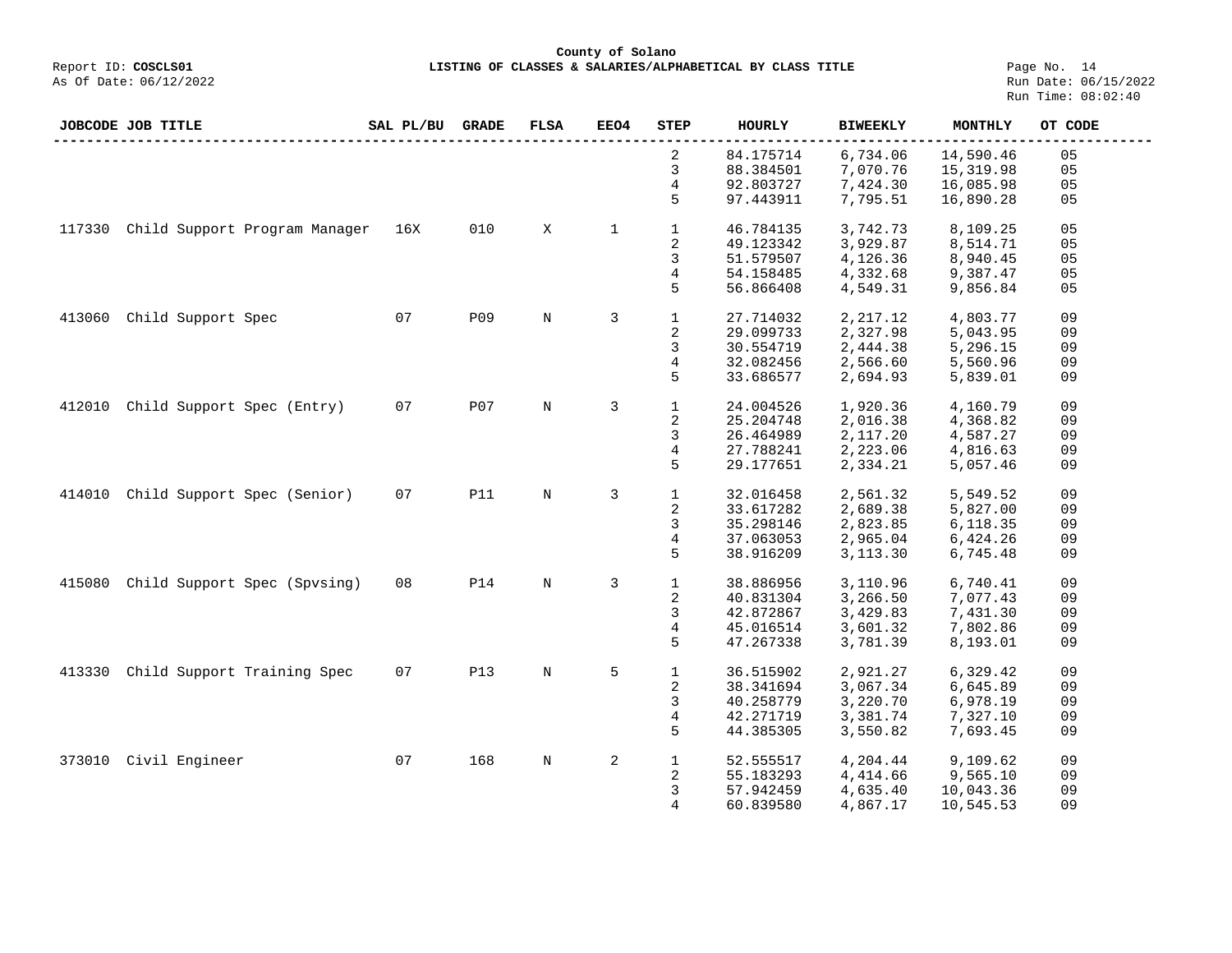**County of Solano**

**LISTING OF CLASSES & SALARIES/ALPHABETICAL BY CLASS TITLE** Page No. 15<br>Run Date: 06/15/2022 Run Time: 08:02:40

|        | <b>JOBCODE JOB TITLE</b>            | SAL PL/BU | <b>GRADE</b> | <b>FLSA</b> | EEO4        | <b>STEP</b>  | <b>HOURLY</b> | <b>BIWEEKLY</b> | MONTHLY   | OT CODE |
|--------|-------------------------------------|-----------|--------------|-------------|-------------|--------------|---------------|-----------------|-----------|---------|
|        |                                     |           |              |             |             | 5            | 63.881559     | 5,110.52        | 11,072.80 | 09      |
| 374010 | Civil Engineer (Senior)             | 07        | 167          | N           | 2           | $\mathbf 1$  | 58.720349     | 4,697.63        | 10,178.19 | 09      |
|        |                                     |           |              |             |             | 2            | 61.656370     | 4,932.51        | 10,687.10 | 09      |
|        |                                     |           |              |             |             | 3            | 64.739188     | 5,179.14        | 11,221.46 | 09      |
|        |                                     |           |              |             |             | 4            | 67.976146     | 5,438.09        | 11,782.53 | 09      |
|        |                                     |           |              |             |             | 5            | 71.374950     | 5,710.00        | 12,371.66 | 09      |
|        |                                     |           |              |             |             |              |               |                 |           |         |
| 353040 | Civil Engineer - Environmental 07   |           | 168          | $\mathbf N$ | 2           | $\mathbf{1}$ | 52.555517     | 4,204.44        | 9,109.62  | 09      |
|        |                                     |           |              |             |             | 2            | 55.183293     | 4,414.66        | 9,565.10  | 09      |
|        |                                     |           |              |             |             | 3            | 57.942459     | 4,635.40        | 10,043.36 | 09      |
|        |                                     |           |              |             |             | 4            | 60.839580     | 4,867.17        | 10,545.53 | 09      |
|        |                                     |           |              |             |             | 5            | 63.881559     | 5,110.52        | 11,072.80 | 09      |
|        |                                     |           |              |             |             |              |               |                 |           |         |
| 353050 | Civil Engineer - Plan Check         | 07        | 168          | $\mathbf N$ | 2           | $\mathbf{1}$ | 52.555517     | 4,204.44        | 9,109.62  | 09      |
|        |                                     |           |              |             |             | 2            | 55.183293     | 4, 414.66       | 9,565.10  | 09      |
|        |                                     |           |              |             |             | 3            | 57.942459     | 4,635.40        | 10,043.36 | 09      |
|        |                                     |           |              |             |             | 4            | 60.839580     | 4,867.17        | 10,545.53 | 09      |
|        |                                     |           |              |             |             | 5            | 63.881559     | 5,110.52        | 11,072.80 | 09      |
|        |                                     |           |              |             |             |              |               |                 |           |         |
| 107090 | Claims and Civil LitigationMgr      | - 62      | 131          | X           | 2           | $\mathbf{1}$ | 52.393141     | 4,191.45        | 9,081.48  | 05      |
|        |                                     |           |              |             |             | 2            | 55.012798     | 4,401.02        | 9,535.55  | 05      |
|        |                                     |           |              |             |             | 3            | 57.763437     | 4,621.07        | 10,012.33 | 05      |
|        |                                     |           |              |             |             | 4            | 60.651610     | 4,852.13        | 10,512.95 | 05      |
|        |                                     |           |              |             |             | 5            | 63.684191     | 5,094.74        | 11,038.59 | 05      |
|        |                                     |           |              |             |             |              |               |                 |           |         |
| 286010 | Clerical Operations Manager         | 16        | <b>P12</b>   | X           | $\mathbf 1$ | $\mathbf{1}$ | 35.080856     | 2,806.47        | 6,080.68  | 05      |
|        |                                     |           |              |             |             | 2            | 36.834900     | 2,946.79        | 6,384.72  | 05      |
|        |                                     |           |              |             |             | 3            | 38.676643     | 3,094.13        | 6,703.95  | 05      |
|        |                                     |           |              |             |             | 4            | 40.610476     | 3,248.84        | 7,039.15  | 05      |
|        |                                     |           |              |             |             | 5            | 42.641000     | 3, 411.28       | 7,391.11  | 05      |
|        |                                     |           |              |             |             |              |               |                 |           |         |
| 286011 | Clerical Operations Manager         | 16X       | <b>P12</b>   | X           | $\mathbf 1$ | $\mathbf{1}$ | 35.080856     | 2,806.47        | 6,080.68  | 05      |
|        |                                     |           |              |             |             | 2            | 36.834900     | 2,946.79        | 6,384.72  | 05      |
|        |                                     |           |              |             |             | 3            | 38.676643     | 3,094.13        | 6,703.95  | 05      |
|        |                                     |           |              |             |             | 4            | 40.610476     | 3,248.84        | 7,039.15  | 05      |
|        |                                     |           |              |             |             | 5            | 42.641000     | 3, 411.28       | 7,391.11  | 05      |
|        |                                     |           |              |             |             |              |               |                 |           |         |
| 785070 | Clerical Operations Supv            | 08        | A11          | $\mathbf N$ | 6           | $\mathbf 1$  | 28.254661     | 2,260.37        | 4,897.48  | 09      |
|        |                                     |           |              |             |             | 2            | 29.741704     | 2,379.34        | 5,155.23  | 09      |
|        |                                     |           |              |             |             | 3            | 31.306407     | 2,504.51        | 5,426.44  | 09      |
|        |                                     |           |              |             |             | 4            | 32.954896     | 2,636.39        | 5,712.18  | 09      |
|        |                                     |           |              |             |             | 5            | 34.688908     | 2,775.11        | 6,012.74  | 09      |
|        |                                     |           |              |             |             |              |               |                 |           |         |
|        | 78507C Clerical Operations Supv (C) | 30        | A11          | $\mathbf N$ | 6           | $\mathbf{1}$ | 28.616802     | 2,289.34        | 4,960.25  | 09      |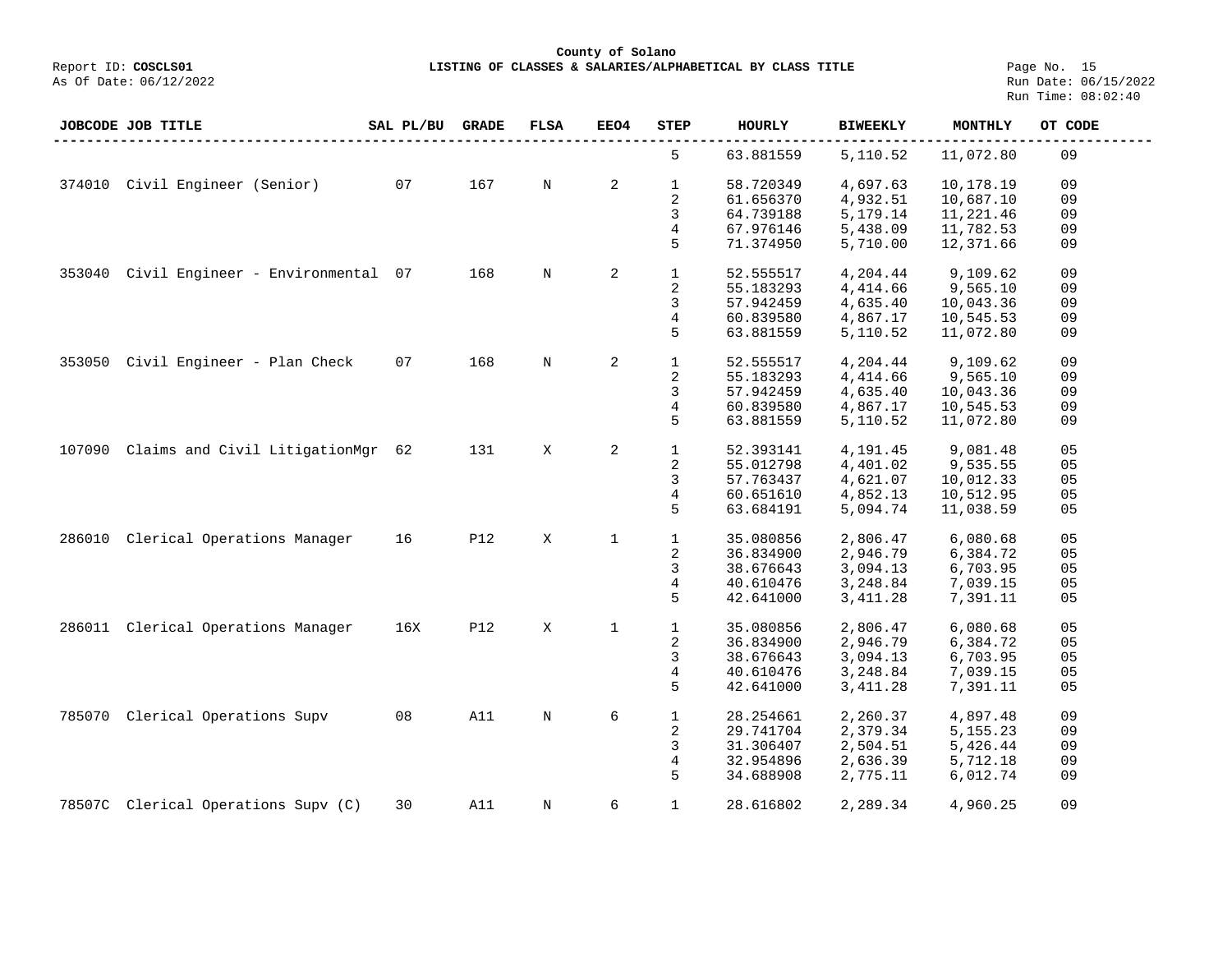#### **County of Solano**<br>Exercis LISTING OF CLASSES & SALARIES/ALPH (Report ID: COSCLS01 **LISTING OF CLASSES & SALARIES/ALPHABETICAL BY CLASS TITLE** Page No. 16<br>Run Date: 06/15/2022

|        | JOBCODE JOB TITLE             | SAL PL/BU | <b>GRADE</b> | <b>FLSA</b> | <b>EEO4</b>  | <b>STEP</b>    | <b>HOURLY</b> | <b>BIWEEKLY</b> | MONTHLY    | OT CODE |
|--------|-------------------------------|-----------|--------------|-------------|--------------|----------------|---------------|-----------------|------------|---------|
|        |                               |           |              |             |              | 2              | 30.122904     | 2,409.83        | 5,221.30   | 09      |
|        |                               |           |              |             |              | 3              | 31.707665     | 2,536.61        | 5,496.00   | 09      |
|        |                               |           |              |             |              | 4              | 33.377281     | 2,670.18        | 5,785.40   | 09      |
|        |                               |           |              |             |              | 5              | 35.133517     | 2,810.68        | 6,089.81   | 09      |
| 137260 | Clinic Operations Officer     | 19E       | 014          | X           | $\mathbf{1}$ | $\mathbf{1}$   | 77.281718     | 6,182.54        | 13,395.50  | 05      |
|        |                               |           |              |             |              | $\overline{2}$ | 81.145803     | 6,491.66        | 14,065.27  | 05      |
|        |                               |           |              |             |              | 3              | 85.203093     | 6,816.25        | 14,768.54  | 05      |
|        |                               |           |              |             |              | 4              | 89.463247     | 7,157.06        | 15,506.96  | 05      |
|        |                               |           |              |             |              | 5              | 93.936409     | 7,514.91        | 16,282.31  | 05      |
| 333020 | Clinic Physician              | 11        | 001          | X           | 2            | $\mathbf{1}$   | 97.202036     | 7,776.16        | 16,848.35  | 05      |
|        |                               |           |              |             |              | $\sqrt{2}$     | 102.062485    | 8,165.00        | 17,690.83  | 05      |
|        |                               |           |              |             |              | 3              | 107.165592    | 8,573.25        | 18,575.37  | 05      |
|        |                               |           |              |             |              | $\overline{4}$ | 112.523984    | 9,001.92        | 19,504.16  | 05      |
|        |                               |           |              |             |              | 5              | 118.150016    | 9,452.00        | 20,479.34  | 05      |
|        |                               |           |              |             |              |                |               |                 |            |         |
| 333160 | Clinic Physician (Board Cert) | 11        | 002          | X           | 2            | $\mathbf{1}$   | 99.631760     | 7,970.54        | 17,269.51  | 05      |
|        |                               |           |              |             |              | 2              | 104.613901    | 8,369.11        | 18, 133.08 | 05      |
|        |                               |           |              |             |              | 3              | 109.523099    | 8,761.85        | 18,984.00  | 05      |
|        |                               |           |              |             |              | 4              | 115.336838    | 9,226.95        | 19,991.72  | 05      |
|        |                               |           |              |             |              | 5              | 121.103656    | 9,688.29        | 20,991.30  | 05      |
| 337170 | Clinic Physician Supervisor   | 16        | 067          | X           | 2            | $\mathbf{1}$   | 103.167486    | 8,253.40        | 17,882.36  | 05      |
|        |                               |           |              |             |              | 2              | 108.325861    | 8,666.07        | 18,776.48  | 05      |
|        |                               |           |              |             |              | 3              | 113.742154    | 9,099.37        | 19,715.31  | 05      |
|        |                               |           |              |             |              | 4              | 119.429262    | 9,554.34        | 20,701.07  | 05      |
|        |                               |           |              |             |              | 5              | 125.400727    | 10,032.06       | 21,736.13  | 05      |
| 533010 | Clinic Registered Nurse       | 02        | 13A          | $\mathbf N$ | 2            | $\mathbf{1}$   | 37.929067     | 3,034.33        | 6,574.37   | 09      |
|        |                               |           |              |             |              | 2              | 39.825518     | 3,186.04        | 6,903.09   | 09      |
|        |                               |           |              |             |              | 3              | 41.816797     | 3,345.34        | 7,248.25   | 09      |
|        |                               |           |              |             |              | 4              | 43.907633     | 3,512.61        | 7,610.66   | 09      |
|        |                               |           |              |             |              | 5              | 46.103017     | 3,688.24        | 7,991.19   | 09      |
|        |                               |           |              |             |              |                |               |                 |            |         |
| 534010 | Clinic Registered Nurse (Sr)  | 02        | 15A          | $\rm N$     | $\mathbf{2}$ | $1\,$          | 42.672147     | 3, 413.77       | 7,396.51   | 09      |
|        |                               |           |              |             |              | 2              | 44.805754     | 3,584.46        | 7,766.33   | 09      |
|        |                               |           |              |             |              | 3              | 47.046041     | 3,763.68        | 8,154.65   | 09      |
|        |                               |           |              |             |              | 4              | 49.398344     | 3,951.87        | 8,562.38   | 09      |
|        |                               |           |              |             |              | 5              | 51.868263     | 4,149.46        | 8,990.50   | 09      |
|        |                               |           |              |             |              |                |               |                 |            |         |
| 333030 | Clinical Psychologist         | 05        | 001          | X           | 2            | $\mathbf{1}$   | 45.665992     | 3,653.28        | 7,915.44   | 02      |
|        |                               |           |              |             |              | 2              | 47.949322     | 3,835.95        | 8,311.22   | 02      |
|        |                               |           |              |             |              | 3              | 50.346919     | 4,027.75        | 8,726.80   | 02      |
|        |                               |           |              |             |              | 4              | 52.864287     | 4,229.14        | 9,163.14   | 02      |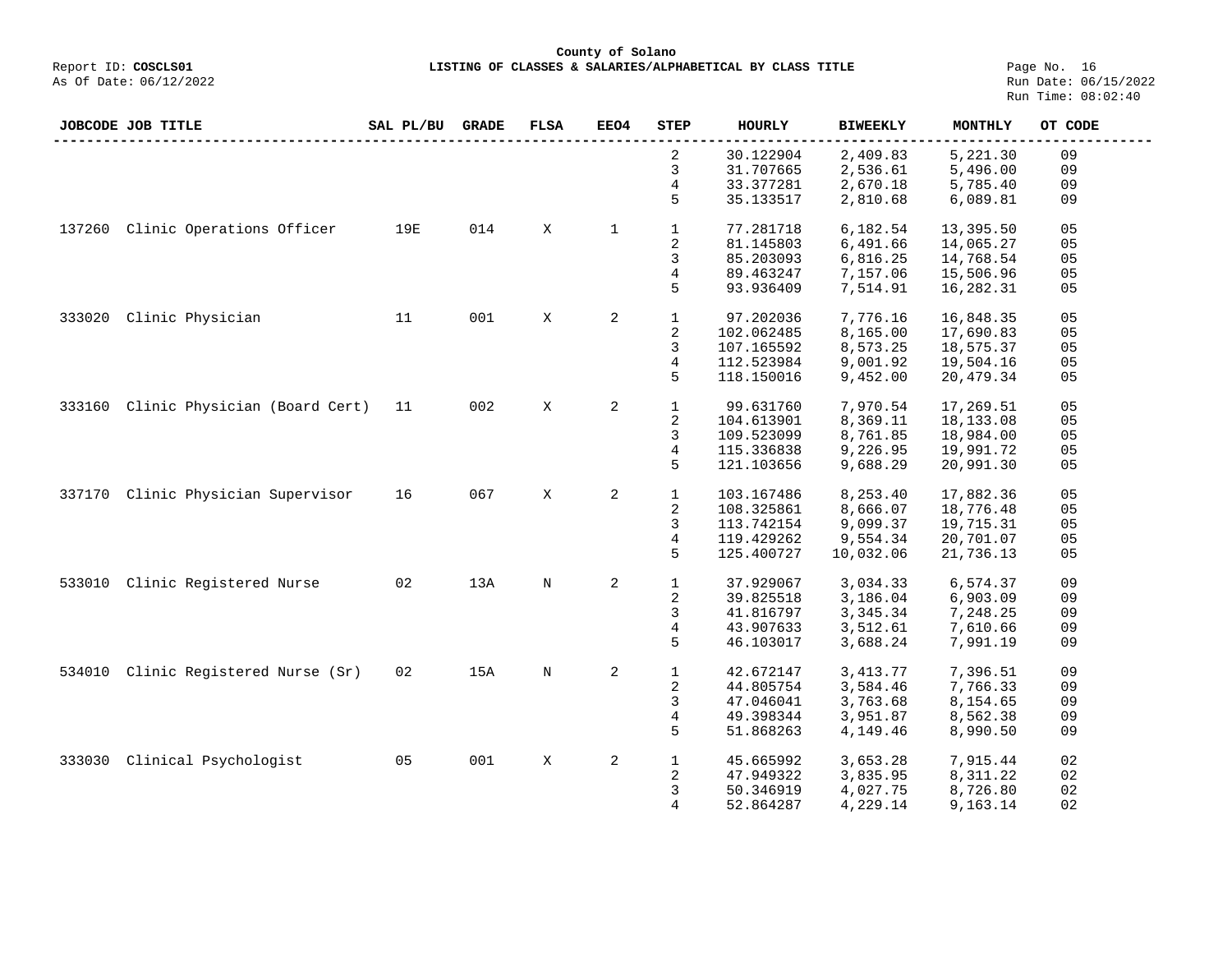**County of Solano**

**LISTING OF CLASSES & SALARIES/ALPHABETICAL BY CLASS TITLE** Page No. 17<br>Run Date: 06/15/2022 Run Time: 08:02:40

|        | <b>JOBCODE JOB TITLE</b>          | SAL PL/BU      | <b>GRADE</b> | <b>FLSA</b> | EEO4           | <b>STEP</b>  | <b>HOURLY</b> | <b>BIWEEKLY</b> | MONTHLY  | OT CODE |
|--------|-----------------------------------|----------------|--------------|-------------|----------------|--------------|---------------|-----------------|----------|---------|
|        |                                   |                |              |             |                | 5            | 55.507479     | 4,440.60        | 9,621.30 | 02      |
| 332010 | Clinical Psychologist (Entry)     | 05             | 002          | X           | $\overline{a}$ | $\mathbf{1}$ | 36.543675     | 2,923.49        | 6,334.24 | 02      |
|        |                                   |                |              |             |                | 2            | 38.370866     | 3,069.67        | 6,650.95 | 02      |
|        |                                   |                |              |             |                | 3            | 40.289589     | 3,223.17        | 6,983.53 | 02      |
|        |                                   |                |              |             |                | 4            | 42.304010     | 3,384.32        | 7,332.70 | 02      |
|        |                                   |                |              |             |                | 5            | 44.419247     | 3,553.54        | 7,699.34 | 02      |
| 332060 | Clinical Services Associate       | 05             | 044          | N           | 2              | $\mathbf{1}$ | 36.594715     | 2,927.58        | 6,343.08 | 09      |
|        |                                   |                |              |             |                | 2            | 38.424454     | 3,073.96        | 6,660.24 | 09      |
|        |                                   |                |              |             |                | 3            | 40.345672     | 3,227.65        | 6,993.25 | 09      |
|        |                                   |                |              |             |                | 4            | 42.362954     | 3,389.04        | 7,342.91 | 09      |
|        |                                   |                |              |             |                | 5            | 44.481105     | 3,558.49        | 7,710.06 | 09      |
| 573030 | Code Compliance Officer           | 07             | <b>P10</b>   | $\rm N$     | 3              | $\mathbf{1}$ | 29.864933     | 2,389.19        | 5,176.59 | 09      |
|        |                                   |                |              |             |                | 2            | 31.358177     | 2,508.65        | 5,435.42 | 09      |
|        |                                   |                |              |             |                | 3            | 32.926089     | 2,634.09        | 5,707.19 | 09      |
|        |                                   |                |              |             |                |              |               |                 |          |         |
|        |                                   |                |              |             |                | 4            | 34.572393     | 2,765.79        | 5,992.55 | 09      |
|        |                                   |                |              |             |                | 5            | 36.301013     | 2,904.08        | 6,292.18 | 09      |
| 571010 | Code Compliance Officer(Entry)    | 07             | <b>P08</b>   | $\rm N$     | 3              | $\mathbf 1$  | 25.759520     | 2,060.76        | 4,464.98 | 09      |
|        |                                   |                |              |             |                | 2            | 27.047495     | 2,163.80        | 4,688.23 | 09      |
|        |                                   |                |              |             |                | 3            | 28.399872     | 2,271.99        | 4,922.65 | 09      |
|        |                                   |                |              |             |                | 4            | 29.819864     | 2,385.59        | 5,168.78 | 09      |
|        |                                   |                |              |             |                | 5            | 31.310857     | 2,504.87        | 5,427.22 | 09      |
| 873060 | Cogen Industrl Engine Mechanic 10 |                | 028          | $\rm N$     | 7              | $\mathbf{1}$ | 39.256514     | 3,140.52        | 6,804.46 | 09      |
|        |                                   |                |              |             |                | 2            | 41.219339     | 3,297.55        | 7,144.69 | 09      |
|        |                                   |                |              |             |                | 3            | 43.280307     | 3,462.42        | 7,501.92 | 09      |
|        |                                   |                |              |             |                | 4            | 45.444324     | 3,635.55        | 7,877.02 | 09      |
|        |                                   |                |              |             |                | 5            | 47.716538     | 3,817.32        | 8,270.87 | 09      |
| 413020 | Collections Officer               | 07             | <b>P07</b>   | N           | 5              | $\mathbf{1}$ | 24.004526     | 1,920.36        | 4,160.79 | 09      |
|        |                                   |                |              |             |                | 2            | 25.204748     | 2,016.38        | 4,368.82 | 09      |
|        |                                   |                |              |             |                | 3            | 26.464989     | 2,117.20        | 4,587.27 | 09      |
|        |                                   |                |              |             |                | 4            | 27.788241     | 2,223.06        |          | 09      |
|        |                                   |                |              |             |                |              |               |                 | 4,816.63 |         |
|        |                                   |                |              |             |                | 5            | 29.177651     | 2,334.21        | 5,057.46 | 09      |
| 40104X | College Intern-Graduate Level     | 0 <sub>0</sub> | 026          | $\mathbb N$ | 3              | 5            | 23.250000     |                 |          | 03      |
| 40105X | College Intern-LowLvlUndergrad    | 0 <sub>0</sub> | 027          | $\rm N$     | 3              | 5            | 17.500000     |                 |          | 03      |
| 40103X | College Intern-UpLevlUndergrad    | 0 <sup>0</sup> | 025          | N           | 3              | 5            | 20.000000     |                 |          | 03      |
| 32303X | Commissioners                     | 0 <sub>0</sub> | 022          | X           | $\mathbf 1$    | 5            | 100.000000    |                 |          | 03      |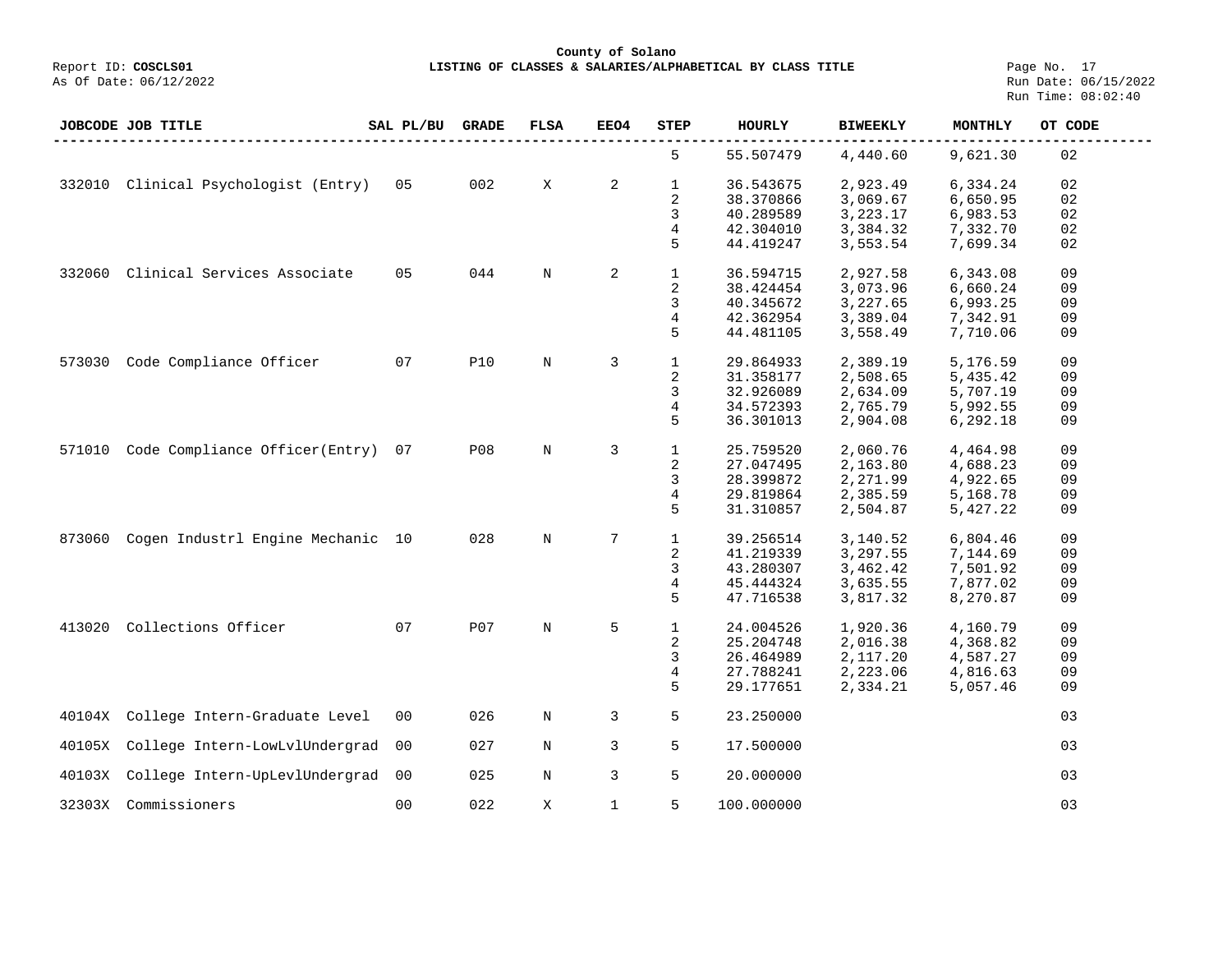## **County of Solano LISTING OF CLASSES & SALARIES/ALPHABETICAL BY CLASS TITLE** Page No. 18<br>Run Date: 06/15/2022

|        | <b>JOBCODE JOB TITLE</b>          | SAL PL/BU | <b>GRADE</b> | <b>FLSA</b> | EEO4 | <b>STEP</b>  | HOURLY    | <b>BIWEEKLY</b> | MONTHLY  | OT CODE |
|--------|-----------------------------------|-----------|--------------|-------------|------|--------------|-----------|-----------------|----------|---------|
|        |                                   |           |              |             |      |              |           |                 |          |         |
| 435020 | Communic Disease Invest (Spysq)   | 08        | <b>P13</b>   | N           | 3    | 1            | 36.515902 | 2,921.27        | 6,329.42 | 09      |
|        |                                   |           |              |             |      | 2            | 38.341694 | 3,067.34        | 6,645.89 | 09      |
|        |                                   |           |              |             |      | 3            | 40.258779 | 3,220.70        | 6,978.19 | 09      |
|        |                                   |           |              |             |      | 4            | 42.271719 | 3,381.74        | 7,327.10 | 09      |
|        |                                   |           |              |             |      | 5            | 44.385305 | 3,550.82        | 7,693.45 | 09      |
|        |                                   |           |              |             |      |              |           |                 |          |         |
| 433050 | Communicable Disease Invest       | 07        | <b>P10</b>   | $\mathbf N$ | 3    | $\mathbf{1}$ | 29.864933 | 2,389.19        | 5,176.59 | 09      |
|        |                                   |           |              |             |      | 2            | 31.358177 | 2,508.65        | 5,435.42 | 09      |
|        |                                   |           |              |             |      | 3            | 32.926089 | 2,634.09        | 5,707.19 | 09      |
|        |                                   |           |              |             |      | 4            | 34.572393 | 2,765.79        | 5,992.55 | 09      |
|        |                                   |           |              |             |      | 5            | 36.301013 | 2,904.08        | 6,292.18 | 09      |
|        |                                   |           |              |             |      |              |           |                 |          |         |
| 485040 | Communications Supervisor         | 08        | 060          | N           | 3    | $\mathbf{1}$ | 43.961378 | 3,516.91        | 7,619.97 | 09      |
|        |                                   |           |              |             |      | 2            | 46.159448 | 3,692.76        | 8,000.97 | 09      |
|        |                                   |           |              |             |      | 3            | 48.467420 | 3,877.39        | 8,401.02 | 09      |
|        |                                   |           |              |             |      | 4            | 50.890791 | 4,071.26        | 8,821.07 | 09      |
|        |                                   |           |              |             |      | 5            | 53.435331 | 4,274.83        | 9,262.12 | 09      |
|        |                                   |           |              |             |      |              |           |                 |          |         |
| 484040 | Communications Tech (Senior)      | 07        | 186          | $\rm N$     | 5    | $\mathbf{1}$ | 39.874264 | 3,189.94        | 6,911.54 | 09      |
|        |                                   |           |              |             |      | 2            | 41.867978 | 3,349.44        | 7,257.12 | 09      |
|        |                                   |           |              |             |      | 3            | 43.961376 | 3,516.91        | 7,619.97 | 09      |
|        |                                   |           |              |             |      | 4            | 46.159446 | 3,692.76        | 8,000.97 | 09      |
|        |                                   |           |              |             |      | 5            | 48.467417 | 3,877.39        | 8,401.02 | 09      |
|        |                                   |           |              |             |      |              |           |                 |          |         |
| 482010 | Communications Technician I       | 07        | 187          | $\rm N$     | 3    | $\mathbf{1}$ | 29.754783 | 2,380.38        | 5,157.50 | 09      |
|        |                                   |           |              |             |      | 2            | 31.242521 | 2,499.40        | 5,415.37 | 09      |
|        |                                   |           |              |             |      | 3            | 32.804647 | 2,624.37        | 5,686.14 | 09      |
|        |                                   |           |              |             |      | 4            | 34.444879 | 2,755.59        | 5,970.45 | 09      |
|        |                                   |           |              |             |      | 5            | 36.167122 | 2,893.37        | 6,268.97 | 09      |
|        |                                   |           |              |             |      |              |           |                 |          |         |
| 483010 | Communications Technician II      | 07        | 188          | $\mathbf N$ | 3    | $\mathbf{1}$ | 34.444889 | 2,755.59        | 5,970.45 | 09      |
|        |                                   |           |              |             |      | 2            | 36.167133 | 2,893.37        | 6,268.97 | 09      |
|        |                                   |           |              |             |      | 3            | 37.975490 | 3,038.04        | 6,582.42 | 09      |
|        |                                   |           |              |             |      | 4            | 39.874264 | 3,189.94        | 6,911.54 | 09      |
|        |                                   |           |              |             |      | 5            | 41.867978 | 3,349.44        | 7,257.12 | 09      |
|        |                                   |           |              |             |      |              |           |                 |          |         |
| 335100 | Community Services Coordinator 06 |           | P17          | $\mathbf N$ | 2    | $\mathbf{1}$ | 46.734514 | 3,738.76        | 8,100.65 | 09      |
|        |                                   |           |              |             |      | 2            | 49.071237 | 3,925.70        | 8,505.68 | 09      |
|        |                                   |           |              |             |      | 3            | 51.524801 | 4,121.98        | 8,930.97 | 09      |
|        |                                   |           |              |             |      | 4            | 54.101043 | 4,328.08        | 9,377.51 | 09      |
|        |                                   |           |              |             |      | 5            | 56.806096 | 4,544.49        | 9,846.39 | 09      |
|        |                                   |           |              |             |      |              |           |                 |          |         |
| 123010 | Compliance & QA Analyst           | 30        | 031          | X           | 2    | $\mathbf{1}$ | 44.434077 | 3,554.73        | 7,701.91 | 05      |
|        |                                   |           |              |             |      | 2            | 46.655781 | 3,732.46        | 8,087.00 | 05      |
|        |                                   |           |              |             |      |              |           |                 |          |         |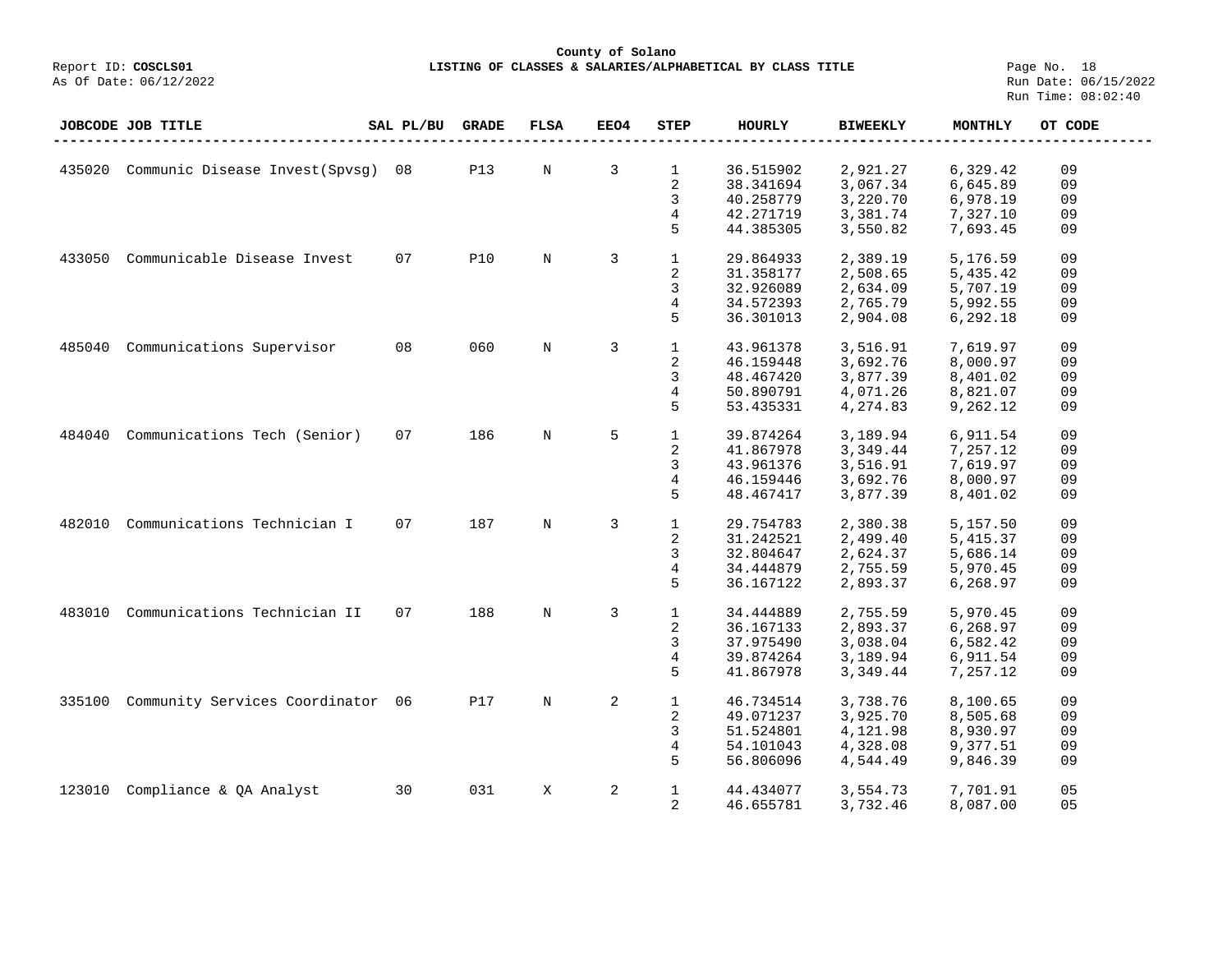**County of Solano**<br>Exercis LISTING OF CLASSES & SALARIES/ALPH COSCLS01 **LISTING OF CLASSES & SALARIES/ALPHABETICAL BY CLASS TITLE** Page No. 19<br>Run Date: 06/15/2022

| JOBCODE JOB TITLE |                                       | SAL PL/BU | <b>GRADE</b> | <b>FLSA</b> | EEO4        | STEP         | <b>HOURLY</b> | <b>BIWEEKLY</b> | MONTHLY   | OT CODE |
|-------------------|---------------------------------------|-----------|--------------|-------------|-------------|--------------|---------------|-----------------|-----------|---------|
|                   |                                       |           |              |             |             | 3            | 48.988571     | 3,919.09        | 8,491.35  | 05      |
|                   |                                       |           |              |             |             | 4            | 51.438000     | 4,115.04        | 8,915.92  | 05      |
|                   |                                       |           |              |             |             | 5            | 54.009897     | 4,320.79        | 9,361.72  | 05      |
| 122010            | Compliance & QA Analyst (Entry)       | 30        | 032          | N           | 2           | $\mathbf 1$  | 39.366872     | 3,149.35        | 6,823.59  | 09      |
|                   |                                       |           |              |             |             | 2            | 41.335217     | 3,306.82        | 7,164.77  | 09      |
|                   |                                       |           |              |             |             | 3            | 43.401978     | 3,472.16        | 7,523.01  | 09      |
|                   |                                       |           |              |             |             | 4            | 45.572076     | 3,645.77        | 7,899.16  | 09      |
|                   |                                       |           |              |             |             | 5            | 47.850679     | 3,828.05        | 8,294.12  | 09      |
| 127140            | Compliance & QA Manager               | 19S       | 064          | X           | $\mathbf 1$ | $\mathbf{1}$ | 60.284549     | 4,822.76        | 10,449.32 | 05      |
|                   |                                       |           |              |             |             | 2            | 63.298777     | 5,063.90        | 10,971.79 | 05      |
|                   |                                       |           |              |             |             | 3            | 66.463714     | 5,317.10        | 11,520.38 | 05      |
|                   |                                       |           |              |             |             | 4            | 69.786899     | 5,582.95        | 12,096.40 | 05      |
|                   |                                       |           |              |             |             | 5            | 73.276244     | 5,862.10        | 12,701.22 | 05      |
|                   |                                       |           |              |             |             |              |               |                 |           |         |
| 433230            | Consumer Affairs Liaison              | 05        | 003          | N           | 2           | $\mathbf{1}$ | 33.406086     | 2,672.49        | 5,790.39  | 09      |
|                   |                                       |           |              |             |             | 2            | 35.076393     | 2,806.11        | 6,079.91  | 09      |
|                   |                                       |           |              |             |             | 3            | 36.830208     | 2,946.42        | 6,383.90  | 09      |
|                   |                                       |           |              |             |             | 4            | 38.671722     | 3,093.74        | 6,703.10  | 09      |
|                   |                                       |           |              |             |             | 5            | 40.605312     | 3,248.42        | 7,038.25  | 09      |
|                   |                                       |           |              |             |             |              |               |                 |           |         |
| 333210            | Contract & Program Specialist         | 19S       | 014          | X           | 2           | $\mathbf 1$  | 39.981729     | 3,198.54        | 6,930.17  | 05      |
|                   |                                       |           |              |             |             | 2            | 41.980818     | 3,358.47        | 7,276.68  | 05      |
|                   |                                       |           |              |             |             | 3            | 44.079855     | 3,526.39        | 7,640.51  | 05      |
|                   |                                       |           |              |             |             | 4            | 46.283852     | 3,702.71        | 8,022.53  | 05      |
|                   |                                       |           |              |             |             | 5            | 48.598045     | 3,887.84        | 8,423.66  | 05      |
|                   | 3X302X Contract Employee-Professional | 00        | 028          | X           | 2           | $\mathbf{1}$ | 15.000000     |                 |           | 03      |
|                   |                                       |           |              |             |             | 5            | 180.000000    |                 |           | 03      |
|                   |                                       |           |              |             |             |              |               |                 |           |         |
|                   | 4X302X Contract Employee-Technical    | 00        | 023          | N           | 3           | $\mathbf 1$  | 15.000000     |                 |           | 03      |
|                   |                                       |           |              |             |             | 5            | 105.000000    |                 |           | 03      |
| 125010            | Coordinator-Progrms/Emerg Svcs        | 16        | 065          | Χ           | 2           | $\mathbf 1$  | 53.106868     | 4,248.55        | 9,205.19  | 05      |
|                   |                                       |           |              |             |             | 2            | 55.762210     | 4,460.98        | 9,665.45  | 05      |
|                   |                                       |           |              |             |             | 3            | 58.550320     | 4,684.03        | 10,148.72 | 05      |
|                   |                                       |           |              |             |             | 4            | 61.477835     | 4,918.23        | 10,656.16 | 05      |
|                   |                                       |           |              |             |             | 5            | 64.551726     | 5,164.14        | 11,188.97 | 05      |
|                   |                                       |           |              |             |             |              |               |                 |           |         |
| 422030            | Coroner Forensic Tech (Entry)         | 07        | <b>P07</b>   | N           | 3           | $\mathbf{1}$ | 24.004526     | 1,920.36        | 4,160.79  | 09      |
|                   |                                       |           |              |             |             | 2            | 25.204748     | 2,016.38        | 4,368.82  | 09      |
|                   |                                       |           |              |             |             | 3            | 26.464989     | 2,117.20        | 4,587.27  | 09      |
|                   |                                       |           |              |             |             | 4            | 27.788241     | 2,223.06        | 4,816.63  | 09      |
|                   |                                       |           |              |             |             | 5            | 29.177651     | 2,334.21        | 5,057.46  | 09      |
|                   |                                       |           |              |             |             |              |               |                 |           |         |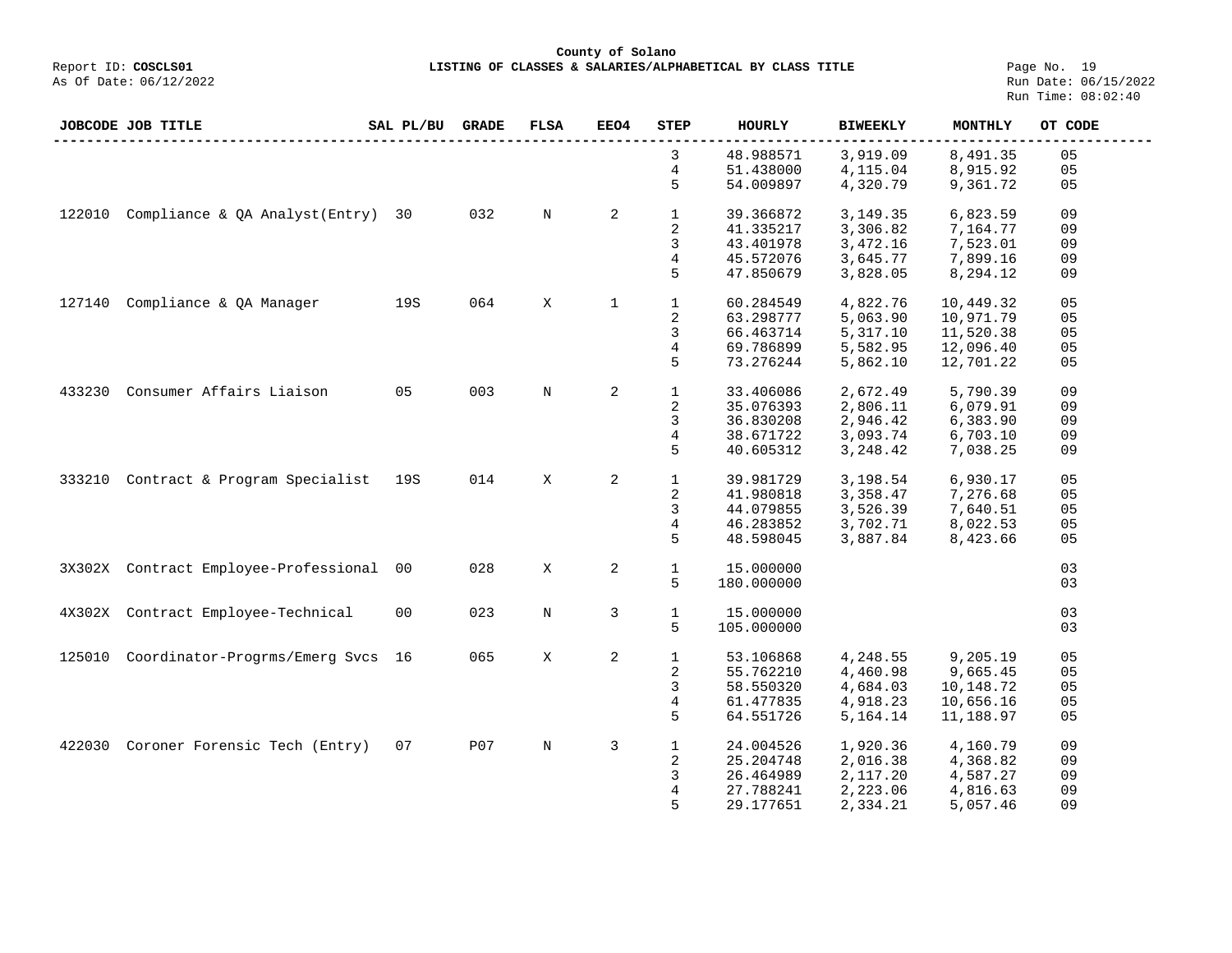#### **County of Solano**<br>Exercis LISTING OF CLASSES & SALARIES/ALPH (Report ID: COSCLS01 **LISTING OF CLASSES & SALARIES/ALPHABETICAL BY CLASS TITLE Page No. 20**<br>Run Date: 06/15/2022

|        | JOBCODE JOB TITLE                 | SAL PL/BU | <b>GRADE</b> | <b>FLSA</b> | EEO4           | <b>STEP</b>                                           | <b>HOURLY</b>                                                 | <b>BIWEEKLY</b>                                           | <b>MONTHLY</b>                                                | OT CODE                    |
|--------|-----------------------------------|-----------|--------------|-------------|----------------|-------------------------------------------------------|---------------------------------------------------------------|-----------------------------------------------------------|---------------------------------------------------------------|----------------------------|
| 423120 | Coroner Forensic Technician       | 07        | <b>P09</b>   | $\mathbf N$ | 3              | $\mathbf{1}$<br>$\overline{c}$                        | 27.714032<br>29.099733                                        | 2,217.12<br>2,327.98                                      | 4,803.77<br>5,043.95                                          | 09<br>09                   |
|        |                                   |           |              |             |                | 3<br>4<br>5                                           | 30.554719<br>32.082456<br>33.686577                           | 2,444.38<br>2,566.60<br>2,694.93                          | 5,296.15<br>5,560.96<br>5,839.01                              | 09<br>09<br>09             |
| 513010 | Correctional Officer              | 13        | 001          | $\mathbf N$ | $\overline{4}$ | $\mathbf{1}$<br>2<br>3<br>4<br>5                      | 34.629911<br>36.361258<br>38.179332<br>40.088436<br>42.092686 | 2,770.39<br>2,908.90<br>3,054.35<br>3,207.07<br>3,367.41  | 6,002.52<br>6,302.62<br>6,617.75<br>6,948.66<br>7,296.07      | 09<br>09<br>09<br>09<br>09 |
| 512040 | Correctional Officer (Entry)      | 13        | 002          | $\rm N$     | $\overline{4}$ | $\mathbf 1$<br>$\overline{\mathbf{c}}$<br>3<br>4<br>5 | 27.717258<br>29.103115<br>30.558268<br>32.086210<br>33.690632 | 2,217.38<br>2,328.25<br>2,444.66<br>2,566.90<br>2,695.25  | 4,804.33<br>5,044.54<br>5,296.77<br>5,561.61<br>5,839.71      | 09<br>09<br>09<br>09<br>09 |
| 108050 | County Administrator              | 61        | 032          | X           | 1              | 5                                                     | 141.790810                                                    | 11,343.26                                                 | 24,577.07                                                     | 0 <sub>5</sub>             |
| 185080 | County Administrator Exec Asst 62 |           | <b>P12</b>   | X           | 2              | $\mathbf 1$<br>2<br>3<br>4<br>5                       | 35.130980<br>36.887534<br>38.731910<br>40.668504<br>42.701926 | 2,810.48<br>2,951.00<br>3,098.55<br>3, 253.48<br>3,416.15 | 6,089.37<br>6,393.84<br>6,713.53<br>7,049.21<br>7,401.67      | 05<br>05<br>05<br>05<br>05 |
| 118020 | County Counsel                    | 61        | 033          | X           | 1              | 5                                                     | 139.898113                                                    | 11,191.85                                                 | 24, 249.01                                                    | 05                         |
| 377020 | County Surveyor                   | 19S       | 016          | X           | 2              | $\mathbf{1}$<br>2<br>3<br>4<br>5                      | 59.871398<br>62.864968<br>66.008217<br>69.308628<br>72.774057 | 4,789.71<br>5,029.20<br>5,280.66<br>5,544.69<br>5,821.92  | 10,377.71<br>10,896.59<br>11,441.42<br>12,013.50<br>12,614.17 | 05<br>05<br>05<br>05<br>05 |
| 983040 | Courier                           | 09        | A02          | $\rm N$     | 8              | $\mathbf 1$<br>2<br>3<br>4<br>5                       | 18.125495<br>19.079336<br>20.083788<br>21.140600<br>22.253260 | 1,450.04<br>1,526.35<br>1,606.70<br>1,691.25<br>1,780.26  | 3, 141.75<br>3,307.09<br>3,481.19<br>3,664.37<br>3,857.23     | 09<br>09<br>09<br>09<br>09 |
| 412070 | Criminalist (Entry)               | 07        | 173          | $\rm N$     | 5              | $\mathbf{1}$<br>2<br>3<br>4                           | 36.009255<br>37.809720<br>39.700205<br>41.685215              | 2,880.74<br>3,024.78<br>3,176.02<br>3,334.82              | 6,241.60<br>6,553.69<br>6,881.37<br>7,225.44                  | 09<br>09<br>09<br>09       |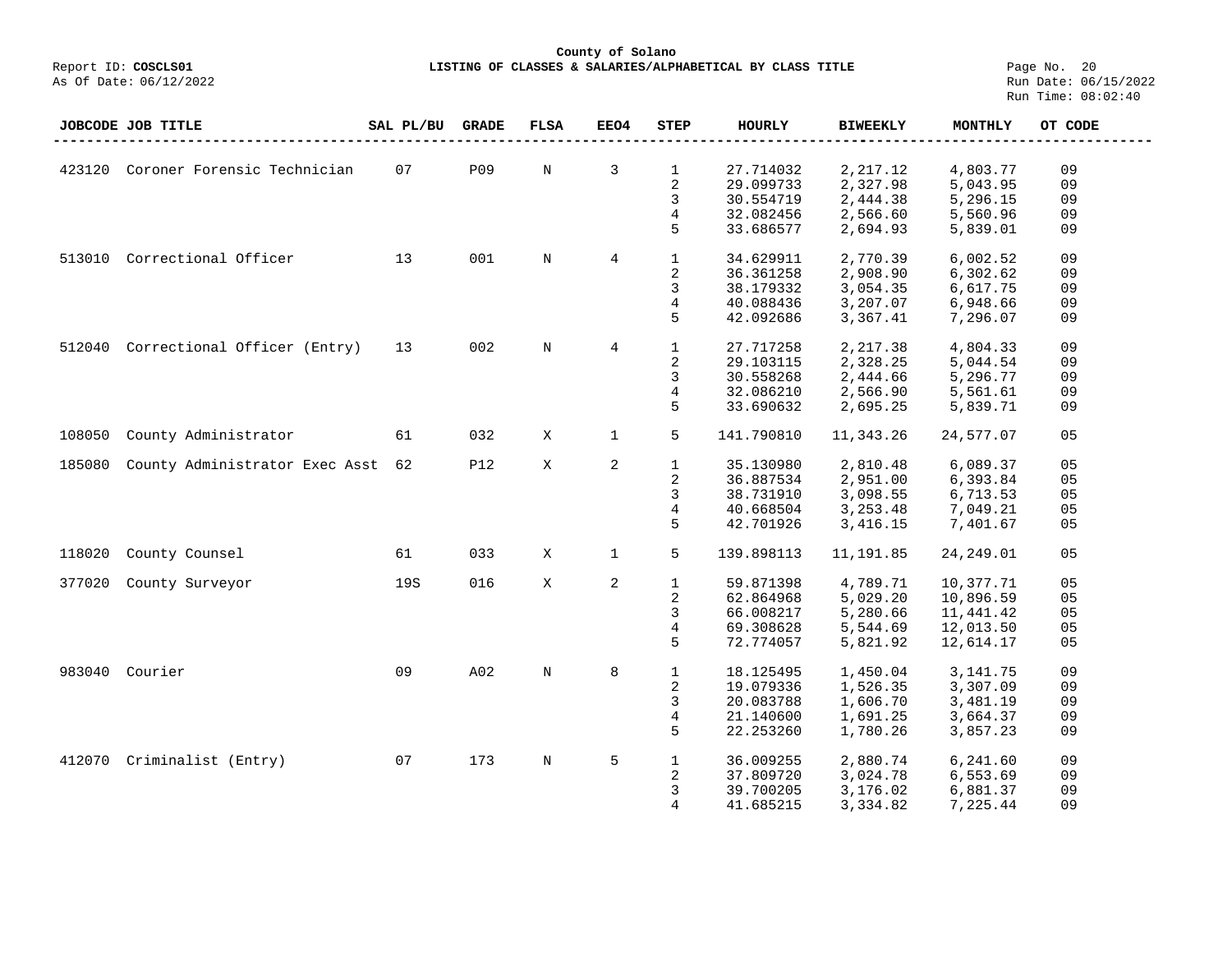**County of Solano**

**LISTING OF CLASSES & SALARIES/ALPHABETICAL BY CLASS TITLE** Page No. 21<br>Run Date: 06/15/2022 Run Time: 08:02:40

|        | JOBCODE JOB TITLE      | SAL PL/BU | <b>GRADE</b> | <b>FLSA</b> | <b>EEO4</b> | <b>STEP</b>    | <b>HOURLY</b> | <b>BIWEEKLY</b> | <b>MONTHLY</b> | OT CODE |
|--------|------------------------|-----------|--------------|-------------|-------------|----------------|---------------|-----------------|----------------|---------|
|        |                        |           |              |             |             | 5              | 43.769476     | 3,501.56        | 7,586.71       | 09      |
| 413360 | Criminalist (Journey)  | 07        | 172          | $\mathbf N$ | 5           | $\mathbf{1}$   | 45.011570     | 3,600.93        | 7,802.01       | 09      |
|        |                        |           |              |             |             | 2              | 47.262148     | 3,780.97        | 8,192.11       | 09      |
|        |                        |           |              |             |             | 3              | 49.625255     | 3,970.02        | 8,601.71       | 09      |
|        |                        |           |              |             |             | 4              | 52.106521     | 4,168.52        | 9,031.80       | 09      |
|        |                        |           |              |             |             | 5              | 54.711843     | 4,376.95        | 9,483.39       | 09      |
| 414040 | Criminalist (Senior)   | 07        | 171          | $\rm N$     | 5           | $\mathbf{1}$   | 49.515885     | 3,961.27        | 8,582.75       | 09      |
|        |                        |           |              |             |             | 2              | 51.991679     | 4,159.33        | 9,011.89       | 09      |
|        |                        |           |              |             |             | 3              | 54.591264     | 4,367.30        | 9,462.49       | 09      |
|        |                        |           |              |             |             | 4              | 57.320827     | 4,585.67        | 9,935.61       | 09      |
|        |                        |           |              |             |             | 5              |               |                 |                |         |
|        |                        |           |              |             |             |                | 60.186869     | 4,814.95        | 10,432.39      | 09      |
| 415190 | Criminalist Supervisor | 08        | 058          | $\rm N$     | 5           | $\mathbf{1}$   | 54.468738     | 4,357.50        | 9,441.25       | 09      |
|        |                        |           |              |             |             | 2              | 57.192175     | 4,575.37        | 9,913.31       | 09      |
|        |                        |           |              |             |             | 3              | 60.051782     | 4,804.14        | 10,408.98      | 09      |
|        |                        |           |              |             |             | 4              | 63.054373     | 5,044.35        | 10,929.43      | 09      |
|        |                        |           |              |             |             | 5              | 66.207092     | 5,296.57        | 11,475.90      | 09      |
|        |                        |           |              |             |             |                |               |                 |                |         |
| 433060 | Crisis Specialist      | 05        | 004          | $\mathbf N$ | 5           | $\mathbf{1}$   | 28.566537     | 2,285.32        | 4,951.53       | 09      |
|        |                        |           |              |             |             | 2              | 29.994948     | 2,399.60        | 5,199.12       | 09      |
|        |                        |           |              |             |             | 3              | 31.494641     | 2,519.57        | 5,459.07       | 09      |
|        |                        |           |              |             |             | 4              | 33.069501     | 2,645.56        | 5,732.05       | 09      |
|        |                        |           |              |             |             | 5              | 34.722864     | 2,777.83        | 6,018.63       | 09      |
|        |                        |           | P09          |             |             |                |               |                 |                |         |
| 975020 | Custodial Supervisor   | 08        |              | $\mathbf N$ | 8           | $\mathbf{1}$   | 27.714032     | 2, 217.12       | 4,803.77       | 09      |
|        |                        |           |              |             |             | 2              | 29.099733     | 2,327.98        | 5,043.95       | 09      |
|        |                        |           |              |             |             | 3              | 30.554719     | 2,444.38        | 5,296.15       | 09      |
|        |                        |           |              |             |             | 4              | 32.082456     | 2,566.60        | 5,560.96       | 09      |
|        |                        |           |              |             |             | 5              | 33.686577     | 2,694.93        | 5,839.01       | 09      |
| 973010 | Custodian              | 10        | 004          | $_{\rm N}$  | 8           | $\mathbf{1}$   | 20.822129     | 1,665.77        | 3,609.17       | 09      |
|        |                        |           |              |             |             | 2              | 21.863133     | 1,749.05        | 3,789.61       | 09      |
|        |                        |           |              |             |             | 3              | 22.956398     | 1,836.51        | 3,979.11       | 09      |
|        |                        |           |              |             |             | $\overline{4}$ | 24.104046     | 1,928.32        | 4,178.04       | 09      |
|        |                        |           |              |             |             | 5              | 25.309363     | 2,024.75        | 4,386.96       | 09      |
|        |                        |           |              |             |             |                |               |                 |                |         |
| 974010 | Custodian (Lead)       | 10        | 012          | $\rm N$     | 8           | $\mathbf{1}$   | 22.907240     | 1,832.58        | 3,970.59       | 09      |
|        |                        |           |              |             |             | 2              | 24.052563     | 1,924.21        | 4,169.11       | 09      |
|        |                        |           |              |             |             | 3              | 25.255170     | 2,020.41        | 4,377.56       | 09      |
|        |                        |           |              |             |             | 4              | 26.517970     | 2,121.44        | 4,596.45       | 09      |
|        |                        |           |              |             |             | 5              | 27.843861     | 2,227.51        | 4,826.27       | 09      |
| 516020 | Custody Lieutenant     | 14        | 001          | $_{\rm N}$  | 3           | $\mathbf 1$    | 49.961036     | 3,996.88        | 8,659.91       | 09      |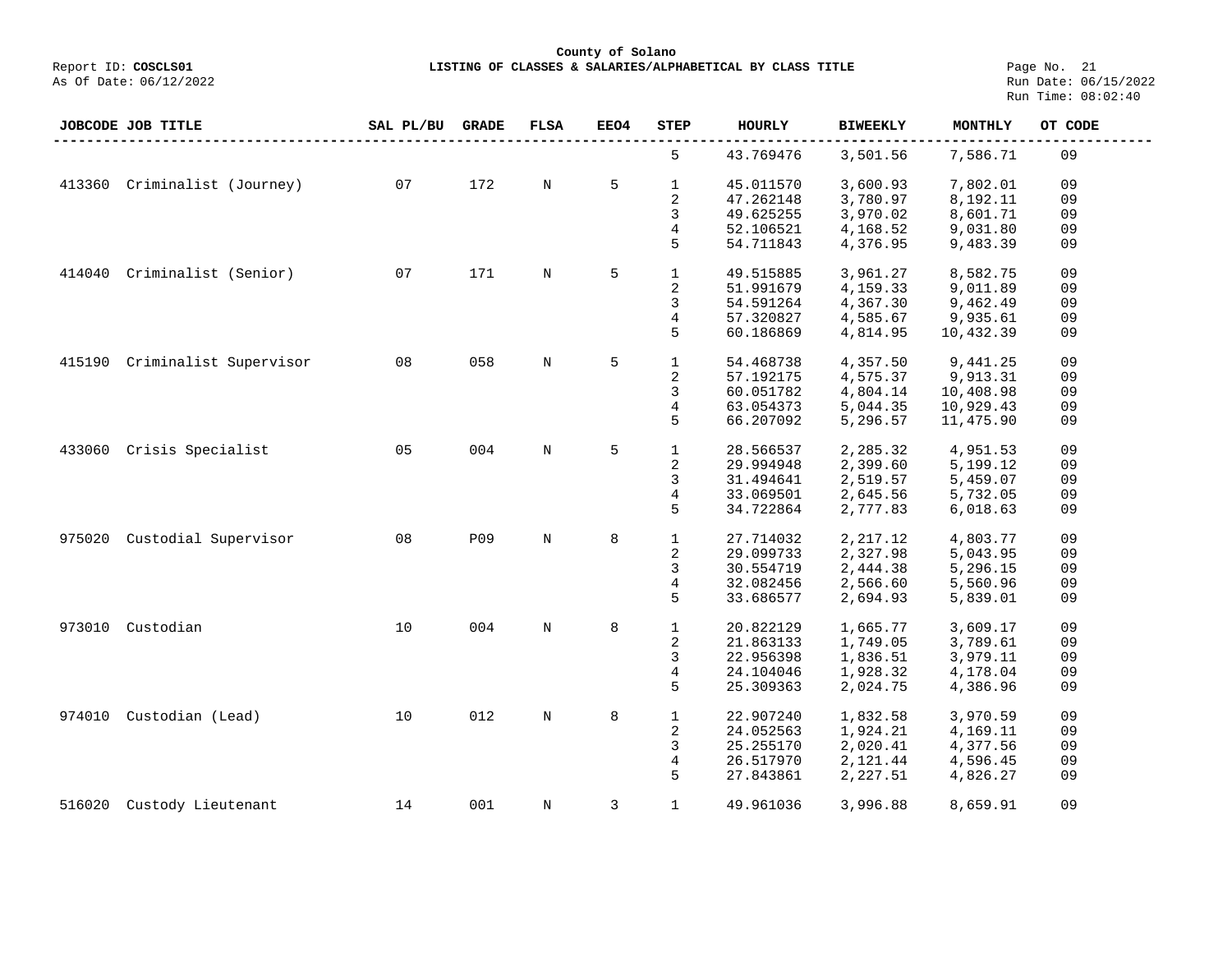**County of Solano**<br>Exercis LISTING OF CLASSES & SALARIES/ALPH COSCLS01 **LISTING OF CLASSES & SALARIES/ALPHABETICAL BY CLASS TITLE** Page No. 22<br>Run Date: 06/15/2022

As Of Date: 06/12/2022

|        | JOBCODE JOB TITLE             | SAL PL/BU | <b>GRADE</b> | <b>FLSA</b> | EEO4 | STEP         | HOURLY    | <b>BIWEEKLY</b> | <b>MONTHLY</b> | OT CODE |
|--------|-------------------------------|-----------|--------------|-------------|------|--------------|-----------|-----------------|----------------|---------|
|        |                               |           |              |             |      | 2            | 52.459202 | 4,196.74        | 9,092.93       | 09      |
|        |                               |           |              |             |      | 3            | 55.081971 | 4,406.56        | 9,547.54       | 09      |
|        |                               |           |              |             |      | 4            | 57.836171 | 4,626.89        | 10,024.94      | 09      |
|        |                               |           |              |             |      | 5            | 60.727954 | 4,858.24        | 10,526.18      | 09      |
| 515010 | Custody Sergeant              | 14        | 002          | N           | 3    | $\mathbf{1}$ | 42.953281 | 3,436.26        | 7,445.24       | 09      |
|        |                               |           |              |             |      | 2            | 45.100970 | 3,608.08        | 7,817.50       | 09      |
|        |                               |           |              |             |      | 3            | 47.355982 | 3,788.48        | 8,208.37       | 09      |
|        |                               |           |              |             |      | 4            | 49.723858 | 3,977.91        | 8,618.80       | 09      |
|        |                               |           |              |             |      | 5            | 52.210132 | 4,176.81        | 9,049.76       | 09      |
| 434060 | Dental Assistant (Reg Lead)   | 07        | A07          | N           | 5    | $\mathbf{1}$ | 24.700250 | 1,976.02        | 4,281.38       | 09      |
|        |                               |           |              |             |      |              |           |                 |                | 09      |
|        |                               |           |              |             |      | 2            | 26.000533 | 2,080.04        | 4,506.76       |         |
|        |                               |           |              |             |      | 3            | 27.368896 | 2,189.51        | 4,743.94       | 09      |
|        |                               |           |              |             |      | 4            | 28.809683 | 2,304.77        | 4,993.68       | 09      |
|        |                               |           |              |             |      | 5            | 30.325524 | 2,426.04        | 5,256.42       | 09      |
| 433280 | Dental Assistant (Registered) | 07        | A06          | $\mathbf N$ | 5    | $\mathbf{1}$ | 23.811860 | 1,904.95        | 4,127.39       | 09      |
|        |                               |           |              |             |      | 2            | 25.065030 | 2,005.20        | 4,344.61       | 09      |
|        |                               |           |              |             |      | 3            | 26.384513 | 2,110.76        | 4,573.32       | 09      |
|        |                               |           |              |             |      | 4            | 27.772946 |                 |                | 09      |
|        |                               |           |              |             |      |              |           | 2,221.84        | 4,813.98       |         |
|        |                               |           |              |             |      | 5            | 29.234675 | 2,338.77        | 5,067.34       | 09      |
| 435080 | Dental Hygienist              | 07        | 177          | $\mathbf N$ | 5    | $\mathbf{1}$ | 30.907126 | 2,472.57        | 5,357.24       | 09      |
|        |                               |           |              |             |      | 2            | 32.452483 | 2,596.20        | 5,625.10       | 09      |
|        |                               |           |              |             |      | 3            | 34.075107 | 2,726.01        | 5,906.35       | 09      |
|        |                               |           |              |             |      | 4            | 35.778862 | 2,862.31        | 6,201.67       | 09      |
|        |                               |           |              |             |      | 5            | 37.567805 | 3,005.42        | 6,511.75       | 09      |
|        |                               |           |              |             |      |              |           |                 |                |         |
| 435060 | Dental Office Supervisor      | 08        | A12          | N           | 5    | $\mathbf{1}$ | 29.143043 | 2,331.44        | 5,051.46       | 09      |
|        |                               |           |              |             |      | 2            | 30.676340 | 2,454.11        | 5, 317.23      | 09      |
|        |                               |           |              |             |      | 3            | 32.291661 | 2,583.33        | 5,597.22       | 09      |
|        |                               |           |              |             |      | 4            | 33.990766 | 2,719.26        | 5,891.73       | 09      |
|        |                               |           |              |             |      | 5            | 35.779755 | 2,862.38        | 6,201.82       | 09      |
|        |                               |           |              |             |      |              |           |                 |                |         |
|        | 333150 Dentist                | 11        | 003          | X           | 2    | $\mathbf{1}$ | 71.440612 | 5,715.25        | 12,383.04      | 05      |
|        |                               |           |              |             |      | 2            | 75.012719 | 6,001.02        | 13,002.21      | 05      |
|        |                               |           |              |             |      | 3            | 78.763545 | 6, 301.08       | 13,652.35      | 05      |
|        |                               |           |              |             |      | 4            | 82.701303 | 6,616.10        | 14,334.89      | 05      |
|        |                               |           |              |             |      | 5            | 86.836687 | 6,946.93        | 15,051.69      | 05      |
| 337130 | Dentist Manager               | 16        | <b>P23</b>   | X           | 2    | $\mathbf 1$  | 78.596732 | 6,287.74        | 13,623.43      | 05      |
|        |                               |           |              |             |      | 2            | 82.526570 | 6,602.13        | 14,304.61      | 05      |
|        |                               |           |              |             |      | 3            | 86.652897 | 6,932.23        | 15,019.84      | 05      |
|        |                               |           |              |             |      | 4            | 90.985541 | 7,278.84        | 15,770.83      | 05      |
|        |                               |           |              |             |      |              |           |                 |                |         |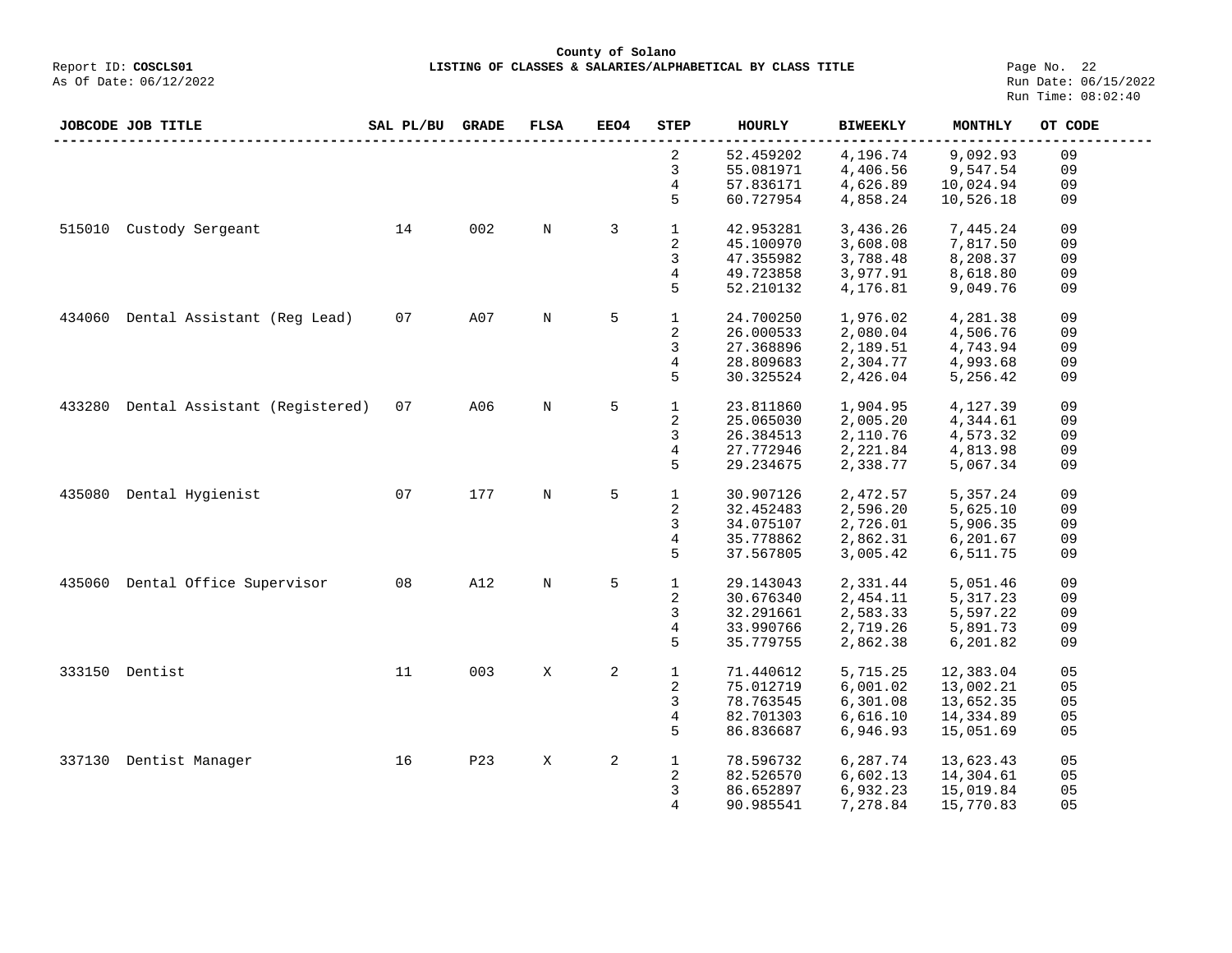As Of Date: 06/12/2022 Run Date: 06/15/2022 Run Time: 08:02:40

|        | JOBCODE JOB TITLE                    | SAL PL/BU | <b>GRADE</b> | <b>FLSA</b> | EEO4         | STEP         | <b>HOURLY</b> | <b>BIWEEKLY</b> | MONTHLY   | OT CODE        |
|--------|--------------------------------------|-----------|--------------|-------------|--------------|--------------|---------------|-----------------|-----------|----------------|
|        |                                      |           |              |             |              | 5            | 95.534817     | 7,642.79        | 16,559.37 | 05             |
|        | 325030 Dep Ag Comm/Sealer Wts & Meas | 16        | 060          | X           | 2            | $\mathbf{1}$ | 46.104207     | 3,688.34        | 7,991.40  | 05             |
|        |                                      |           |              |             |              | 2            | 48.409417     | 3,872.75        | 8,390.97  | 05             |
|        |                                      |           |              |             |              | 3            | 50.829888     | 4,066.39        | 8,810.51  | 05             |
|        |                                      |           |              |             |              | 4            | 53.371382     | 4,269.71        | 9,251.04  | 05             |
|        |                                      |           |              |             |              | 5            | 56.039951     | 4,483.20        | 9,713.59  | 05             |
|        |                                      |           |              |             |              |              |               |                 |           |                |
| 107240 | Dep Auditor-Controller               | 19S       | 018          | X           | 2            | $\mathbf{1}$ | 49.573487     | 3,965.88        | 8,592.74  | 05             |
|        |                                      |           |              |             |              | 2            | 52.052162     | 4,164.17        | 9,022.38  | 05             |
|        |                                      |           |              |             |              | 3            | 54.654769     | 4,372.38        | 9,473.49  | 05             |
|        |                                      |           |              |             |              | 4            | 57.387508     | 4,591.00        | 9,947.17  | 05             |
|        |                                      |           |              |             |              | 5            | 60.256886     | 4,820.55        | 10,444.53 | 05             |
|        |                                      |           |              |             |              |              |               |                 |           |                |
| 127150 | Dep Compliance & OA Manager          | 19S       | 061          | X           | $\mathbf{1}$ | $\mathbf{1}$ | 50.105173     | 4,008.41        | 8,684.90  | 05             |
|        |                                      |           |              |             |              | 2            | 52.610434     | 4,208.83        | 9,119.14  | 05             |
|        |                                      |           |              |             |              | 3            | 55.240955     | 4,419.28        | 9,575.10  | 05             |
|        |                                      |           |              |             |              | 4            | 58.002999     | 4,640.24        | 10,053.85 | 05             |
|        |                                      |           |              |             |              | 5            | 60.903150     | 4,872.25        | 10,556.55 | 05             |
|        |                                      |           |              |             |              |              |               |                 |           |                |
| 312010 | Dep County Counsel I                 | 62        | 13A          | X           | 2            | $\mathbf 1$  | 38.951230     | 3,116.10        | 6,751.55  | 05             |
|        |                                      |           |              |             |              | 2            | 40.898790     | 3,271.90        | 7,089.12  | 05             |
|        |                                      |           |              |             |              | 3            | 42.943734     | 3,435.50        | 7,443.58  | 05             |
|        |                                      |           |              |             |              | 4            | 45.090917     | 3,607.27        | 7,815.76  | 05             |
|        |                                      |           |              |             |              | 5            | 47.345466     | 3,787.64        | 8,206.55  | 05             |
|        |                                      |           |              |             |              |              |               |                 |           |                |
| 313010 | Dep County Counsel II                | 62        | 18A          | $\mathbf X$ | 2            | $\mathbf{1}$ | 52.711821     | 4,216.95        | 9,136.72  | 05             |
|        |                                      |           |              |             |              | 2            | 55.347413     | 4,427.79        | 9,593.55  | 05             |
|        |                                      |           |              |             |              | 3            | 58.114785     | 4,649.18        | 10,073.23 | 05             |
|        |                                      |           |              |             |              | 4            | 61.020524     | 4,881.64        | 10,576.89 | 05             |
|        |                                      |           |              |             |              | 5            | 64.071551     | 5,125.72        | 11,105.74 | 05             |
|        |                                      |           |              |             |              |              |               |                 |           |                |
| 313140 | Dep County Counsel III               | 62        | 21A          | X           | 2            | $\mathbf{1}$ | 60.617007     | 4,849.36        | 10,506.95 | 05             |
|        |                                      |           |              |             |              | 2            | 63.647861     | 5,091.83        | 11,032.30 | 05             |
|        |                                      |           |              |             |              | 3            | 66.830253     | 5,346.42        | 11,583.91 | 05             |
|        |                                      |           |              |             |              | 4            | 70.171761     | 5,613.74        | 12,163.11 | 05             |
|        |                                      |           |              |             |              | 5            | 73.680352     | 5,894.43        | 12,771.26 | 05             |
|        |                                      |           |              |             |              |              |               |                 |           |                |
| 313150 | Dep County Counsel IV                | 62        | 23A          | X           | 2            | $\mathbf{1}$ | 69.733373     | 5,578.67        | 12,087.12 | 05             |
|        |                                      |           |              |             |              | 2            | 73.220041     | 5,857.60        | 12,691.47 | 05             |
|        |                                      |           |              |             |              | 3            | 76.881043     | 6,150.48        | 13,326.05 | 0 <sub>5</sub> |
|        |                                      |           |              |             |              | 4            | 80.725094     | 6,458.01        | 13,992.35 | 0 <sub>5</sub> |
|        |                                      |           |              |             |              | 5            | 84.761351     | 6,780.91        | 14,691.97 | 05             |
| 314030 | Dep County Counsel V                 | 62        | 036          | X           | 2            | $\mathbf{1}$ | 80.193378     | 6,415.47        | 13,900.19 | 05             |
|        |                                      |           |              |             |              |              |               |                 |           |                |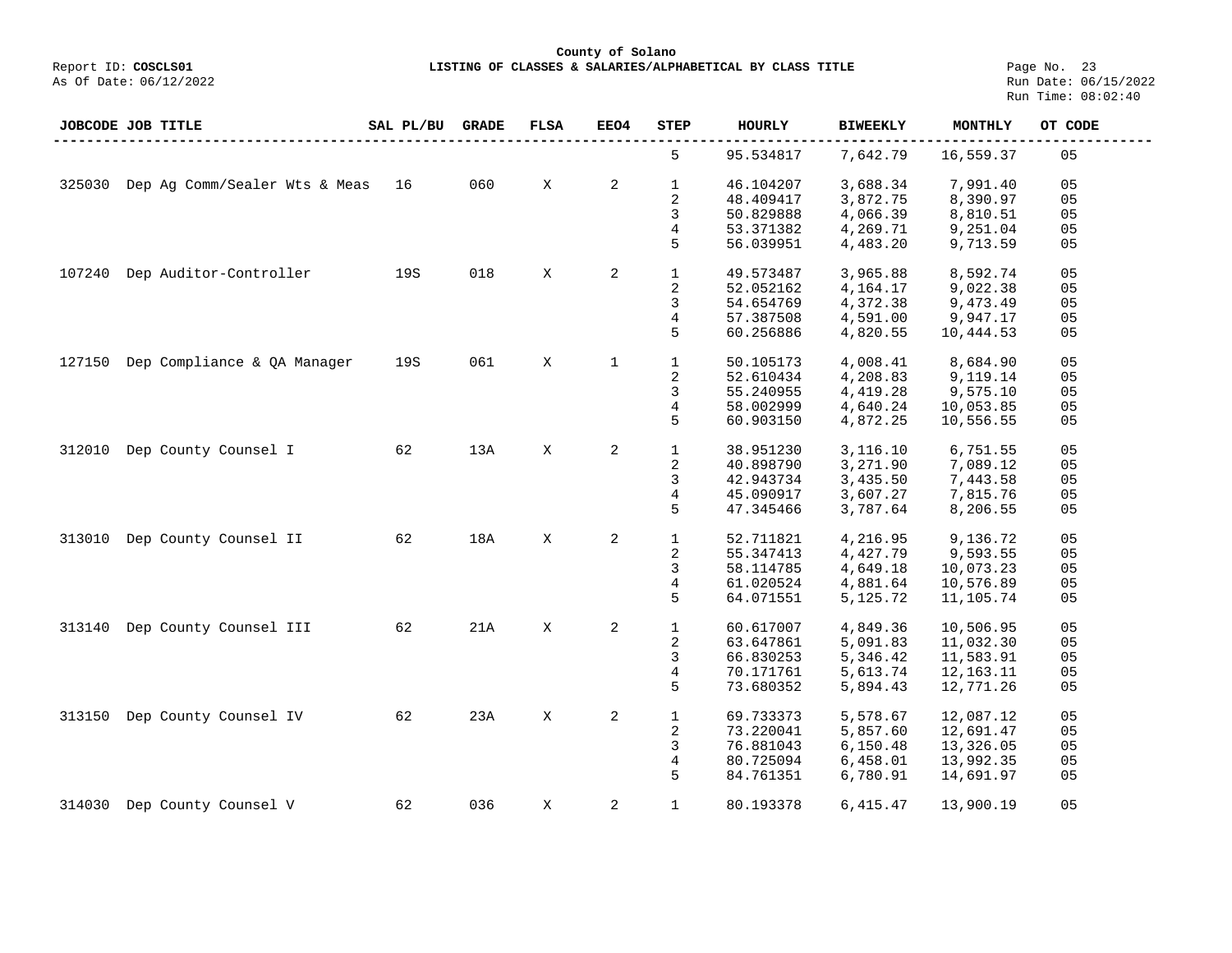**County of Solano**<br>Exercis LISTING OF CLASSES & SALARIES/ALPH COSCLS01 **LISTING OF CLASSES & SALARIES/ALPHABETICAL BY CLASS TITLE** Page No. 24<br>Run Date: 06/15/2022

|        | JOBCODE JOB TITLE |                                    | SAL PL/BU | <b>GRADE</b> | <b>FLSA</b> | EEO4        | <b>STEP</b>    | <b>HOURLY</b> | <b>BIWEEKLY</b> | MONTHLY   | OT CODE |
|--------|-------------------|------------------------------------|-----------|--------------|-------------|-------------|----------------|---------------|-----------------|-----------|---------|
|        |                   |                                    |           |              |             |             | 2              | 84.203046     | 6,736.24        | 14,595.20 | 05      |
|        |                   |                                    |           |              |             |             | 3              | 88.413198     | 7,073.06        | 15,324.95 | 05      |
|        |                   |                                    |           |              |             |             | 4              | 92.833858     | 7,426.71        | 16,091.20 | 05      |
|        |                   |                                    |           |              |             |             | 5              | 97.475552     | 7,798.04        | 16,895.76 | 05      |
| 147320 |                   | Dep Director First 5 Solano        | 19E       | 002          | X           | $\mathbf 1$ | $\mathbf{1}$   | 50.109322     | 4,008.75        | 8,685.62  | 05      |
|        |                   |                                    |           |              |             |             | 2              | 52.614787     | 4,209.18        | 9,119.90  | 05      |
|        |                   |                                    |           |              |             |             | 3              | 55.245528     | 4,419.64        | 9,575.89  | 05      |
|        |                   |                                    |           |              |             |             |                |               |                 |           |         |
|        |                   |                                    |           |              |             |             | $\overline{4}$ | 58.007804     | 4,640.62        | 10,054.69 | 05      |
|        |                   |                                    |           |              |             |             | 5              | 60.908195     | 4,872.66        | 10,557.42 | 05      |
| 137120 |                   | Dep Director H&SS-BehaviorHlth 19E |           | 007          | X           | $\mathbf 1$ | $\mathbf{1}$   | 77.013117     | 6,161.05        | 13,348.94 | 05      |
|        |                   |                                    |           |              |             |             | 2              | 80.863772     | 6,469.10        | 14,016.39 | 05      |
|        |                   |                                    |           |              |             |             | 3              | 84.906960     | 6,792.56        | 14,717.21 | 05      |
|        |                   |                                    |           |              |             |             | 4              | 89.152312     | 7,132.18        | 15,453.07 | 05      |
|        |                   |                                    |           |              |             |             | 5              | 93.609926     | 7,488.79        | 16,225.72 | 05      |
| 147370 |                   | Dep Director H&SS-E&E Programs 19E |           | 004          | X           | $\mathbf 1$ | $\mathbf{1}$   | 63.822771     | 5,105.82        | 11,062.61 | 05      |
|        |                   |                                    |           |              |             |             | 2              | 67.013908     | 5,361.11        | 11,615.74 | 05      |
|        |                   |                                    |           |              |             |             |                |               |                 |           |         |
|        |                   |                                    |           |              |             |             | 3              | 70.364605     | 5,629.17        | 12,196.53 | 05      |
|        |                   |                                    |           |              |             |             | 4              | 73.882836     | 5,910.63        | 12,806.36 | 05      |
|        |                   |                                    |           |              |             |             | 5              | 77.576977     | 6,206.16        | 13,446.68 | 05      |
| 137110 |                   | Dep Director H&SS-Health Offcr 19E |           | 006          | X           | $\mathbf 1$ | $\mathbf{1}$   | 113.485651    | 9,078.85        | 19,670.85 | 05      |
|        |                   |                                    |           |              |             |             | 2              | 119.159933    | 9,532.79        | 20,654.39 | 05      |
|        |                   |                                    |           |              |             |             | 3              | 125.117930    | 10,009.43       | 21,687.11 | 05      |
|        |                   |                                    |           |              |             |             | 4              | 131.373827    | 10,509.91       | 22,771.46 | 05      |
|        |                   |                                    |           |              |             |             | 5              | 137.942519    | 11,035.40       | 23,910.04 | 05      |
| 147250 |                   | Dep Director H&SS-Soc Prog CWS 19E |           | 008          | X           | $\mathbf 1$ | $\mathbf 1$    | 63.822771     | 5,105.82        | 11,062.61 | 05      |
|        |                   |                                    |           |              |             |             | 2              | 67.013908     | 5,361.11        | 11,615.74 | 05      |
|        |                   |                                    |           |              |             |             | 3              | 70.364605     | 5,629.17        | 12,196.53 | 05      |
|        |                   |                                    |           |              |             |             | $\overline{4}$ | 73.882836     | 5,910.63        | 12,806.36 | 05      |
|        |                   |                                    |           |              |             |             | 5              | 77.576977     | 6, 206.16       | 13,446.68 | 05      |
|        |                   |                                    |           |              |             |             |                |               |                 |           |         |
| 147310 |                   | Dep Director of Library Svcs       | 19E       | 010          | X           | $\mathbf 1$ | $\mathbf{1}$   | 51.062138     | 4,084.97        | 8,850.77  | 05      |
|        |                   |                                    |           |              |             |             | 2              | 53.615244     | 4,289.22        | 9,293.31  | 05      |
|        |                   |                                    |           |              |             |             | 3              | 56.296004     | 4,503.68        | 9,757.97  | 05      |
|        |                   |                                    |           |              |             |             | 4              | 59.110806     | 4,728.86        | 10,245.87 | 05      |
|        |                   |                                    |           |              |             |             | 5              | 62.066345     | 4,965.31        | 10,758.17 | 05      |
| 117350 |                   | Dep Director of Probation          | 17        | 006          | Χ           | $\mathbf 1$ | $\mathbf{1}$   | 56.167746     | 4,493.42        | 9,735.74  | 05      |
|        |                   |                                    |           |              |             |             | 2              | 58.976134     | 4,718.09        | 10,222.53 | 05      |
|        |                   |                                    |           |              |             |             | 3              | 61.924942     | 4,954.00        | 10,733.66 | 05      |
|        |                   |                                    |           |              |             |             | 4              | 65.021188     |                 |           | 05      |
|        |                   |                                    |           |              |             |             |                |               | 5,201.70        | 11,270.34 |         |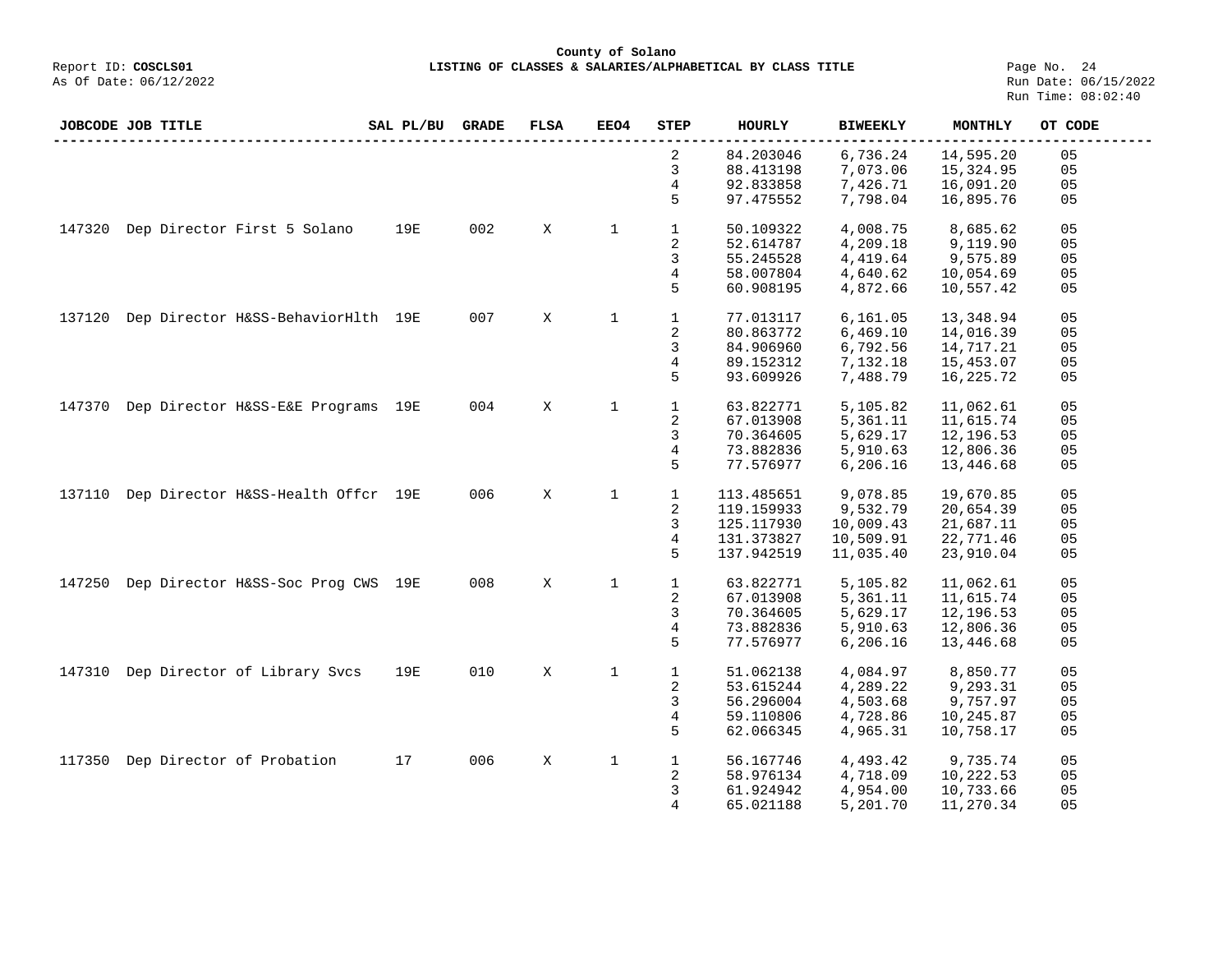**County of Solano**

**LISTING OF CLASSES & SALARIES/ALPHABETICAL BY CLASS TITLE** Page No. 25<br>Run Date: 06/15/2022 Run Time: 08:02:40

|        | JOBCODE JOB TITLE                 | SAL PL/BU | <b>GRADE</b> | <b>FLSA</b> | EEO4 | STEP                    | <b>HOURLY</b> | <b>BIWEEKLY</b> | MONTHLY    | OT CODE |
|--------|-----------------------------------|-----------|--------------|-------------|------|-------------------------|---------------|-----------------|------------|---------|
|        |                                   |           |              |             |      | 5                       | 68.272246     | 5,461.78        | 11,833.86  | 05      |
| 312020 | Dep District Attorney I           | 01        | 001          | X           | 2    | $\mathbf{1}$            | 38.437699     | 3,075.02        | 6,662.54   | 05      |
|        |                                   |           |              |             |      | 2                       | 40.359709     | 3,228.78        | 6,995.68   | 05      |
|        |                                   |           |              |             |      | 3                       | 42.377617     | 3,390.21        | 7,345.45   | 05      |
|        |                                   |           |              |             |      | 4                       | 44.496785     | 3,559.74        | 7,712.78   | 05      |
|        |                                   |           |              |             |      | 5                       | 46.721243     | 3,737.70        | 8,098.35   | 05      |
| 313020 | Dep District Attorney II          | 01        | 002          | Χ           | 2    | $\mathbf{1}$            | 52.023199     | 4,161.86        | 9,017.36   | 05      |
|        |                                   |           |              |             |      |                         |               |                 |            |         |
|        |                                   |           |              |             |      | 2                       | 54.624319     | 4,369.95        | 9,468.22   | 05      |
|        |                                   |           |              |             |      | 3                       | 57.355772     | 4,588.46        | 9,941.67   | 05      |
|        |                                   |           |              |             |      | 4                       | 60.223364     | 4,817.87        | 10,438.72  | 05      |
|        |                                   |           |              |             |      | 5                       | 63.234907     | 5,058.79        | 10,960.72  | 05      |
| 313120 | Dep District Attorney III         | 01        | 003          | X           | 2    | $\mathbf{1}$            | 59.827025     | 4,786.16        | 10,370.02  | 05      |
|        |                                   |           |              |             |      | 2                       | 62.818451     | 5,025.48        | 10,888.53  | 05      |
|        |                                   |           |              |             |      | 3                       | 65.959429     | 5,276.75        | 11,432.97  | 05      |
|        |                                   |           |              |             |      | 4                       | 69.257559     | 5,540.60        | 12,004.64  | 05      |
|        |                                   |           |              |             |      |                         |               |                 |            |         |
|        |                                   |           |              |             |      | 5                       | 72.720437     | 5,817.63        | 12,604.88  | 05      |
| 313130 | Dep District Attorney IV          | 01        | 004          | X           | 2    | $\mathbf 1$             | 68.814722     | 5,505.18        | 11,927.89  | 05      |
|        |                                   |           |              |             |      | 2                       | 72.255250     | 5,780.42        | 12,524.24  | 05      |
|        |                                   |           |              |             |      | 3                       | 75.868122     | 6,069.45        | 13,150.48  | 05      |
|        |                                   |           |              |             |      | 4                       | 79.661840     | 6,372.95        | 13,808.05  | 05      |
|        |                                   |           |              |             |      | 5                       | 83.644677     | 6,691.57        | 14,498.41  | 05      |
|        |                                   |           |              |             |      |                         |               |                 |            |         |
| 314010 | Dep District Attorney V           | 01        | 005          | X           | 2    | $\mathbf{1}$            | 79.136742     | 6,330.94        | 13,717.04  | 05      |
|        |                                   |           |              |             |      | 2                       | 83.093644     | 6,647.49        | 14,402.90  | 05      |
|        |                                   |           |              |             |      | 3                       | 87.248380     | 6,979.87        | 15, 123.05 | 05      |
|        |                                   |           |              |             |      | 4                       | 91.610789     | 7,328.86        | 15,879.20  | 05      |
|        |                                   |           |              |             |      | 5                       | 96.191374     | 7,695.31        | 16,673.17  | 05      |
| 513070 | Dep Probation Officer             | 12        | <b>P11</b>   | $_{\rm N}$  | 2    | $\mathbf{1}$            | 34.405607     | 2,752.45        | 5,963.64   | 09      |
|        |                                   |           |              |             |      | $\overline{\mathbf{c}}$ | 36.125882     | 2,890.07        | 6,261.82   | 09      |
|        |                                   |           |              |             |      | 3                       | 37.932175     | 3,034.57        | 6,574.91   | 09      |
|        |                                   |           |              |             |      |                         |               |                 |            |         |
|        |                                   |           |              |             |      | 4                       | 39.828786     | 3,186.30        | 6,903.66   | 09      |
|        |                                   |           |              |             |      | 5                       | 41.820230     | 3,345.62        | 7,248.84   | 09      |
| 512020 | Dep Probation Officer (Entry)     | 12        | P09          | $_{\rm N}$  | 2    | $\mathbf{1}$            | 29.782120     | 2,382.57        | 5,162.23   | 09      |
|        |                                   |           |              |             |      | 2                       | 31.271223     | 2,501.70        | 5,420.35   | 09      |
|        |                                   |           |              |             |      | 3                       | 32.834787     | 2,626.78        | 5,691.36   | 09      |
|        |                                   |           |              |             |      | 4                       | 34.476525     | 2,758.12        | 5,975.93   | 09      |
|        |                                   |           |              |             |      | 5                       | 36.200353     | 2,896.03        | 6,274.73   | 09      |
| 513060 | Dep Probation Officer (Senior) 12 |           | <b>P13</b>   | $_{\rm N}$  | 2    | $\mathbf 1$             | 39.609668     | 3,168.77        | 6,865.68   | 09      |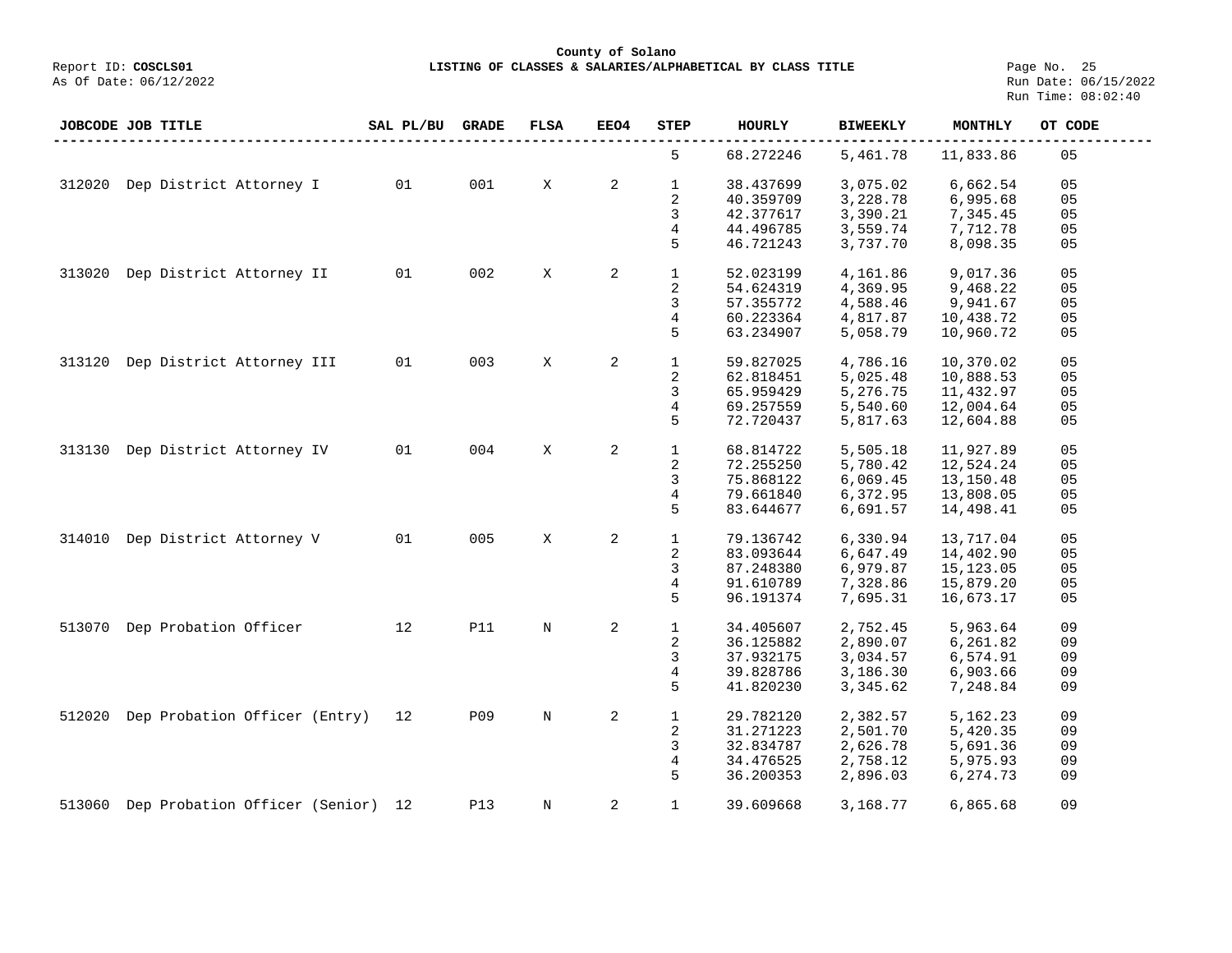## **County of Solano**<br>Exercis LISTING OF CLASSES & SALARIES/ALPH COSCLS01 **LISTING OF CLASSES & SALARIES/ALPHABETICAL BY CLASS TITLE Page No. 26**<br>Run Date: 06/15/2022

| JOBCODE JOB TITLE |                                   | SAL PL/BU | <b>GRADE</b> | FLSA        | <b>EEO4</b> | <b>STEP</b>             | <b>HOURLY</b> | <b>BIWEEKLY</b> | MONTHLY    | OT CODE        |
|-------------------|-----------------------------------|-----------|--------------|-------------|-------------|-------------------------|---------------|-----------------|------------|----------------|
|                   |                                   |           |              |             |             | 2                       | 41.590152     | 3,327.21        | 7,208.96   | 09             |
|                   |                                   |           |              |             |             | 3                       | 43.669660     | 3,493.57        | 7,569.41   | 09             |
|                   |                                   |           |              |             |             | 4                       | 45.853142     | 3,668.25        | 7,947.88   | 09             |
|                   |                                   |           |              |             |             | 5                       | 48.145799     | 3,851.66        | 8,345.27   | 09             |
| 315020            | Dep Probation Officer(Spvsing) 15 |           | <b>P15</b>   | N           | 2           | $\mathbf{1}$            | 45.551118     | 3,644.09        | 7,895.53   | 09             |
|                   |                                   |           |              |             |             | 2                       | 47.828674     | 3,826.29        | 8,290.30   | 09             |
|                   |                                   |           |              |             |             | 3                       | 50.220108     | 4,017.61        | 8,704.82   | 09             |
|                   |                                   |           |              |             |             | 4                       | 52.731112     | 4,218.49        | 9,140.06   | 09             |
|                   |                                   |           |              |             |             | 5                       | 55.367669     | 4,429.41        | 9,597.06   | 09             |
|                   |                                   |           |              |             |             |                         |               |                 |            |                |
| 343140            | Dep PubAdmin/PubGuard/PubCons     | 05        | 047          | $\mathbb N$ | 2           | $\mathbf{1}$            | 32.720327     | 2,617.63        | 5,671.52   | 09             |
|                   |                                   |           |              |             |             | $\sqrt{2}$              | 34.356341     | 2,748.51        | 5,955.10   | 09             |
|                   |                                   |           |              |             |             | 3                       | 36.074160     | 2,885.93        | 6,252.85   | 09             |
|                   |                                   |           |              |             |             | 4                       | 37.877867     | 3,030.23        | 6,565.50   | 09             |
|                   |                                   |           |              |             |             | 5                       | 39.771760     | 3,181.74        | 6,893.77   | 09             |
| 312030            | Dep Public Defender I             | 01        | 006          | X           | 2           | $\mathbf{1}$            | 38.437699     | 3,075.02        | 6,662.54   | 05             |
|                   |                                   |           |              |             |             | 2                       | 40.359709     | 3,228.78        | 6,995.68   | 05             |
|                   |                                   |           |              |             |             | 3                       | 42.377617     | 3,390.21        | 7,345.45   | 05             |
|                   |                                   |           |              |             |             | 4                       | 44.496785     | 3,559.74        | 7,712.78   | 05             |
|                   |                                   |           |              |             |             | 5                       |               |                 |            |                |
|                   |                                   |           |              |             |             |                         | 46.721243     | 3,737.70        | 8,098.35   | 05             |
| 313030            | Dep Public Defender II            | 01        | 007          | X           | 2           | $\mathbf{1}$            | 52.023199     | 4,161.86        | 9,017.36   | 05             |
|                   |                                   |           |              |             |             | $\overline{\mathbf{c}}$ | 54.624319     | 4,369.95        | 9,468.22   | 05             |
|                   |                                   |           |              |             |             | 3                       | 57.355772     | 4,588.46        | 9,941.67   | 05             |
|                   |                                   |           |              |             |             | 4                       | 60.223364     | 4,817.87        | 10,438.72  | 05             |
|                   |                                   |           |              |             |             | 5                       | 63.234907     | 5,058.79        | 10,960.72  | 05             |
|                   |                                   |           |              |             |             |                         |               |                 |            |                |
| 313090            | Dep Public Defender III           | 01        | 008          | X           | 2           | $\mathbf{1}$            | 59.827025     | 4,786.16        | 10,370.02  | 05             |
|                   |                                   |           |              |             |             | 2                       | 62.818451     | 5,025.48        | 10,888.53  | 05             |
|                   |                                   |           |              |             |             | 3                       | 65.959429     | 5,276.75        | 11,432.97  | 05             |
|                   |                                   |           |              |             |             | 4                       | 69.257559     | 5,540.60        | 12,004.64  | 05             |
|                   |                                   |           |              |             |             | 5                       | 72.720437     | 5,817.63        | 12,604.88  | 05             |
| 313100            | Dep Public Defender IV            | 01        | 009          | X           | 2           | $\mathbf{1}$            | 68.814722     | 5,505.18        | 11,927.89  | 05             |
|                   |                                   |           |              |             |             | 2                       | 72.255250     | 5,780.42        | 12,524.24  | 05             |
|                   |                                   |           |              |             |             | 3                       | 75.868122     | 6,069.45        | 13,150.48  | 05             |
|                   |                                   |           |              |             |             | $\overline{4}$          | 79.661840     | 6,372.95        | 13,808.05  | 0 <sub>5</sub> |
|                   |                                   |           |              |             |             |                         |               |                 |            |                |
|                   |                                   |           |              |             |             | 5                       | 83.644677     | 6,691.57        | 14,498.41  | 05             |
| 314020            | Dep Public Defender V             | 01        | 010          | X           | 2           | $\mathbf{1}$            | 79.136742     | 6,330.94        | 13,717.04  | 05             |
|                   |                                   |           |              |             |             | 2                       | 83.093644     | 6,647.49        | 14,402.90  | 05             |
|                   |                                   |           |              |             |             | 3                       | 87.248380     | 6,979.87        | 15, 123.05 | 05             |
|                   |                                   |           |              |             |             | 4                       | 91.610789     | 7,328.86        | 15,879.20  | 05             |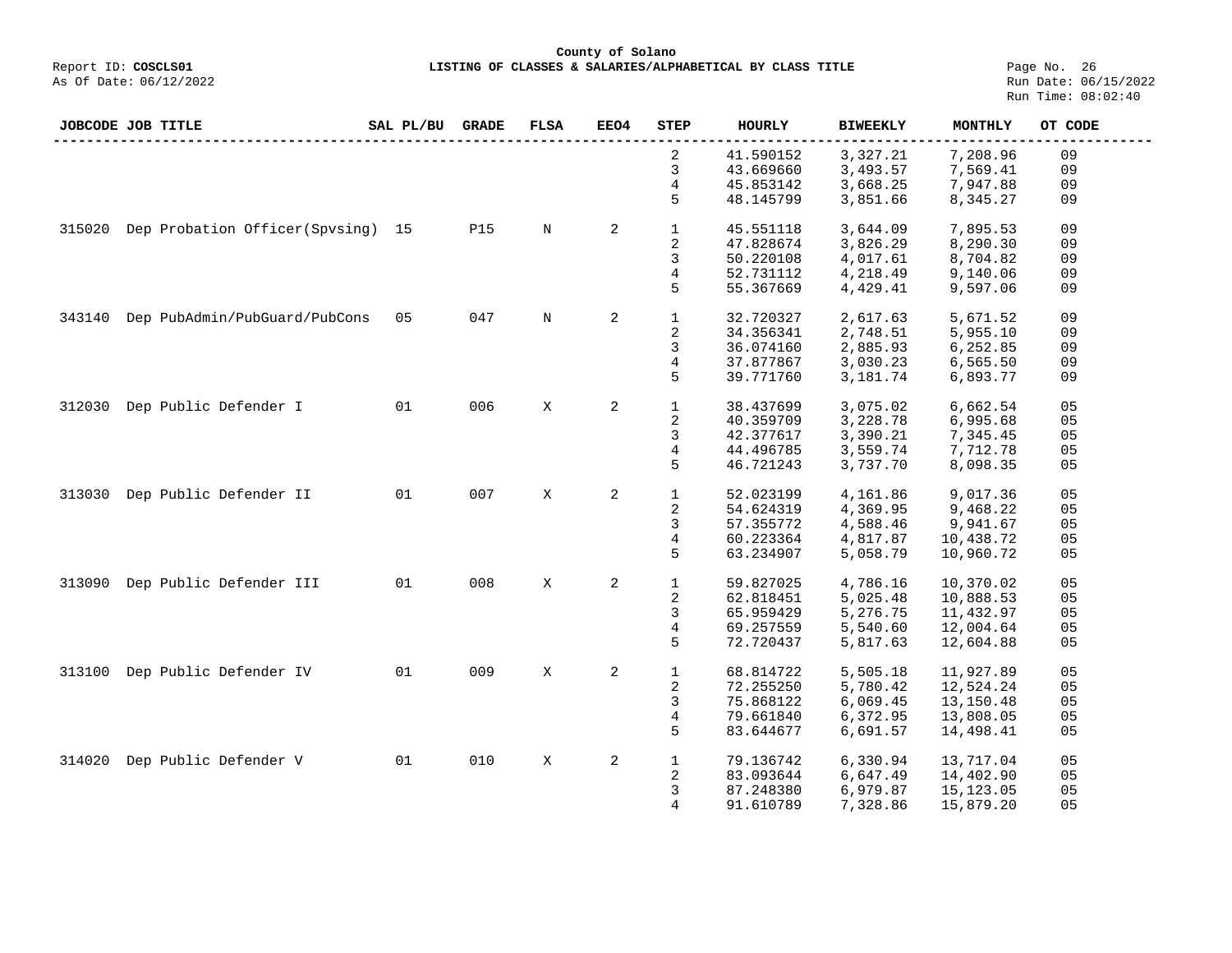**LISTING OF CLASSES & SALARIES/ALPHABETICAL BY CLASS TITLE** Page No. 27<br>Run Date: 06/15/2022 Run Time: 08:02:40

| 5<br>96.191374<br>7,695.31<br>16,673.17<br>05<br>19E<br>011<br>$\mathbf{1}$<br>$\mathbf{1}$<br>49.750845<br>167080<br>Dep Registrar of Voters<br>X<br>3,980.07<br>8,623.48<br>05<br>2<br>05<br>52.238388<br>9,054.65<br>4,179.07<br>3<br>4,388.02<br>54.850307<br>9,507.39<br>05<br>57.592824<br>4,607.43<br>9,982.76<br>4<br>05<br>5<br>60.472464<br>4,837.80<br>10,481.89<br>05<br>Dep Sheriff<br>03<br>003<br>$\overline{4}$<br>$\mathbf{1}$<br>09<br>513030<br>$\mathbf N$<br>44.014118<br>3,521.13<br>7,629.11<br>$\sqrt{2}$<br>3,697.20<br>46.214983<br>8,010.60<br>09<br>3<br>48.525724<br>3,882.06<br>09<br>8,411.13<br>50.951905<br>4,076.15<br>8,831.66<br>09<br>4<br>5<br>4,279.97<br>53.499572<br>9,273.26<br>09<br>004<br>$\mathbf{1}$<br>Dep Sheriff (Entry)<br>03<br>$\rm N$<br>$\overline{4}$<br>39.572430<br>3,165.79<br>6,859.22<br>09<br>512030<br>$\overline{\mathbf{c}}$<br>09<br>41.551004<br>3,324.08<br>7,202.17<br>3<br>43.628299<br>3,490.26<br>7,562.24<br>09<br>4<br>45.810120<br>3,664.81<br>7,940.42<br>09<br>5<br>48.100647<br>3,848.05<br>8,337.45<br>09<br>6<br>5<br>09<br>Departmental Aide-Clerical(EH)<br>89<br>002<br>$\mathbf N$<br>15.150000<br>78103X<br>$\mathbf{1}$<br>117220<br>Director of Admin Services<br>19E<br>012<br>X<br>$\mathbf 1$<br>64.697958<br>5,175.84<br>11, 214.31<br>05 | JOBCODE JOB TITLE | SAL PL/BU | <b>GRADE</b> | <b>FLSA</b> | EEO4 | <b>STEP</b> | <b>HOURLY</b> | <b>BIWEEKLY</b> | <b>MONTHLY</b> | OT CODE |
|--------------------------------------------------------------------------------------------------------------------------------------------------------------------------------------------------------------------------------------------------------------------------------------------------------------------------------------------------------------------------------------------------------------------------------------------------------------------------------------------------------------------------------------------------------------------------------------------------------------------------------------------------------------------------------------------------------------------------------------------------------------------------------------------------------------------------------------------------------------------------------------------------------------------------------------------------------------------------------------------------------------------------------------------------------------------------------------------------------------------------------------------------------------------------------------------------------------------------------------------------------------------------------------------------------------------------------------|-------------------|-----------|--------------|-------------|------|-------------|---------------|-----------------|----------------|---------|
|                                                                                                                                                                                                                                                                                                                                                                                                                                                                                                                                                                                                                                                                                                                                                                                                                                                                                                                                                                                                                                                                                                                                                                                                                                                                                                                                      |                   |           |              |             |      |             |               |                 |                |         |
|                                                                                                                                                                                                                                                                                                                                                                                                                                                                                                                                                                                                                                                                                                                                                                                                                                                                                                                                                                                                                                                                                                                                                                                                                                                                                                                                      |                   |           |              |             |      |             |               |                 |                |         |
|                                                                                                                                                                                                                                                                                                                                                                                                                                                                                                                                                                                                                                                                                                                                                                                                                                                                                                                                                                                                                                                                                                                                                                                                                                                                                                                                      |                   |           |              |             |      |             |               |                 |                |         |
|                                                                                                                                                                                                                                                                                                                                                                                                                                                                                                                                                                                                                                                                                                                                                                                                                                                                                                                                                                                                                                                                                                                                                                                                                                                                                                                                      |                   |           |              |             |      |             |               |                 |                |         |
|                                                                                                                                                                                                                                                                                                                                                                                                                                                                                                                                                                                                                                                                                                                                                                                                                                                                                                                                                                                                                                                                                                                                                                                                                                                                                                                                      |                   |           |              |             |      |             |               |                 |                |         |
|                                                                                                                                                                                                                                                                                                                                                                                                                                                                                                                                                                                                                                                                                                                                                                                                                                                                                                                                                                                                                                                                                                                                                                                                                                                                                                                                      |                   |           |              |             |      |             |               |                 |                |         |
|                                                                                                                                                                                                                                                                                                                                                                                                                                                                                                                                                                                                                                                                                                                                                                                                                                                                                                                                                                                                                                                                                                                                                                                                                                                                                                                                      |                   |           |              |             |      |             |               |                 |                |         |
|                                                                                                                                                                                                                                                                                                                                                                                                                                                                                                                                                                                                                                                                                                                                                                                                                                                                                                                                                                                                                                                                                                                                                                                                                                                                                                                                      |                   |           |              |             |      |             |               |                 |                |         |
|                                                                                                                                                                                                                                                                                                                                                                                                                                                                                                                                                                                                                                                                                                                                                                                                                                                                                                                                                                                                                                                                                                                                                                                                                                                                                                                                      |                   |           |              |             |      |             |               |                 |                |         |
|                                                                                                                                                                                                                                                                                                                                                                                                                                                                                                                                                                                                                                                                                                                                                                                                                                                                                                                                                                                                                                                                                                                                                                                                                                                                                                                                      |                   |           |              |             |      |             |               |                 |                |         |
|                                                                                                                                                                                                                                                                                                                                                                                                                                                                                                                                                                                                                                                                                                                                                                                                                                                                                                                                                                                                                                                                                                                                                                                                                                                                                                                                      |                   |           |              |             |      |             |               |                 |                |         |
|                                                                                                                                                                                                                                                                                                                                                                                                                                                                                                                                                                                                                                                                                                                                                                                                                                                                                                                                                                                                                                                                                                                                                                                                                                                                                                                                      |                   |           |              |             |      |             |               |                 |                |         |
|                                                                                                                                                                                                                                                                                                                                                                                                                                                                                                                                                                                                                                                                                                                                                                                                                                                                                                                                                                                                                                                                                                                                                                                                                                                                                                                                      |                   |           |              |             |      |             |               |                 |                |         |
|                                                                                                                                                                                                                                                                                                                                                                                                                                                                                                                                                                                                                                                                                                                                                                                                                                                                                                                                                                                                                                                                                                                                                                                                                                                                                                                                      |                   |           |              |             |      |             |               |                 |                |         |
|                                                                                                                                                                                                                                                                                                                                                                                                                                                                                                                                                                                                                                                                                                                                                                                                                                                                                                                                                                                                                                                                                                                                                                                                                                                                                                                                      |                   |           |              |             |      |             |               |                 |                |         |
|                                                                                                                                                                                                                                                                                                                                                                                                                                                                                                                                                                                                                                                                                                                                                                                                                                                                                                                                                                                                                                                                                                                                                                                                                                                                                                                                      |                   |           |              |             |      |             |               |                 |                |         |
|                                                                                                                                                                                                                                                                                                                                                                                                                                                                                                                                                                                                                                                                                                                                                                                                                                                                                                                                                                                                                                                                                                                                                                                                                                                                                                                                      |                   |           |              |             |      |             |               |                 |                |         |
|                                                                                                                                                                                                                                                                                                                                                                                                                                                                                                                                                                                                                                                                                                                                                                                                                                                                                                                                                                                                                                                                                                                                                                                                                                                                                                                                      |                   |           |              |             |      |             |               |                 |                |         |
|                                                                                                                                                                                                                                                                                                                                                                                                                                                                                                                                                                                                                                                                                                                                                                                                                                                                                                                                                                                                                                                                                                                                                                                                                                                                                                                                      |                   |           |              |             |      |             |               |                 |                |         |
|                                                                                                                                                                                                                                                                                                                                                                                                                                                                                                                                                                                                                                                                                                                                                                                                                                                                                                                                                                                                                                                                                                                                                                                                                                                                                                                                      |                   |           |              |             |      |             |               |                 |                |         |
|                                                                                                                                                                                                                                                                                                                                                                                                                                                                                                                                                                                                                                                                                                                                                                                                                                                                                                                                                                                                                                                                                                                                                                                                                                                                                                                                      |                   |           |              |             |      |             |               |                 |                |         |
|                                                                                                                                                                                                                                                                                                                                                                                                                                                                                                                                                                                                                                                                                                                                                                                                                                                                                                                                                                                                                                                                                                                                                                                                                                                                                                                                      |                   |           |              |             |      | 2           | 67.932857     | 5,434.63        | 11,775.03      | 05      |
| 3<br>71.329499<br>5,706.36<br>12,363.78<br>05                                                                                                                                                                                                                                                                                                                                                                                                                                                                                                                                                                                                                                                                                                                                                                                                                                                                                                                                                                                                                                                                                                                                                                                                                                                                                        |                   |           |              |             |      |             |               |                 |                |         |
| 4<br>74.895974<br>5,991.68<br>12,981.97<br>05                                                                                                                                                                                                                                                                                                                                                                                                                                                                                                                                                                                                                                                                                                                                                                                                                                                                                                                                                                                                                                                                                                                                                                                                                                                                                        |                   |           |              |             |      |             |               |                 |                |         |
| 5<br>6,291.26<br>78.640770<br>13,631.07<br>05                                                                                                                                                                                                                                                                                                                                                                                                                                                                                                                                                                                                                                                                                                                                                                                                                                                                                                                                                                                                                                                                                                                                                                                                                                                                                        |                   |           |              |             |      |             |               |                 |                |         |
| 065<br>X<br>05                                                                                                                                                                                                                                                                                                                                                                                                                                                                                                                                                                                                                                                                                                                                                                                                                                                                                                                                                                                                                                                                                                                                                                                                                                                                                                                       |                   |           |              |             |      |             |               |                 |                |         |
| $\mathbf{1}$<br>Director of Child Support Svcs 61<br>$\mathbf{1}$<br>118160<br>76.471775<br>6,117.74<br>13, 255. 11                                                                                                                                                                                                                                                                                                                                                                                                                                                                                                                                                                                                                                                                                                                                                                                                                                                                                                                                                                                                                                                                                                                                                                                                                  |                   |           |              |             |      |             |               |                 |                |         |
| 2<br>80.295364<br>6,423.63<br>13,917.86<br>05                                                                                                                                                                                                                                                                                                                                                                                                                                                                                                                                                                                                                                                                                                                                                                                                                                                                                                                                                                                                                                                                                                                                                                                                                                                                                        |                   |           |              |             |      |             |               |                 |                |         |
| 3<br>6,744.81<br>84.310131<br>14,613.76<br>05                                                                                                                                                                                                                                                                                                                                                                                                                                                                                                                                                                                                                                                                                                                                                                                                                                                                                                                                                                                                                                                                                                                                                                                                                                                                                        |                   |           |              |             |      |             |               |                 |                |         |
| $\overline{4}$<br>88.525638<br>7,082.05<br>15,344.44<br>05                                                                                                                                                                                                                                                                                                                                                                                                                                                                                                                                                                                                                                                                                                                                                                                                                                                                                                                                                                                                                                                                                                                                                                                                                                                                           |                   |           |              |             |      |             |               |                 |                |         |
| 5<br>92.951920<br>7,436.15<br>05<br>16, 111.67                                                                                                                                                                                                                                                                                                                                                                                                                                                                                                                                                                                                                                                                                                                                                                                                                                                                                                                                                                                                                                                                                                                                                                                                                                                                                       |                   |           |              |             |      |             |               |                 |                |         |
| Director of General Services<br>042<br>X<br>$\mathbf{1}$<br>05<br>188020<br>61<br>$\mathbf 1$<br>78.774290<br>6,301.94<br>13,654.21                                                                                                                                                                                                                                                                                                                                                                                                                                                                                                                                                                                                                                                                                                                                                                                                                                                                                                                                                                                                                                                                                                                                                                                                  |                   |           |              |             |      |             |               |                 |                |         |
| 2<br>6,617.04<br>05<br>82.713005<br>14,336.92                                                                                                                                                                                                                                                                                                                                                                                                                                                                                                                                                                                                                                                                                                                                                                                                                                                                                                                                                                                                                                                                                                                                                                                                                                                                                        |                   |           |              |             |      |             |               |                 |                |         |
| 3<br>86.848654<br>6,947.89<br>15,053.77<br>05                                                                                                                                                                                                                                                                                                                                                                                                                                                                                                                                                                                                                                                                                                                                                                                                                                                                                                                                                                                                                                                                                                                                                                                                                                                                                        |                   |           |              |             |      |             |               |                 |                |         |
| $\overline{4}$<br>05<br>91.191088<br>7,295.29<br>15,806.46                                                                                                                                                                                                                                                                                                                                                                                                                                                                                                                                                                                                                                                                                                                                                                                                                                                                                                                                                                                                                                                                                                                                                                                                                                                                           |                   |           |              |             |      |             |               |                 |                |         |
| 5<br>95.750641<br>7,660.05<br>16,596.78<br>05                                                                                                                                                                                                                                                                                                                                                                                                                                                                                                                                                                                                                                                                                                                                                                                                                                                                                                                                                                                                                                                                                                                                                                                                                                                                                        |                   |           |              |             |      |             |               |                 |                |         |
|                                                                                                                                                                                                                                                                                                                                                                                                                                                                                                                                                                                                                                                                                                                                                                                                                                                                                                                                                                                                                                                                                                                                                                                                                                                                                                                                      |                   |           |              |             |      |             |               |                 |                |         |
| Director of Health & Soc Svcs<br>61<br>043<br>X<br>$\mathbf{1}$<br>$\mathbf{1}$<br>8,373.49<br>18, 142. 57<br>05<br>148030<br>104.668646                                                                                                                                                                                                                                                                                                                                                                                                                                                                                                                                                                                                                                                                                                                                                                                                                                                                                                                                                                                                                                                                                                                                                                                             |                   |           |              |             |      |             |               |                 |                |         |
| 2<br>8,792.17<br>05<br>109.902079<br>19,049.69                                                                                                                                                                                                                                                                                                                                                                                                                                                                                                                                                                                                                                                                                                                                                                                                                                                                                                                                                                                                                                                                                                                                                                                                                                                                                       |                   |           |              |             |      |             |               |                 |                |         |
| 3<br>9,231.77<br>05<br>115.397183<br>20,002.18                                                                                                                                                                                                                                                                                                                                                                                                                                                                                                                                                                                                                                                                                                                                                                                                                                                                                                                                                                                                                                                                                                                                                                                                                                                                                       |                   |           |              |             |      |             |               |                 |                |         |
| $\overline{4}$<br>05<br>121.167044<br>9,693.36<br>21,002.29                                                                                                                                                                                                                                                                                                                                                                                                                                                                                                                                                                                                                                                                                                                                                                                                                                                                                                                                                                                                                                                                                                                                                                                                                                                                          |                   |           |              |             |      |             |               |                 |                |         |
| 5<br>05<br>127.225396<br>10,178.03<br>22,052.40                                                                                                                                                                                                                                                                                                                                                                                                                                                                                                                                                                                                                                                                                                                                                                                                                                                                                                                                                                                                                                                                                                                                                                                                                                                                                      |                   |           |              |             |      |             |               |                 |                |         |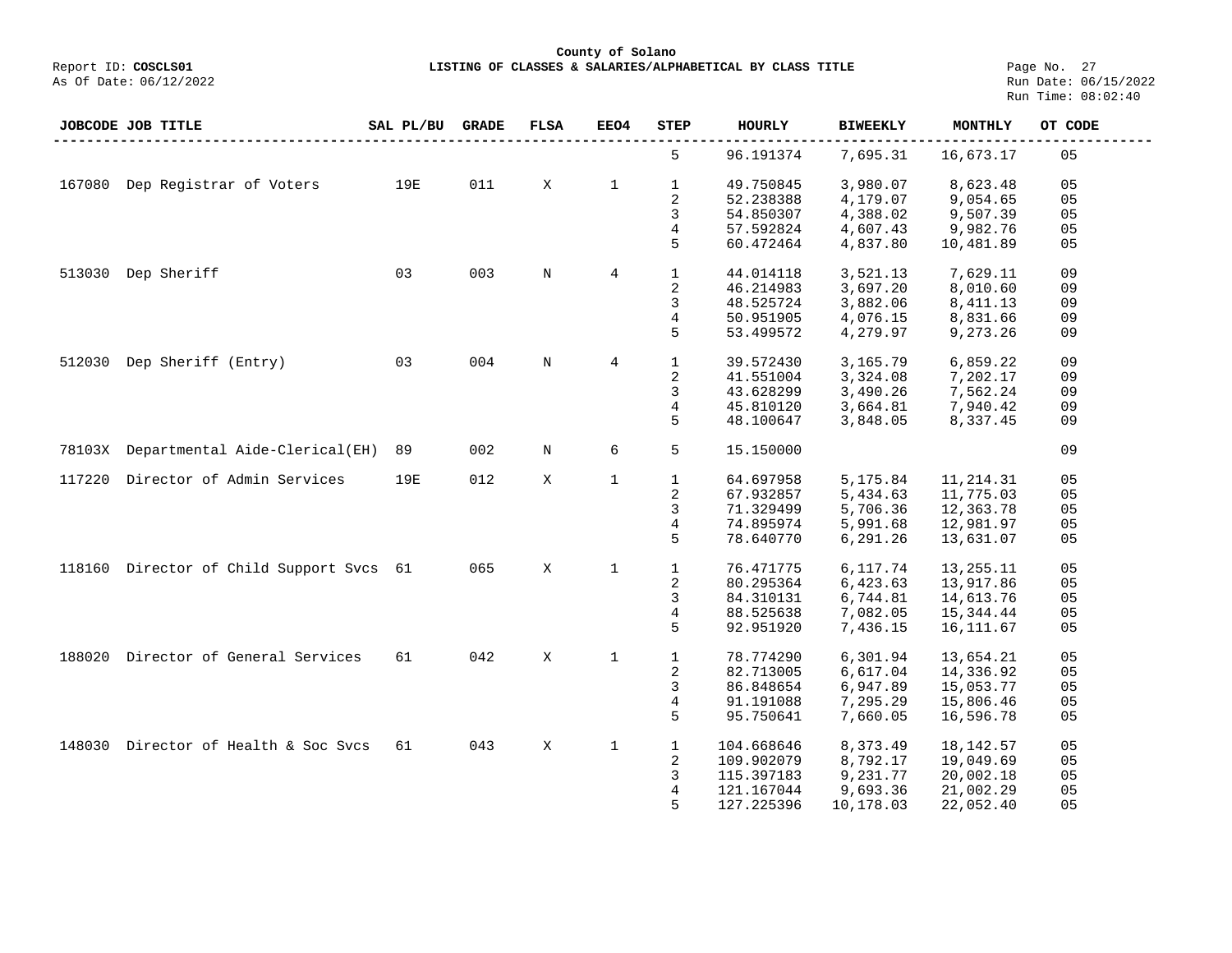#### **County of Solano**<br>Exercis LISTING OF CLASSES & SALARIES/ALPH (Report ID: COSCLS01 **LISTING OF CLASSES & SALARIES/ALPHABETICAL BY CLASS TITLE Page No. 28**<br>Run Date: 06/15/2022

|        | JOBCODE JOB TITLE                   | SAL PL/BU | <b>GRADE</b> | <b>FLSA</b> | EEO4         | <b>STEP</b>    | <b>HOURLY</b> | <b>BIWEEKLY</b> | <b>MONTHLY</b> | OT CODE |
|--------|-------------------------------------|-----------|--------------|-------------|--------------|----------------|---------------|-----------------|----------------|---------|
|        |                                     |           |              |             |              |                |               |                 |                |         |
| 198010 | Director of Human Resources         | 61        | 044          | X           | $\mathbf 1$  | $\mathbf{1}$   | 82.735708     | 6,618.86        | 14,340.86      | 05      |
|        |                                     |           |              |             |              | 2              | 86.872492     | 6,949.80        | 15,057.90      | 05      |
|        |                                     |           |              |             |              | 3              | 91.216117     | 7,297.29        | 15,810.79      | 05      |
|        |                                     |           |              |             |              | 4              | 95.776921     | 7,662.15        | 16,601.33      | 05      |
|        |                                     |           |              |             |              | 5              | 100.565768    | 8,045.26        | 17,431.40      | 05      |
|        | 148010 Director of Library Services | 61        | 045          | X           | $\mathbf{1}$ | $\mathbf{1}$   | 73.529618     | 5,882.37        | 12,745.13      | 05      |
|        |                                     |           |              |             |              | 2              | 77.206099     | 6,176.49        | 13,382.39      | 05      |
|        |                                     |           |              |             |              | 3              | 81.066405     | 6,485.31        | 14,051.51      | 05      |
|        |                                     |           |              |             |              | 4              | 85.119724     | 6,809.58        | 14,754.09      | 05      |
|        |                                     |           |              |             |              | 5              | 89.375711     | 7,150.06        | 15,491.79      | 05      |
| 118030 | Director of Probation               | 61        | 046          | X           | $\mathbf{1}$ | $\mathbf{1}$   | 85.002053     | 6,800.16        | 14,733.69      | 05      |
|        |                                     |           |              |             |              | 2              | 89.252154     | 7,140.17        | 15,470.37      | 05      |
|        |                                     |           |              |             |              | 3              | 93.714761     | 7,497.18        | 16,243.89      | 05      |
|        |                                     |           |              |             |              | 4              | 98.400499     | 7,872.04        | 17,056.09      | 05      |
|        |                                     |           |              |             |              | 5              | 103.320527    | 8,265.64        | 17,908.89      | 05      |
| 158020 | Director of Resources Mgmt          | 61        | 071          | X           | 1            | 1              | 87.479184     | 6,998.33        | 15,163.06      | 05      |
|        |                                     |           |              |             |              | 2              | 91.853145     | 7,348.25        | 15,921.21      | 05      |
|        |                                     |           |              |             |              | 3              | 96.445801     | 7,715.66        | 16,717.27      | 05      |
|        |                                     |           |              |             |              | $\overline{4}$ | 101.268092    | 8,101.45        | 17,553.14      | 05      |
|        |                                     |           |              |             |              | 5              | 106.331494    | 8,506.52        | 18,430.79      | 05      |
| 148020 | Director of Veterans Services       | 61        | 048          | X           | $\mathbf{1}$ | $\mathbf{1}$   | 47.395052     | 3,791.60        | 8,215.14       | 05      |
|        |                                     |           |              |             |              | 2              | 49.764805     | 3,981.18        | 8,625.90       | 05      |
|        |                                     |           |              |             |              | 3              | 52.253045     | 4,180.24        | 9,057.20       | 05      |
|        |                                     |           |              |             |              | 4              | 54.865698     | 4,389.26        | 9,510.05       | 05      |
|        |                                     |           |              |             |              | 5              | 57.608982     | 4,608.72        | 9,985.56       | 05      |
| 167120 | Dispatch Center Manager             | 16        | 072          | X           | $\mathbf 1$  | $\mathbf{1}$   | 45.475226     | 3,638.02        | 7,882.37       | 05      |
|        |                                     |           |              |             |              | 2              | 47.748987     | 3,819.92        | 8,276.49       | 05      |
|        |                                     |           |              |             |              | 3              | 50.136436     | 4,010.91        | 8,690.32       | 05      |
|        |                                     |           |              |             |              | 4              | 52.643259     | 4,211.46        | 9,124.83       | 05      |
|        |                                     |           |              |             |              | 5              | 55.275421     | 4,422.03        | 9,581.07       | 05      |
| 118040 | District Attorney (E)               | 61        | 004          | Χ           | N            | 5              | 121.025893    | 9,682.07        | 20,977.82      | 05      |
| 415160 | District Attorney Inv(Spvsing)      | 04        | 003          | $\rm N$     | 3            | $\mathbf{1}$   | 61.035901     | 4,882.87        | 10,579.56      | 09      |
|        |                                     |           |              |             |              | 2              | 64.087692     | 5,127.02        | 11,108.53      | 09      |
|        |                                     |           |              |             |              | 3              | 67.292190     | 5,383.38        | 11,663.98      | 09      |
|        |                                     |           |              |             |              | 4              | 70.656744     | 5,652.54        | 12,247.17      | 09      |
|        |                                     |           |              |             |              | 5              | 74.189705     | 5,935.18        | 12,859.55      | 09      |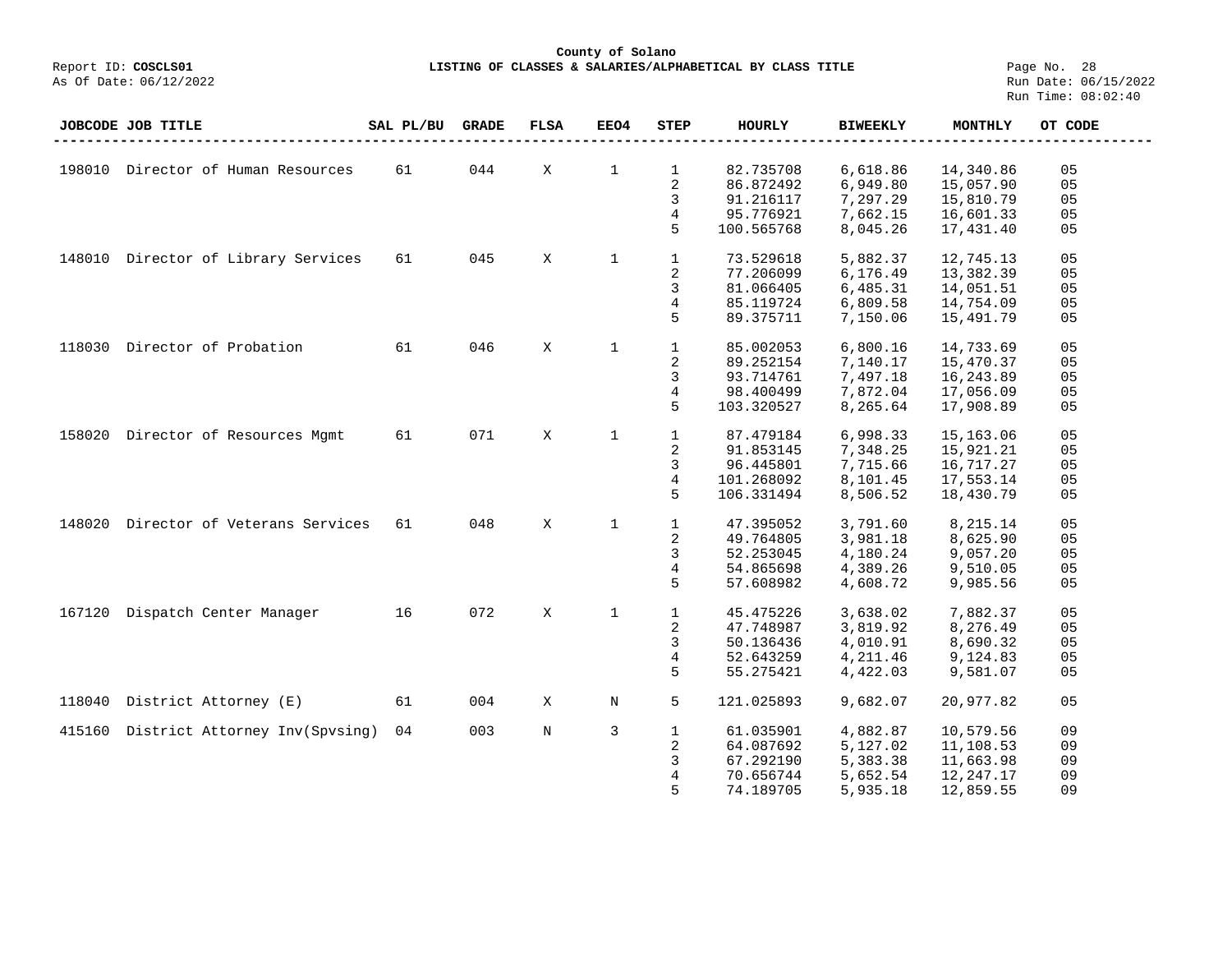## **County of Solano**<br>Exercis LISTING OF CLASSES & SALARIES/ALPH COSCLS01 **LISTING OF CLASSES & SALARIES/ALPHABETICAL BY CLASS TITLE** Page No. 29<br>Run Date: 06/15/2022

|        | <b>JOBCODE JOB TITLE</b>                 | SAL PL/BU | <b>GRADE</b> | <b>FLSA</b> | EEO4 | <b>STEP</b>  | HOURLY    | <b>BIWEEKLY</b> | <b>MONTHLY</b> | OT CODE |
|--------|------------------------------------------|-----------|--------------|-------------|------|--------------|-----------|-----------------|----------------|---------|
|        |                                          |           |              |             |      |              |           |                 |                |         |
|        | 413040 District Attorney Investigator 03 |           | 005          | N           | 3    | 1            | 51.977457 | 4,158.20        | 9,009.43       | 09      |
|        |                                          |           |              |             |      | 2            | 54.576468 | 4,366.12        | 9,459.92       | 09      |
|        |                                          |           |              |             |      | 3            | 57.305226 | 4,584.42        | 9,932.91       | 09      |
|        |                                          |           |              |             |      | 4            | 60.170703 | 4,813.66        | 10,429.59      | 09      |
|        |                                          |           |              |             |      | 5            | 63.178975 | 5,054.32        | 10,951.02      | 09      |
|        |                                          |           |              |             |      |              |           |                 |                |         |
| 197010 | EEO Officer                              | 62        | 128          | X           | 2    | $\mathbf{1}$ | 53.437977 | 4,275.04        | 9,262.58       | 05      |
|        |                                          |           |              |             |      | 2            | 56.109875 | 4,488.79        | 9,725.71       | 05      |
|        |                                          |           |              |             |      | 3            | 58.915369 | 4,713.23        | 10,212.00      | 05      |
|        |                                          |           |              |             |      | 4            | 61.861138 | 4,948.89        | 10,722.60      | 05      |
|        |                                          |           |              |             |      | 5            | 64.954196 | 5,196.34        | 11,258.73      | 05      |
| 485030 | Election Coordinator                     | 08        | <b>P13</b>   | $\rm N$     | 5    | $\mathbf 1$  | 36.515902 | 2,921.27        |                | 09      |
|        |                                          |           |              |             |      |              |           |                 | 6,329.42       |         |
|        |                                          |           |              |             |      | 2            | 38.341694 | 3,067.34        | 6,645.89       | 09      |
|        |                                          |           |              |             |      | 3            | 40.258779 | 3,220.70        | 6,978.19       | 09      |
|        |                                          |           |              |             |      | 4            | 42.271719 | 3,381.74        | 7,327.10       | 09      |
|        |                                          |           |              |             |      | 5            | 44.385305 | 3,550.82        | 7,693.45       | 09      |
|        | 78329X Elections Clerk (Extra Help)      | 89        | 009          | $\rm N$     | 6    | $\mathbf{1}$ | 19.855899 |                 |                | 09      |
|        |                                          |           |              |             |      | 2            | 20.848648 |                 |                | 09      |
|        |                                          |           |              |             |      | 3            | 21.891109 |                 |                | 09      |
|        |                                          |           |              |             |      | 4            | 22.985516 |                 |                | 09      |
|        |                                          |           |              |             |      | 5            | 24.134850 |                 |                | 09      |
|        |                                          |           |              |             |      |              |           |                 |                |         |
| 483080 | Elections Technician                     | 09        | A05          | $\rm N$     | 5    | $\mathbf{1}$ | 22.390278 | 1,791.22        | 3,880.98       | 09      |
|        |                                          |           |              |             |      | 2            | 23.568387 | 1,885.47        | 4,085.19       | 09      |
|        |                                          |           |              |             |      | 3            | 24.809333 | 1,984.75        | 4,300.28       | 09      |
|        |                                          |           |              |             |      | 4            | 26.114857 | 2,089.19        | 4,526.58       | 09      |
|        |                                          |           |              |             |      | 5            | 27.489326 | 2,199.15        | 4,764.82       | 09      |
|        |                                          |           |              |             |      |              |           |                 |                |         |
| 484010 | Elections Technician (Lead)              | 09        | A06          | $\mathbf N$ | 5    | $\mathbf{1}$ | 23.811860 | 1,904.95        | 4,127.39       | 09      |
|        |                                          |           |              |             |      | 2            | 25.065030 | 2,005.20        | 4,344.61       | 09      |
|        |                                          |           |              |             |      | 3            | 26.384513 | 2,110.76        | 4,573.32       | 09      |
|        |                                          |           |              |             |      | 4            | 27.772946 | 2,221.84        | 4,813.98       | 09      |
|        |                                          |           |              |             |      | 5            | 29.234675 | 2,338.77        | 5,067.34       | 09      |
| 441030 | Eligibility Benefits Spec I              | 05        | 027          | $\mathbf N$ | 5    | $\mathbf{1}$ | 25.520109 | 2,041.61        | 4,423.49       | 09      |
|        |                                          |           |              |             |      | 2            | 26.796114 | 2,143.69        | 4,644.66       | 09      |
|        |                                          |           |              |             |      | 3            | 28.135924 | 2,250.87        | 4,876.89       | 09      |
|        |                                          |           |              |             |      | 4            | 29.542720 | 2,363.42        | 5,120.74       | 09      |
|        |                                          |           |              |             |      | 5            | 31.019849 | 2,481.59        | 5,376.77       | 09      |
|        |                                          |           |              |             |      |              |           |                 |                |         |
| 443170 | Eligibility Benefits Spec II             | 05        | 029          | $\mathbb N$ | 5    | $\mathbf{1}$ | 28.079650 | 2,246.37        | 4,867.14       | 09      |
|        |                                          |           |              |             |      | 2            | 29.483631 | 2,358.69        | 5,110.50       | 09      |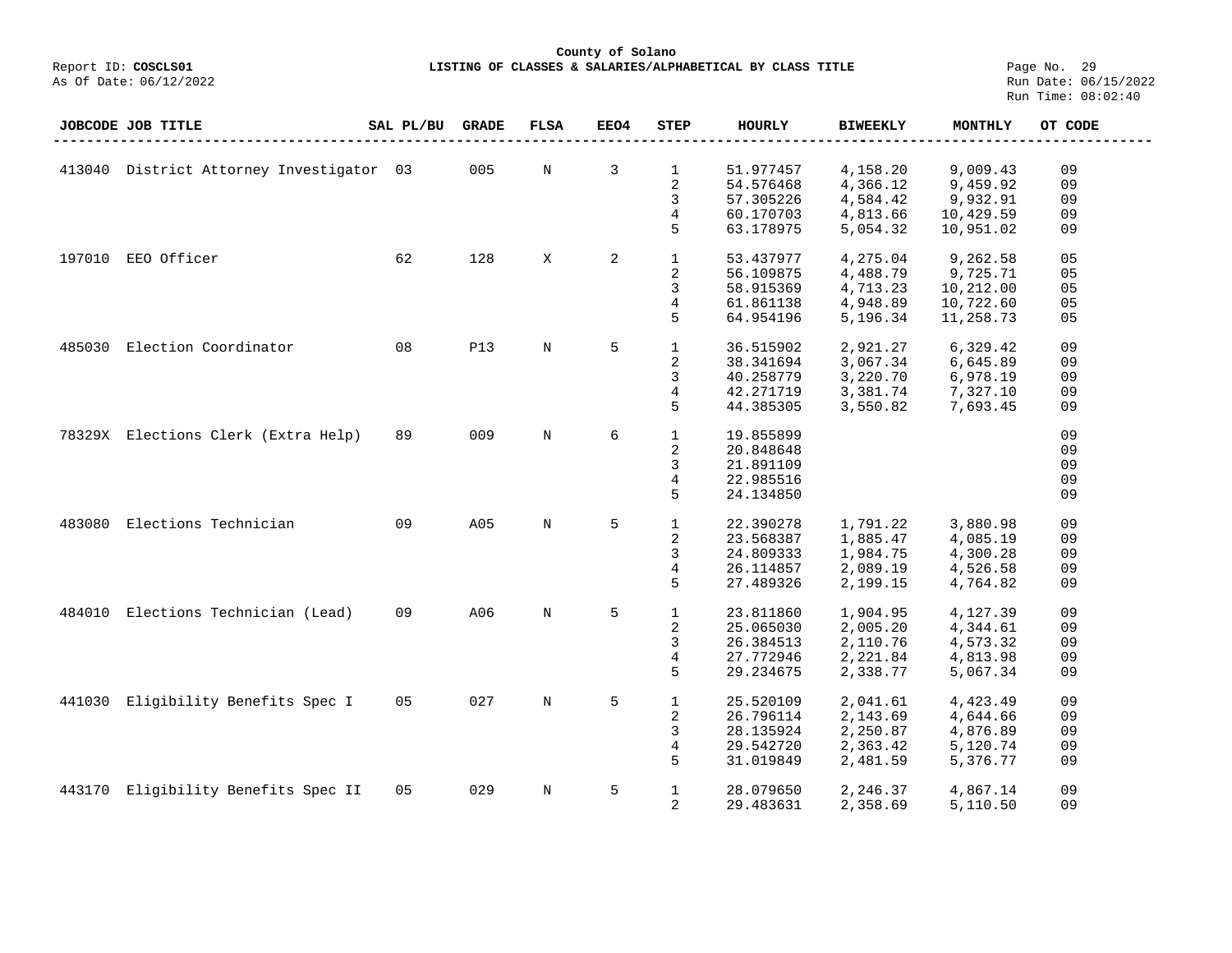**County of Solano**<br>Exercis LISTING OF CLASSES & SALARIES/ALPH COSCLS01 **LISTING OF CLASSES & SALARIES/ALPHABETICAL BY CLASS TITLE** Page No. 30<br>Run Date: 06/15/2022

|        | JOBCODE JOB TITLE                 | SAL PL/BU | <b>GRADE</b> | <b>FLSA</b> | EEO4           | <b>STEP</b>    | <b>HOURLY</b> | <b>BIWEEKLY</b> | MONTHLY   | OT CODE |
|--------|-----------------------------------|-----------|--------------|-------------|----------------|----------------|---------------|-----------------|-----------|---------|
|        |                                   |           |              |             |                | 3              | 30.957811     | 2,476.62        | 5,366.02  | 09      |
|        |                                   |           |              |             |                | 4              | 32.505704     | 2,600.46        | 5,634.32  | 09      |
|        |                                   |           |              |             |                | 5              | 34.130990     | 2,730.48        | 5,916.04  | 09      |
| 444040 | Eligibility Benefits Spec III     | 05        | 031          | N           | 5              | $\mathbf{1}$   | 30.547175     | 2,443.77        | 5,294.84  | 09      |
|        |                                   |           |              |             |                | 2              | 32.074538     | 2,565.96        | 5,559.59  | 09      |
|        |                                   |           |              |             |                | 3              | 33.678262     | 2,694.26        | 5,837.57  | 09      |
|        |                                   |           |              |             |                | 4              | 35.362177     | 2,828.97        | 6,129.44  | 09      |
|        |                                   |           |              |             |                | 5              | 37.130286     | 2,970.42        | 6,435.92  | 09      |
| 445040 | Eligibility Benefits Spec Supv 06 |           | 008          | N           | 5              | $\mathbf{1}$   | 33.874521     | 2,709.96        | 5,871.58  | 09      |
|        |                                   |           |              |             |                | 2              | 35.568251     | 2,845.46        | 6,165.16  | 09      |
|        |                                   |           |              |             |                | 3              | 37.346663     | 2,987.73        | 6,473.42  | 09      |
|        |                                   |           |              |             |                | 4              | 39.213994     | 3,137.12        | 6,797.09  | 09      |
|        |                                   |           |              |             |                | 5              | 41.174692     | 3,293.98        | 7,136.95  | 09      |
| 325020 | Emergency Medical Svcs Coord      | 02        | <b>P15</b>   | N           | 2              | $\mathbf{1}$   | 41.082264     | 3,286.58        | 7,120.93  | 09      |
|        |                                   |           |              |             |                | 2              | 43.136376     | 3,450.91        | 7,476.97  | 09      |
|        |                                   |           |              |             |                | 3              | 45.293195     | 3,623.46        | 7,850.82  | 09      |
|        |                                   |           |              |             |                | 4              | 47.557855     | 3,804.63        | 8,243.36  | 09      |
|        |                                   |           |              |             |                | 5              | 49.935750     | 3,994.86        | 8,655.53  | 09      |
|        |                                   |           |              |             |                |                |               |                 |           |         |
| 127090 | Emergency Services Manager        | 19S       | 021          | X           | 1              | $\mathbf 1$    | 58.512294     | 4,680.98        | 10,142.13 | 05      |
|        |                                   |           |              |             |                | 2              | 61.437906     | 4,915.03        | 10,649.24 | 05      |
|        |                                   |           |              |             |                | 3              | 64.509803     | 5,160.78        | 11,181.70 | 05      |
|        |                                   |           |              |             |                | $\overline{4}$ | 67.735295     | 5,418.82        | 11,740.79 | 05      |
|        |                                   |           |              |             |                | 5              | 71.122059     | 5,689.76        | 12,327.82 | 05      |
| 623030 | Emergency Services Technician     | 07        | <b>P11</b>   | N           | $\overline{4}$ | $\mathbf{1}$   | 32.016458     | 2,561.32        | 5,549.52  | 09      |
|        |                                   |           |              |             |                | 2              | 33.617282     | 2,689.38        | 5,827.00  | 09      |
|        |                                   |           |              |             |                | 3              | 35.298146     | 2,823.85        | 6,118.35  | 09      |
|        |                                   |           |              |             |                | 4              | 37.063053     | 2,965.04        | 6,424.26  | 09      |
|        |                                   |           |              |             |                | 5              | 38.916209     | 3, 113. 30      | 6,745.48  | 09      |
| 322040 | Emergency Svcs Coordinator I      | 16        | 075          | Χ           | 2              | $\mathbf{1}$   | 34.527565     | 2,762.21        | 5,984.78  | 05      |
|        |                                   |           |              |             |                | 2              | 36.253944     | 2,900.32        | 6,284.02  | 05      |
|        |                                   |           |              |             |                | 3              | 38.066641     | 3,045.33        | 6,598.22  | 05      |
|        |                                   |           |              |             |                | 4              | 39.969973     | 3,197.60        | 6,928.13  | 05      |
|        |                                   |           |              |             |                | 5              | 41.968471     | 3,357.48        | 7,274.54  | 05      |
|        |                                   |           |              |             |                |                |               |                 |           |         |
| 323050 | Emergency Svcs Coordinator II     | 16        | 076          | X           | 2              | $\mathbf{1}$   | 37.980318     | 3,038.43        | 6,583.26  | 05      |
|        |                                   |           |              |             |                | 2              | 39.879333     | 3,190.35        | 6,912.42  | 05      |
|        |                                   |           |              |             |                | 3              | 41.873300     | 3,349.86        | 7,258.04  | 05      |
|        |                                   |           |              |             |                | 4              | 43.966964     | 3,517.36        | 7,620.94  | 05      |
|        |                                   |           |              |             |                | 5              | 46.165313     | 3,693.23        | 8,001.99  | 05      |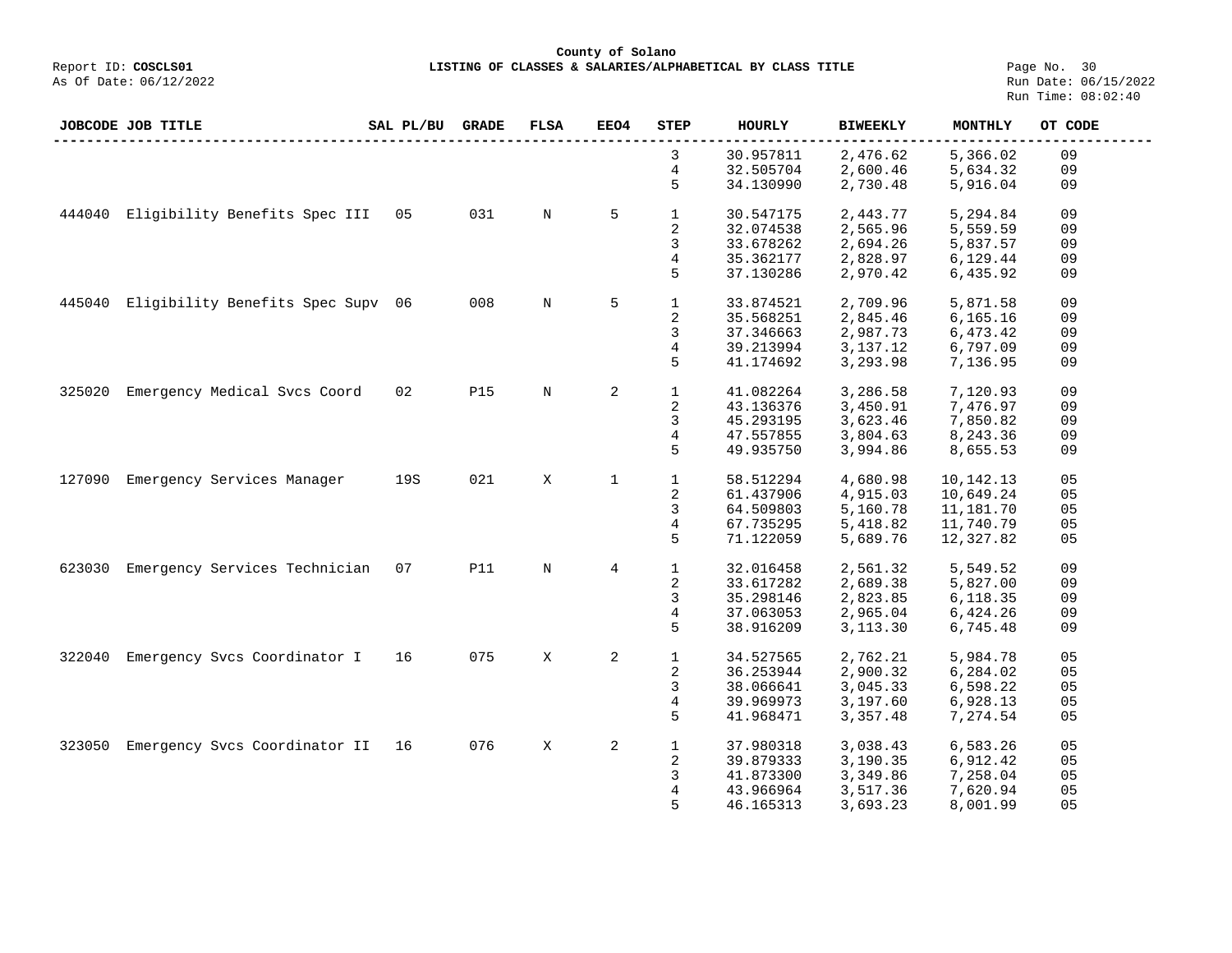# **County of Solano** LISTING OF CLASSES & SALARIES/ALPHABETICAL BY CLASS TITLE **Page No. 31**<br>Run Date: 06/15/2022

|        | JOBCODE JOB TITLE                 | SAL PL/BU | <b>GRADE</b> | <b>FLSA</b> | EEO4         | <b>STEP</b>    | <b>HOURLY</b> | <b>BIWEEKLY</b> | <b>MONTHLY</b> | OT CODE |
|--------|-----------------------------------|-----------|--------------|-------------|--------------|----------------|---------------|-----------------|----------------|---------|
|        |                                   |           |              |             |              |                |               |                 |                |         |
| 324030 | Emergency Svcs Coordinator III 16 |           | 077          | X           | 2            | $\mathbf{1}$   | 41.778368     | 3,342.27        | 7,241.58       | 05      |
|        |                                   |           |              |             |              | $\sqrt{2}$     | 43.867287     | 3,509.38        | 7,603.66       | 05      |
|        |                                   |           |              |             |              | 3              | 46.060651     | 3,684.85        | 7,983.85       | 05      |
|        |                                   |           |              |             |              | 4              | 48.363683     | 3,869.09        | 8,383.04       | 05      |
|        |                                   |           |              |             |              | 5              | 50.781868     | 4,062.55        | 8,802.19       | 05      |
| 197050 | Employment Relations Manager      | 62        | 121          | X           | 2            | $\mathbf{1}$   | 61.705118     | 4,936.41        | 10,695.55      | 05      |
|        |                                   |           |              |             |              | 2              | 64.790375     | 5, 183. 23      | 11,230.33      | 05      |
|        |                                   |           |              |             |              | 3              | 68.029893     | 5,442.39        | 11,791.85      | 05      |
|        |                                   |           |              |             |              | 4              | 71.431387     | 5,714.51        | 12,381.44      | 05      |
|        |                                   |           |              |             |              | 5              | 75.002955     | 6,000.24        | 13,000.51      | 05      |
| 441040 | Employment Resources Spec I       | 05        | 028          | N           | 5            | $\mathbf{1}$   | 28.079650     | 2,246.37        | 4,867.14       | 09      |
|        |                                   |           |              |             |              | $\sqrt{2}$     | 29.483631     | 2,358.69        | 5,110.50       | 09      |
|        |                                   |           |              |             |              | 3              | 30.957811     | 2,476.62        | 5,366.02       | 09      |
|        |                                   |           |              |             |              | 4              | 32.505704     | 2,600.46        | 5,634.32       | 09      |
|        |                                   |           |              |             |              | 5              | 34.130990     | 2,730.48        | 5,916.04       | 09      |
|        |                                   |           |              |             |              |                |               |                 |                |         |
| 443180 | Employment Resources Spec II      | 05        | 030          | $\mathbf N$ | 5            | $\mathbf{1}$   | 30.873393     | 2,469.87        | 5,351.39       | 09      |
|        |                                   |           |              |             |              | $\overline{2}$ | 32.417068     | 2,593.37        | 5,618.96       | 09      |
|        |                                   |           |              |             |              | 3              | 34.037917     | 2,723.03        | 5,899.91       | 09      |
|        |                                   |           |              |             |              | 4              | 35.739815     | 2,859.19        | 6,194.90       | 09      |
|        |                                   |           |              |             |              | 5              | 37.526801     | 3,002.14        | 6,504.65       | 09      |
| 444050 | Employment Resources Spec III     | 05        | 032          | N           | 5            | $\mathbf{1}$   | 33.600226     | 2,688.02        | 5,824.04       | 09      |
|        |                                   |           |              |             |              | $\sqrt{2}$     | 35.280232     | 2,822.42        | 6,115.24       | 09      |
|        |                                   |           |              |             |              |                |               |                 |                |         |
|        |                                   |           |              |             |              | 3              | 37.044246     | 2,963.54        | 6,421.00       | 09      |
|        |                                   |           |              |             |              | 4              | 38.896457     | 3, 111.72       | 6,742.05       | 09      |
|        |                                   |           |              |             |              | 5              | 40.841281     | 3,267.30        | 7,079.16       | 09      |
| 445050 | Employment Resources Spec Supv    | 06        | 009          | $\mathbf N$ | 5            | $\mathbf{1}$   | 37.258539     | 2,980.68        | 6,458.15       | 09      |
|        |                                   |           |              |             |              | $\sqrt{2}$     | 39.121468     | 3,129.72        | 6,781.05       | 09      |
|        |                                   |           |              |             |              | 3              | 41.077541     | 3,286.20        | 7,120.11       | 09      |
|        |                                   |           |              |             |              | 4              | 43.131418     | 3,450.51        | 7,476.11       | 09      |
|        |                                   |           |              |             |              | 5              | 45.287984     | 3,623.04        | 7,849.92       | 09      |
| 147290 | Employment/Eligibility Admin      | 19S       | 022          | X           | $\mathbf{1}$ | $\mathbf{1}$   | 57.777440     | 4,622.20        | 10,014.76      | 05      |
|        |                                   |           |              |             |              | $\sqrt{2}$     | 60.666310     | 4,853.30        | 10,515.49      | 05      |
|        |                                   |           |              |             |              | 3              | 63.699626     | 5,095.97        | 11,041.27      | 05      |
|        |                                   |           |              |             |              | 4              | 66.884609     | 5,350.77        | 11,593.33      | 05      |
|        |                                   |           |              |             |              | 5              | 70.228839     | 5,618.31        | 12,173.00      | 05      |
|        |                                   |           |              |             |              |                |               |                 |                |         |
| 147190 | Employment/Eligibility SvcsMgr 16 |           | 17C          | X           | 1            | $\mathbf{1}$   | 50.512829     | 4,041.03        | 8,755.56       | 05      |
|        |                                   |           |              |             |              | 2              | 53.038470     | 4,243.08        | 9,193.34       | 05      |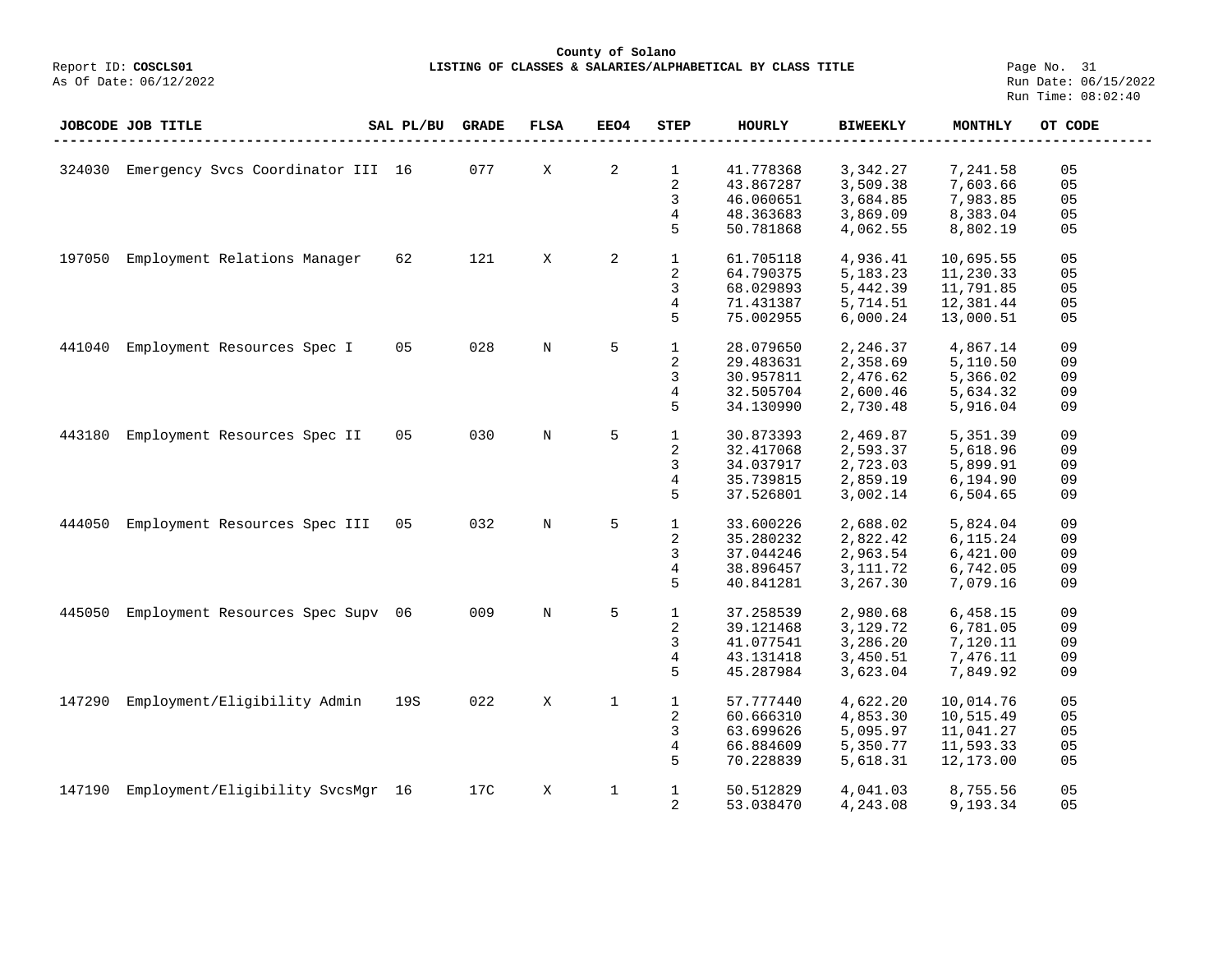**County of Solano**<br>Exercis LISTING OF CLASSES & SALARIES/ALPH COSCLS01 **LISTING OF CLASSES & SALARIES/ALPHABETICAL BY CLASS TITLE** Page No. 32<br>Run Date: 06/15/2022

|        | JOBCODE JOB TITLE                  | SAL PL/BU | <b>GRADE</b> | <b>FLSA</b> | EEO4        | <b>STEP</b>             | <b>HOURLY</b> | <b>BIWEEKLY</b> | <b>MONTHLY</b> | OT CODE        |
|--------|------------------------------------|-----------|--------------|-------------|-------------|-------------------------|---------------|-----------------|----------------|----------------|
|        |                                    |           |              |             |             | 3                       | 55.690392     | 4,455.23        | 9,653.00       | 05             |
|        |                                    |           |              |             |             | 4                       | 58.474914     | 4,677.99        | 10,135.65      | 05             |
|        |                                    |           |              |             |             | 5                       | 61.398663     | 4,911.89        | 10,642.44      | 05             |
| 147191 | Employment/Eligibility SvcsMgr 16X |           | 17C          | X           | $\mathbf 1$ | $\mathbf{1}$            | 50.512829     | 4,041.03        | 8,755.56       | 05             |
|        |                                    |           |              |             |             | 2                       | 53.038470     | 4,243.08        | 9,193.34       | 05             |
|        |                                    |           |              |             |             | 3                       | 55.690392     | 4,455.23        | 9,653.00       | 05             |
|        |                                    |           |              |             |             | 4                       | 58.474914     | 4,677.99        | 10,135.65      | 05             |
|        |                                    |           |              |             |             | 5                       | 61.398663     | 4,911.89        | 10,642.44      | 05             |
| 372010 | Engineer Assistant                 | 07        | <b>P14</b>   | $\mathbb N$ | 2           | $\mathbf{1}$            | 38.886956     | 3,110.96        | 6,740.41       | 09             |
|        |                                    |           |              |             |             | 2                       | 40.831304     | 3,266.50        | 7,077.43       | 09             |
|        |                                    |           |              |             |             | 3                       | 42.872867     | 3,429.83        | 7,431.30       | 09             |
|        |                                    |           |              |             |             | $\overline{4}$          | 45.016514     | 3,601.32        | 7,802.86       | 09             |
|        |                                    |           |              |             |             | 5                       | 47.267338     | 3,781.39        | 8,193.01       | 09             |
| 352020 | Engineer Assistant - Environ       | 07        | <b>P14</b>   | $\rm N$     | 2           | $\mathbf{1}$            | 38.886956     | 3,110.96        | 6,740.41       | 09             |
|        |                                    |           |              |             |             | 2                       | 40.831304     | 3,266.50        | 7,077.43       | 09             |
|        |                                    |           |              |             |             | 3                       | 42.872867     | 3,429.83        | 7,431.30       | 09             |
|        |                                    |           |              |             |             | $\overline{4}$          | 45.016514     | 3,601.32        | 7,802.86       | 09             |
|        |                                    |           |              |             |             | 5                       | 47.267338     | 3,781.39        | 8,193.01       | 09             |
| 177020 | Engineering Manager                | 19S       | 023          | X           | 2           | $\mathbf{1}$            | 69.796206     | 5,583.70        | 12,098.01      | 05             |
|        |                                    |           |              |             |             | $\overline{a}$          | 73.286018     | 5,862.88        | 12,702.91      | 0 <sub>5</sub> |
|        |                                    |           |              |             |             | 3                       | 76.950317     | 6,156.03        | 13,338.06      | 05             |
|        |                                    |           |              |             |             | 4                       | 80.797834     | 6,463.83        | 14,004.96      | 05             |
|        |                                    |           |              |             |             | 5                       | 84.837726     | 6,787.02        | 14,705.21      | 05             |
| 375010 | Engineering Services Supv          | 08        | 057          | $\rm N$     | 2           | $1\,$                   | 62.473590     | 4,997.89        | 10,828.76      | 09             |
|        |                                    |           |              |             |             | 2                       | 65.597269     | 5,247.78        | 11,370.19      | 09             |
|        |                                    |           |              |             |             | 3                       | 68.877133     | 5,510.17        | 11,938.70      | 09             |
|        |                                    |           |              |             |             | 4                       | 72.320989     | 5,785.68        | 12,535.64      | 09             |
|        |                                    |           |              |             |             | 5                       | 75.937041     | 6,074.96        | 13, 162. 42    | 09             |
| 473010 | Engineering Technician             | 07        | <b>P11</b>   | N           | 3           | $\mathbf{1}$            | 32.016458     | 2,561.32        | 5,549.52       | 09             |
|        |                                    |           |              |             |             | $\overline{\mathbf{c}}$ | 33.617282     | 2,689.38        | 5,827.00       | 09             |
|        |                                    |           |              |             |             | 3                       | 35.298146     | 2,823.85        | 6,118.35       | 09             |
|        |                                    |           |              |             |             | 4                       | 37.063053     | 2,965.04        | 6,424.26       | 09             |
|        |                                    |           |              |             |             | 5                       | 38.916209     | 3,113.30        | 6,745.48       | 09             |
| 472010 | Engineering Technician (Entry)     | 07        | <b>P09</b>   | $\mathbb N$ | 3           | $\mathbf{1}$            | 27.714032     | 2,217.12        | 4,803.77       | 09             |
|        |                                    |           |              |             |             | 2                       | 29.099733     | 2,327.98        | 5,043.95       | 09             |
|        |                                    |           |              |             |             | 3                       | 30.554719     | 2,444.38        | 5,296.15       | 09             |
|        |                                    |           |              |             |             | 4                       | 32.082456     | 2,566.60        | 5,560.96       | 09             |
|        |                                    |           |              |             |             | 5                       | 33.686577     | 2,694.93        | 5,839.01       | 09             |
|        |                                    |           |              |             |             |                         |               |                 |                |                |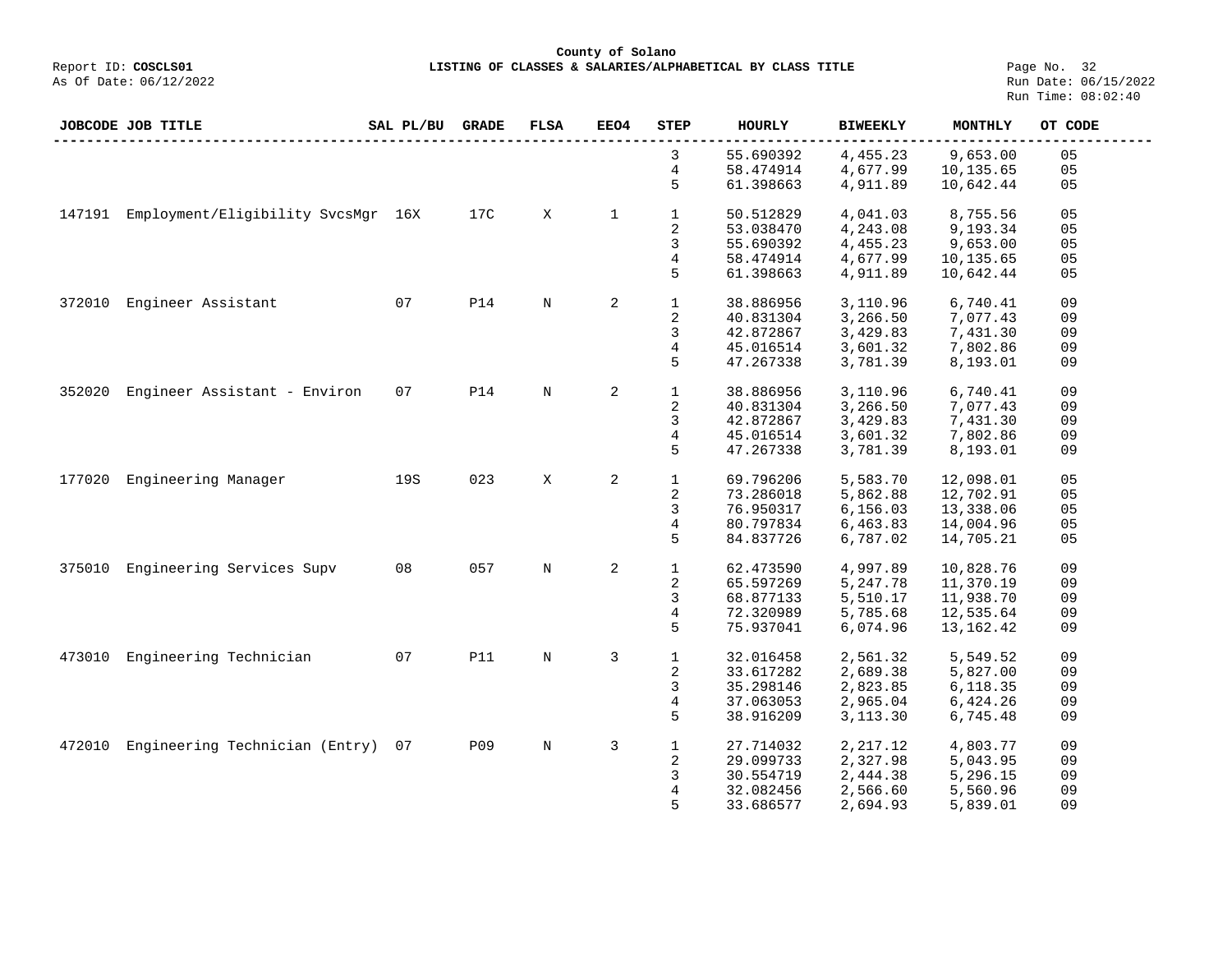## **County of Solano**<br>Exercis LISTING OF CLASSES & SALARIES/ALPH COSCLS01 **LISTING OF CLASSES & SALARIES/ALPHABETICAL BY CLASS TITLE** Page No. 33<br>Run Date: 06/15/2022

| Engineering Technician(Senior)<br>3<br>07<br><b>P13</b><br>$\mathbf 1$<br>36.515902<br>2,921.27<br>474010<br>N<br>6,329.42<br>09<br>2<br>3,067.34<br>38.341694<br>6,645.89<br>09<br>3<br>40.258779<br>3,220.70<br>09<br>6,978.19<br>4<br>42.271719<br>3,381.74<br>7,327.10<br>09<br>5<br>44.385305<br>3,550.82<br>09<br>7,693.45<br>19S<br>024<br>$\mathbf{1}$<br>05<br>127030<br>Environmental Health Mgr<br>X<br>1<br>5,062.67<br>10,969.13<br>63.283414<br>2<br>05<br>66.447585<br>5, 315.81<br>11,517.58<br>3<br>69.769964<br>5,581.60<br>12,093.46<br>05<br>4<br>0 <sub>5</sub><br>73.258462<br>5,860.68<br>12,698.13<br>5<br>76.921386<br>6,153.71<br>13,333.04<br>05<br>Environmental H1th Assistant<br>07<br>P06<br>$\mathbb N$<br>5<br>$\mathbf{1}$<br>09<br>423010<br>22.247655<br>1,779.81<br>3,856.26<br>2<br>23.360038<br>1,868.80<br>09<br>4,049.07<br>3<br>24.528040<br>1,962.24<br>4,251.53<br>09<br>4<br>25.754445<br>2,060.36<br>4,464.10<br>09<br>5<br>27.042165<br>2,163.37<br>4,687.31<br>09<br>$\mathbf{1}$<br>Environmental Hlth Spec (Sr)<br>07<br>14A<br>$\mathbb N$<br>3<br>41.427427<br>09<br>423060<br>3,314.19<br>7,180.75<br>2<br>43.498798<br>3,479.90<br>09<br>7,539.79<br>3<br>3,653.90<br>45.673735<br>7,916.78<br>09<br>4<br>47.957423<br>3,836.59<br>09<br>8,312.62<br>5<br>50.355294<br>4,028.42<br>8,728.25<br>09<br>3<br>$\mathbf{1}$<br>Environmental H1th Spec(Entry)<br>10A<br>$\rm N$<br>32.552777<br>2,604.22<br>5,642.48<br>09<br>422040<br>07<br>2<br>34.180415<br>2,734.43<br>09<br>5,924.61<br>3<br>2,871.16<br>35.889438<br>6,220.84<br>09<br>4<br>3,014.71<br>37.683906<br>6,531.88<br>09<br>5<br>39.568102<br>3,165.45<br>6,858.47<br>09<br>Environmental Hlth Spec(Journ)<br>12A<br>$\mathbf{1}$<br>09<br>423050<br>07<br>$\mathbf N$<br>3<br>37.696783<br>3,015.74<br>6,534.11<br>2<br>3,166.53<br>09<br>39.581622<br>6,860.82<br>3<br>3,324.86<br>41.560703<br>7,203.86<br>09<br>4<br>43.638738<br>3,491.10<br>7,564.05<br>09<br>5<br>3,665.65<br>45.820674<br>7,942.25<br>09<br>Environmental Hlth Supv<br>08<br>16A<br>$\mathbf N$<br>3<br>$\mathbf{1}$<br>46.104209<br>09<br>425010<br>3,688.34<br>7,991.40<br>2<br>48.409418<br>3,872.75<br>8,390.97<br>09<br>3<br>4,066.39<br>50.829890<br>8,810.51<br>09<br>4<br>53.371383<br>4,269.71<br>9,251.04<br>09<br>5<br>56.039951<br>4,483.20<br>09<br>9,713.59<br>Epidemiologist<br>09<br>07<br><b>P15</b><br>$\mathbb N$<br>$\mathbf{1}$<br>333170<br>5<br>41.082264<br>3,286.58<br>7,120.93<br>2<br>09<br>43.136376<br>3,450.91<br>7,476.97 | <b>JOBCODE JOB TITLE</b> | SAL PL/BU | <b>GRADE</b> | <b>FLSA</b> | EEO4 | <b>STEP</b> | HOURLY | <b>BIWEEKLY</b> | <b>MONTHLY</b> | OT CODE |
|-----------------------------------------------------------------------------------------------------------------------------------------------------------------------------------------------------------------------------------------------------------------------------------------------------------------------------------------------------------------------------------------------------------------------------------------------------------------------------------------------------------------------------------------------------------------------------------------------------------------------------------------------------------------------------------------------------------------------------------------------------------------------------------------------------------------------------------------------------------------------------------------------------------------------------------------------------------------------------------------------------------------------------------------------------------------------------------------------------------------------------------------------------------------------------------------------------------------------------------------------------------------------------------------------------------------------------------------------------------------------------------------------------------------------------------------------------------------------------------------------------------------------------------------------------------------------------------------------------------------------------------------------------------------------------------------------------------------------------------------------------------------------------------------------------------------------------------------------------------------------------------------------------------------------------------------------------------------------------------------------------------------------------------------------------------------------------------------------------------------------------------------------------------------------------------------------------------------------------------------------------------------------------------------------------------------------------------------------------------------------------------------------------------------------------------------------------------------------------------------------------------------------------------------------------|--------------------------|-----------|--------------|-------------|------|-------------|--------|-----------------|----------------|---------|
|                                                                                                                                                                                                                                                                                                                                                                                                                                                                                                                                                                                                                                                                                                                                                                                                                                                                                                                                                                                                                                                                                                                                                                                                                                                                                                                                                                                                                                                                                                                                                                                                                                                                                                                                                                                                                                                                                                                                                                                                                                                                                                                                                                                                                                                                                                                                                                                                                                                                                                                                                     |                          |           |              |             |      |             |        |                 |                |         |
|                                                                                                                                                                                                                                                                                                                                                                                                                                                                                                                                                                                                                                                                                                                                                                                                                                                                                                                                                                                                                                                                                                                                                                                                                                                                                                                                                                                                                                                                                                                                                                                                                                                                                                                                                                                                                                                                                                                                                                                                                                                                                                                                                                                                                                                                                                                                                                                                                                                                                                                                                     |                          |           |              |             |      |             |        |                 |                |         |
|                                                                                                                                                                                                                                                                                                                                                                                                                                                                                                                                                                                                                                                                                                                                                                                                                                                                                                                                                                                                                                                                                                                                                                                                                                                                                                                                                                                                                                                                                                                                                                                                                                                                                                                                                                                                                                                                                                                                                                                                                                                                                                                                                                                                                                                                                                                                                                                                                                                                                                                                                     |                          |           |              |             |      |             |        |                 |                |         |
|                                                                                                                                                                                                                                                                                                                                                                                                                                                                                                                                                                                                                                                                                                                                                                                                                                                                                                                                                                                                                                                                                                                                                                                                                                                                                                                                                                                                                                                                                                                                                                                                                                                                                                                                                                                                                                                                                                                                                                                                                                                                                                                                                                                                                                                                                                                                                                                                                                                                                                                                                     |                          |           |              |             |      |             |        |                 |                |         |
|                                                                                                                                                                                                                                                                                                                                                                                                                                                                                                                                                                                                                                                                                                                                                                                                                                                                                                                                                                                                                                                                                                                                                                                                                                                                                                                                                                                                                                                                                                                                                                                                                                                                                                                                                                                                                                                                                                                                                                                                                                                                                                                                                                                                                                                                                                                                                                                                                                                                                                                                                     |                          |           |              |             |      |             |        |                 |                |         |
|                                                                                                                                                                                                                                                                                                                                                                                                                                                                                                                                                                                                                                                                                                                                                                                                                                                                                                                                                                                                                                                                                                                                                                                                                                                                                                                                                                                                                                                                                                                                                                                                                                                                                                                                                                                                                                                                                                                                                                                                                                                                                                                                                                                                                                                                                                                                                                                                                                                                                                                                                     |                          |           |              |             |      |             |        |                 |                |         |
|                                                                                                                                                                                                                                                                                                                                                                                                                                                                                                                                                                                                                                                                                                                                                                                                                                                                                                                                                                                                                                                                                                                                                                                                                                                                                                                                                                                                                                                                                                                                                                                                                                                                                                                                                                                                                                                                                                                                                                                                                                                                                                                                                                                                                                                                                                                                                                                                                                                                                                                                                     |                          |           |              |             |      |             |        |                 |                |         |
|                                                                                                                                                                                                                                                                                                                                                                                                                                                                                                                                                                                                                                                                                                                                                                                                                                                                                                                                                                                                                                                                                                                                                                                                                                                                                                                                                                                                                                                                                                                                                                                                                                                                                                                                                                                                                                                                                                                                                                                                                                                                                                                                                                                                                                                                                                                                                                                                                                                                                                                                                     |                          |           |              |             |      |             |        |                 |                |         |
|                                                                                                                                                                                                                                                                                                                                                                                                                                                                                                                                                                                                                                                                                                                                                                                                                                                                                                                                                                                                                                                                                                                                                                                                                                                                                                                                                                                                                                                                                                                                                                                                                                                                                                                                                                                                                                                                                                                                                                                                                                                                                                                                                                                                                                                                                                                                                                                                                                                                                                                                                     |                          |           |              |             |      |             |        |                 |                |         |
|                                                                                                                                                                                                                                                                                                                                                                                                                                                                                                                                                                                                                                                                                                                                                                                                                                                                                                                                                                                                                                                                                                                                                                                                                                                                                                                                                                                                                                                                                                                                                                                                                                                                                                                                                                                                                                                                                                                                                                                                                                                                                                                                                                                                                                                                                                                                                                                                                                                                                                                                                     |                          |           |              |             |      |             |        |                 |                |         |
|                                                                                                                                                                                                                                                                                                                                                                                                                                                                                                                                                                                                                                                                                                                                                                                                                                                                                                                                                                                                                                                                                                                                                                                                                                                                                                                                                                                                                                                                                                                                                                                                                                                                                                                                                                                                                                                                                                                                                                                                                                                                                                                                                                                                                                                                                                                                                                                                                                                                                                                                                     |                          |           |              |             |      |             |        |                 |                |         |
|                                                                                                                                                                                                                                                                                                                                                                                                                                                                                                                                                                                                                                                                                                                                                                                                                                                                                                                                                                                                                                                                                                                                                                                                                                                                                                                                                                                                                                                                                                                                                                                                                                                                                                                                                                                                                                                                                                                                                                                                                                                                                                                                                                                                                                                                                                                                                                                                                                                                                                                                                     |                          |           |              |             |      |             |        |                 |                |         |
|                                                                                                                                                                                                                                                                                                                                                                                                                                                                                                                                                                                                                                                                                                                                                                                                                                                                                                                                                                                                                                                                                                                                                                                                                                                                                                                                                                                                                                                                                                                                                                                                                                                                                                                                                                                                                                                                                                                                                                                                                                                                                                                                                                                                                                                                                                                                                                                                                                                                                                                                                     |                          |           |              |             |      |             |        |                 |                |         |
|                                                                                                                                                                                                                                                                                                                                                                                                                                                                                                                                                                                                                                                                                                                                                                                                                                                                                                                                                                                                                                                                                                                                                                                                                                                                                                                                                                                                                                                                                                                                                                                                                                                                                                                                                                                                                                                                                                                                                                                                                                                                                                                                                                                                                                                                                                                                                                                                                                                                                                                                                     |                          |           |              |             |      |             |        |                 |                |         |
|                                                                                                                                                                                                                                                                                                                                                                                                                                                                                                                                                                                                                                                                                                                                                                                                                                                                                                                                                                                                                                                                                                                                                                                                                                                                                                                                                                                                                                                                                                                                                                                                                                                                                                                                                                                                                                                                                                                                                                                                                                                                                                                                                                                                                                                                                                                                                                                                                                                                                                                                                     |                          |           |              |             |      |             |        |                 |                |         |
|                                                                                                                                                                                                                                                                                                                                                                                                                                                                                                                                                                                                                                                                                                                                                                                                                                                                                                                                                                                                                                                                                                                                                                                                                                                                                                                                                                                                                                                                                                                                                                                                                                                                                                                                                                                                                                                                                                                                                                                                                                                                                                                                                                                                                                                                                                                                                                                                                                                                                                                                                     |                          |           |              |             |      |             |        |                 |                |         |
|                                                                                                                                                                                                                                                                                                                                                                                                                                                                                                                                                                                                                                                                                                                                                                                                                                                                                                                                                                                                                                                                                                                                                                                                                                                                                                                                                                                                                                                                                                                                                                                                                                                                                                                                                                                                                                                                                                                                                                                                                                                                                                                                                                                                                                                                                                                                                                                                                                                                                                                                                     |                          |           |              |             |      |             |        |                 |                |         |
|                                                                                                                                                                                                                                                                                                                                                                                                                                                                                                                                                                                                                                                                                                                                                                                                                                                                                                                                                                                                                                                                                                                                                                                                                                                                                                                                                                                                                                                                                                                                                                                                                                                                                                                                                                                                                                                                                                                                                                                                                                                                                                                                                                                                                                                                                                                                                                                                                                                                                                                                                     |                          |           |              |             |      |             |        |                 |                |         |
|                                                                                                                                                                                                                                                                                                                                                                                                                                                                                                                                                                                                                                                                                                                                                                                                                                                                                                                                                                                                                                                                                                                                                                                                                                                                                                                                                                                                                                                                                                                                                                                                                                                                                                                                                                                                                                                                                                                                                                                                                                                                                                                                                                                                                                                                                                                                                                                                                                                                                                                                                     |                          |           |              |             |      |             |        |                 |                |         |
|                                                                                                                                                                                                                                                                                                                                                                                                                                                                                                                                                                                                                                                                                                                                                                                                                                                                                                                                                                                                                                                                                                                                                                                                                                                                                                                                                                                                                                                                                                                                                                                                                                                                                                                                                                                                                                                                                                                                                                                                                                                                                                                                                                                                                                                                                                                                                                                                                                                                                                                                                     |                          |           |              |             |      |             |        |                 |                |         |
|                                                                                                                                                                                                                                                                                                                                                                                                                                                                                                                                                                                                                                                                                                                                                                                                                                                                                                                                                                                                                                                                                                                                                                                                                                                                                                                                                                                                                                                                                                                                                                                                                                                                                                                                                                                                                                                                                                                                                                                                                                                                                                                                                                                                                                                                                                                                                                                                                                                                                                                                                     |                          |           |              |             |      |             |        |                 |                |         |
|                                                                                                                                                                                                                                                                                                                                                                                                                                                                                                                                                                                                                                                                                                                                                                                                                                                                                                                                                                                                                                                                                                                                                                                                                                                                                                                                                                                                                                                                                                                                                                                                                                                                                                                                                                                                                                                                                                                                                                                                                                                                                                                                                                                                                                                                                                                                                                                                                                                                                                                                                     |                          |           |              |             |      |             |        |                 |                |         |
|                                                                                                                                                                                                                                                                                                                                                                                                                                                                                                                                                                                                                                                                                                                                                                                                                                                                                                                                                                                                                                                                                                                                                                                                                                                                                                                                                                                                                                                                                                                                                                                                                                                                                                                                                                                                                                                                                                                                                                                                                                                                                                                                                                                                                                                                                                                                                                                                                                                                                                                                                     |                          |           |              |             |      |             |        |                 |                |         |
|                                                                                                                                                                                                                                                                                                                                                                                                                                                                                                                                                                                                                                                                                                                                                                                                                                                                                                                                                                                                                                                                                                                                                                                                                                                                                                                                                                                                                                                                                                                                                                                                                                                                                                                                                                                                                                                                                                                                                                                                                                                                                                                                                                                                                                                                                                                                                                                                                                                                                                                                                     |                          |           |              |             |      |             |        |                 |                |         |
|                                                                                                                                                                                                                                                                                                                                                                                                                                                                                                                                                                                                                                                                                                                                                                                                                                                                                                                                                                                                                                                                                                                                                                                                                                                                                                                                                                                                                                                                                                                                                                                                                                                                                                                                                                                                                                                                                                                                                                                                                                                                                                                                                                                                                                                                                                                                                                                                                                                                                                                                                     |                          |           |              |             |      |             |        |                 |                |         |
|                                                                                                                                                                                                                                                                                                                                                                                                                                                                                                                                                                                                                                                                                                                                                                                                                                                                                                                                                                                                                                                                                                                                                                                                                                                                                                                                                                                                                                                                                                                                                                                                                                                                                                                                                                                                                                                                                                                                                                                                                                                                                                                                                                                                                                                                                                                                                                                                                                                                                                                                                     |                          |           |              |             |      |             |        |                 |                |         |
|                                                                                                                                                                                                                                                                                                                                                                                                                                                                                                                                                                                                                                                                                                                                                                                                                                                                                                                                                                                                                                                                                                                                                                                                                                                                                                                                                                                                                                                                                                                                                                                                                                                                                                                                                                                                                                                                                                                                                                                                                                                                                                                                                                                                                                                                                                                                                                                                                                                                                                                                                     |                          |           |              |             |      |             |        |                 |                |         |
|                                                                                                                                                                                                                                                                                                                                                                                                                                                                                                                                                                                                                                                                                                                                                                                                                                                                                                                                                                                                                                                                                                                                                                                                                                                                                                                                                                                                                                                                                                                                                                                                                                                                                                                                                                                                                                                                                                                                                                                                                                                                                                                                                                                                                                                                                                                                                                                                                                                                                                                                                     |                          |           |              |             |      |             |        |                 |                |         |
|                                                                                                                                                                                                                                                                                                                                                                                                                                                                                                                                                                                                                                                                                                                                                                                                                                                                                                                                                                                                                                                                                                                                                                                                                                                                                                                                                                                                                                                                                                                                                                                                                                                                                                                                                                                                                                                                                                                                                                                                                                                                                                                                                                                                                                                                                                                                                                                                                                                                                                                                                     |                          |           |              |             |      |             |        |                 |                |         |
|                                                                                                                                                                                                                                                                                                                                                                                                                                                                                                                                                                                                                                                                                                                                                                                                                                                                                                                                                                                                                                                                                                                                                                                                                                                                                                                                                                                                                                                                                                                                                                                                                                                                                                                                                                                                                                                                                                                                                                                                                                                                                                                                                                                                                                                                                                                                                                                                                                                                                                                                                     |                          |           |              |             |      |             |        |                 |                |         |
|                                                                                                                                                                                                                                                                                                                                                                                                                                                                                                                                                                                                                                                                                                                                                                                                                                                                                                                                                                                                                                                                                                                                                                                                                                                                                                                                                                                                                                                                                                                                                                                                                                                                                                                                                                                                                                                                                                                                                                                                                                                                                                                                                                                                                                                                                                                                                                                                                                                                                                                                                     |                          |           |              |             |      |             |        |                 |                |         |
|                                                                                                                                                                                                                                                                                                                                                                                                                                                                                                                                                                                                                                                                                                                                                                                                                                                                                                                                                                                                                                                                                                                                                                                                                                                                                                                                                                                                                                                                                                                                                                                                                                                                                                                                                                                                                                                                                                                                                                                                                                                                                                                                                                                                                                                                                                                                                                                                                                                                                                                                                     |                          |           |              |             |      |             |        |                 |                |         |
|                                                                                                                                                                                                                                                                                                                                                                                                                                                                                                                                                                                                                                                                                                                                                                                                                                                                                                                                                                                                                                                                                                                                                                                                                                                                                                                                                                                                                                                                                                                                                                                                                                                                                                                                                                                                                                                                                                                                                                                                                                                                                                                                                                                                                                                                                                                                                                                                                                                                                                                                                     |                          |           |              |             |      |             |        |                 |                |         |
|                                                                                                                                                                                                                                                                                                                                                                                                                                                                                                                                                                                                                                                                                                                                                                                                                                                                                                                                                                                                                                                                                                                                                                                                                                                                                                                                                                                                                                                                                                                                                                                                                                                                                                                                                                                                                                                                                                                                                                                                                                                                                                                                                                                                                                                                                                                                                                                                                                                                                                                                                     |                          |           |              |             |      |             |        |                 |                |         |
|                                                                                                                                                                                                                                                                                                                                                                                                                                                                                                                                                                                                                                                                                                                                                                                                                                                                                                                                                                                                                                                                                                                                                                                                                                                                                                                                                                                                                                                                                                                                                                                                                                                                                                                                                                                                                                                                                                                                                                                                                                                                                                                                                                                                                                                                                                                                                                                                                                                                                                                                                     |                          |           |              |             |      |             |        |                 |                |         |
|                                                                                                                                                                                                                                                                                                                                                                                                                                                                                                                                                                                                                                                                                                                                                                                                                                                                                                                                                                                                                                                                                                                                                                                                                                                                                                                                                                                                                                                                                                                                                                                                                                                                                                                                                                                                                                                                                                                                                                                                                                                                                                                                                                                                                                                                                                                                                                                                                                                                                                                                                     |                          |           |              |             |      |             |        |                 |                |         |
|                                                                                                                                                                                                                                                                                                                                                                                                                                                                                                                                                                                                                                                                                                                                                                                                                                                                                                                                                                                                                                                                                                                                                                                                                                                                                                                                                                                                                                                                                                                                                                                                                                                                                                                                                                                                                                                                                                                                                                                                                                                                                                                                                                                                                                                                                                                                                                                                                                                                                                                                                     |                          |           |              |             |      |             |        |                 |                |         |
|                                                                                                                                                                                                                                                                                                                                                                                                                                                                                                                                                                                                                                                                                                                                                                                                                                                                                                                                                                                                                                                                                                                                                                                                                                                                                                                                                                                                                                                                                                                                                                                                                                                                                                                                                                                                                                                                                                                                                                                                                                                                                                                                                                                                                                                                                                                                                                                                                                                                                                                                                     |                          |           |              |             |      |             |        |                 |                |         |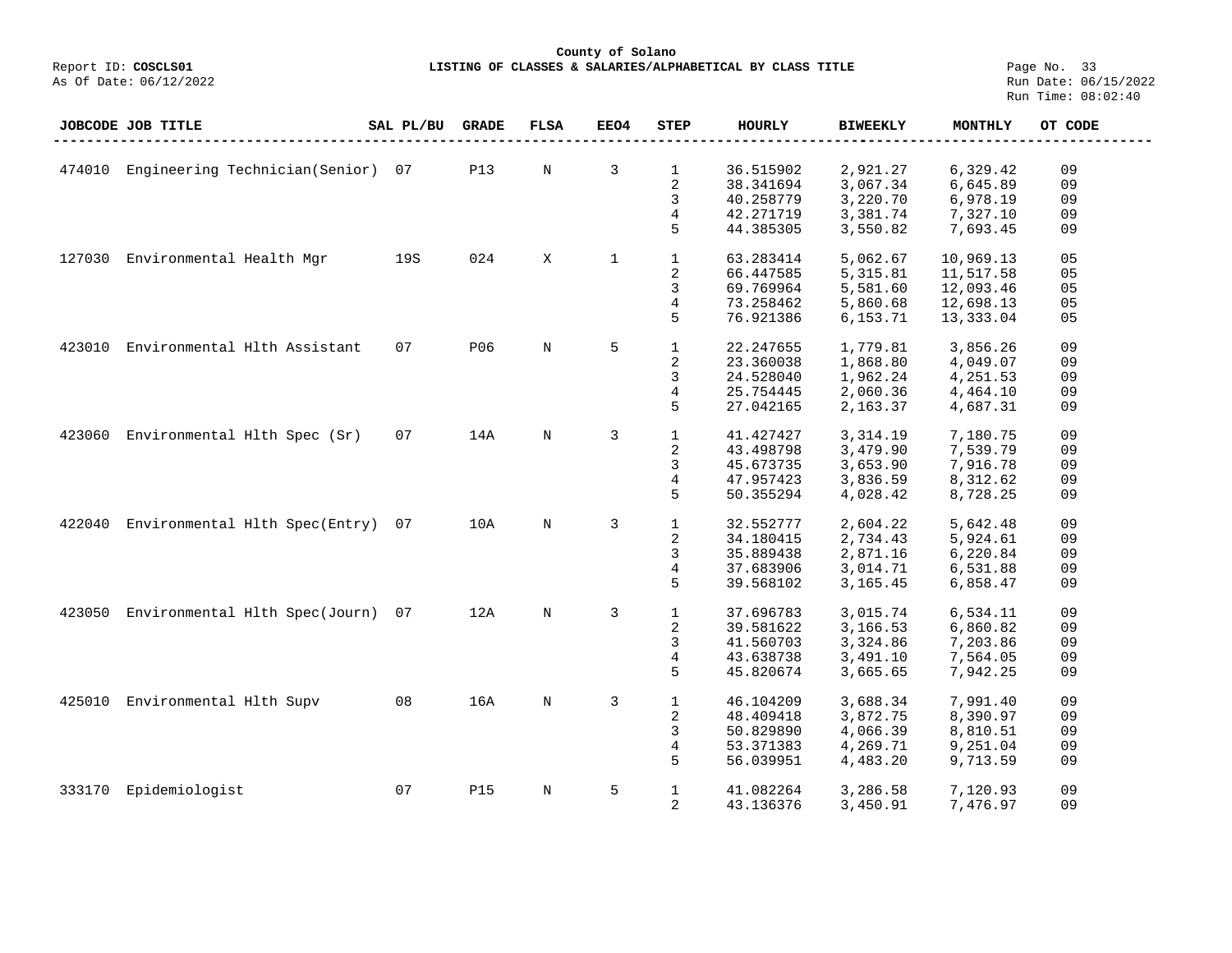#### **County of Solano**<br>Exercis LISTING OF CLASSES & SALARIES/ALPH (Report ID: COSCLS01 **LISTING OF CLASSES & SALARIES/ALPHABETICAL BY CLASS TITLE** Page No. 34<br>Run Date: 06/15/2022

|        | JOBCODE JOB TITLE             | SAL PL/BU | <b>GRADE</b> | FLSA        | <b>EEO4</b> | <b>STEP</b>  | <b>HOURLY</b> | <b>BIWEEKLY</b> | MONTHLY   | OT CODE |
|--------|-------------------------------|-----------|--------------|-------------|-------------|--------------|---------------|-----------------|-----------|---------|
|        |                               |           |              |             |             | 3            | 45.293195     | 3,623.46        | 7,850.82  | 09      |
|        |                               |           |              |             |             | 4            | 47.557855     | 3,804.63        | 8,243.36  | 09      |
|        |                               |           |              |             |             | 5            | 49.935750     | 3,994.86        | 8,655.53  | 09      |
| 334060 | Epidemiologist (Senior)       | 07        | 197          | $\mathbb N$ | 2           | $\mathbf{1}$ | 43.136413     | 3,450.91        | 7,476.98  | 09      |
|        |                               |           |              |             |             | 2            | 45.293235     | 3,623.46        | 7,850.83  | 09      |
|        |                               |           |              |             |             | 3            | 47.557895     | 3,804.63        | 8,243.37  | 09      |
|        |                               |           |              |             |             | 4            | 49.935792     | 3,994.86        | 8,655.54  | 09      |
|        |                               |           |              |             |             | 5            | 52.432580     | 4,194.61        | 9,088.31  | 09      |
| 873020 | Equipment Mechanic            | 10        | 007          | $\mathbb N$ | 7           | $\mathbf{1}$ | 32.242507     | 2,579.40        | 5,588.70  | 09      |
|        |                               |           |              |             |             | 2            | 33.854601     | 2,708.37        | 5,868.13  | 09      |
|        |                               |           |              |             |             | 3            | 35.547359     | 2,843.79        | 6,161.54  | 09      |
|        |                               |           |              |             |             | 4            | 37.324764     | 2,985.98        | 6,469.63  | 09      |
|        |                               |           |              |             |             | 5            | 39.190990     | 3,135.28        |           |         |
|        |                               |           |              |             |             |              |               |                 | 6,793.11  | 09      |
| 872010 | Equipment Mechanic Asst       | 10        | 008          | $\mathbb N$ | 7           | $\mathbf{1}$ | 26.663748     | 2,133.10        | 4,621.72  | 09      |
|        |                               |           |              |             |             | 2            | 27.996849     | 2,239.75        | 4,852.79  | 09      |
|        |                               |           |              |             |             | 3            | 29.396756     | 2,351.74        | 5,095.44  | 09      |
|        |                               |           |              |             |             | 4            | 30.866511     | 2,469.32        | 5,350.20  | 09      |
|        |                               |           |              |             |             | 5            | 32.409897     | 2,592.79        | 5,617.72  | 09      |
|        |                               |           |              |             |             |              |               |                 |           |         |
| 971020 | Equipment Service Worker      | 10        | 025          | $\mathbb N$ | 7           | $\mathbf{1}$ | 19.437735     | 1,555.02        | 3,369.21  | 09      |
|        |                               |           |              |             |             | 2            | 20.409698     | 1,632.78        | 3,537.68  | 09      |
|        |                               |           |              |             |             | 3            | 21.430087     | 1,714.41        | 3,714.55  | 09      |
|        |                               |           |              |             |             | 4            | 22.501339     | 1,800.11        | 3,900.23  | 09      |
|        |                               |           |              |             |             | 5            | 23.626628     | 1,890.13        | 4,095.28  | 09      |
| 703040 | Estate Inventory Specialist   | 09        | A06          | N           | 6           | $\mathbf{1}$ | 23.811860     | 1,904.95        | 4,127.39  | 09      |
|        |                               |           |              |             |             | 2            | 25.065030     | 2,005.20        | 4,344.61  | 09      |
|        |                               |           |              |             |             | 3            | 26.384513     | 2,110.76        | 4,573.32  | 09      |
|        |                               |           |              |             |             | 4            | 27.772946     | 2,221.84        | 4,813.98  | 09      |
|        |                               |           |              |             |             | 5            | 29.234675     | 2,338.77        | 5,067.34  | 09      |
| 413050 | Evidence Technician           | 07        | P11          | N           | 3           | $\mathbf{1}$ | 32.016458     | 2,561.32        | 5,549.52  | 09      |
|        |                               |           |              |             |             | 2            | 33.617282     | 2,689.38        | 5,827.00  | 09      |
|        |                               |           |              |             |             | 3            | 35.298146     | 2,823.85        | 6,118.35  | 09      |
|        |                               |           |              |             |             |              |               |                 |           |         |
|        |                               |           |              |             |             | 4            | 37.063053     | 2,965.04        | 6,424.26  | 09      |
|        |                               |           |              |             |             | 5            | 38.916209     | 3,113.30        | 6,745.48  | 09      |
| 148050 | Exec Dir of Children&Families | 61        | 058          | X           | $\mathbf 1$ | $\mathbf{1}$ | 60.827200     | 4,866.18        | 10,543.38 | 05      |
|        |                               |           |              |             |             | 2            | 63.868560     | 5,109.48        | 11,070.55 | 05      |
|        |                               |           |              |             |             | 3            | 67.061987     | 5,364.96        | 11,624.08 | 05      |
|        |                               |           |              |             |             | 4            | 70.415089     | 5,633.21        | 12,205.28 | 05      |
|        |                               |           |              |             |             | 5            | 73.935843     | 5,914.87        | 12,815.55 | 05      |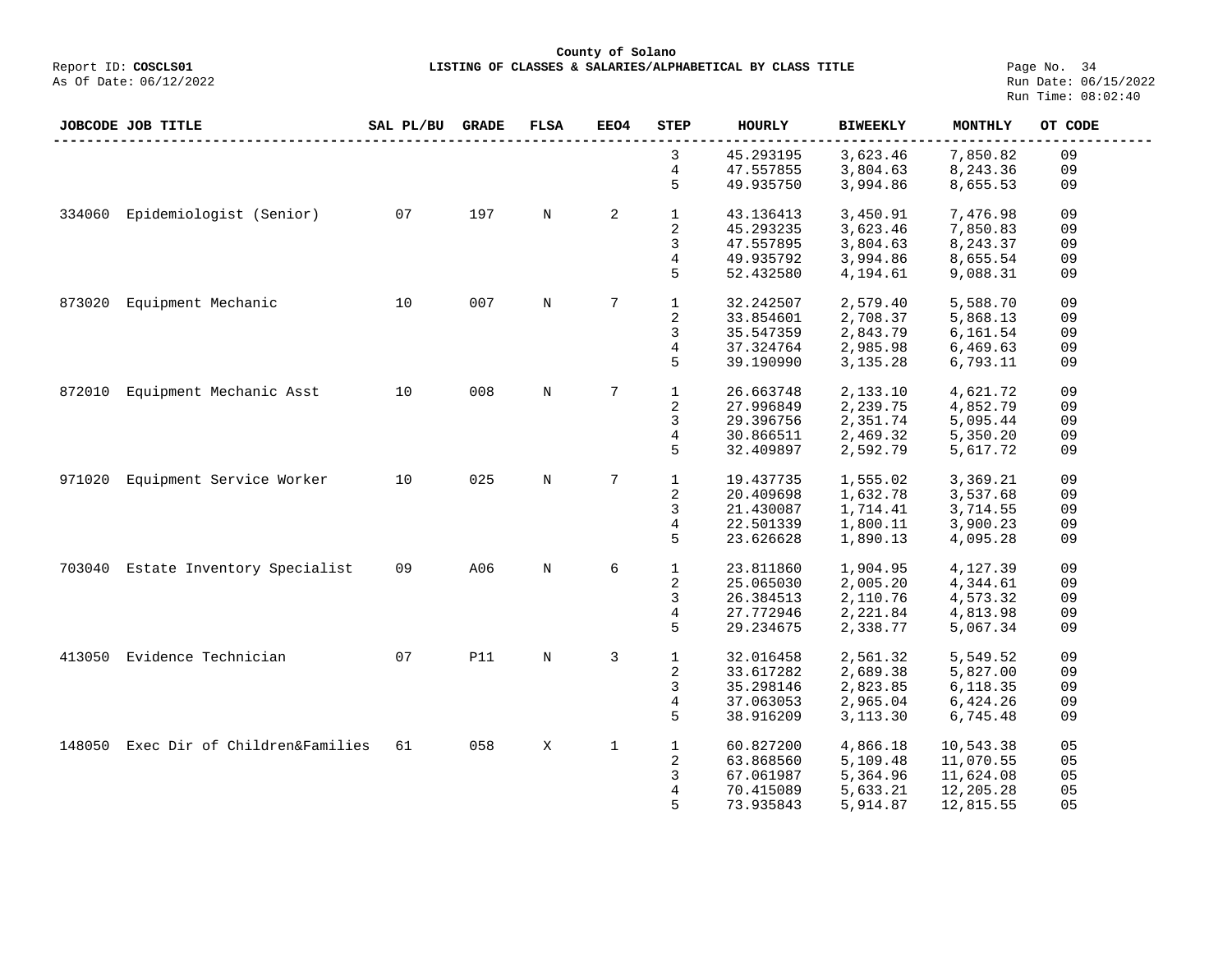## **County of Solano**<br>Exercis LISTING OF CLASSES & SALARIES/ALPH COSCLS01 **LISTING OF CLASSES & SALARIES/ALPHABETICAL BY CLASS TITLE** Page No. 35<br>Run Date: 06/15/2022

|        | JOBCODE JOB TITLE                    | SAL PL/BU | <b>GRADE</b> | $_{\rm FLSA}$ | <b>EEO4</b>    | <b>STEP</b>    | HOURLY    | <b>BIWEEKLY</b> | MONTHLY    | OT CODE |
|--------|--------------------------------------|-----------|--------------|---------------|----------------|----------------|-----------|-----------------|------------|---------|
|        |                                      |           |              |               |                |                |           |                 |            |         |
|        | 877010 Facilities Operations Manager | 19S       | 025          | Χ             | $\mathbf 1$    | 1              | 52.959153 | 4,236.73        | 9,179.59   | 05      |
|        |                                      |           |              |               |                | 2              | 55.607112 | 4,448.57        | 9,638.57   | 05      |
|        |                                      |           |              |               |                | 3              | 58.387467 | 4,671.00        | 10,120.49  | 05      |
|        |                                      |           |              |               |                | $\overline{4}$ | 61.306839 | 4,904.55        | 10,626.52  | 05      |
|        |                                      |           |              |               |                | 5              | 64.372181 | 5,149.77        | 11, 157.85 | 05      |
| 875030 | Facilities Operations Supv           | 08        | <b>P16</b>   | $_{\rm N}$    | 7              | $\mathbf{1}$   | 43.276944 | 3,462.16        | 7,501.34   | 09      |
|        |                                      |           |              |               |                | 2              | 45.440794 | 3,635.26        | 7,876.40   | 09      |
|        |                                      |           |              |               |                | 3              | 47.712829 | 3,817.03        | 8,270.22   | 09      |
|        |                                      |           |              |               |                | 4              | 50.098471 | 4,007.88        | 8,683.74   | 09      |
|        |                                      |           |              |               |                | 5              | 52.603397 | 4,208.27        | 9,117.92   | 09      |
| 344030 | Family Violence Preventn Offcr 19S   |           | 026          | X             | 2              | $\mathbf{1}$   | 42.238842 | 3,379.11        | 7,321.40   | 05      |
|        |                                      |           |              |               |                | 2              | 44.350783 | 3,548.06        | 7,687.47   | 05      |
|        |                                      |           |              |               |                | 3              | 46.568324 | 3,725.47        | 8,071.84   | 05      |
|        |                                      |           |              |               |                | 4              | 48.896736 | 3,911.74        | 8,475.43   | 05      |
|        |                                      |           |              |               |                | 5              | 51.341573 | 4,107.33        | 8,899.21   | 05      |
| 705020 | Financial Services Supervisor        | 08        | 059          | $\mathbf N$   | 6              | $\mathbf{1}$   | 34.167352 | 2,733.39        | 5,922.34   | 09      |
|        |                                      |           |              |               |                | $\overline{2}$ | 35.875719 | 2,870.06        | 6,218.46   | 09      |
|        |                                      |           |              |               |                | 3              | 37.669505 | 3,013.56        | 6,529.38   | 09      |
|        |                                      |           |              |               |                | 4              | 39.552981 | 3, 164. 24      | 6,855.85   | 09      |
|        |                                      |           |              |               |                | 5              | 41.530628 | 3,322.45        | 7,198.64   | 09      |
| 403040 | Fixed Assets Tech                    | 07        | <b>P08</b>   | $_{\rm N}$    | $\overline{3}$ | $\mathbf{1}$   | 25.759520 | 2,060.76        | 4,464.98   | 09      |
|        |                                      |           |              |               |                | $\sqrt{2}$     | 27.047495 | 2,163.80        | 4,688.23   | 09      |
|        |                                      |           |              |               |                | 3              | 28.399872 | 2,271.99        | 4,922.65   | 09      |
|        |                                      |           |              |               |                | 4              | 29.819864 | 2,385.59        | 5,168.78   | 09      |
|        |                                      |           |              |               |                | 5              | 31.310857 | 2,504.87        | 5,427.22   | 09      |
| 187020 | Fleet Manager                        | 19S       | 028          | X             | $\mathbf{1}$   | $\mathbf{1}$   | 49.573487 | 3,965.88        | 8,592.74   | 05      |
|        |                                      |           |              |               |                | 2              | 52.052162 | 4,164.17        | 9,022.38   | 05      |
|        |                                      |           |              |               |                | 3              | 54.654769 | 4,372.38        | 9,473.49   | 05      |
|        |                                      |           |              |               |                | 4              | 57.387508 | 4,591.00        | 9,947.17   | 05      |
|        |                                      |           |              |               |                | 5              | 60.256886 | 4,820.55        | 10,444.53  | 05      |
| 975080 | Fleet Services Supervisor            | 08        | <b>P13</b>   | $_{\rm N}$    | 7              | $\mathbf{1}$   | 36.515902 | 2,921.27        | 6,329.42   | 09      |
|        |                                      |           |              |               |                | $\overline{2}$ | 38.341694 | 3,067.34        | 6,645.89   | 09      |
|        |                                      |           |              |               |                | 3              | 40.258779 | 3,220.70        | 6,978.19   | 09      |
|        |                                      |           |              |               |                | 4              | 42.271719 | 3,381.74        | 7,327.10   | 09      |
|        |                                      |           |              |               |                | 5              | 44.385305 | 3,550.82        | 7,693.45   | 09      |
| 686010 | Food Service Coordinator             | 08        | <b>P11</b>   | $\mathbf N$   | 8              | $\mathbf{1}$   | 32.016458 | 2,561.32        | 5,549.52   | 09      |
|        |                                      |           |              |               |                | 2              | 33.617282 | 2,689.38        | 5,827.00   | 09      |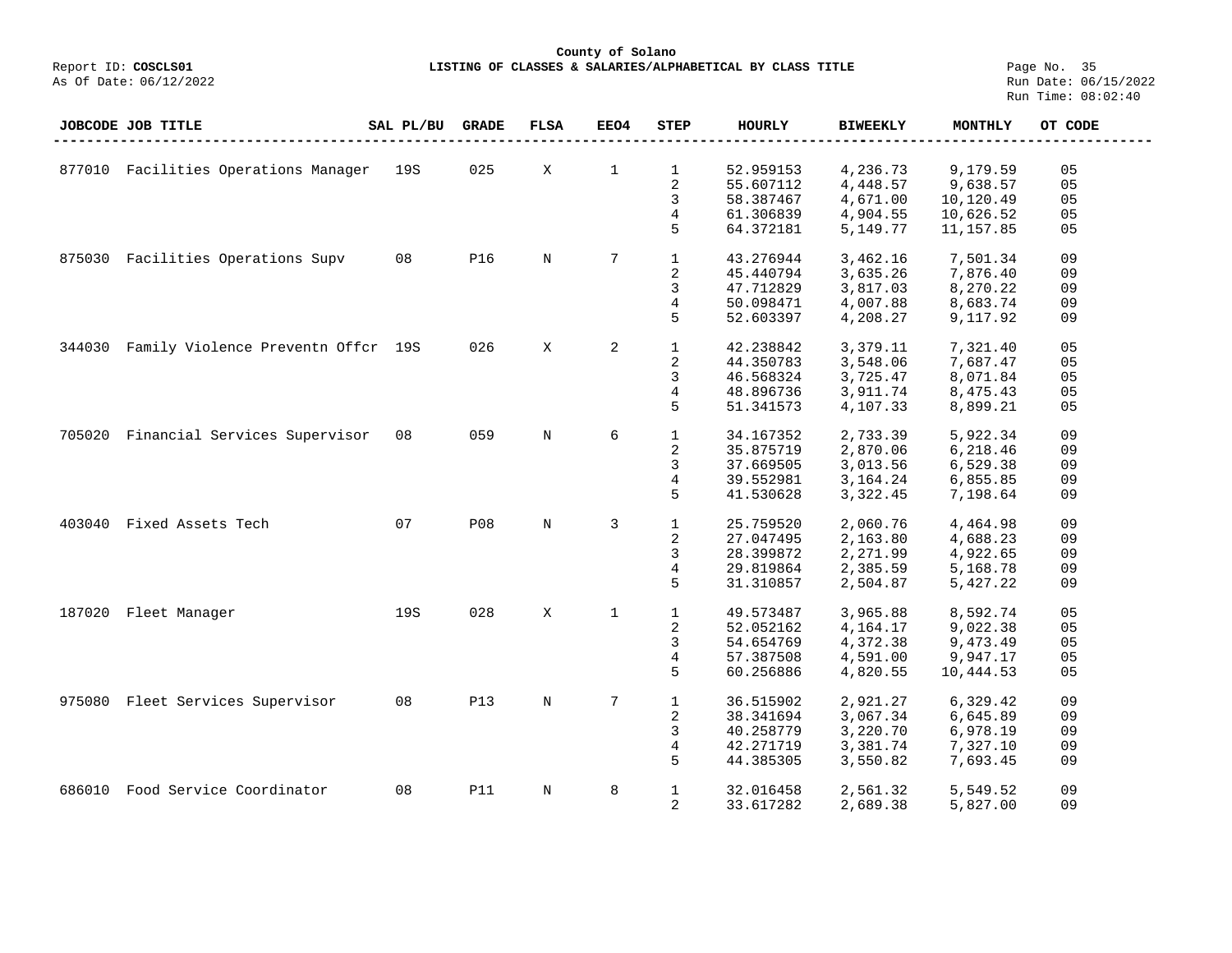**County of Solano**<br>Exercis LISTING OF CLASSES & SALARIES/ALPH (Report ID: COSCLS01 **LISTING OF CLASSES & SALARIES/ALPHABETICAL BY CLASS TITLE** Page No. 36<br>Run Date: 06/15/2022

|        | JOBCODE JOB TITLE            | SAL PL/BU | <b>GRADE</b> | <b>FLSA</b> | EEO4         | <b>STEP</b>    | <b>HOURLY</b> | <b>BIWEEKLY</b> | <b>MONTHLY</b> | OT CODE        |
|--------|------------------------------|-----------|--------------|-------------|--------------|----------------|---------------|-----------------|----------------|----------------|
|        |                              |           |              |             |              | 3              | 35.298146     | 2,823.85        | 6,118.35       | 09             |
|        |                              |           |              |             |              | 4              | 37.063053     | 2,965.04        | 6,424.26       | 09             |
|        |                              |           |              |             |              | 5              | 38.916209     | 3,113.30        | 6,745.48       | 09             |
| 117320 | Forensic Laboratory Director | 19S       | 029          | X           | $\mathbf{1}$ | $\mathbf{1}$   | 67.214382     | 5,377.15        | 11,650.49      | 05             |
|        |                              |           |              |             |              | 2              | 70.575102     | 5,646.01        | 12,233.02      | 05             |
|        |                              |           |              |             |              | 3              | 74.103858     | 5,928.31        | 12,844.67      | 05             |
|        |                              |           |              |             |              | 4              | 77.809052     | 6,224.72        | 13,486.90      | 05             |
|        |                              |           |              |             |              | 5              | 81.699503     | 6,535.96        | 14, 161. 25    | 05             |
| 353060 | Geologist                    | 07        | <b>P16</b>   | N           | 2            | $\mathbf{1}$   | 43.276944     | 3,462.16        | 7,501.34       | 09             |
|        |                              |           |              |             |              | $\overline{2}$ | 45.440794     | 3,635.26        | 7,876.40       | 09             |
|        |                              |           |              |             |              | 3              | 47.712829     | 3,817.03        | 8,270.22       | 09             |
|        |                              |           |              |             |              | 4              | 50.098471     | 4,007.88        | 8,683.74       | 09             |
|        |                              |           |              |             |              | 5              | 52.603397     | 4,208.27        | 9,117.92       | 09             |
| 973030 | Groundskeeper                | 10        | 010          | N           | 8            | $\mathbf{1}$   | 25.106964     | 2,008.56        | 4,351.87       | 09             |
|        |                              |           |              |             |              | 2              | 26.362335     | 2,108.99        | 4,569.47       | 09             |
|        |                              |           |              |             |              | 3              | 27.680450     | 2, 214.44       | 4,797.95       | 09             |
|        |                              |           |              |             |              | 4              | 29.064370     | 2,325.15        | 5,037.82       | 09             |
|        |                              |           |              |             |              | 5              | 30.517708     | 2,441.42        | 5,289.74       | 09             |
| 975090 | Groundskeeper (Supervising)  | 08        | 054          | N           | 8            | $\mathbf{1}$   | 31.457667     | 2,516.61        | 5,452.66       | 09             |
|        |                              |           |              |             |              | $\overline{2}$ | 33.030590     | 2,642.45        | 5,725.30       | 09             |
|        |                              |           |              |             |              | 3              | 34.682059     | 2,774.56        | 6,011.56       | 09             |
|        |                              |           |              |             |              | 4              | 36.416324     | 2,913.31        | 6,312.16       | 09             |
|        |                              |           |              |             |              | 5              | 38.237048     | 3,058.96        | 6,627.76       | 09             |
| 147330 | H&SS Planning Analyst        | 16        | <b>P17</b>   | X           | $\mathbf{1}$ | $\mathbf{1}$   | 46.687351     | 3,734.99        | 8,092.47       | 05             |
|        |                              |           |              |             |              | 2              | 49.021720     | 3,921.74        | 8,497.10       | 0 <sub>5</sub> |
|        |                              |           |              |             |              | 3              | 51.472808     | 4,117.82        | 8,921.95       | 05             |
|        |                              |           |              |             |              | 4              | 54.046447     | 4,323.72        | 9,368.05       | 05             |
|        |                              |           |              |             |              | 5              | 56.748769     | 4,539.90        | 9,836.45       | 05             |
|        | 147331 H&SS Planning Analyst | 16X       | <b>P17</b>   | X           | $\mathbf 1$  | $\mathbf{1}$   | 46.687351     | 3,734.99        | 8,092.47       | 05             |
|        |                              |           |              |             |              | 2              | 49.021720     | 3,921.74        | 8,497.10       | 05             |
|        |                              |           |              |             |              | 3              | 51.472808     | 4,117.82        | 8,921.95       | 05             |
|        |                              |           |              |             |              | $\overline{4}$ | 54.046447     | 4,323.72        | 9,368.05       | 05             |
|        |                              |           |              |             |              | 5              | 56.748769     | 4,539.90        | 9,836.45       | 05             |
| 345050 | H&SS Training/Hiring Coord   | 16        | <b>P14</b>   | X           | 2            | $\mathbf{1}$   | 39.926633     | 3, 194. 13      | 6,920.62       | 05             |
|        |                              |           |              |             |              | 2              | 41.922966     | 3,353.84        | 7,266.65       | 05             |
|        |                              |           |              |             |              | 3              | 44.019112     | 3,521.53        | 7,629.98       | 05             |
|        |                              |           |              |             |              | 4              | 46.220072     | 3,697.61        | 8,011.48       | 05             |
|        |                              |           |              |             |              | 5              | 48.531078     | 3,882.49        | 8,412.05       | 05             |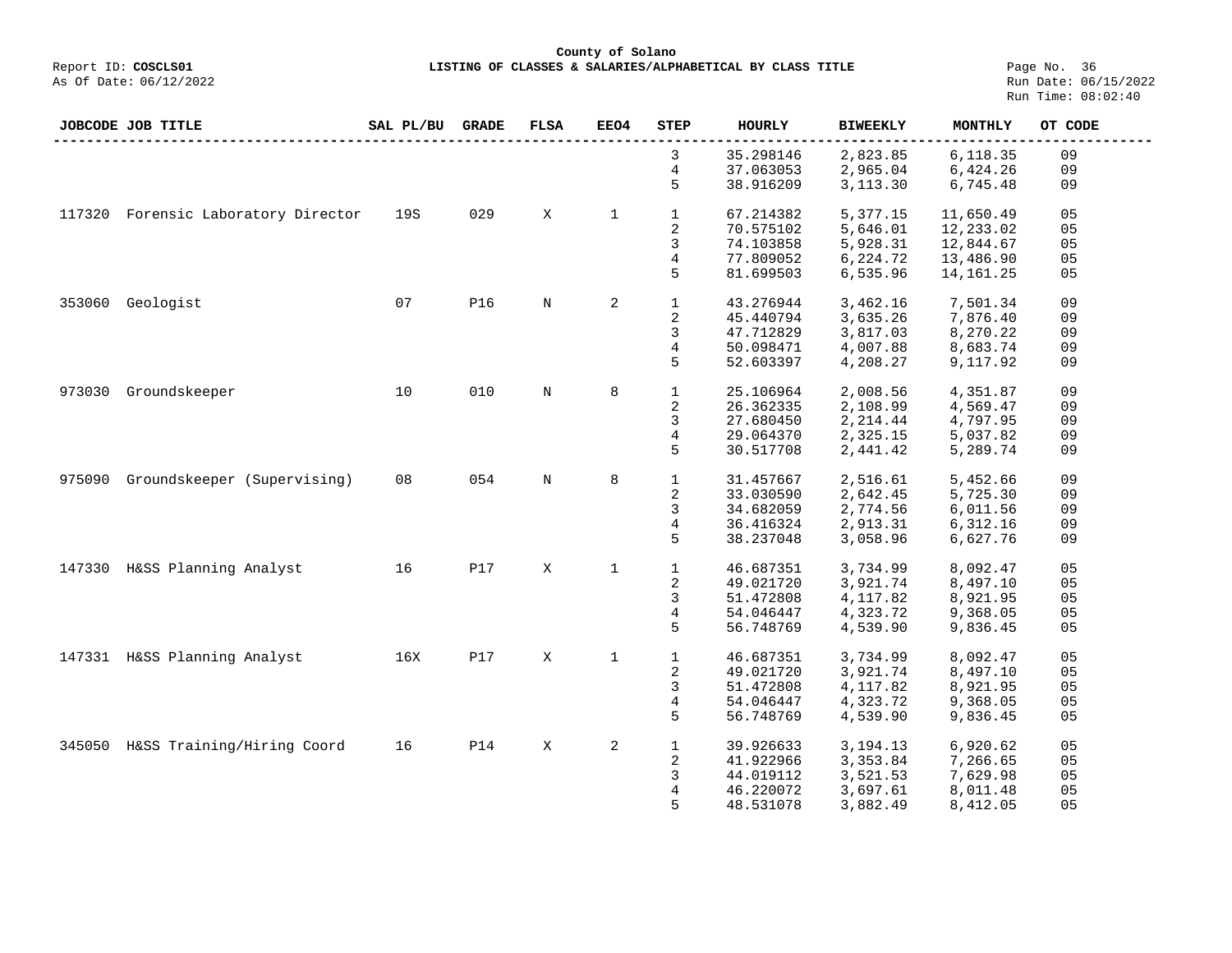## **County of Solano**<br>Exercis LISTING OF CLASSES & SALARIES/ALPH COSCLS01 **LISTING OF CLASSES & SALARIES/ALPHABETICAL BY CLASS TITLE** Page No. 37<br>Run Date: 06/15/2022

As Of Date: 06/12/2022

|        | JOBCODE JOB TITLE              | SAL PL/BU | <b>GRADE</b> | <b>FLSA</b> | EEO4 | STEP         | HOURLY    | <b>BIWEEKLY</b> | MONTHLY  | OT CODE |
|--------|--------------------------------|-----------|--------------|-------------|------|--------------|-----------|-----------------|----------|---------|
|        |                                |           |              |             |      |              |           |                 |          |         |
| 422060 | Hazardous Material Spec(Entry) | 07        | 164          | N           | 3    | $\mathbf{1}$ | 32.552752 | 2,604.22        | 5,642.48 | 09      |
|        |                                |           |              |             |      | 2            | 34.180390 | 2,734.43        | 5,924.60 | 09      |
|        |                                |           |              |             |      | 3            | 35.889407 | 2,871.15        | 6,220.83 | 09      |
|        |                                |           |              |             |      | 4            | 37.683881 | 3,014.71        | 6,531.87 | 09      |
|        |                                |           |              |             |      | 5            | 39.568073 | 3,165.45        | 6,858.47 | 09      |
| 423140 | Hazardous Material Spec(Journ) | 07        | 163          | $_{\rm N}$  | 3    | $\mathbf{1}$ | 37.696783 | 3,015.74        | 6,534.11 | 09      |
|        |                                |           |              |             |      | 2            | 39.581622 | 3,166.53        | 6,860.82 | 09      |
|        |                                |           |              |             |      | 3            | 41.560703 | 3,324.86        | 7,203.86 | 09      |
|        |                                |           |              |             |      | 4            | 43.638738 | 3,491.10        | 7,564.05 | 09      |
|        |                                |           |              |             |      | 5            | 45.820674 | 3,665.65        | 7,942.25 | 09      |
|        |                                |           |              |             |      |              |           |                 |          |         |
| 425050 | Hazardous Material Spec(Spvng) | 08        | 16B          | $\mathbf N$ | 3    | $1\,$        | 46.104209 | 3,688.34        | 7,991.40 | 09      |
|        |                                |           |              |             |      | 2            | 48.409418 | 3,872.75        | 8,390.97 | 09      |
|        |                                |           |              |             |      | 3            | 50.829890 | 4,066.39        | 8,810.51 | 09      |
|        |                                |           |              |             |      | 4            | 53.371383 | 4,269.71        | 9,251.04 | 09      |
|        |                                |           |              |             |      | 5            | 56.039951 | 4,483.20        | 9,713.59 | 09      |
| 423150 | Hazardous Materials Spec (Sr)  | 07        | 14B          | N           | 3    | $\mathbf{1}$ | 41.427427 | 3,314.19        | 7,180.75 | 09      |
|        |                                |           |              |             |      | 2            | 43.498798 | 3,479.90        | 7,539.79 | 09      |
|        |                                |           |              |             |      | 3            | 45.673735 | 3,653.90        | 7,916.78 | 09      |
|        |                                |           |              |             |      | 4            | 47.957423 | 3,836.59        | 8,312.62 | 09      |
|        |                                |           |              |             |      | 5            | 50.355294 | 4,028.42        | 8,728.25 | 09      |
|        |                                |           |              |             |      |              |           |                 |          |         |
| 433270 | Health Assistant               | 07        | <b>P08</b>   | $\mathbf N$ | 5    | $\mathbf{1}$ | 25.759520 | 2,060.76        | 4,464.98 | 09      |
|        |                                |           |              |             |      | 2            | 27.047495 | 2,163.80        | 4,688.23 | 09      |
|        |                                |           |              |             |      | 3            | 28.399872 | 2,271.99        | 4,922.65 | 09      |
|        |                                |           |              |             |      | 4            | 29.819864 | 2,385.59        | 5,168.78 | 09      |
|        |                                |           |              |             |      | 5            | 31.310857 | 2,504.87        | 5,427.22 | 09      |
| 634010 | Health Education Spec (Senior) | 07        | 13A          | $_{\rm N}$  | 2    | $\mathbf 1$  | 38.341698 |                 | 6,645.89 | 09      |
|        |                                |           |              |             |      |              |           | 3,067.34        |          |         |
|        |                                |           |              |             |      | 2            | 40.258779 | 3,220.70        | 6,978.19 | 09      |
|        |                                |           |              |             |      | 3            | 42.271718 | 3,381.74        | 7,327.10 | 09      |
|        |                                |           |              |             |      | 4            | 44.385305 | 3,550.82        | 7,693.45 | 09      |
|        |                                |           |              |             |      | 5            | 46.604571 | 3,728.37        | 8,078.13 | 09      |
| 635010 | Health Education Spec(Spvsing) | 08        | 14A          | $_{\rm N}$  | 2    | $\mathbf{1}$ | 42.775652 | 3,422.05        | 7,414.45 | 09      |
|        |                                |           |              |             |      | 2            | 44.914434 | 3,593.15        | 7,785.17 | 09      |
|        |                                |           |              |             |      | 3            | 47.160154 | 3,772.81        | 8,174.43 | 09      |
|        |                                |           |              |             |      | 4            | 49.518168 | 3,961.45        | 8,583.15 | 09      |
|        |                                |           |              |             |      | 5            | 51.994074 | 4,159.53        | 9,012.31 | 09      |
| 633020 | Health Education Specialist    | 07        | 11A          | N           | 2    | $\mathbf{1}$ | 33.617283 | 2,689.38        | 5,827.00 | 09      |
|        |                                |           |              |             |      | 2            | 35.298148 | 2,823.85        | 6,118.35 | 09      |
|        |                                |           |              |             |      |              |           |                 |          |         |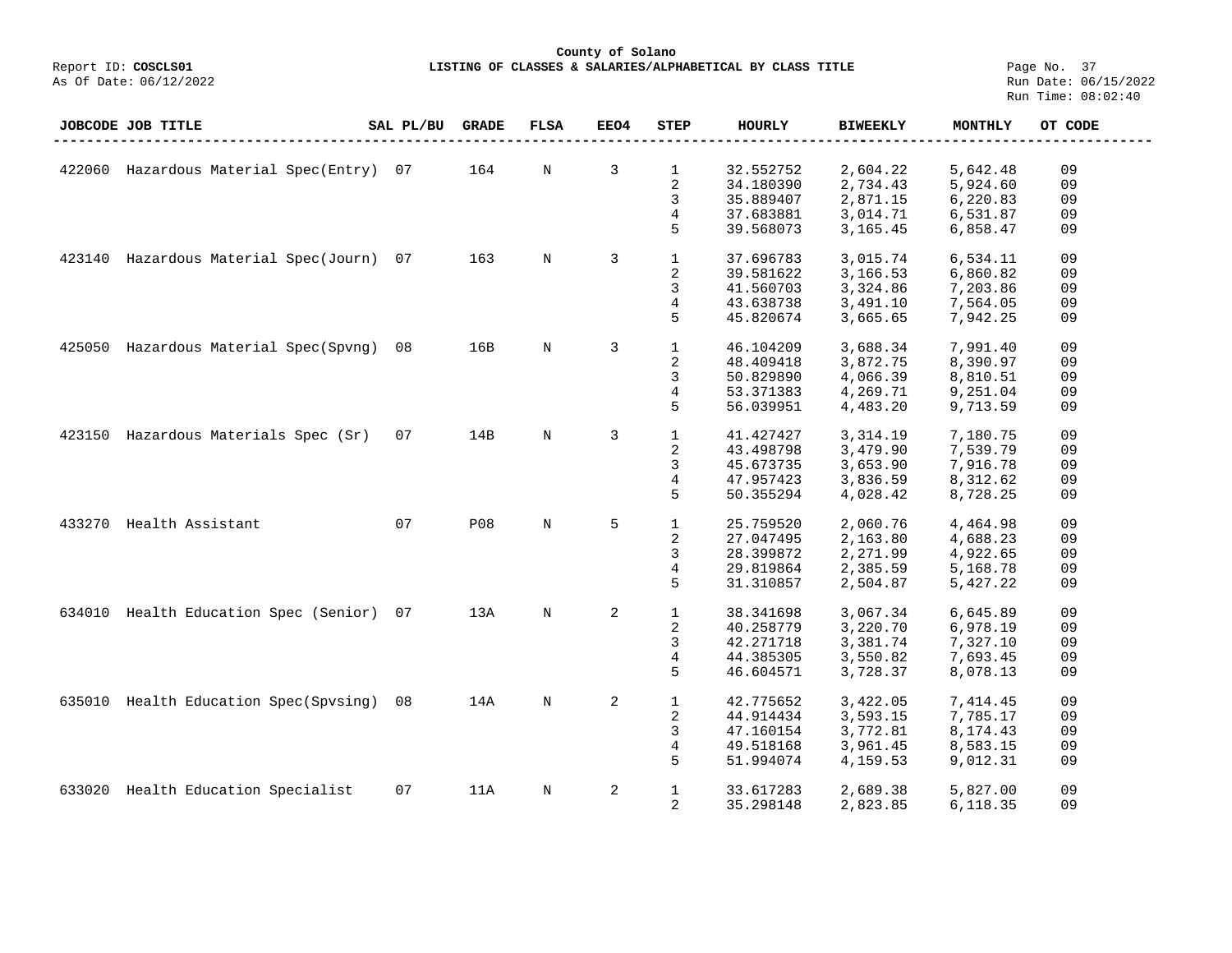**County of Solano**<br>Exercis LISTING OF CLASSES & SALARIES/ALPH COSCLS01 **LISTING OF CLASSES & SALARIES/ALPHABETICAL BY CLASS TITLE** Page No. 38<br>Run Date: 06/15/2022

|        | JOBCODE JOB TITLE                   | SAL PL/BU | <b>GRADE</b> | <b>FLSA</b> | EEO4         | <b>STEP</b>  | <b>HOURLY</b> | <b>BIWEEKLY</b> | MONTHLY   | OT CODE |
|--------|-------------------------------------|-----------|--------------|-------------|--------------|--------------|---------------|-----------------|-----------|---------|
|        |                                     |           |              |             |              | 3            | 37.063052     | 2,965.04        | 6,424.26  | 09      |
|        |                                     |           |              |             |              | 4            | 38.916208     | 3,113.30        | 6,745.48  | 09      |
|        |                                     |           |              |             |              | 5            | 40.862015     | 3,268.96        | 7,082.75  | 09      |
| 137160 | Health Services Administrator       | 19S       | 033          | X           | $\mathbf{1}$ | $\mathbf{1}$ | 64.926990     | 5,194.16        | 11,254.01 | 05      |
|        |                                     |           |              |             |              | 2            | 68.173339     | 5,453.87        | 11,816.71 | 05      |
|        |                                     |           |              |             |              | 3            | 71.582006     | 5,726.56        | 12,407.55 | 05      |
|        |                                     |           |              |             |              | 4            | 75.161106     | 6,012.89        | 13,027.93 | 05      |
|        |                                     |           |              |             |              | 5            | 78.919161     | 6,313.53        | 13,679.32 | 05      |
| 137180 | Health Services Manager             | 16        | 061          | X           | $\mathbf 1$  | $\mathbf{1}$ | 49.021719     | 3,921.74        | 8,497.10  | 05      |
|        |                                     |           |              |             |              | 2            | 51.472807     | 4,117.82        | 8,921.95  | 05      |
|        |                                     |           |              |             |              | 3            | 54.046449     | 4,323.72        | 9,368.05  | 05      |
|        |                                     |           |              |             |              | 4            | 56.748768     | 4,539.90        | 9,836.45  | 05      |
|        |                                     |           |              |             |              | 5            | 59.586205     | 4,766.90        | 10,328.28 | 05      |
|        | 137170 Health Services Manager (Sr) | 16        | 19B          | X           | $\mathbf 1$  | $\mathbf{1}$ | 53.150610     | 4,252.05        | 9,212.77  | 05      |
|        |                                     |           |              |             |              | 2            | 55.808139     | 4,464.65        | 9,673.41  | 05      |
|        |                                     |           |              |             |              | 3            | 58.598544     | 4,687.88        | 10,157.08 | 05      |
|        |                                     |           |              |             |              | 4            | 61.528471     | 4,922.28        | 10,664.94 | 05      |
|        |                                     |           |              |             |              | 5            |               | 5,168.39        |           |         |
|        |                                     |           |              |             |              |              | 64.604896     |                 | 11,198.18 | 05      |
| 193010 | Human Resources Analyst             | 62        | <b>P14</b>   | X           | 2            | $\mathbf{1}$ | 39.983687     | 3,198.69        | 6,930.51  | 05      |
|        |                                     |           |              |             |              | 2            | 41.982871     | 3,358.63        | 7,277.03  | 05      |
|        |                                     |           |              |             |              | 3            | 44.082015     | 3,526.56        | 7,640.88  | 05      |
|        |                                     |           |              |             |              | 4            | 46.286119     | 3,702.89        | 8,022.93  | 05      |
|        |                                     |           |              |             |              | 5            | 48.600423     | 3,888.03        | 8,424.07  | 05      |
| 197030 | Human Resources Analyst (Prin)      | 62        | <b>P18</b>   | X           | 2            | $\mathbf 1$  | 49.575914     | 3,966.07        | 8,593.16  | 05      |
|        |                                     |           |              |             |              | 2            | 52.054711     | 4,164.38        | 9,022.82  | 05      |
|        |                                     |           |              |             |              | 3            | 54.657445     | 4,372.60        | 9,473.96  | 05      |
|        |                                     |           |              |             |              | 4            | 57.390319     | 4,591.23        | 9,947.66  | 05      |
|        |                                     |           |              |             |              | 5            | 60.259837     | 4,820.79        | 10,445.04 | 05      |
| 195020 | Human Resources Analyst (Sr)        | 62        | <b>P16</b>   | X           | 2            | $\mathbf 1$  | 44.497488     | 3,559.80        | 7,712.90  | 05      |
|        |                                     |           |              |             |              | 2            | 46.722363     | 3,737.79        | 8,098.54  | 05      |
|        |                                     |           |              |             |              | 3            | 49.058482     | 3,924.68        | 8,503.47  | 05      |
|        |                                     |           |              |             |              | 4            | 51.511403     | 4,120.91        | 8,928.64  | 05      |
|        |                                     |           |              |             |              |              |               |                 |           |         |
|        |                                     |           |              |             |              | 5            | 54.086975     | 4,326.96        | 9,375.08  | 05      |
| 192010 | Human Resources Analyst (Entry)     | 30        | 035          | $_{\rm N}$  | 2            | $\mathbf{1}$ | 32.919424     | 2,633.55        | 5,706.03  | 09      |
|        |                                     |           |              |             |              | 2            | 34.565392     | 2,765.23        | 5,991.34  | 09      |
|        |                                     |           |              |             |              | 3            | 36.293659     | 2,903.49        | 6,290.90  | 09      |
|        |                                     |           |              |             |              | 4            | 38.108346     | 3,048.67        | 6,605.45  | 09      |
|        |                                     |           |              |             |              | 5            | 40.013762     | 3,201.10        | 6,935.72  | 09      |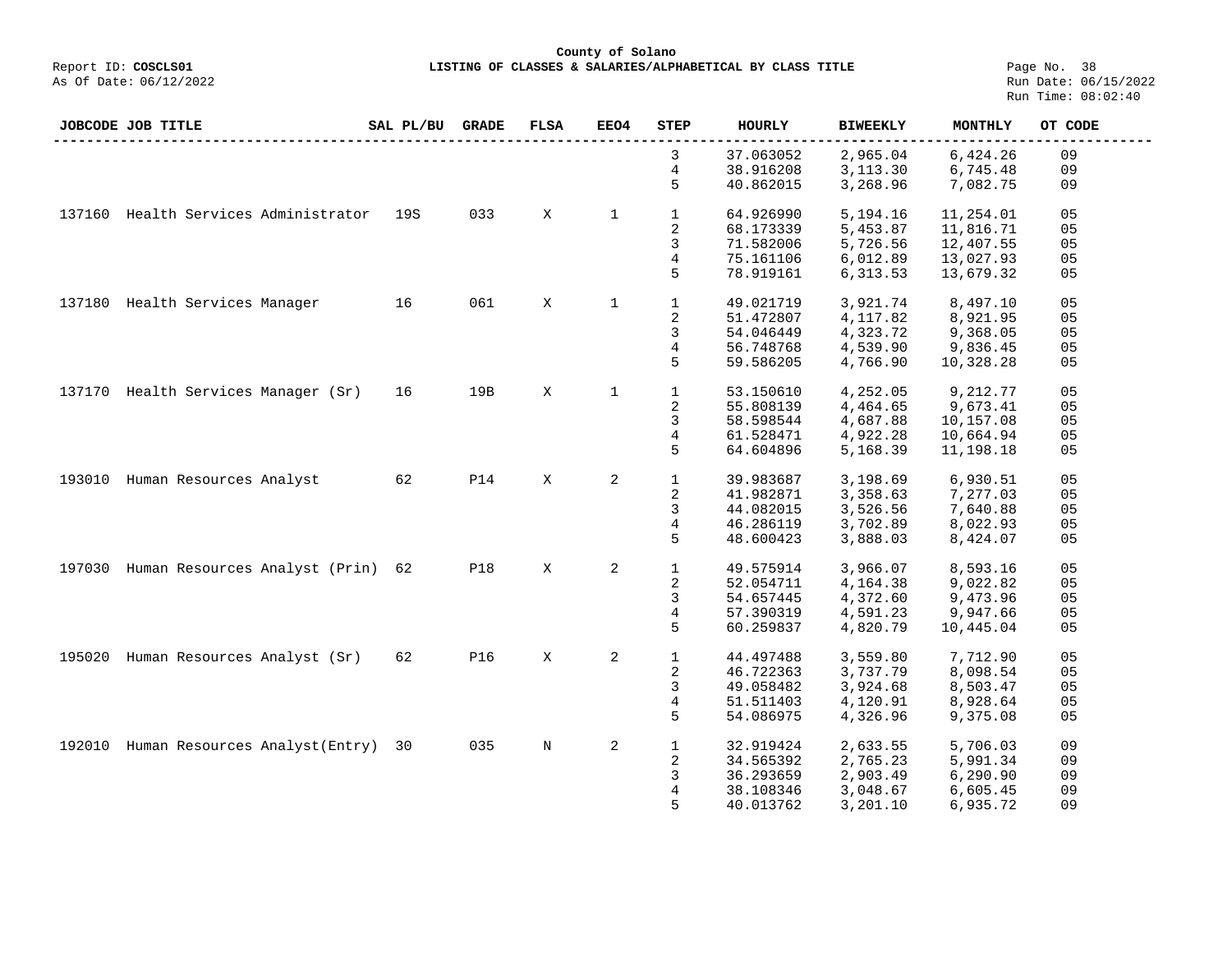## **County of Solano LISTING OF CLASSES & SALARIES/ALPHABETICAL BY CLASS TITLE** Page No. 39<br>Run Date: 06/15/2022

|        | JOBCODE JOB TITLE             | SAL PL/BU | <b>GRADE</b> | <b>FLSA</b> | EEO4           | <b>STEP</b>    | <b>HOURLY</b> | <b>BIWEEKLY</b> | <b>MONTHLY</b> | OT CODE |
|--------|-------------------------------|-----------|--------------|-------------|----------------|----------------|---------------|-----------------|----------------|---------|
|        |                               |           |              |             |                |                |               |                 |                |         |
| 49305C | Human Resources Assistant     | 30        | <b>P09</b>   | N           | $\overline{3}$ | $\mathbf{1}$   | 28.128913     | 2,250.31        | 4,875.68       | 09      |
|        |                               |           |              |             |                | $\overline{2}$ | 29.609378     | 2,368.75        | 5,132.29       | 09      |
|        |                               |           |              |             |                | 3              | 31.089847     | 2,487.19        | 5,388.91       | 09      |
|        |                               |           |              |             |                | 4              | 32.644340     | 2,611.55        | 5,658.35       | 09      |
|        |                               |           |              |             |                | 5              | 34.276557     | 2,742.12        | 5,941.27       | 09      |
|        |                               |           |              |             |                |                |               |                 |                |         |
| 49202C | Human Resources Asst (Entry)  | 30        | P07          | N           | 3              | $\mathbf{1}$   | 24.117060     | 1,929.36        | 4,180.29       | 09      |
|        |                               |           |              |             |                | $\overline{2}$ | 25.386290     | 2,030.90        | 4,400.29       | 09      |
|        |                               |           |              |             |                | 3              | 26.722686     | 2,137.81        | 4,631.93       | 09      |
|        |                               |           |              |             |                | 4              | 28.128913     | 2,250.31        | 4,875.68       | 09      |
|        |                               |           |              |             |                | 5              | 29.609378     | 2,368.75        | 5,132.29       | 09      |
|        |                               |           |              |             |                |                |               |                 |                |         |
| 49401C | Human Resources Asst (Senior) | 30        | 033          | N           | 3              | $\mathbf{1}$   | 30.314362     | 2,425.15        | 5,254.49       | 09      |
|        |                               |           |              |             |                | 2              | 31.830080     | 2,546.41        | 5,517.21       | 09      |
|        |                               |           |              |             |                | 3              | 33.421585     | 2,673.73        | 5,793.08       | 09      |
|        |                               |           |              |             |                | 4              | 35.092664     | 2,807.41        | 6,082.73       | 09      |
|        |                               |           |              |             |                | 5              | 36.847298     | 2,947.78        | 6,386.87       | 09      |
|        |                               |           |              |             |                |                |               |                 |                |         |
| 197055 | Human Resources Manager       | 62        | 129          | X           | $\mathbf{1}$   | $\mathbf{1}$   | 64.790357     | 5, 183. 23      | 11,230.33      | 05      |
|        |                               |           |              |             |                | $\overline{2}$ | 68.029874     | 5,442.39        | 11,791.85      | 05      |
|        |                               |           |              |             |                | 3              | 71.431368     | 5,714.51        | 12,381.44      | 05      |
|        |                               |           |              |             |                | $\overline{4}$ | 75.002936     | 6,000.23        | 13,000.51      | 05      |
|        |                               |           |              |             |                | 5              | 78.753084     | 6,300.25        | 13,650.54      | 05      |
|        |                               |           |              |             |                |                |               |                 |                |         |
| 355020 | Hydro-Geological Analyst      | 08        | 062          | $\mathbb N$ | 2              | $1\,$          | 55.020678     | 4,401.65        | 9,536.92       | 09      |
|        |                               |           |              |             |                | 2              | 57.771712     | 4,621.74        | 10,013.76      | 09      |
|        |                               |           |              |             |                | 3              | 60.660297     | 4,852.82        | 10,514.45      | 09      |
|        |                               |           |              |             |                | $\overline{4}$ | 63.693313     | 5,095.47        | 11,040.17      | 09      |
|        |                               |           |              |             |                | 5              | 66.877977     | 5,350.24        | 11,592.18      | 09      |
|        |                               |           |              |             |                |                |               |                 |                |         |
| 367060 | IT Infrastructure & Ops Mgr   | 19S       | 060          | X           | 2              | $\mathbf{1}$   | 63.114874     | 5,049.19        | 10,939.91      | 05      |
|        |                               |           |              |             |                | 2              | 66.270618     | 5,301.65        | 11,486.91      | 05      |
|        |                               |           |              |             |                | 3              | 69.584148     | 5,566.73        | 12,061.25      | 05      |
|        |                               |           |              |             |                | 4              | 73.063358     | 5,845.07        | 12,664.32      | 05      |
|        |                               |           |              |             |                | 5              | 76.716524     | 6,137.32        | 13,297.53      | 05      |
|        |                               |           |              |             |                |                |               |                 |                |         |
| 415150 | Identification Bureau Spvsr   | 08        | <b>P13</b>   | $\mathbb N$ | 3              | $\mathbf{1}$   | 36.515902     | 2,921.27        | 6,329.42       | 09      |
|        |                               |           |              |             |                | 2              | 38.341694     | 3,067.34        | 6,645.89       | 09      |
|        |                               |           |              |             |                | 3              | 40.258779     | 3,220.70        | 6,978.19       | 09      |
|        |                               |           |              |             |                | 4              | 42.271719     | 3,381.74        | 7,327.10       | 09      |
|        |                               |           |              |             |                | 5              | 44.385305     | 3,550.82        | 7,693.45       | 09      |
|        |                               |           |              |             |                |                |               |                 |                |         |
| 433320 | Infant Nutrition Counselor    | 07        | 178          | $\rm N$     | 5              | $\mathbf{1}$   | 18.161804     | 1,452.94        | 3,148.05       | 09      |
|        |                               |           |              |             |                | 2              | 19.069893     | 1,525.59        | 3,305.45       | 09      |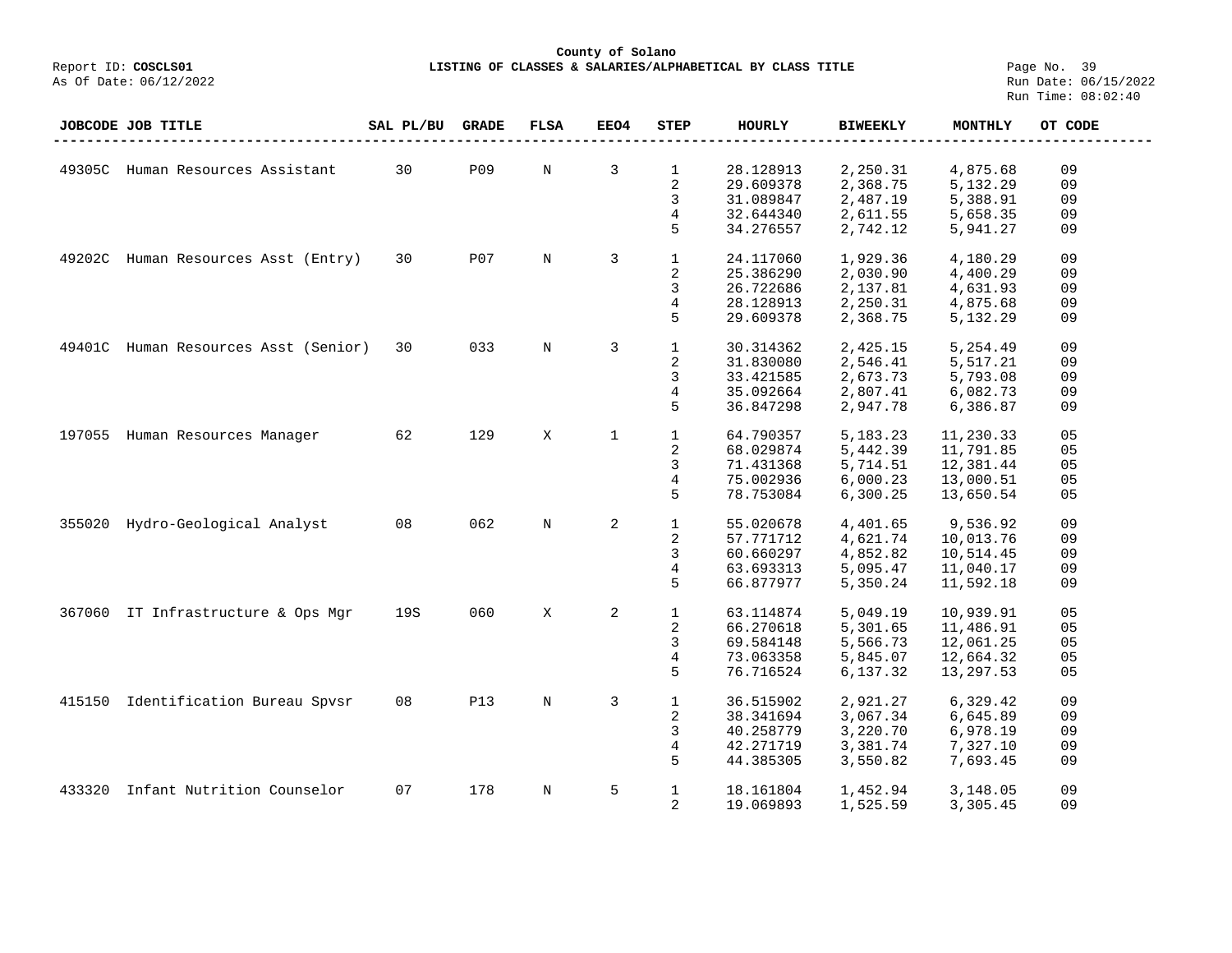**County of Solano LISTING OF CLASSES & SALARIES/ALPHABETICAL BY CLASS TITLE** Page No. 40<br>Run Date: 06/15/2022

|        | JOBCODE JOB TITLE                 | SAL PL/BU | <b>GRADE</b> | <b>FLSA</b> | <b>EEO4</b>    | STEP         | <b>HOURLY</b> | <b>BIWEEKLY</b> | MONTHLY   | OT CODE        |
|--------|-----------------------------------|-----------|--------------|-------------|----------------|--------------|---------------|-----------------|-----------|----------------|
|        |                                   |           |              |             |                | 3            | 20.023386     | 1,601.87        | 3,470.72  | 09             |
|        |                                   |           |              |             |                | 4            | 21.024558     | 1,681.96        | 3,644.26  | 09             |
|        |                                   |           |              |             |                | 5            | 22.075785     | 1,766.06        | 3,826.47  | 09             |
| 367070 | Info Technology Analyst (Prin) 16 |           | 073          | X           | $\overline{a}$ | $\mathbf 1$  | 54.396830     | 4,351.75        | 9,428.78  | 05             |
|        |                                   |           |              |             |                | 2            | 57.116673     | 4,569.33        | 9,900.22  | 05             |
|        |                                   |           |              |             |                | 3            | 59.972507     | 4,797.80        | 10,395.24 | 05             |
|        |                                   |           |              |             |                | 4            | 62.971133     | 5,037.69        | 10,915.00 | 05             |
|        |                                   |           |              |             |                | 5            | 66.119688     | 5,289.58        | 11,460.75 | 05             |
| 362010 | Info Technology Analyst I         | 07        | 189          | X           | 2              | $\mathbf 1$  | 33.394943     | 2,671.60        | 5,788.46  | 05             |
|        |                                   |           |              |             |                | 2            | 35.064689     | 2,805.18        | 6,077.88  | 05             |
|        |                                   |           |              |             |                | 3            | 36.817924     | 2,945.43        | 6,381.77  | 05             |
|        |                                   |           |              |             |                | 4            | 38.658821     | 3,092.71        | 6,700.86  | 05             |
|        |                                   |           |              |             |                | 5            | 40.591762     | 3, 247.34       | 7,035.91  | 05             |
|        |                                   |           |              |             |                |              |               |                 |           |                |
| 363020 | Info Technology Analyst II        | 07        | 190          | X           | 2              | $\mathbf{1}$ | 38.658785     | 3,092.70        | 6,700.86  | 05             |
|        |                                   |           |              |             |                | 2            | 40.591725     | 3,247.34        | 7,035.90  | 05             |
|        |                                   |           |              |             |                | 3            | 42.621311     | 3,409.70        | 7,387.69  | 05             |
|        |                                   |           |              |             |                | 4            | 44.752376     | 3,580.19        | 7,757.08  | 05             |
|        |                                   |           |              |             |                | 5            | 46.989995     | 3,759.20        | 8,144.93  | 05             |
|        |                                   |           |              |             |                |              |               |                 |           |                |
| 364050 | Info Technology Analyst III       | 07        | 191          | X           | 2              | $\mathbf{1}$ | 44.752418     | 3,580.19        | 7,757.09  | 05             |
|        |                                   |           |              |             |                | 2            | 46.990040     | 3,759.20        | 8,144.94  | 05             |
|        |                                   |           |              |             |                | 3            | 49.339541     | 3,947.16        | 8,552.19  | 05             |
|        |                                   |           |              |             |                | 4            | 51.806519     | 4,144.52        | 8,979.80  | 05             |
|        |                                   |           |              |             |                | 5            | 54.396845     | 4,351.75        | 9,428.79  | 05             |
| 364060 | Info Technology Analyst IV        | 07        | 192          | X           | 2              | $\mathbf 1$  | 49.339554     | 3,947.16        | 8,552.19  | 05             |
|        |                                   |           |              |             |                | 2            | 51.806531     | 4,144.52        | 8,979.80  | 05             |
|        |                                   |           |              |             |                | 3            | 54.396859     | 4,351.75        | 9,428.79  | 05             |
|        |                                   |           |              |             |                | 4            | 57.116702     | 4,569.34        | 9,900.23  | 0 <sub>5</sub> |
|        |                                   |           |              |             |                | 5            | 59.972536     | 4,797.80        | 10,395.24 | 05             |
| 36406C | Info Technology Analyst IV (C)    | 30        | 034          | X           | 2              | $\mathbf 1$  | 49.972012     | 3,997.76        | 8,661.82  | 05             |
|        |                                   |           |              |             |                | 2            | 52.470612     | 4,197.65        | 9,094.91  | 05             |
|        |                                   |           |              |             |                | 3            | 55.094145     | 4,407.53        | 9,549.65  | 05             |
|        |                                   |           |              |             |                | 4            | 57.848850     | 4,627.91        | 10,027.13 | 05             |
|        |                                   |           |              |             |                | 5            | 60.741293     | 4,859.30        | 10,528.49 |                |
|        |                                   |           |              |             |                |              |               |                 |           | 05             |
| 465070 | Info Technology Coordinator       | 08        | 061          | X           | 3              | 1            | 49.339554     | 3,947.16        | 8,552.19  | 05             |
|        |                                   |           |              |             |                | 2            | 51.806531     | 4,144.52        | 8,979.80  | 05             |
|        |                                   |           |              |             |                | 3            | 54.396859     | 4,351.75        | 9,428.79  | 05             |
|        |                                   |           |              |             |                | 4            | 57.116702     | 4,569.34        | 9,900.23  | 05             |
|        |                                   |           |              |             |                | 5            | 59.972536     | 4,797.80        | 10,395.24 | 05             |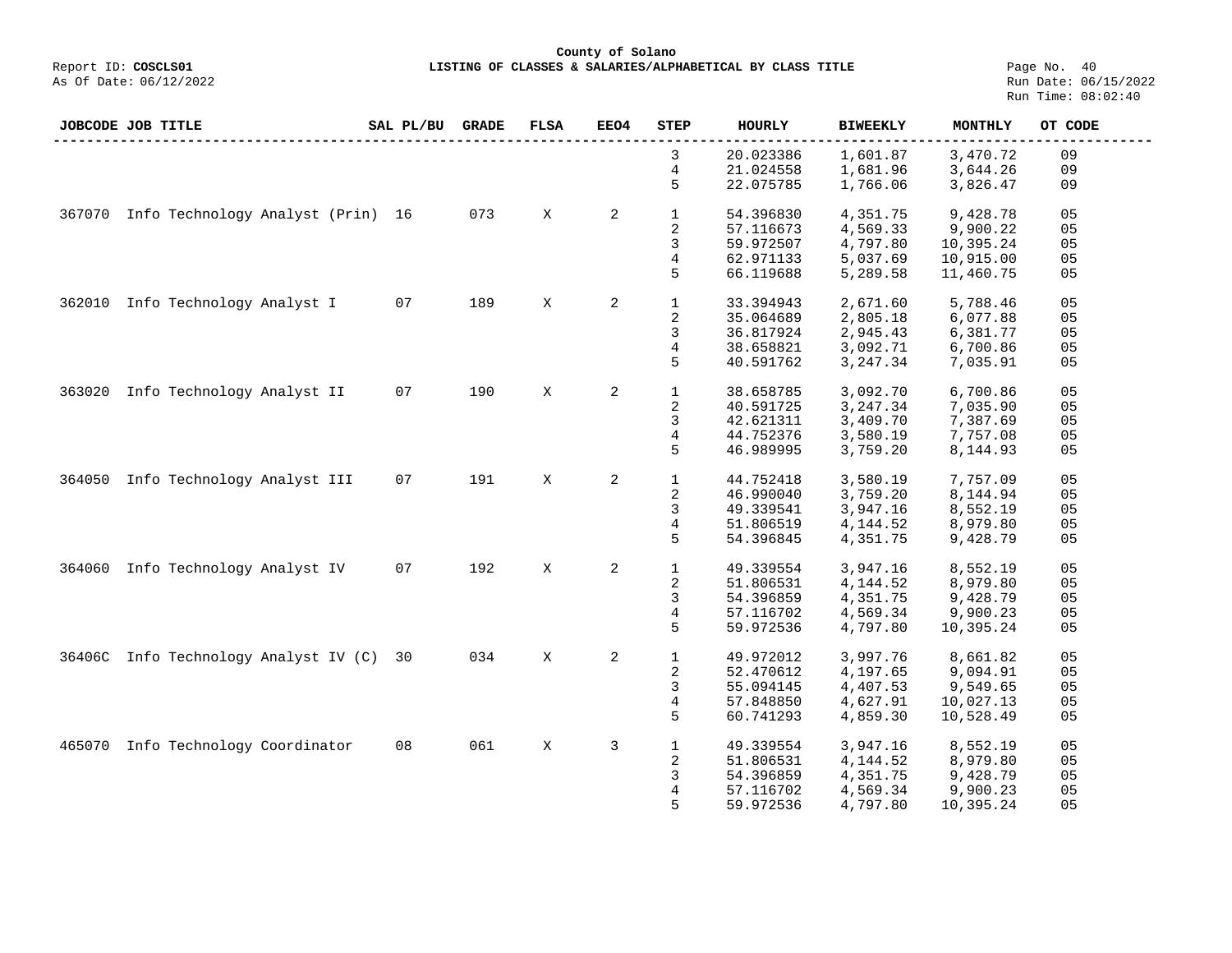# **County of Solano LISTING OF CLASSES & SALARIES/ALPHABETICAL BY CLASS TITLE** Page No. 41<br>Run Date: 06/15/2022

|        | JOBCODE JOB TITLE              | SAL PL/BU | <b>GRADE</b> | <b>FLSA</b> | EEO4           | <b>STEP</b>  | <b>HOURLY</b> | <b>BIWEEKLY</b> | <b>MONTHLY</b> | OT CODE |
|--------|--------------------------------|-----------|--------------|-------------|----------------|--------------|---------------|-----------------|----------------|---------|
|        |                                |           |              |             |                |              |               |                 |                |         |
| 167030 | Info Technology Manager        | 19S       | 034          | X           | 2              | $\mathbf{1}$ | 63.114867     | 5,049.19        | 10,939.91      | 05      |
|        |                                |           |              |             |                | 2            | 66.270607     | 5,301.65        | 11,486.91      | 05      |
|        |                                |           |              |             |                | 3            | 69.584137     | 5,566.73        | 12,061.25      | 05      |
|        |                                |           |              |             |                | 4            | 73.063346     | 5,845.07        | 12,664.31      | 05      |
|        |                                |           |              |             |                | 5            | 76.716514     | 6,137.32        | 13,297.53      | 05      |
|        |                                |           |              |             |                |              |               |                 |                |         |
| 46307C | Info Technology Spec II (C)    | 30        | 029          | $\mathbf N$ | 3              | $\mathbf{1}$ | 34.605284     | 2,768.42        | 5,998.25       | 09      |
|        |                                |           |              |             |                | 2            | 36.335552     | 2,906.84        | 6, 298.16      | 09      |
|        |                                |           |              |             |                | 3            | 38.152325     | 3,052.19        | 6,613.07       | 09      |
|        |                                |           |              |             |                | 4            | 40.059942     | 3,204.80        | 6,943.72       | 09      |
|        |                                |           |              |             |                | 5            | 42.062938     | 3,365.04        | 7,290.91       | 09      |
|        |                                |           |              |             |                |              |               |                 |                |         |
| 462040 | Info Technology Specialist I   | 07        | 193          | $\mathbf N$ | $\overline{3}$ | $\mathbf{1}$ | 29.515068     | 2,361.21        | 5,115.95       | 09      |
|        |                                |           |              |             |                | 2            | 30.990823     | 2,479.27        | 5,371.74       | 09      |
|        |                                |           |              |             |                | 3            | 32.540363     | 2,603.23        | 5,640.33       | 09      |
|        |                                |           |              |             |                | 4            | 34.167380     | 2,733.39        | 5,922.35       | 09      |
|        |                                |           |              |             |                | 5            | 35.875749     | 2,870.06        | 6,218.46       | 09      |
|        |                                |           |              |             |                |              |               |                 |                |         |
| 463070 | Info Technology Specialist II  | 07        | 194          | $\mathbf N$ | 3              | $\mathbf{1}$ | 34.167359     | 2,733.39        | 5,922.34       | 09      |
|        |                                |           |              |             |                | 2            | 35.875726     | 2,870.06        | 6,218.46       | 09      |
|        |                                |           |              |             |                | 3            | 37.669512     | 3,013.56        | 6,529.38       | 09      |
|        |                                |           |              |             |                | 4            | 39.552988     | 3,164.24        | 6,855.85       | 09      |
|        |                                |           |              |             |                | 5            | 41.530637     | 3,322.45        | 7,198.64       | 09      |
| 464020 | Info Technology Specialist(Sr) | 07        | 195          | $\rm N$     | 3              | $\mathbf{1}$ | 37.669533     | 3,013.56        | 6,529.39       | 09      |
|        |                                |           |              |             |                | 2            | 39.553008     | 3, 164. 24      | 6,855.86       | 09      |
|        |                                |           |              |             |                | 3            | 41.530660     | 3,322.45        | 7,198.65       | 09      |
|        |                                |           |              |             |                | 4            | 43.607191     | 3,488.58        | 7,558.58       | 09      |
|        |                                |           |              |             |                | 5            | 45.787552     | 3,663.00        | 7,936.51       | 09      |
|        |                                |           |              |             |                |              |               |                 |                |         |
| 783260 | Inventory Clerk                | 09        | A05          | $\mathbf N$ | 6              | $\mathbf{1}$ | 22.390278     | 1,791.22        | 3,880.98       | 09      |
|        |                                |           |              |             |                | 2            | 23.568387     | 1,885.47        | 4,085.19       | 09      |
|        |                                |           |              |             |                | 3            | 24.809333     | 1,984.75        | 4,300.28       | 09      |
|        |                                |           |              |             |                | 4            | 26.114857     | 2,089.19        | 4,526.58       | 09      |
|        |                                |           |              |             |                | 5            | 27.489326     | 2,199.15        | 4,764.82       | 09      |
|        |                                |           |              |             |                |              |               |                 |                |         |
| 484020 | Inventory Coordinator          | 09        | A08          | $\mathbf N$ | 6              | $\mathbf{1}$ | 25.588632     | 2,047.09        | 4,435.36       | 09      |
|        |                                |           |              |             |                | 2            | 26.936045     | 2,154.88        | 4,668.92       | 09      |
|        |                                |           |              |             |                | 3            | 28.353272     | 2,268.26        | 4,914.57       | 09      |
|        |                                |           |              |             |                | 4            | 29.845548     | 2,387.64        | 5,173.23       | 09      |
|        |                                |           |              |             |                | 5            | 31.416371     | 2,513.31        | 5,445.50       | 09      |
|        |                                |           |              |             |                |              |               |                 |                | 09      |
| 413230 | Investigative Assistant        | 07        | <b>P09</b>   | $\mathbb N$ | 5              | $\mathbf{1}$ | 27.714032     | 2,217.12        | 4,803.77       |         |
|        |                                |           |              |             |                | 2            | 29.099733     | 2,327.98        | 5,043.95       | 09      |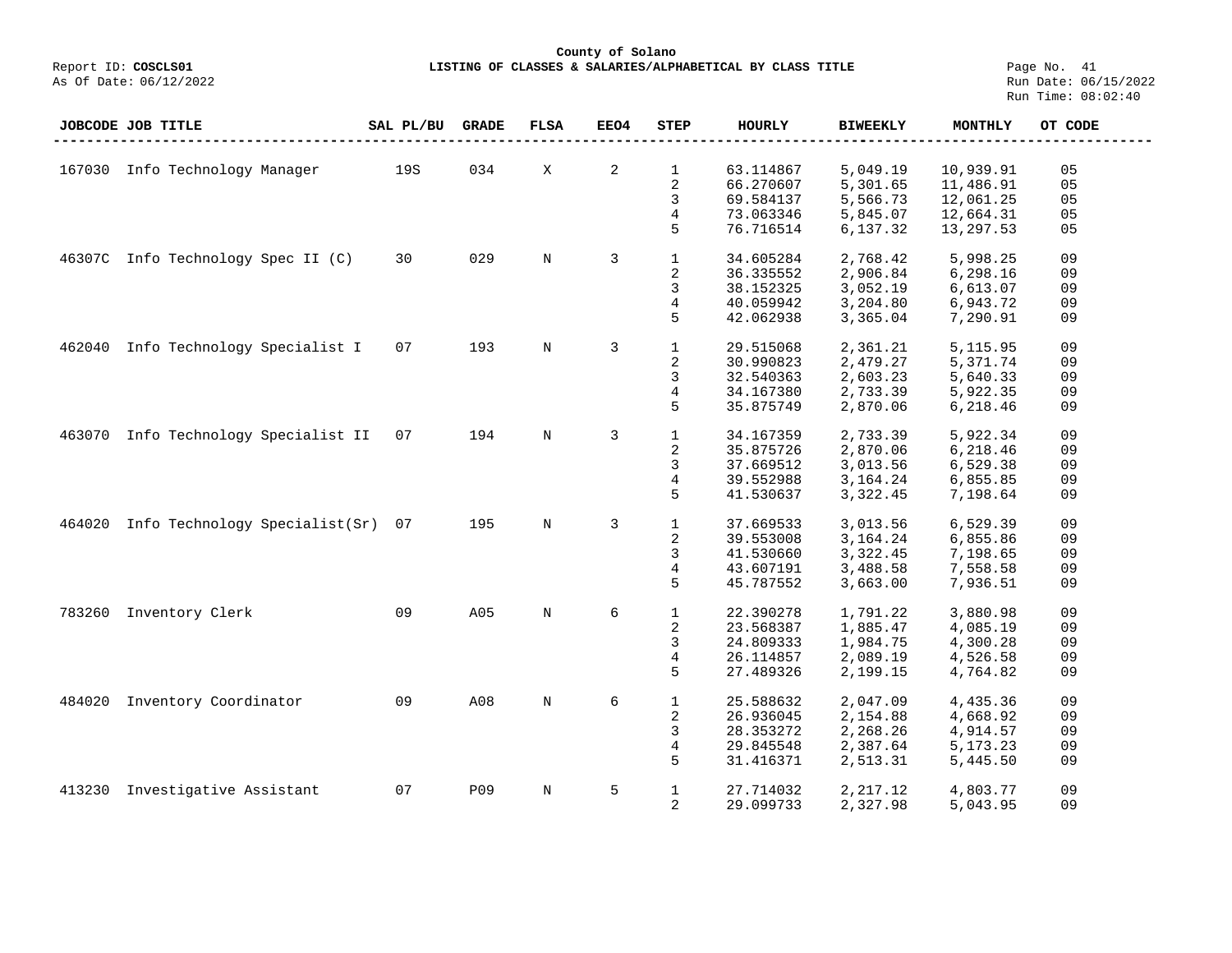**County of Solano LISTING OF CLASSES & SALARIES/ALPHABETICAL BY CLASS TITLE** Page No. 42<br>Run Date: 06/15/2022

| 3<br>30.554719<br>2,444.38<br>5,296.15<br>09<br>4<br>32.082456<br>09<br>2,566.60<br>5,560.96<br>5<br>33.686577<br>2,694.93<br>5,839.01<br>09<br>Juvenile Correction Couns<br>003<br>5<br>12<br>$\mathbf 1$<br>09<br>513040<br>N<br>30.215841<br>2,417.27<br>5,237.41<br>2<br>31.726630<br>2,538.13<br>5,499.28<br>09<br>3<br>33.312963<br>2,665.04<br>5,774.25<br>09<br>4<br>2,798.29<br>34.978610<br>6,062.96<br>09<br>5<br>36.727543<br>2,938.20<br>6,366.11<br>09<br>Juvenile Correction Couns (Sr) 12<br>5<br>006<br>$\overline{N}$<br>$\mathbf 1$<br>34.906659<br>2,792.53<br>6,050.49<br>09<br>514010<br>2<br>36.651988<br>2,932.16<br>6,353.01<br>09<br>3<br>3,078.77<br>38.484586<br>6,670.66<br>09<br>4<br>40.408818<br>3,232.71<br>7,004.20<br>09<br>5<br>42.429262<br>3,394.34<br>7,354.41<br>09<br>5<br>Juvenile Correction Couns(Ent) 12<br>P07<br>$\mathbf{1}$<br>09<br>512010<br>$_{\rm N}$<br>26.171467<br>2,093.72<br>4,536.39<br>2<br>27.480039<br>2,198.40<br>4,763.21<br>09<br>3<br>2,308.32<br>5,001.37<br>28.854044<br>09<br>4<br>30.296747<br>2,423.74<br>5,251.44<br>09<br>5<br>31.811582<br>2,544.93<br>5,514.01<br>09<br>Juvenile Correction Couns(Spv) 16<br>063<br>5<br>$\mathbf{1}$<br>05<br>515040<br>X<br>40.406067<br>3,232.49<br>7,003.72<br>2<br>3,394.11<br>7,353.90<br>05<br>42.426367<br>3<br>44.547684<br>3,563.81<br>7,721.60<br>05<br>4<br>3,742.01<br>05<br>46.775070<br>8,107.68<br>3,929.11<br>5<br>49.113823<br>8,513.06<br>05<br>5<br>Lactation Educator & Counselor 07<br>180<br>$\mathbf 1$<br>N<br>37.929064<br>3,034.33<br>6,574.37<br>09<br>434080<br>2<br>39.825516<br>3,186.04<br>6,903.09<br>09<br>3<br>3,345.34<br>41.816794<br>7,248.24<br>09<br>43.907631<br>3,512.61<br>7,610.66<br>4<br>09<br>5<br>46.103014<br>3,688.24<br>7,991.19<br>09<br>413170 Latent Fingerprint Examiner<br>07<br><b>P11</b><br>$\mathbf 1$<br>09<br>$\mathbf N$<br>3<br>32.016458<br>2,561.32<br>5,549.52<br>2<br>2,689.38<br>5,827.00<br>09<br>33.617282<br>3<br>35.298146<br>2,823.85<br>6,118.35<br>09<br>4<br>37.063053<br>2,965.04<br>6,424.26<br>09<br>5<br>38.916209<br>3,113.30<br>6,745.48<br>09<br>Laundry Coordinator<br>07<br>P07<br>8<br>N<br>1<br>24.004526<br>1,920.36<br>4,160.79<br>09<br>685020<br>2<br>25.204748<br>2,016.38<br>09<br>4,368.82<br>3<br>26.464989<br>2,117.20<br>4,587.27<br>09<br>09<br>27.788241<br>2,223.06<br>4,816.63<br>4<br>09<br>5<br>29.177651<br>2,334.21<br>5,057.46 | JOBCODE JOB TITLE | SAL PL/BU | <b>GRADE</b> | <b>FLSA</b> | <b>EEO4</b> | STEP | <b>HOURLY</b> | <b>BIWEEKLY</b> | MONTHLY | OT CODE |
|------------------------------------------------------------------------------------------------------------------------------------------------------------------------------------------------------------------------------------------------------------------------------------------------------------------------------------------------------------------------------------------------------------------------------------------------------------------------------------------------------------------------------------------------------------------------------------------------------------------------------------------------------------------------------------------------------------------------------------------------------------------------------------------------------------------------------------------------------------------------------------------------------------------------------------------------------------------------------------------------------------------------------------------------------------------------------------------------------------------------------------------------------------------------------------------------------------------------------------------------------------------------------------------------------------------------------------------------------------------------------------------------------------------------------------------------------------------------------------------------------------------------------------------------------------------------------------------------------------------------------------------------------------------------------------------------------------------------------------------------------------------------------------------------------------------------------------------------------------------------------------------------------------------------------------------------------------------------------------------------------------------------------------------------------------------------------------------------------------------------------------------------------------------------------------------------------------------------------------------------------------------------------------------------------------------------------------------------------------------------------------------------------------------------------------------------------|-------------------|-----------|--------------|-------------|-------------|------|---------------|-----------------|---------|---------|
|                                                                                                                                                                                                                                                                                                                                                                                                                                                                                                                                                                                                                                                                                                                                                                                                                                                                                                                                                                                                                                                                                                                                                                                                                                                                                                                                                                                                                                                                                                                                                                                                                                                                                                                                                                                                                                                                                                                                                                                                                                                                                                                                                                                                                                                                                                                                                                                                                                                      |                   |           |              |             |             |      |               |                 |         |         |
|                                                                                                                                                                                                                                                                                                                                                                                                                                                                                                                                                                                                                                                                                                                                                                                                                                                                                                                                                                                                                                                                                                                                                                                                                                                                                                                                                                                                                                                                                                                                                                                                                                                                                                                                                                                                                                                                                                                                                                                                                                                                                                                                                                                                                                                                                                                                                                                                                                                      |                   |           |              |             |             |      |               |                 |         |         |
|                                                                                                                                                                                                                                                                                                                                                                                                                                                                                                                                                                                                                                                                                                                                                                                                                                                                                                                                                                                                                                                                                                                                                                                                                                                                                                                                                                                                                                                                                                                                                                                                                                                                                                                                                                                                                                                                                                                                                                                                                                                                                                                                                                                                                                                                                                                                                                                                                                                      |                   |           |              |             |             |      |               |                 |         |         |
|                                                                                                                                                                                                                                                                                                                                                                                                                                                                                                                                                                                                                                                                                                                                                                                                                                                                                                                                                                                                                                                                                                                                                                                                                                                                                                                                                                                                                                                                                                                                                                                                                                                                                                                                                                                                                                                                                                                                                                                                                                                                                                                                                                                                                                                                                                                                                                                                                                                      |                   |           |              |             |             |      |               |                 |         |         |
|                                                                                                                                                                                                                                                                                                                                                                                                                                                                                                                                                                                                                                                                                                                                                                                                                                                                                                                                                                                                                                                                                                                                                                                                                                                                                                                                                                                                                                                                                                                                                                                                                                                                                                                                                                                                                                                                                                                                                                                                                                                                                                                                                                                                                                                                                                                                                                                                                                                      |                   |           |              |             |             |      |               |                 |         |         |
|                                                                                                                                                                                                                                                                                                                                                                                                                                                                                                                                                                                                                                                                                                                                                                                                                                                                                                                                                                                                                                                                                                                                                                                                                                                                                                                                                                                                                                                                                                                                                                                                                                                                                                                                                                                                                                                                                                                                                                                                                                                                                                                                                                                                                                                                                                                                                                                                                                                      |                   |           |              |             |             |      |               |                 |         |         |
|                                                                                                                                                                                                                                                                                                                                                                                                                                                                                                                                                                                                                                                                                                                                                                                                                                                                                                                                                                                                                                                                                                                                                                                                                                                                                                                                                                                                                                                                                                                                                                                                                                                                                                                                                                                                                                                                                                                                                                                                                                                                                                                                                                                                                                                                                                                                                                                                                                                      |                   |           |              |             |             |      |               |                 |         |         |
|                                                                                                                                                                                                                                                                                                                                                                                                                                                                                                                                                                                                                                                                                                                                                                                                                                                                                                                                                                                                                                                                                                                                                                                                                                                                                                                                                                                                                                                                                                                                                                                                                                                                                                                                                                                                                                                                                                                                                                                                                                                                                                                                                                                                                                                                                                                                                                                                                                                      |                   |           |              |             |             |      |               |                 |         |         |
|                                                                                                                                                                                                                                                                                                                                                                                                                                                                                                                                                                                                                                                                                                                                                                                                                                                                                                                                                                                                                                                                                                                                                                                                                                                                                                                                                                                                                                                                                                                                                                                                                                                                                                                                                                                                                                                                                                                                                                                                                                                                                                                                                                                                                                                                                                                                                                                                                                                      |                   |           |              |             |             |      |               |                 |         |         |
|                                                                                                                                                                                                                                                                                                                                                                                                                                                                                                                                                                                                                                                                                                                                                                                                                                                                                                                                                                                                                                                                                                                                                                                                                                                                                                                                                                                                                                                                                                                                                                                                                                                                                                                                                                                                                                                                                                                                                                                                                                                                                                                                                                                                                                                                                                                                                                                                                                                      |                   |           |              |             |             |      |               |                 |         |         |
|                                                                                                                                                                                                                                                                                                                                                                                                                                                                                                                                                                                                                                                                                                                                                                                                                                                                                                                                                                                                                                                                                                                                                                                                                                                                                                                                                                                                                                                                                                                                                                                                                                                                                                                                                                                                                                                                                                                                                                                                                                                                                                                                                                                                                                                                                                                                                                                                                                                      |                   |           |              |             |             |      |               |                 |         |         |
|                                                                                                                                                                                                                                                                                                                                                                                                                                                                                                                                                                                                                                                                                                                                                                                                                                                                                                                                                                                                                                                                                                                                                                                                                                                                                                                                                                                                                                                                                                                                                                                                                                                                                                                                                                                                                                                                                                                                                                                                                                                                                                                                                                                                                                                                                                                                                                                                                                                      |                   |           |              |             |             |      |               |                 |         |         |
|                                                                                                                                                                                                                                                                                                                                                                                                                                                                                                                                                                                                                                                                                                                                                                                                                                                                                                                                                                                                                                                                                                                                                                                                                                                                                                                                                                                                                                                                                                                                                                                                                                                                                                                                                                                                                                                                                                                                                                                                                                                                                                                                                                                                                                                                                                                                                                                                                                                      |                   |           |              |             |             |      |               |                 |         |         |
|                                                                                                                                                                                                                                                                                                                                                                                                                                                                                                                                                                                                                                                                                                                                                                                                                                                                                                                                                                                                                                                                                                                                                                                                                                                                                                                                                                                                                                                                                                                                                                                                                                                                                                                                                                                                                                                                                                                                                                                                                                                                                                                                                                                                                                                                                                                                                                                                                                                      |                   |           |              |             |             |      |               |                 |         |         |
|                                                                                                                                                                                                                                                                                                                                                                                                                                                                                                                                                                                                                                                                                                                                                                                                                                                                                                                                                                                                                                                                                                                                                                                                                                                                                                                                                                                                                                                                                                                                                                                                                                                                                                                                                                                                                                                                                                                                                                                                                                                                                                                                                                                                                                                                                                                                                                                                                                                      |                   |           |              |             |             |      |               |                 |         |         |
|                                                                                                                                                                                                                                                                                                                                                                                                                                                                                                                                                                                                                                                                                                                                                                                                                                                                                                                                                                                                                                                                                                                                                                                                                                                                                                                                                                                                                                                                                                                                                                                                                                                                                                                                                                                                                                                                                                                                                                                                                                                                                                                                                                                                                                                                                                                                                                                                                                                      |                   |           |              |             |             |      |               |                 |         |         |
|                                                                                                                                                                                                                                                                                                                                                                                                                                                                                                                                                                                                                                                                                                                                                                                                                                                                                                                                                                                                                                                                                                                                                                                                                                                                                                                                                                                                                                                                                                                                                                                                                                                                                                                                                                                                                                                                                                                                                                                                                                                                                                                                                                                                                                                                                                                                                                                                                                                      |                   |           |              |             |             |      |               |                 |         |         |
|                                                                                                                                                                                                                                                                                                                                                                                                                                                                                                                                                                                                                                                                                                                                                                                                                                                                                                                                                                                                                                                                                                                                                                                                                                                                                                                                                                                                                                                                                                                                                                                                                                                                                                                                                                                                                                                                                                                                                                                                                                                                                                                                                                                                                                                                                                                                                                                                                                                      |                   |           |              |             |             |      |               |                 |         |         |
|                                                                                                                                                                                                                                                                                                                                                                                                                                                                                                                                                                                                                                                                                                                                                                                                                                                                                                                                                                                                                                                                                                                                                                                                                                                                                                                                                                                                                                                                                                                                                                                                                                                                                                                                                                                                                                                                                                                                                                                                                                                                                                                                                                                                                                                                                                                                                                                                                                                      |                   |           |              |             |             |      |               |                 |         |         |
|                                                                                                                                                                                                                                                                                                                                                                                                                                                                                                                                                                                                                                                                                                                                                                                                                                                                                                                                                                                                                                                                                                                                                                                                                                                                                                                                                                                                                                                                                                                                                                                                                                                                                                                                                                                                                                                                                                                                                                                                                                                                                                                                                                                                                                                                                                                                                                                                                                                      |                   |           |              |             |             |      |               |                 |         |         |
|                                                                                                                                                                                                                                                                                                                                                                                                                                                                                                                                                                                                                                                                                                                                                                                                                                                                                                                                                                                                                                                                                                                                                                                                                                                                                                                                                                                                                                                                                                                                                                                                                                                                                                                                                                                                                                                                                                                                                                                                                                                                                                                                                                                                                                                                                                                                                                                                                                                      |                   |           |              |             |             |      |               |                 |         |         |
|                                                                                                                                                                                                                                                                                                                                                                                                                                                                                                                                                                                                                                                                                                                                                                                                                                                                                                                                                                                                                                                                                                                                                                                                                                                                                                                                                                                                                                                                                                                                                                                                                                                                                                                                                                                                                                                                                                                                                                                                                                                                                                                                                                                                                                                                                                                                                                                                                                                      |                   |           |              |             |             |      |               |                 |         |         |
|                                                                                                                                                                                                                                                                                                                                                                                                                                                                                                                                                                                                                                                                                                                                                                                                                                                                                                                                                                                                                                                                                                                                                                                                                                                                                                                                                                                                                                                                                                                                                                                                                                                                                                                                                                                                                                                                                                                                                                                                                                                                                                                                                                                                                                                                                                                                                                                                                                                      |                   |           |              |             |             |      |               |                 |         |         |
|                                                                                                                                                                                                                                                                                                                                                                                                                                                                                                                                                                                                                                                                                                                                                                                                                                                                                                                                                                                                                                                                                                                                                                                                                                                                                                                                                                                                                                                                                                                                                                                                                                                                                                                                                                                                                                                                                                                                                                                                                                                                                                                                                                                                                                                                                                                                                                                                                                                      |                   |           |              |             |             |      |               |                 |         |         |
|                                                                                                                                                                                                                                                                                                                                                                                                                                                                                                                                                                                                                                                                                                                                                                                                                                                                                                                                                                                                                                                                                                                                                                                                                                                                                                                                                                                                                                                                                                                                                                                                                                                                                                                                                                                                                                                                                                                                                                                                                                                                                                                                                                                                                                                                                                                                                                                                                                                      |                   |           |              |             |             |      |               |                 |         |         |
|                                                                                                                                                                                                                                                                                                                                                                                                                                                                                                                                                                                                                                                                                                                                                                                                                                                                                                                                                                                                                                                                                                                                                                                                                                                                                                                                                                                                                                                                                                                                                                                                                                                                                                                                                                                                                                                                                                                                                                                                                                                                                                                                                                                                                                                                                                                                                                                                                                                      |                   |           |              |             |             |      |               |                 |         |         |
|                                                                                                                                                                                                                                                                                                                                                                                                                                                                                                                                                                                                                                                                                                                                                                                                                                                                                                                                                                                                                                                                                                                                                                                                                                                                                                                                                                                                                                                                                                                                                                                                                                                                                                                                                                                                                                                                                                                                                                                                                                                                                                                                                                                                                                                                                                                                                                                                                                                      |                   |           |              |             |             |      |               |                 |         |         |
|                                                                                                                                                                                                                                                                                                                                                                                                                                                                                                                                                                                                                                                                                                                                                                                                                                                                                                                                                                                                                                                                                                                                                                                                                                                                                                                                                                                                                                                                                                                                                                                                                                                                                                                                                                                                                                                                                                                                                                                                                                                                                                                                                                                                                                                                                                                                                                                                                                                      |                   |           |              |             |             |      |               |                 |         |         |
|                                                                                                                                                                                                                                                                                                                                                                                                                                                                                                                                                                                                                                                                                                                                                                                                                                                                                                                                                                                                                                                                                                                                                                                                                                                                                                                                                                                                                                                                                                                                                                                                                                                                                                                                                                                                                                                                                                                                                                                                                                                                                                                                                                                                                                                                                                                                                                                                                                                      |                   |           |              |             |             |      |               |                 |         |         |
|                                                                                                                                                                                                                                                                                                                                                                                                                                                                                                                                                                                                                                                                                                                                                                                                                                                                                                                                                                                                                                                                                                                                                                                                                                                                                                                                                                                                                                                                                                                                                                                                                                                                                                                                                                                                                                                                                                                                                                                                                                                                                                                                                                                                                                                                                                                                                                                                                                                      |                   |           |              |             |             |      |               |                 |         |         |
|                                                                                                                                                                                                                                                                                                                                                                                                                                                                                                                                                                                                                                                                                                                                                                                                                                                                                                                                                                                                                                                                                                                                                                                                                                                                                                                                                                                                                                                                                                                                                                                                                                                                                                                                                                                                                                                                                                                                                                                                                                                                                                                                                                                                                                                                                                                                                                                                                                                      |                   |           |              |             |             |      |               |                 |         |         |
|                                                                                                                                                                                                                                                                                                                                                                                                                                                                                                                                                                                                                                                                                                                                                                                                                                                                                                                                                                                                                                                                                                                                                                                                                                                                                                                                                                                                                                                                                                                                                                                                                                                                                                                                                                                                                                                                                                                                                                                                                                                                                                                                                                                                                                                                                                                                                                                                                                                      |                   |           |              |             |             |      |               |                 |         |         |
|                                                                                                                                                                                                                                                                                                                                                                                                                                                                                                                                                                                                                                                                                                                                                                                                                                                                                                                                                                                                                                                                                                                                                                                                                                                                                                                                                                                                                                                                                                                                                                                                                                                                                                                                                                                                                                                                                                                                                                                                                                                                                                                                                                                                                                                                                                                                                                                                                                                      |                   |           |              |             |             |      |               |                 |         |         |
|                                                                                                                                                                                                                                                                                                                                                                                                                                                                                                                                                                                                                                                                                                                                                                                                                                                                                                                                                                                                                                                                                                                                                                                                                                                                                                                                                                                                                                                                                                                                                                                                                                                                                                                                                                                                                                                                                                                                                                                                                                                                                                                                                                                                                                                                                                                                                                                                                                                      |                   |           |              |             |             |      |               |                 |         |         |
|                                                                                                                                                                                                                                                                                                                                                                                                                                                                                                                                                                                                                                                                                                                                                                                                                                                                                                                                                                                                                                                                                                                                                                                                                                                                                                                                                                                                                                                                                                                                                                                                                                                                                                                                                                                                                                                                                                                                                                                                                                                                                                                                                                                                                                                                                                                                                                                                                                                      |                   |           |              |             |             |      |               |                 |         |         |
|                                                                                                                                                                                                                                                                                                                                                                                                                                                                                                                                                                                                                                                                                                                                                                                                                                                                                                                                                                                                                                                                                                                                                                                                                                                                                                                                                                                                                                                                                                                                                                                                                                                                                                                                                                                                                                                                                                                                                                                                                                                                                                                                                                                                                                                                                                                                                                                                                                                      |                   |           |              |             |             |      |               |                 |         |         |
|                                                                                                                                                                                                                                                                                                                                                                                                                                                                                                                                                                                                                                                                                                                                                                                                                                                                                                                                                                                                                                                                                                                                                                                                                                                                                                                                                                                                                                                                                                                                                                                                                                                                                                                                                                                                                                                                                                                                                                                                                                                                                                                                                                                                                                                                                                                                                                                                                                                      |                   |           |              |             |             |      |               |                 |         |         |
|                                                                                                                                                                                                                                                                                                                                                                                                                                                                                                                                                                                                                                                                                                                                                                                                                                                                                                                                                                                                                                                                                                                                                                                                                                                                                                                                                                                                                                                                                                                                                                                                                                                                                                                                                                                                                                                                                                                                                                                                                                                                                                                                                                                                                                                                                                                                                                                                                                                      |                   |           |              |             |             |      |               |                 |         |         |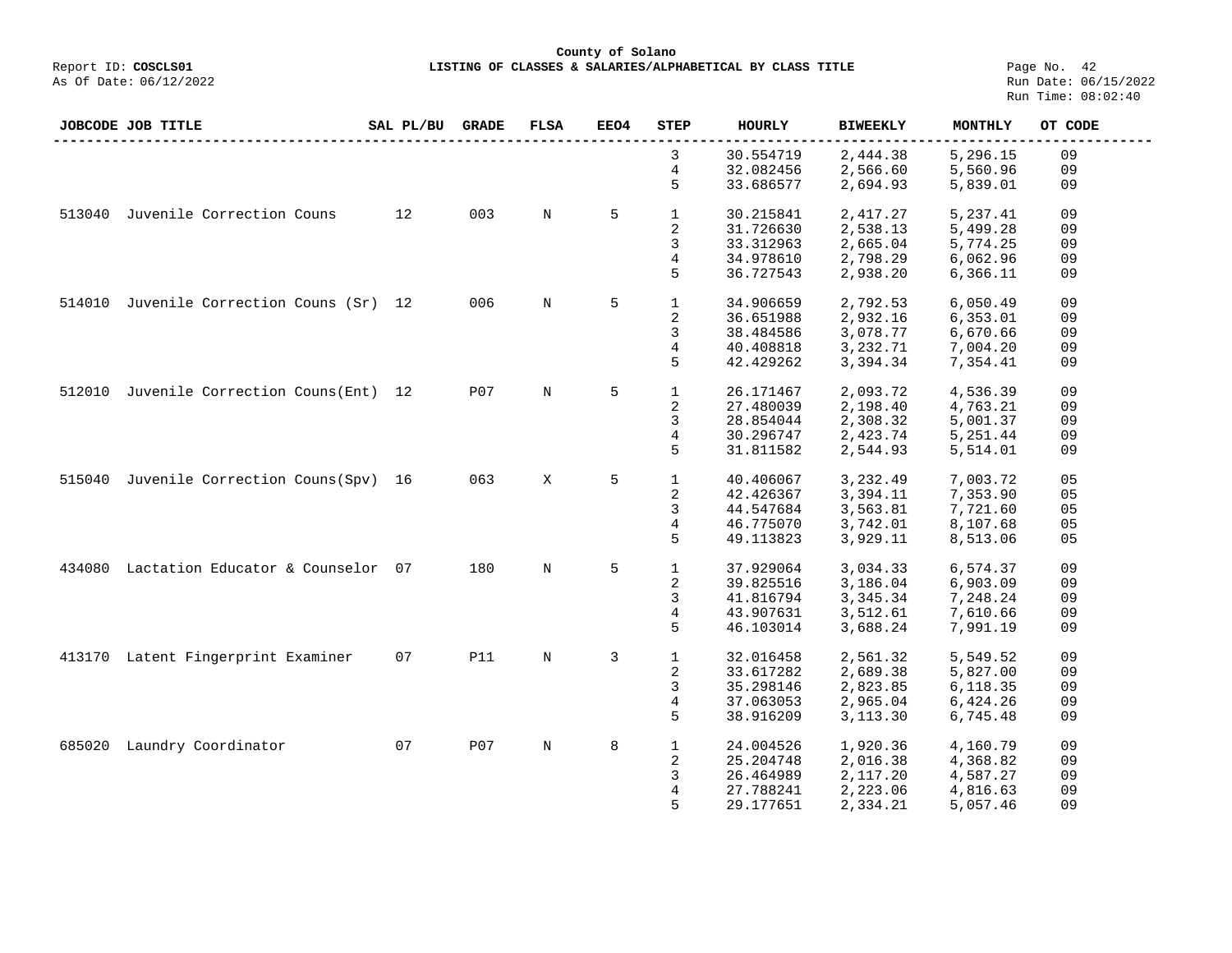**County of Solano LISTING OF CLASSES & SALARIES/ALPHABETICAL BY CLASS TITLE** Page No. 43<br>Run Date: 06/15/2022

Report ID: COSCLS01<br>As Of Date: 06/12/2022

|        | JOBCODE JOB TITLE                        | SAL PL/BU | <b>GRADE</b> | <b>FLSA</b> | EEO4 | <b>STEP</b>    | <b>HOURLY</b> | <b>BIWEEKLY</b> | <b>MONTHLY</b> | OT CODE |
|--------|------------------------------------------|-----------|--------------|-------------|------|----------------|---------------|-----------------|----------------|---------|
|        |                                          |           |              |             |      |                |               |                 |                |         |
|        | 713120 Legal Procedures Clerk            | 09        | A06          | $\mathbb N$ | 6    | $\mathbf{1}$   | 23.811860     | 1,904.95        | 4,127.39       | 09      |
|        |                                          |           |              |             |      | 2              | 25.065030     | 2,005.20        | 4,344.61       | 09      |
|        |                                          |           |              |             |      | 3              | 26.384513     | 2,110.76        | 4,573.32       | 09      |
|        |                                          |           |              |             |      | 4              | 27.772946     | 2,221.84        | 4,813.98       | 09      |
|        |                                          |           |              |             |      | 5              | 29.234675     | 2,338.77        | 5,067.34       | 09      |
|        |                                          |           |              |             |      |                |               |                 |                |         |
|        | 71312C Legal Procedures Clerk (C)        | 30        | A06          | $\mathbb N$ | 6    | $\mathbf{1}$   | 24.117060     | 1,929.36        | 4,180.29       | 09      |
|        |                                          |           |              |             |      | 2              | 25.386290     | 2,030.90        | 4,400.29       | 09      |
|        |                                          |           |              |             |      | 3              | 26.722686     | 2,137.81        | 4,631.93       | 09      |
|        |                                          |           |              |             |      | $\overline{4}$ | 28.128913     | 2,250.31        | 4,875.68       | 09      |
|        |                                          |           |              |             |      | 5              | 29.609378     | 2,368.75        | 5,132.29       | 09      |
|        |                                          |           |              |             |      |                |               |                 |                |         |
| 712070 | Legal Procedures Clerk (Entry)           | 09        | A04          | $\mathbb N$ | 6    | $\mathbf{1}$   | 20.968683     | 1,677.49        | 3,634.57       | 09      |
|        |                                          |           |              |             |      | 2              | 22.072618     | 1,765.81        | 3,825.92       | 09      |
|        |                                          |           |              |             |      | 3              | 23.234148     | 1,858.73        | 4,027.25       | 09      |
|        |                                          |           |              |             |      | 4              | 24.456772     | 1,956.54        | 4,239.17       | 09      |
|        |                                          |           |              |             |      | 5              | 25.743966     | 2,059.52        | 4,462.29       | 09      |
|        |                                          |           |              |             |      |                |               |                 |                |         |
|        | 71407C Legal Procedures Clerk (Sr)(C) 30 |           | 038          | $\mathbb N$ | 6    | $\mathbf{1}$   | 25.016873     | 2,001.35        | 4,336.26       | 09      |
|        |                                          |           |              |             |      | 2              | 26.333759     | 2,106.70        | 4,564.52       | 09      |
|        |                                          |           |              |             |      | 3              | 27.719691     | 2,217.58        | 4,804.75       | 09      |
|        |                                          |           |              |             |      | $\overline{4}$ | 29.178955     | 2,334.32        | 5,057.69       | 09      |
|        |                                          |           |              |             |      | 5              | 31.089874     | 2,487.19        | 5,388.91       | 09      |
|        |                                          |           |              |             |      |                |               |                 |                |         |
|        | 71207C Legal Procedures Clerk(Ent)(C) 30 |           | 037          | $\mathbb N$ | 6    | $\mathbf{1}$   | 21.237406     | 1,698.99        | 3,681.15       | 09      |
|        |                                          |           |              |             |      | 2              | 22.355546     | 1,788.44        | 3,874.96       | 09      |
|        |                                          |           |              |             |      | 3              | 23.531948     | 1,882.56        | 4,078.87       | 09      |
|        |                                          |           |              |             |      | $\overline{4}$ | 24.770205     | 1,981.62        | 4,293.50       | 09      |
|        |                                          |           |              |             |      | 5              | 26.073914     | 2,085.91        | 4,519.48       | 09      |
|        |                                          |           |              |             |      |                |               |                 |                |         |
|        | 714070 Legal Procedures Clerk(Senior)    | 09        | 044          | $\mathbb N$ | 6    | $\mathbf{1}$   | 24.700250     | 1,976.02        | 4,281.38       | 09      |
|        |                                          |           |              |             |      | 2              | 26.000533     | 2,080.04        | 4,506.76       | 09      |
|        |                                          |           |              |             |      | 3              | 27.368896     | 2,189.51        | 4,743.94       | 09      |
|        |                                          |           |              |             |      | 4              | 28.809683     | 2,304.77        | 4,993.68       | 09      |
|        |                                          |           |              |             |      | 5              | 30.696411     | 2,455.71        | 5,320.71       | 09      |
|        |                                          |           |              |             |      |                |               |                 |                |         |
|        | 713130 Legal Secretary                   | 09        | 045          | $\mathbb N$ | 6    | $\mathbf{1}$   | 25.588632     | 2,047.09        | 4,435.36       | 09      |
|        |                                          |           |              |             |      | 2              | 26.936045     | 2,154.88        | 4,668.92       | 09      |
|        |                                          |           |              |             |      | 3              | 28.353272     | 2,268.26        | 4,914.57       | 09      |
|        |                                          |           |              |             |      | 4              | 29.845548     | 2,387.64        | 5,173.23       | 09      |
|        |                                          |           |              |             |      | 5              | 31.841798     | 2,547.34        | 5,519.25       | 09      |
|        |                                          |           |              |             |      |                |               |                 |                |         |
|        | 71313C Legal Secretary (C)               | 30        | 027          | N           | 6    | $\mathbf{1}$   | 25.916604     | 2,073.33        | 4,492.21       | 09      |
|        |                                          |           |              |             |      | 2              | 27.281287     | 2,182.50        | 4,728.76       | 09      |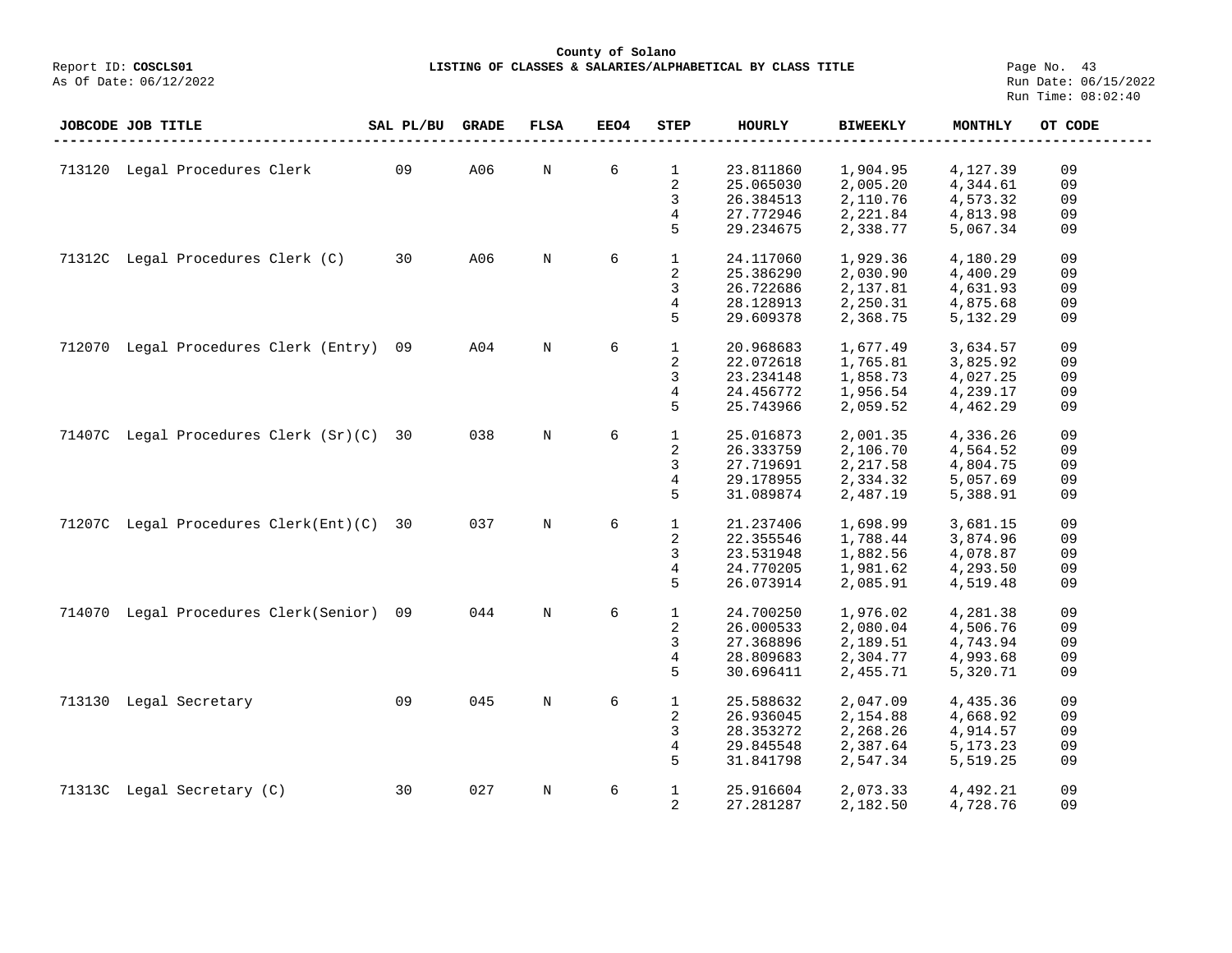**County of Solano**<br>Exercis LISTING OF CLASSES & SALARIES/ALPH (Report ID: COSCLS01 **LISTING OF CLASSES & SALARIES/ALPHABETICAL BY CLASS TITLE** Page No. 44<br>Run Date: 06/15/2022

|        | JOBCODE JOB TITLE                        | SAL PL/BU | <b>GRADE</b> | <b>FLSA</b> | <b>EEO4</b> | <b>STEP</b>  | <b>HOURLY</b> | <b>BIWEEKLY</b> | MONTHLY   | OT CODE |
|--------|------------------------------------------|-----------|--------------|-------------|-------------|--------------|---------------|-----------------|-----------|---------|
|        |                                          |           |              |             |             | 3            | 28.716680     | 2,297.33        | 4,977.56  | 09      |
|        |                                          |           |              |             |             | 4            | 30.228083     | 2,418.25        | 5,239.53  | 09      |
|        |                                          |           |              |             |             | 5            | 32.249916     | 2,579.99        | 5,589.99  | 09      |
|        |                                          |           |              |             |             |              |               |                 |           |         |
|        | 712060 Legal Secretary (Entry)           | 09        | A07          | N           | 6           | $\mathbf{1}$ | 24.700250     | 1,976.02        | 4,281.38  | 09      |
|        |                                          |           |              |             |             | 2            | 26.000533     | 2,080.04        | 4,506.76  | 09      |
|        |                                          |           |              |             |             | 3            | 27.368896     | 2,189.51        | 4,743.94  | 09      |
|        |                                          |           |              |             |             | 4            | 28.809683     | 2,304.77        | 4,993.68  | 09      |
|        |                                          |           |              |             |             | 5            | 30.325524     | 2,426.04        | 5,256.42  | 09      |
|        |                                          |           |              |             |             |              |               |                 |           |         |
|        | 71206C Legal Secretary (Entry) (C)       | 30        | A07          | N           | 6           | $\mathbf 1$  | 25.016833     | 2,001.35        | 4,336.25  | 09      |
|        |                                          |           |              |             |             | 2            | 26.333785     | 2,106.70        | 4,564.52  | 09      |
|        |                                          |           |              |             |             | 3            | 27.719685     | 2,217.57        | 4,804.75  | 09      |
|        |                                          |           |              |             |             | 4            | 29.178940     | 2,334.32        | 5,057.68  | 09      |
|        |                                          |           |              |             |             | 5            | 30.714208     | 2,457.14        | 5,323.80  | 09      |
|        |                                          |           |              |             |             |              |               |                 |           |         |
|        | 714080 Legal Secretary (Senior)          | 09        | 046          | N           | 6           | $\mathbf{1}$ | 26.477020     | 2,118.16        | 4,589.35  | 09      |
|        |                                          |           |              |             |             | 2            | 27.870683     | 2,229.65        | 4,830.92  | 09      |
|        |                                          |           |              |             |             | 3            | 29.337653     | 2,347.01        | 5,085.19  | 09      |
|        |                                          |           |              |             |             | 4            | 30.882292     | 2,470.58        | 5,352.93  | 09      |
|        |                                          |           |              |             |             | 5            | 33.433887     | 2,674.71        | 5,795.21  | 09      |
|        |                                          |           |              |             |             |              |               |                 |           |         |
|        | 107320 Legis Intergov&Pub Affairs Off 61 |           | 083          | X           | $\mathbf 1$ | $\mathbf{1}$ | 67.913762     | 5,433.10        | 11,771.72 | 05      |
|        |                                          |           |              |             |             | 2            | 71.309451     | 5,704.76        | 12,360.31 | 05      |
|        |                                          |           |              |             |             | 3            | 74.874924     | 5,989.99        | 12,978.32 | 05      |
|        |                                          |           |              |             |             | 4            | 78.618672     | 6,289.49        | 13,627.24 | 05      |
|        |                                          |           |              |             |             | 5            | 82.549604     | 6,603.97        | 14,308.60 | 05      |
|        |                                          |           |              |             |             |              |               |                 |           |         |
| 343010 | Librarian                                | 07        | <b>P11</b>   | N           | 2           | $\mathbf{1}$ | 32.016458     | 2,561.32        | 5,549.52  | 09      |
|        |                                          |           |              |             |             | 2            | 33.617282     | 2,689.38        | 5,827.00  | 09      |
|        |                                          |           |              |             |             | 3            | 35.298146     | 2,823.85        | 6,118.35  | 09      |
|        |                                          |           |              |             |             | 4            | 37.063053     | 2,965.04        | 6,424.26  | 09      |
|        |                                          |           |              |             |             | 5            | 38.916209     | 3,113.30        | 6,745.48  | 09      |
|        |                                          |           |              |             |             |              |               |                 |           |         |
| 342010 | Librarian (Entry)                        | 07        | P09          | N           | 2           | $\mathbf 1$  | 27.714032     | 2,217.12        | 4,803.77  | 09      |
|        |                                          |           |              |             |             | 2            | 29.099733     | 2,327.98        | 5,043.95  | 09      |
|        |                                          |           |              |             |             | 3            | 30.554719     | 2,444.38        | 5,296.15  | 09      |
|        |                                          |           |              |             |             | 4            | 32.082456     | 2,566.60        | 5,560.96  | 09      |
|        |                                          |           |              |             |             | 5            | 33.686577     | 2,694.93        | 5,839.01  | 09      |
|        |                                          |           |              |             |             |              |               |                 |           |         |
|        | 345020 Librarian (Spvsing)               | 08        | 055          | N           | 2           | $\mathbf{1}$ | 40.201144     | 3,216.09        | 6,968.20  | 09      |
|        |                                          |           |              |             |             | 2            | 42.211201     | 3,376.90        | 7,316.61  | 09      |
|        |                                          |           |              |             |             | 3            | 44.321761     | 3,545.74        | 7,682.44  | 09      |
|        |                                          |           |              |             |             | 4            | 46.537849     | 3,723.03        | 8,066.56  | 09      |
|        |                                          |           |              |             |             | 5            | 48.864742     | 3,909.18        | 8,469.89  | 09      |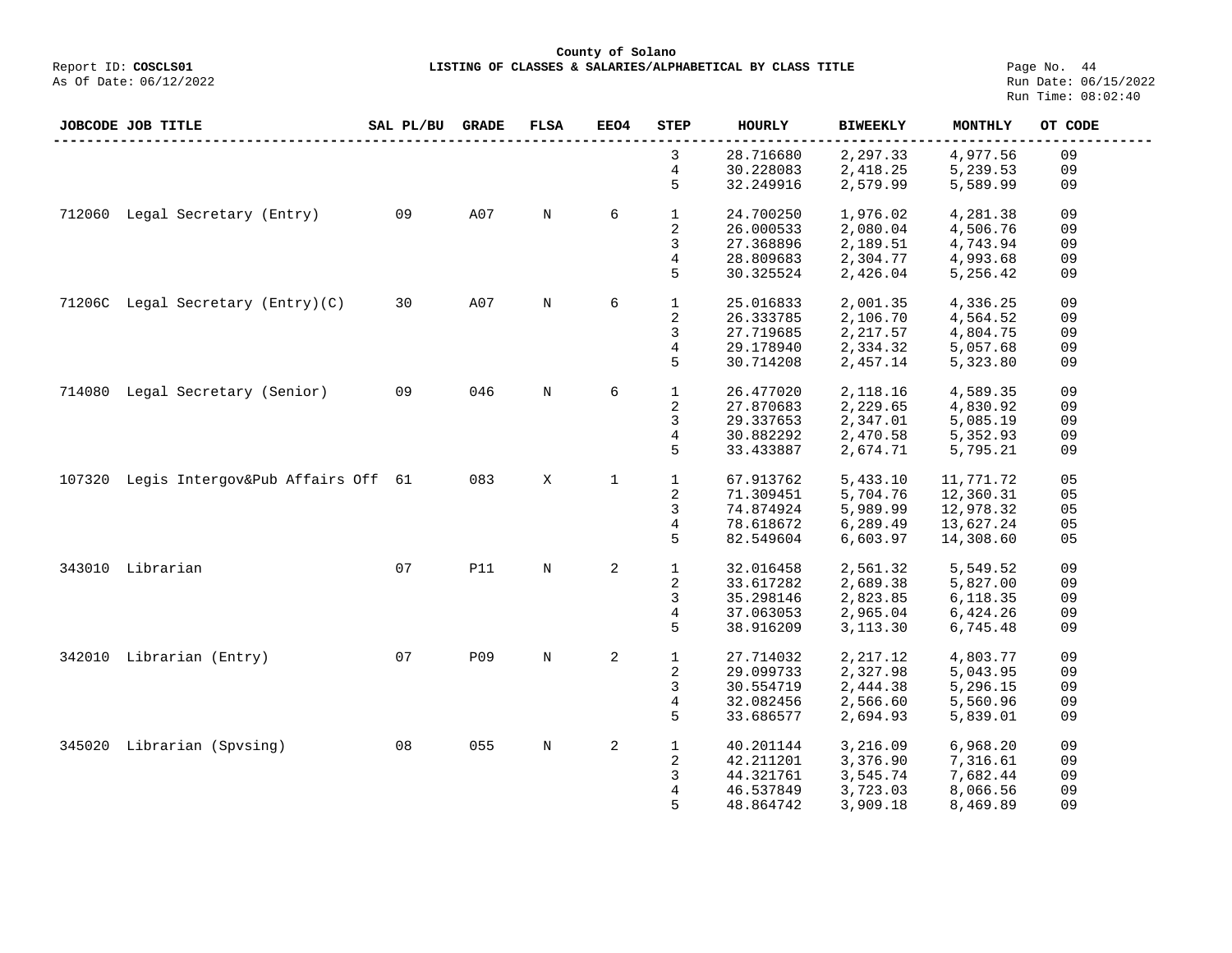|                        | County of Solano                                          |  |  |  |  |  |  |  |  |  |
|------------------------|-----------------------------------------------------------|--|--|--|--|--|--|--|--|--|
| Report ID: COSCLS01    | LISTING OF CLASSES & SALARIES/ALPHABETICAL BY CLASS TITLE |  |  |  |  |  |  |  |  |  |
| As Of Date: 06/12/2022 |                                                           |  |  |  |  |  |  |  |  |  |

Page No. 45<br>Run Date: 06/15/2022 Run Time: 08:02:40

|        | JOBCODE JOB TITLE                     | SAL PL/BU | <b>GRADE</b> | <b>FLSA</b> | <b>EEO4</b> | <b>STEP</b>    | <b>HOURLY</b> | <b>BIWEEKLY</b> | <b>MONTHLY</b> | OT CODE |  |
|--------|---------------------------------------|-----------|--------------|-------------|-------------|----------------|---------------|-----------------|----------------|---------|--|
|        |                                       |           |              |             |             |                |               |                 |                |         |  |
|        | 741060 Library Aide                   | 09        | A02          | $\mathbb N$ | 6           | $\mathbf{1}$   | 18.125495     | 1,450.04        | 3, 141. 75     | 09      |  |
|        |                                       |           |              |             |             | 2              | 19.079336     | 1,526.35        | 3,307.09       | 09      |  |
|        |                                       |           |              |             |             | 3              | 20.083788     | 1,606.70        | 3,481.19       | 09      |  |
|        |                                       |           |              |             |             | 4              | 21.140600     | 1,691.25        | 3,664.37       | 09      |  |
|        |                                       |           |              |             |             | 5              | 22.253260     | 1,780.26        | 3,857.23       | 09      |  |
|        |                                       |           |              |             |             |                |               |                 |                |         |  |
|        | 743040 Library Assistant              | 09        | A04          | N           | 5           | $\mathbf{1}$   | 20.968683     | 1,677.49        | 3,634.57       | 09      |  |
|        |                                       |           |              |             |             | 2              | 22.072618     | 1,765.81        | 3,825.92       | 09      |  |
|        |                                       |           |              |             |             | 3              | 23.234148     | 1,858.73        | 4,027.25       | 09      |  |
|        |                                       |           |              |             |             | 4              | 24.456772     | 1,956.54        | 4,239.17       | 09      |  |
|        |                                       |           |              |             |             | 5              | 25.743966     | 2,059.52        | 4,462.29       | 09      |  |
|        |                                       |           |              |             |             |                |               |                 |                |         |  |
| 744010 | Library Assistant (Senior)            | 09        | A07          | $\mathbb N$ | 5           | $\mathbf{1}$   | 24.700250     | 1,976.02        | 4,281.38       | 09      |  |
|        |                                       |           |              |             |             | 2              | 26.000533     | 2,080.04        | 4,506.76       | 09      |  |
|        |                                       |           |              |             |             | 3              | 27.368896     | 2,189.51        | 4,743.94       | 09      |  |
|        |                                       |           |              |             |             | $\overline{4}$ | 28.809683     | 2,304.77        | 4,993.68       | 09      |  |
|        |                                       |           |              |             |             | 5              | 30.325524     | 2,426.04        | 5,256.42       | 09      |  |
|        |                                       |           |              |             |             |                |               |                 |                |         |  |
| 745020 | Library Assistant (Spysing)           | 08        | A11          | $\mathbb N$ | 6           | $\mathbf{1}$   | 28.254661     | 2,260.37        | 4,897.48       | 09      |  |
|        |                                       |           |              |             |             | 2              | 29.741704     | 2,379.34        | 5, 155. 23     | 09      |  |
|        |                                       |           |              |             |             | 3              | 31.306407     | 2,504.51        | 5,426.44       | 09      |  |
|        |                                       |           |              |             |             | $\overline{4}$ | 32.954896     | 2,636.39        | 5,712.18       | 09      |  |
|        |                                       |           |              |             |             | 5              | 34.688908     | 2,775.11        | 6,012.74       | 09      |  |
|        |                                       |           |              |             |             |                |               |                 |                |         |  |
| 443190 | Library Associate                     | 07        | P09          | $\mathbf N$ | 5           | $\mathbf{1}$   | 27.714032     | 2, 217.12       | 4,803.77       | 09      |  |
|        |                                       |           |              |             |             | 2              | 29.099733     | 2,327.98        | 5,043.95       | 09      |  |
|        |                                       |           |              |             |             | 3              | 30.554719     | 2,444.38        | 5,296.15       | 09      |  |
|        |                                       |           |              |             |             | 4              | 32.082456     | 2,566.60        | 5,560.96       | 09      |  |
|        |                                       |           |              |             |             | 5              | 33.686577     | 2,694.93        | 5,839.01       | 09      |  |
|        |                                       |           |              |             |             |                |               |                 |                |         |  |
| 442020 | Library Associate (Entry)             | 07        | P07          | N           | 5           | $\mathbf{1}$   | 24.004526     | 1,920.36        | 4,160.79       | 09      |  |
|        |                                       |           |              |             |             | 2              | 25.204748     | 2,016.38        | 4,368.82       | 09      |  |
|        |                                       |           |              |             |             | 3              | 26.464989     | 2,117.20        | 4,587.27       | 09      |  |
|        |                                       |           |              |             |             | 4              | 27.788241     | 2,223.06        | 4,816.63       | 09      |  |
|        |                                       |           |              |             |             | 5              | 29.177651     | 2,334.21        | 5,057.46       | 09      |  |
|        |                                       |           | 037          |             |             |                |               |                 |                |         |  |
| 346010 | Library Branch Manager                | 19S       |              | X           | 2           | $\mathbf{1}$   | 44.495309     | 3,559.62        | 7,712.52       | 05      |  |
|        |                                       |           |              |             |             | 2              | 46.720076     | 3,737.61        | 8,098.15       | 05      |  |
|        |                                       |           |              |             |             | 3              | 49.056079     | 3,924.49        | 8,503.05       | 05      |  |
|        |                                       |           |              |             |             | 4              | 51.508881     | 4,120.71        | 8,928.21       | 05      |  |
|        |                                       |           |              |             |             | 5              | 54.084325     | 4,326.75        | 9,374.62       | 05      |  |
|        | 78108X Library Departmental Aide (EH) | 89        | 002          | N           | 6           | 5              | 15.150000     |                 |                | 09      |  |
|        |                                       |           |              |             |             |                |               |                 |                |         |  |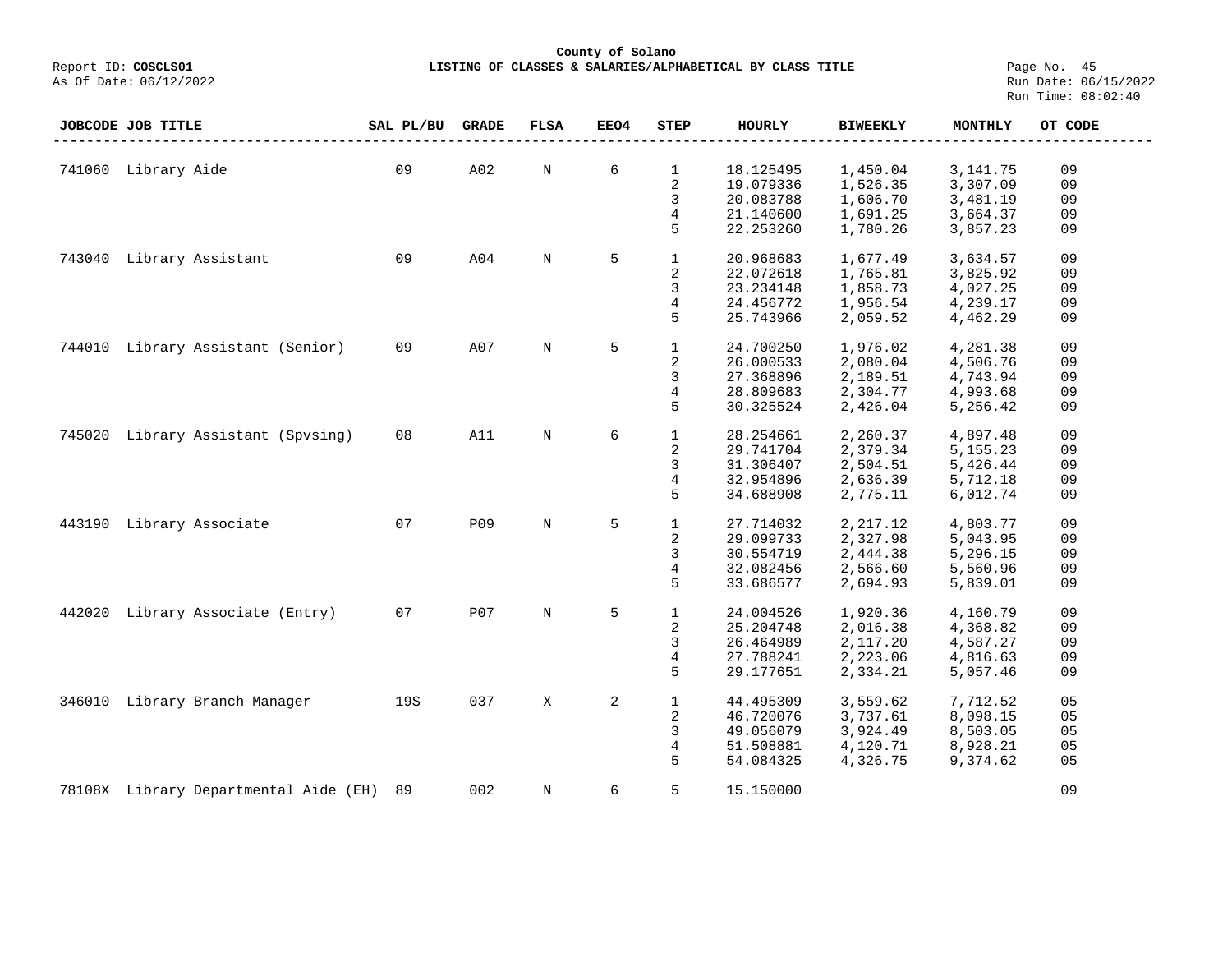## **County of Solano LISTING OF CLASSES & SALARIES/ALPHABETICAL BY CLASS TITLE** Page No. 46<br>Run Date: 06/15/2022

|        | JOBCODE JOB TITLE                        | SAL PL/BU | <b>GRADE</b> | FLSA        | <b>EEO4</b>  | <b>STEP</b>             | HOURLY    | <b>BIWEEKLY</b> | MONTHLY     | OT CODE |
|--------|------------------------------------------|-----------|--------------|-------------|--------------|-------------------------|-----------|-----------------|-------------|---------|
|        | 167090 Library Marktng & Comm Rel Off 16 |           | 069          | Χ           | $\mathbf 1$  | $\mathbf{1}$            | 43.225639 | 3,458.05        | 7,492.44    | 05      |
|        |                                          |           |              |             |              | $\overline{2}$          | 45.386921 | 3,630.95        | 7,867.07    | 05      |
|        |                                          |           |              |             |              | 3                       | 47.656267 | 3,812.50        | 8,260.42    | 05      |
|        |                                          |           |              |             |              | 4                       | 50.039079 | 4,003.13        | 8,673.44    | 05      |
|        |                                          |           |              |             |              | 5                       | 52.541036 | 4,203.28        | 9,107.11    | 05      |
|        | 533040 Licensed Vocational Nurse         | 02        | <b>P08</b>   | N           | 2            | $\mathbf{1}$            | 25.759520 | 2,060.76        | 4,464.98    | 09      |
|        |                                          |           |              |             |              | 2                       | 27.047495 | 2,163.80        | 4,688.23    | 09      |
|        |                                          |           |              |             |              | 3                       | 28.399872 | 2,271.99        | 4,922.65    | 09      |
|        |                                          |           |              |             |              | 4                       | 29.819864 | 2,385.59        | 5,168.78    | 09      |
|        |                                          |           |              |             |              | 5                       | 31.310857 | 2,504.87        | 5,427.22    | 09      |
| 116100 | Lieutenant-Sheriff                       | 18        | 002          | X           | $\mathbf{1}$ | $\mathbf{1}$            | 64.109206 | 5,128.74        | 11, 112. 26 | 05      |
|        |                                          |           |              |             |              | 2                       | 67.314666 | 5,385.17        | 11,667.88   | 05      |
|        |                                          |           |              |             |              | 3                       | 70.680400 | 5,654.43        | 12,251.27   | 05      |
|        |                                          |           |              |             |              | 4                       | 74.214419 | 5,937.15        | 12,863.83   | 05      |
|        |                                          |           |              |             |              | 5                       | 77.925140 | 6,234.01        | 13,507.02   | 05      |
| 344040 | Literacy Prog Asst (Senior)              | 07        | <b>P12</b>   | $\mathbf N$ | 2            | $\mathbf{1}$            | 34.167358 | 2,733.39        | 5,922.34    | 09      |
|        |                                          |           |              |             |              | $\overline{\mathbf{c}}$ | 35.875730 | 2,870.06        | 6,218.46    | 09      |
|        |                                          |           |              |             |              | 3                       | 37.669511 | 3,013.56        | 6,529.38    | 09      |
|        |                                          |           |              |             |              | $\overline{4}$          | 39.552988 | 3, 164. 24      | 6,855.85    | 09      |
|        |                                          |           |              |             |              | 5                       | 41.530637 | 3,322.45        | 7,198.64    | 09      |
|        | 343120 Literacy Program Assistant        | 07        | <b>P11</b>   | $\mathbb N$ | 2            | $\mathbf{1}$            | 32.016458 | 2,561.32        | 5,549.52    | 09      |
|        |                                          |           |              |             |              | 2                       | 33.617282 | 2,689.38        | 5,827.00    | 09      |
|        |                                          |           |              |             |              | 3                       | 35.298146 | 2,823.85        | 6,118.35    | 09      |
|        |                                          |           |              |             |              | $\overline{4}$          | 37.063053 | 2,965.04        | 6,424.26    | 09      |
|        |                                          |           |              |             |              | 5                       | 38.916209 | 3,113.30        | 6,745.48    | 09      |
|        | 147060 Literacy Program Manager          | 19S       | 039          | X           | $\mathbf 1$  | $\mathbf{1}$            | 44.498617 | 3,559.89        | 7,713.09    | 05      |
|        |                                          |           |              |             |              | 2                       | 46.723547 | 3,737.88        | 8,098.75    | 05      |
|        |                                          |           |              |             |              | 3                       | 49.059730 | 3,924.78        | 8,503.69    | 05      |
|        |                                          |           |              |             |              | 4                       | 51.512712 | 4,121.02        | 8,928.87    | 05      |
|        |                                          |           |              |             |              | 5                       | 54.088349 | 4,327.07        | 9,375.31    | 05      |
| 103010 | Management Analyst                       | 62        | 079          | X           | 2            | $\mathbf{1}$            | 45.566846 | 3,645.35        | 7,898.25    | 05      |
|        |                                          |           |              |             |              | $\overline{\mathbf{c}}$ | 47.845188 | 3,827.62        | 8,293.17    | 05      |
|        |                                          |           |              |             |              | 3                       | 50.237448 | 4,019.00        | 8,707.82    | 05      |
|        |                                          |           |              |             |              | 4                       | 52.749321 | 4,219.95        | 9,143.22    | 05      |
|        |                                          |           |              |             |              | 5                       | 55.386784 | 4,430.94        | 9,600.38    | 05      |
| 102010 | Management Analyst (Entry)               | 62        | 085          | X           | 2            | $\mathbf{1}$            | 37.972375 | 3,037.79        | 6,581.88    | 05      |
|        |                                          |           |              |             |              | 2                       | 39.870992 | 3,189.68        | 6,910.97    | 05      |
|        |                                          |           |              |             |              |                         |           |                 |             |         |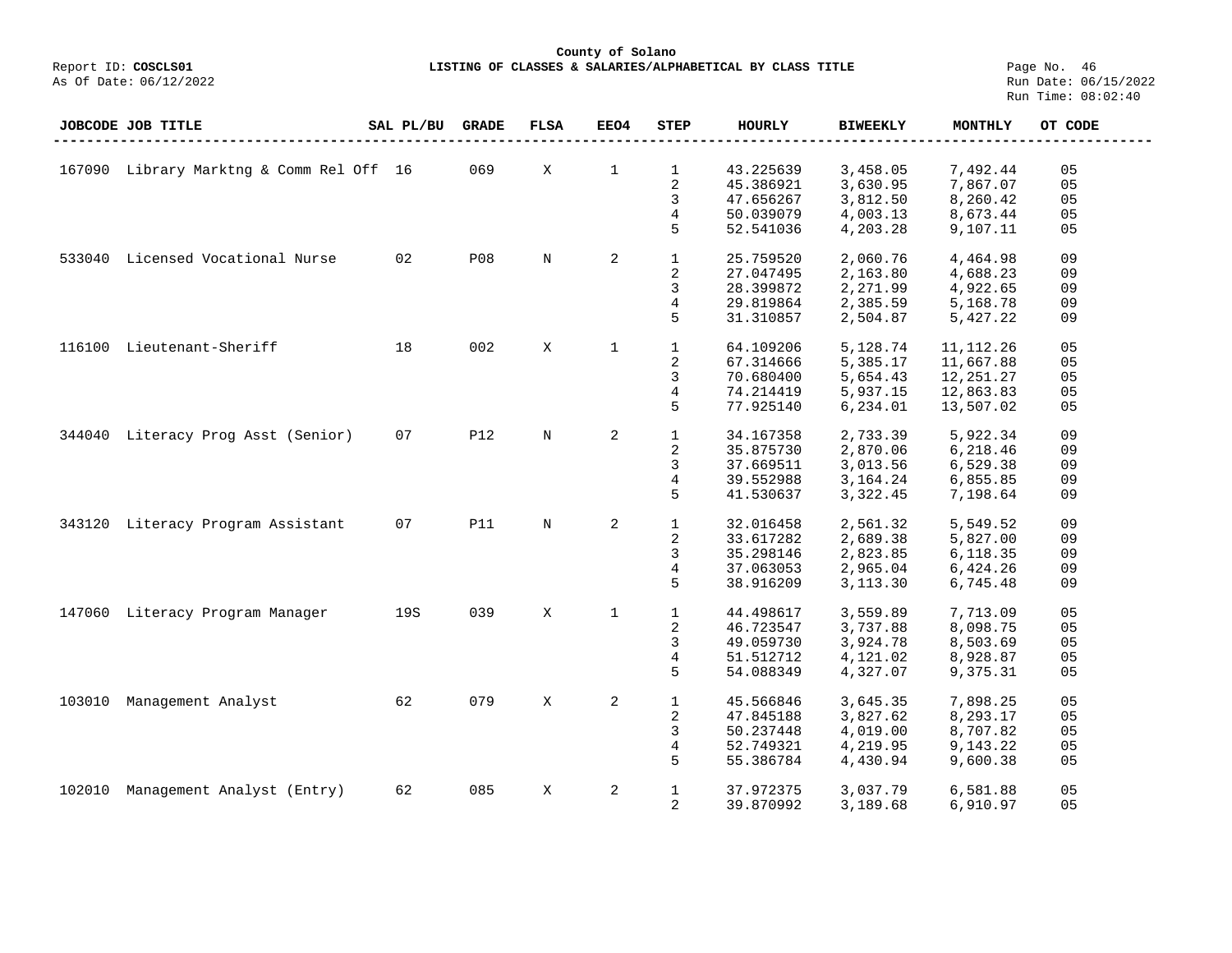**County of Solano**<br>Exercis LISTING OF CLASSES & SALARIES/ALPH COSCLS01 **LISTING OF CLASSES & SALARIES/ALPHABETICAL BY CLASS TITLE** Page No. 47<br>Run Date: 06/15/2022

| 3<br>41.864544<br>3,349.16<br>7,256.52<br>05<br>4<br>43.957768<br>3,516.62<br>7,619.35<br>05<br>5<br>46.155658<br>3,692.45<br>8,000.31<br>05<br>122<br>$\mathbf{2}$<br>$\mathbf{1}$<br>Management Analyst (Principal)<br>X<br>5,088.30<br>11,024.66<br>05<br>107330<br>62<br>63.603781<br>$\overline{\mathbf{c}}$<br>66.783969<br>05<br>5,342.72<br>11,575.89<br>3<br>70.123166<br>5,609.85<br>12,154.68<br>05<br>4<br>73.629325<br>5,890.35<br>12,762.42<br>05<br>77.310792<br>6,184.86<br>5<br>05<br>13,400.54<br>Management Analyst (Senior)<br>058<br>X<br>2<br>$\mathbf{1}$<br>9,082.11<br>05<br>103030<br>62<br>52.396768<br>4,191.74<br>2<br>4,401.33<br>9,536.21<br>05<br>55.016605<br>3<br>57.767433<br>4,621.39<br>10,013.02<br>05<br>4<br>60.655806<br>4,852.46<br>05<br>10,513.67<br>5,095.09<br>5<br>63.688595<br>11,039.36<br>05<br>$\mathbf 1$<br>$\mathbf{1}$<br>Mangmt Anlyst(Sr)/Pub Com Ofcr 62<br>108<br>X<br>52.396768<br>4,191.74<br>9,082.11<br>05<br>367050<br>2<br>55.016605<br>4,401.33<br>9,536.21<br>05<br>4,621.39<br>3<br>57.767433<br>10,013.02<br>05<br>4<br>60.655806<br>4,852.46<br>10,513.67<br>05<br>5<br>63.688595<br>5,095.09<br>05<br>11,039.36<br>Medical Assistant<br>07<br><b>P07</b><br>5<br>$\mathbf{1}$<br>N<br>24.004526<br>1,920.36<br>09<br>433260<br>4,160.79<br>2<br>25.204748<br>2,016.38<br>4,368.82<br>09<br>3<br>26.464989<br>2,117.20<br>4,587.27<br>09<br>4<br>2,223.06<br>27.788241<br>4,816.63<br>09<br>5<br>29.177651<br>2,334.21<br>5,057.46<br>09<br>07<br>179<br>5<br>$\mathbf{1}$<br>Medical Assistant (Lead)<br>N<br>09<br>434070<br>24.902840<br>1,992.23<br>4,316.49<br>2<br>09<br>26.147983<br>2,091.84<br>4,532.32<br>3<br>27.455380<br>2,196.43<br>09<br>4,758.93<br>4<br>28.828150<br>2,306.25<br>4,996.88<br>09<br>5<br>30.269558<br>2,421.56<br>5,246.72<br>09<br>Medical Billing Supervisor<br>08<br>063<br>6<br>$\mathbf 1$<br>2,733.39<br>5,922.34<br>09<br>705030<br>$\mathbf N$<br>34.167333<br>2<br>35.875700<br>2,870.06<br>6,218.46<br>09<br>3<br>37.669484<br>3,013.56<br>6,529.38<br>09<br>4<br>39.552960<br>3, 164. 24<br>09<br>6,855.85<br>5<br>41.530607<br>3,322.45<br>7,198.64<br>09<br>Medical Records Supervisor<br>A12<br>3<br>$\mathbf 1$<br>09<br>N<br>29.143043<br>2,331.44<br>5,051.46<br>09<br>735010<br>2<br>30.676340<br>2,454.11<br>09<br>5,317.23<br>3<br>32.291661<br>2,583.33<br>5,597.22<br>09<br>09<br>33.990766<br>2,719.26<br>5,891.73<br>4<br>5<br>09<br>35.779755 | JOBCODE JOB TITLE | SAL PL/BU | <b>GRADE</b> | <b>FLSA</b> | <b>EEO4</b> | <b>STEP</b> | <b>HOURLY</b> | <b>BIWEEKLY</b> | MONTHLY  | OT CODE |
|------------------------------------------------------------------------------------------------------------------------------------------------------------------------------------------------------------------------------------------------------------------------------------------------------------------------------------------------------------------------------------------------------------------------------------------------------------------------------------------------------------------------------------------------------------------------------------------------------------------------------------------------------------------------------------------------------------------------------------------------------------------------------------------------------------------------------------------------------------------------------------------------------------------------------------------------------------------------------------------------------------------------------------------------------------------------------------------------------------------------------------------------------------------------------------------------------------------------------------------------------------------------------------------------------------------------------------------------------------------------------------------------------------------------------------------------------------------------------------------------------------------------------------------------------------------------------------------------------------------------------------------------------------------------------------------------------------------------------------------------------------------------------------------------------------------------------------------------------------------------------------------------------------------------------------------------------------------------------------------------------------------------------------------------------------------------------------------------------------------------------------------------------------------------------------------------------------------------------------------------------------------------------------------------------------------------------------------------------------------------------------------------------------------------------------------------------------------------------|-------------------|-----------|--------------|-------------|-------------|-------------|---------------|-----------------|----------|---------|
|                                                                                                                                                                                                                                                                                                                                                                                                                                                                                                                                                                                                                                                                                                                                                                                                                                                                                                                                                                                                                                                                                                                                                                                                                                                                                                                                                                                                                                                                                                                                                                                                                                                                                                                                                                                                                                                                                                                                                                                                                                                                                                                                                                                                                                                                                                                                                                                                                                                                              |                   |           |              |             |             |             |               |                 |          |         |
|                                                                                                                                                                                                                                                                                                                                                                                                                                                                                                                                                                                                                                                                                                                                                                                                                                                                                                                                                                                                                                                                                                                                                                                                                                                                                                                                                                                                                                                                                                                                                                                                                                                                                                                                                                                                                                                                                                                                                                                                                                                                                                                                                                                                                                                                                                                                                                                                                                                                              |                   |           |              |             |             |             |               |                 |          |         |
|                                                                                                                                                                                                                                                                                                                                                                                                                                                                                                                                                                                                                                                                                                                                                                                                                                                                                                                                                                                                                                                                                                                                                                                                                                                                                                                                                                                                                                                                                                                                                                                                                                                                                                                                                                                                                                                                                                                                                                                                                                                                                                                                                                                                                                                                                                                                                                                                                                                                              |                   |           |              |             |             |             |               |                 |          |         |
|                                                                                                                                                                                                                                                                                                                                                                                                                                                                                                                                                                                                                                                                                                                                                                                                                                                                                                                                                                                                                                                                                                                                                                                                                                                                                                                                                                                                                                                                                                                                                                                                                                                                                                                                                                                                                                                                                                                                                                                                                                                                                                                                                                                                                                                                                                                                                                                                                                                                              |                   |           |              |             |             |             |               |                 |          |         |
|                                                                                                                                                                                                                                                                                                                                                                                                                                                                                                                                                                                                                                                                                                                                                                                                                                                                                                                                                                                                                                                                                                                                                                                                                                                                                                                                                                                                                                                                                                                                                                                                                                                                                                                                                                                                                                                                                                                                                                                                                                                                                                                                                                                                                                                                                                                                                                                                                                                                              |                   |           |              |             |             |             |               |                 |          |         |
|                                                                                                                                                                                                                                                                                                                                                                                                                                                                                                                                                                                                                                                                                                                                                                                                                                                                                                                                                                                                                                                                                                                                                                                                                                                                                                                                                                                                                                                                                                                                                                                                                                                                                                                                                                                                                                                                                                                                                                                                                                                                                                                                                                                                                                                                                                                                                                                                                                                                              |                   |           |              |             |             |             |               |                 |          |         |
|                                                                                                                                                                                                                                                                                                                                                                                                                                                                                                                                                                                                                                                                                                                                                                                                                                                                                                                                                                                                                                                                                                                                                                                                                                                                                                                                                                                                                                                                                                                                                                                                                                                                                                                                                                                                                                                                                                                                                                                                                                                                                                                                                                                                                                                                                                                                                                                                                                                                              |                   |           |              |             |             |             |               |                 |          |         |
|                                                                                                                                                                                                                                                                                                                                                                                                                                                                                                                                                                                                                                                                                                                                                                                                                                                                                                                                                                                                                                                                                                                                                                                                                                                                                                                                                                                                                                                                                                                                                                                                                                                                                                                                                                                                                                                                                                                                                                                                                                                                                                                                                                                                                                                                                                                                                                                                                                                                              |                   |           |              |             |             |             |               |                 |          |         |
|                                                                                                                                                                                                                                                                                                                                                                                                                                                                                                                                                                                                                                                                                                                                                                                                                                                                                                                                                                                                                                                                                                                                                                                                                                                                                                                                                                                                                                                                                                                                                                                                                                                                                                                                                                                                                                                                                                                                                                                                                                                                                                                                                                                                                                                                                                                                                                                                                                                                              |                   |           |              |             |             |             |               |                 |          |         |
|                                                                                                                                                                                                                                                                                                                                                                                                                                                                                                                                                                                                                                                                                                                                                                                                                                                                                                                                                                                                                                                                                                                                                                                                                                                                                                                                                                                                                                                                                                                                                                                                                                                                                                                                                                                                                                                                                                                                                                                                                                                                                                                                                                                                                                                                                                                                                                                                                                                                              |                   |           |              |             |             |             |               |                 |          |         |
|                                                                                                                                                                                                                                                                                                                                                                                                                                                                                                                                                                                                                                                                                                                                                                                                                                                                                                                                                                                                                                                                                                                                                                                                                                                                                                                                                                                                                                                                                                                                                                                                                                                                                                                                                                                                                                                                                                                                                                                                                                                                                                                                                                                                                                                                                                                                                                                                                                                                              |                   |           |              |             |             |             |               |                 |          |         |
|                                                                                                                                                                                                                                                                                                                                                                                                                                                                                                                                                                                                                                                                                                                                                                                                                                                                                                                                                                                                                                                                                                                                                                                                                                                                                                                                                                                                                                                                                                                                                                                                                                                                                                                                                                                                                                                                                                                                                                                                                                                                                                                                                                                                                                                                                                                                                                                                                                                                              |                   |           |              |             |             |             |               |                 |          |         |
|                                                                                                                                                                                                                                                                                                                                                                                                                                                                                                                                                                                                                                                                                                                                                                                                                                                                                                                                                                                                                                                                                                                                                                                                                                                                                                                                                                                                                                                                                                                                                                                                                                                                                                                                                                                                                                                                                                                                                                                                                                                                                                                                                                                                                                                                                                                                                                                                                                                                              |                   |           |              |             |             |             |               |                 |          |         |
|                                                                                                                                                                                                                                                                                                                                                                                                                                                                                                                                                                                                                                                                                                                                                                                                                                                                                                                                                                                                                                                                                                                                                                                                                                                                                                                                                                                                                                                                                                                                                                                                                                                                                                                                                                                                                                                                                                                                                                                                                                                                                                                                                                                                                                                                                                                                                                                                                                                                              |                   |           |              |             |             |             |               |                 |          |         |
|                                                                                                                                                                                                                                                                                                                                                                                                                                                                                                                                                                                                                                                                                                                                                                                                                                                                                                                                                                                                                                                                                                                                                                                                                                                                                                                                                                                                                                                                                                                                                                                                                                                                                                                                                                                                                                                                                                                                                                                                                                                                                                                                                                                                                                                                                                                                                                                                                                                                              |                   |           |              |             |             |             |               |                 |          |         |
|                                                                                                                                                                                                                                                                                                                                                                                                                                                                                                                                                                                                                                                                                                                                                                                                                                                                                                                                                                                                                                                                                                                                                                                                                                                                                                                                                                                                                                                                                                                                                                                                                                                                                                                                                                                                                                                                                                                                                                                                                                                                                                                                                                                                                                                                                                                                                                                                                                                                              |                   |           |              |             |             |             |               |                 |          |         |
|                                                                                                                                                                                                                                                                                                                                                                                                                                                                                                                                                                                                                                                                                                                                                                                                                                                                                                                                                                                                                                                                                                                                                                                                                                                                                                                                                                                                                                                                                                                                                                                                                                                                                                                                                                                                                                                                                                                                                                                                                                                                                                                                                                                                                                                                                                                                                                                                                                                                              |                   |           |              |             |             |             |               |                 |          |         |
|                                                                                                                                                                                                                                                                                                                                                                                                                                                                                                                                                                                                                                                                                                                                                                                                                                                                                                                                                                                                                                                                                                                                                                                                                                                                                                                                                                                                                                                                                                                                                                                                                                                                                                                                                                                                                                                                                                                                                                                                                                                                                                                                                                                                                                                                                                                                                                                                                                                                              |                   |           |              |             |             |             |               |                 |          |         |
|                                                                                                                                                                                                                                                                                                                                                                                                                                                                                                                                                                                                                                                                                                                                                                                                                                                                                                                                                                                                                                                                                                                                                                                                                                                                                                                                                                                                                                                                                                                                                                                                                                                                                                                                                                                                                                                                                                                                                                                                                                                                                                                                                                                                                                                                                                                                                                                                                                                                              |                   |           |              |             |             |             |               |                 |          |         |
|                                                                                                                                                                                                                                                                                                                                                                                                                                                                                                                                                                                                                                                                                                                                                                                                                                                                                                                                                                                                                                                                                                                                                                                                                                                                                                                                                                                                                                                                                                                                                                                                                                                                                                                                                                                                                                                                                                                                                                                                                                                                                                                                                                                                                                                                                                                                                                                                                                                                              |                   |           |              |             |             |             |               |                 |          |         |
|                                                                                                                                                                                                                                                                                                                                                                                                                                                                                                                                                                                                                                                                                                                                                                                                                                                                                                                                                                                                                                                                                                                                                                                                                                                                                                                                                                                                                                                                                                                                                                                                                                                                                                                                                                                                                                                                                                                                                                                                                                                                                                                                                                                                                                                                                                                                                                                                                                                                              |                   |           |              |             |             |             |               |                 |          |         |
|                                                                                                                                                                                                                                                                                                                                                                                                                                                                                                                                                                                                                                                                                                                                                                                                                                                                                                                                                                                                                                                                                                                                                                                                                                                                                                                                                                                                                                                                                                                                                                                                                                                                                                                                                                                                                                                                                                                                                                                                                                                                                                                                                                                                                                                                                                                                                                                                                                                                              |                   |           |              |             |             |             |               |                 |          |         |
|                                                                                                                                                                                                                                                                                                                                                                                                                                                                                                                                                                                                                                                                                                                                                                                                                                                                                                                                                                                                                                                                                                                                                                                                                                                                                                                                                                                                                                                                                                                                                                                                                                                                                                                                                                                                                                                                                                                                                                                                                                                                                                                                                                                                                                                                                                                                                                                                                                                                              |                   |           |              |             |             |             |               |                 |          |         |
|                                                                                                                                                                                                                                                                                                                                                                                                                                                                                                                                                                                                                                                                                                                                                                                                                                                                                                                                                                                                                                                                                                                                                                                                                                                                                                                                                                                                                                                                                                                                                                                                                                                                                                                                                                                                                                                                                                                                                                                                                                                                                                                                                                                                                                                                                                                                                                                                                                                                              |                   |           |              |             |             |             |               |                 |          |         |
|                                                                                                                                                                                                                                                                                                                                                                                                                                                                                                                                                                                                                                                                                                                                                                                                                                                                                                                                                                                                                                                                                                                                                                                                                                                                                                                                                                                                                                                                                                                                                                                                                                                                                                                                                                                                                                                                                                                                                                                                                                                                                                                                                                                                                                                                                                                                                                                                                                                                              |                   |           |              |             |             |             |               |                 |          |         |
|                                                                                                                                                                                                                                                                                                                                                                                                                                                                                                                                                                                                                                                                                                                                                                                                                                                                                                                                                                                                                                                                                                                                                                                                                                                                                                                                                                                                                                                                                                                                                                                                                                                                                                                                                                                                                                                                                                                                                                                                                                                                                                                                                                                                                                                                                                                                                                                                                                                                              |                   |           |              |             |             |             |               |                 |          |         |
|                                                                                                                                                                                                                                                                                                                                                                                                                                                                                                                                                                                                                                                                                                                                                                                                                                                                                                                                                                                                                                                                                                                                                                                                                                                                                                                                                                                                                                                                                                                                                                                                                                                                                                                                                                                                                                                                                                                                                                                                                                                                                                                                                                                                                                                                                                                                                                                                                                                                              |                   |           |              |             |             |             |               |                 |          |         |
|                                                                                                                                                                                                                                                                                                                                                                                                                                                                                                                                                                                                                                                                                                                                                                                                                                                                                                                                                                                                                                                                                                                                                                                                                                                                                                                                                                                                                                                                                                                                                                                                                                                                                                                                                                                                                                                                                                                                                                                                                                                                                                                                                                                                                                                                                                                                                                                                                                                                              |                   |           |              |             |             |             |               |                 |          |         |
|                                                                                                                                                                                                                                                                                                                                                                                                                                                                                                                                                                                                                                                                                                                                                                                                                                                                                                                                                                                                                                                                                                                                                                                                                                                                                                                                                                                                                                                                                                                                                                                                                                                                                                                                                                                                                                                                                                                                                                                                                                                                                                                                                                                                                                                                                                                                                                                                                                                                              |                   |           |              |             |             |             |               |                 |          |         |
|                                                                                                                                                                                                                                                                                                                                                                                                                                                                                                                                                                                                                                                                                                                                                                                                                                                                                                                                                                                                                                                                                                                                                                                                                                                                                                                                                                                                                                                                                                                                                                                                                                                                                                                                                                                                                                                                                                                                                                                                                                                                                                                                                                                                                                                                                                                                                                                                                                                                              |                   |           |              |             |             |             |               |                 |          |         |
|                                                                                                                                                                                                                                                                                                                                                                                                                                                                                                                                                                                                                                                                                                                                                                                                                                                                                                                                                                                                                                                                                                                                                                                                                                                                                                                                                                                                                                                                                                                                                                                                                                                                                                                                                                                                                                                                                                                                                                                                                                                                                                                                                                                                                                                                                                                                                                                                                                                                              |                   |           |              |             |             |             |               |                 |          |         |
|                                                                                                                                                                                                                                                                                                                                                                                                                                                                                                                                                                                                                                                                                                                                                                                                                                                                                                                                                                                                                                                                                                                                                                                                                                                                                                                                                                                                                                                                                                                                                                                                                                                                                                                                                                                                                                                                                                                                                                                                                                                                                                                                                                                                                                                                                                                                                                                                                                                                              |                   |           |              |             |             |             |               |                 |          |         |
|                                                                                                                                                                                                                                                                                                                                                                                                                                                                                                                                                                                                                                                                                                                                                                                                                                                                                                                                                                                                                                                                                                                                                                                                                                                                                                                                                                                                                                                                                                                                                                                                                                                                                                                                                                                                                                                                                                                                                                                                                                                                                                                                                                                                                                                                                                                                                                                                                                                                              |                   |           |              |             |             |             |               |                 |          |         |
|                                                                                                                                                                                                                                                                                                                                                                                                                                                                                                                                                                                                                                                                                                                                                                                                                                                                                                                                                                                                                                                                                                                                                                                                                                                                                                                                                                                                                                                                                                                                                                                                                                                                                                                                                                                                                                                                                                                                                                                                                                                                                                                                                                                                                                                                                                                                                                                                                                                                              |                   |           |              |             |             |             |               |                 |          |         |
|                                                                                                                                                                                                                                                                                                                                                                                                                                                                                                                                                                                                                                                                                                                                                                                                                                                                                                                                                                                                                                                                                                                                                                                                                                                                                                                                                                                                                                                                                                                                                                                                                                                                                                                                                                                                                                                                                                                                                                                                                                                                                                                                                                                                                                                                                                                                                                                                                                                                              |                   |           |              |             |             |             |               |                 |          |         |
|                                                                                                                                                                                                                                                                                                                                                                                                                                                                                                                                                                                                                                                                                                                                                                                                                                                                                                                                                                                                                                                                                                                                                                                                                                                                                                                                                                                                                                                                                                                                                                                                                                                                                                                                                                                                                                                                                                                                                                                                                                                                                                                                                                                                                                                                                                                                                                                                                                                                              |                   |           |              |             |             |             |               |                 |          |         |
|                                                                                                                                                                                                                                                                                                                                                                                                                                                                                                                                                                                                                                                                                                                                                                                                                                                                                                                                                                                                                                                                                                                                                                                                                                                                                                                                                                                                                                                                                                                                                                                                                                                                                                                                                                                                                                                                                                                                                                                                                                                                                                                                                                                                                                                                                                                                                                                                                                                                              |                   |           |              |             |             |             |               |                 |          |         |
|                                                                                                                                                                                                                                                                                                                                                                                                                                                                                                                                                                                                                                                                                                                                                                                                                                                                                                                                                                                                                                                                                                                                                                                                                                                                                                                                                                                                                                                                                                                                                                                                                                                                                                                                                                                                                                                                                                                                                                                                                                                                                                                                                                                                                                                                                                                                                                                                                                                                              |                   |           |              |             |             |             |               |                 |          |         |
|                                                                                                                                                                                                                                                                                                                                                                                                                                                                                                                                                                                                                                                                                                                                                                                                                                                                                                                                                                                                                                                                                                                                                                                                                                                                                                                                                                                                                                                                                                                                                                                                                                                                                                                                                                                                                                                                                                                                                                                                                                                                                                                                                                                                                                                                                                                                                                                                                                                                              |                   |           |              |             |             |             |               |                 |          |         |
|                                                                                                                                                                                                                                                                                                                                                                                                                                                                                                                                                                                                                                                                                                                                                                                                                                                                                                                                                                                                                                                                                                                                                                                                                                                                                                                                                                                                                                                                                                                                                                                                                                                                                                                                                                                                                                                                                                                                                                                                                                                                                                                                                                                                                                                                                                                                                                                                                                                                              |                   |           |              |             |             |             |               |                 |          |         |
|                                                                                                                                                                                                                                                                                                                                                                                                                                                                                                                                                                                                                                                                                                                                                                                                                                                                                                                                                                                                                                                                                                                                                                                                                                                                                                                                                                                                                                                                                                                                                                                                                                                                                                                                                                                                                                                                                                                                                                                                                                                                                                                                                                                                                                                                                                                                                                                                                                                                              |                   |           |              |             |             |             |               |                 |          |         |
|                                                                                                                                                                                                                                                                                                                                                                                                                                                                                                                                                                                                                                                                                                                                                                                                                                                                                                                                                                                                                                                                                                                                                                                                                                                                                                                                                                                                                                                                                                                                                                                                                                                                                                                                                                                                                                                                                                                                                                                                                                                                                                                                                                                                                                                                                                                                                                                                                                                                              |                   |           |              |             |             |             |               |                 |          |         |
|                                                                                                                                                                                                                                                                                                                                                                                                                                                                                                                                                                                                                                                                                                                                                                                                                                                                                                                                                                                                                                                                                                                                                                                                                                                                                                                                                                                                                                                                                                                                                                                                                                                                                                                                                                                                                                                                                                                                                                                                                                                                                                                                                                                                                                                                                                                                                                                                                                                                              |                   |           |              |             |             |             |               | 2,862.38        | 6,201.82 |         |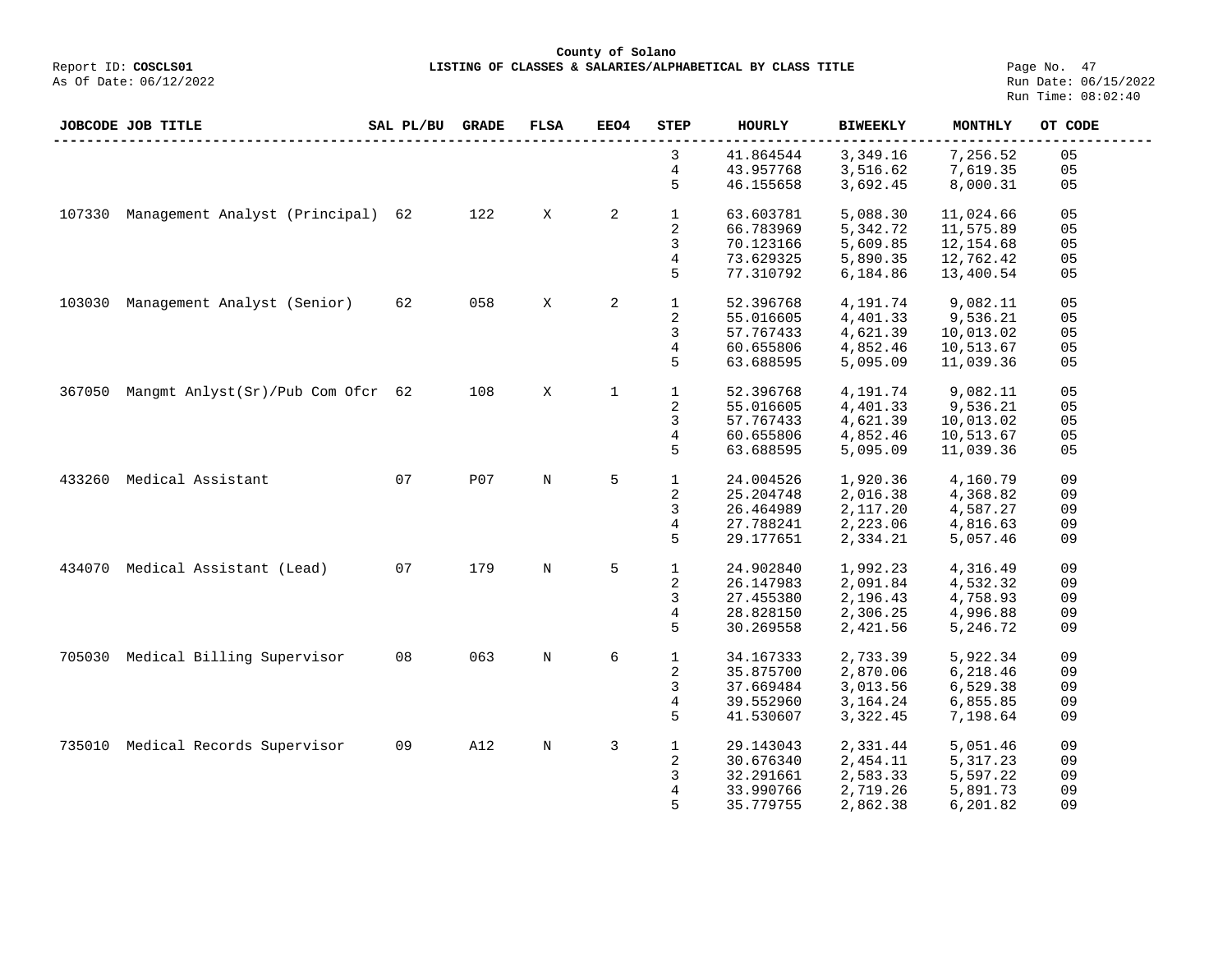## **County of Solano LISTING OF CLASSES & SALARIES/ALPHABETICAL BY CLASS TITLE** Page No. 48<br>Run Date: 06/15/2022

|        | JOBCODE JOB TITLE                  | SAL PL/BU | <b>GRADE</b> | <b>FLSA</b> | <b>EEO4</b>  | <b>STEP</b>  | HOURLY     | <b>BIWEEKLY</b> | MONTHLY    | OT CODE |
|--------|------------------------------------|-----------|--------------|-------------|--------------|--------------|------------|-----------------|------------|---------|
|        |                                    |           |              |             |              |              |            |                 |            |         |
| 734010 | Medical Records Tech (Senior)      | 09        | A09          | N           | 6            | 1            | 26.477020  | 2,118.16        | 4,589.35   | 09      |
|        |                                    |           |              |             |              | 2            | 27.870683  | 2,229.65        | 4,830.92   | 09      |
|        |                                    |           |              |             |              | 3            | 29.337653  | 2,347.01        | 5,085.19   | 09      |
|        |                                    |           |              |             |              | 4            | 30.882292  | 2,470.58        | 5,352.93   | 09      |
|        |                                    |           |              |             |              | 5            | 32.507219  | 2,600.58        | 5,634.59   | 09      |
| 432030 | Medical Records Technician         | 09        | A06          | $_{\rm N}$  | 6            | $\mathbf{1}$ | 23.811860  | 1,904.95        | 4,127.39   | 09      |
|        |                                    |           |              |             |              | 2            | 25.065030  | 2,005.20        | 4,344.61   | 09      |
|        |                                    |           |              |             |              | 3            | 26.384513  | 2,110.76        | 4,573.32   | 09      |
|        |                                    |           |              |             |              | 4            | 27.772946  | 2,221.84        | 4,813.98   | 09      |
|        |                                    |           |              |             |              | 5            | 29.234675  | 2,338.77        | 5,067.34   | 09      |
| 335110 | Mental Health Clinical Supv        | 06        | 006          | X           | 2            | $\mathbf{1}$ | 50.519763  | 4,041.58        | 8,756.76   | 01      |
|        |                                    |           |              |             |              | 2            | 53.045750  | 4,243.66        | 9,194.60   | 01      |
|        |                                    |           |              |             |              | 3            | 55.698036  | 4,455.84        | 9,654.33   | 01      |
|        |                                    |           |              |             |              | 4            | 58.482938  | 4,678.64        | 10,137.04  | 01      |
|        |                                    |           |              |             |              | 5            | 61.407086  | 4,912.57        | 10,643.90  | 01      |
| 333190 | Mental Health Clinician (Lic)      | 0.5       | 046          | X           | 2            | $\mathbf{1}$ | 44.725015  | 3,578.00        | 7,752.34   | 02      |
|        |                                    |           |              |             |              | 2            | 46.961266  | 3,756.90        | 8,139.95   | 02      |
|        |                                    |           |              |             |              | 3            | 49.309331  | 3,944.75        | 8,546.95   | 02      |
|        |                                    |           |              |             |              | 4            | 51.774798  | 4,141.98        | 8,974.30   | 02      |
|        |                                    |           |              |             |              | 5            | 54.363534  | 4,349.08        | 9,423.01   | 02      |
| 333180 | Mental Health Clinician (Reg)      | 0.5       | 045          | X           | 2            | $\mathbf{1}$ | 40.659864  | 3,252.79        | 7,047.71   | 02      |
|        |                                    |           |              |             |              | 2            | 42.692860  | 3, 415. 43      | 7,400.10   | 02      |
|        |                                    |           |              |             |              | 3            | 44.827498  | 3,586.20        | 7,770.10   | 02      |
|        |                                    |           |              |             |              | 4            | 47.068876  | 3,765.51        | 8,158.61   | 02      |
|        |                                    |           |              |             |              | 5            | 49.422319  | 3,953.79        | 8,566.54   | 02      |
| 337160 | Mental Health Medical Director 19S |           | 041          | X           | 1            | $\mathbf 1$  | 144.613822 | 11,569.11       | 25,066.40  | 05      |
|        |                                    |           |              |             |              | 2            | 151.844513 | 12,147.56       | 26,319.72  | 05      |
|        |                                    |           |              |             |              | 3            | 159.436739 | 12,754.94       | 27,635.70  | 05      |
|        |                                    |           |              |             |              | 4            | 167.408576 | 13,392.69       | 29,017.49  | 05      |
|        |                                    |           |              |             |              | 5            | 175.779004 | 14,062.32       | 30,468.36  | 05      |
| 333050 | Mental Health Nurse                | 02        | 14A          | $_{\rm N}$  | 2            | $\mathbf{1}$ | 44.887006  | 3,590.96        | 7,780.41   | 09      |
|        |                                    |           |              |             |              | 2            | 47.131356  | 3,770.51        | 8,169.44   | 09      |
|        |                                    |           |              |             |              | 3            | 49.487924  | 3,959.03        | 8,577.91   | 09      |
|        |                                    |           |              |             |              | 4            | 51.962320  | 4,156.99        | 9,006.80   | 09      |
|        |                                    |           |              |             |              | 5            | 54.560436  | 4,364.83        | 9,457.14   | 09      |
| 137130 | Mental Health Services Admin       | 19S       | 042          | X           | $\mathbf{1}$ | $\mathbf{1}$ | 69.914271  | 5,593.14        | 12, 118.47 | 05      |
|        |                                    |           |              |             |              | 2            | 73.409985  | 5,872.80        | 12,724.40  | 05      |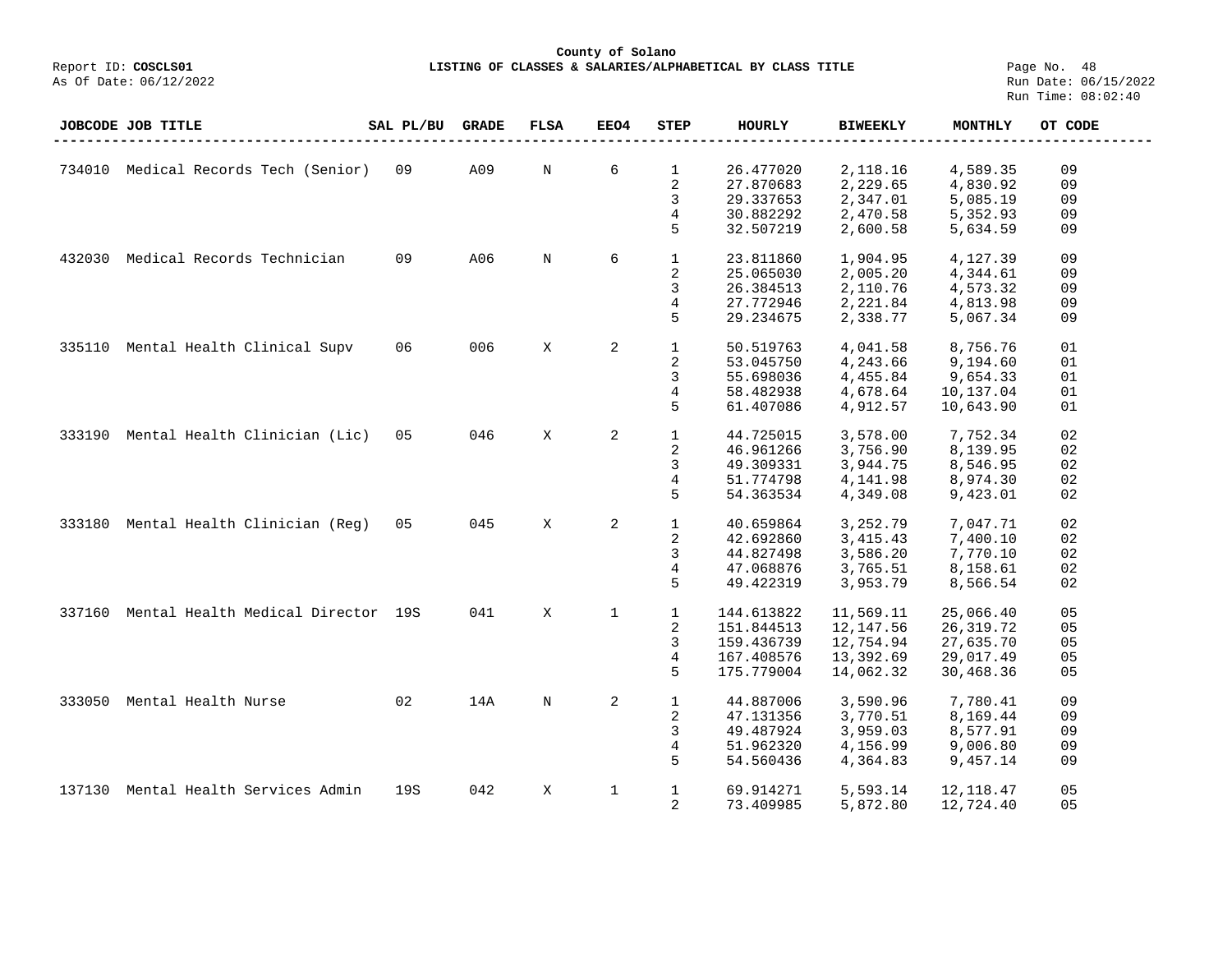**County of Solano**<br>Exercis LISTING OF CLASSES & SALARIES/ALPH COSCLS01 **LISTING OF CLASSES & SALARIES/ALPHABETICAL BY CLASS TITLE** Page No. 49<br>Run Date: 06/15/2022

|        | JOBCODE JOB TITLE                        | SAL PL/BU | <b>GRADE</b> | <b>FLSA</b> | <b>EEO4</b>  | <b>STEP</b>  | HOURLY    | <b>BIWEEKLY</b> | MONTHLY    | OT CODE        |
|--------|------------------------------------------|-----------|--------------|-------------|--------------|--------------|-----------|-----------------|------------|----------------|
|        |                                          |           |              |             |              | 3            | 77.080484 | 6,166.44        | 13,360.62  | 05             |
|        |                                          |           |              |             |              | 4            | 80.934510 | 6,474.76        | 14,028.65  | 05             |
|        |                                          |           |              |             |              | 5            | 84.981233 | 6,798.50        | 14,730.08  | 05             |
| 137150 | Mental Health Services Manager 16        |           | 17A          | X           | $\mathbf 1$  | $\mathbf 1$  | 57.314337 | 4,585.15        | 9,934.49   | 05             |
|        |                                          |           |              |             |              | 2            | 60.180052 | 4,814.40        | 10,431.21  | 05             |
|        |                                          |           |              |             |              | 3            | 63.189053 | 5,055.12        | 10,952.77  | 05             |
|        |                                          |           |              |             |              |              |           |                 |            |                |
|        |                                          |           |              |             |              | 4            | 66.348507 | 5,307.88        | 11,500.41  | 05             |
|        |                                          |           |              |             |              | 5            | 69.665933 | 5,573.27        | 12,075.43  | 05             |
|        | 137140 Mental Health Services Mgr(Sr) 16 |           | 19A          | X           | $\mathbf{1}$ | $\mathbf 1$  | 63.045769 | 5,043.66        | 10,927.93  | 05             |
|        |                                          |           |              |             |              | 2            | 66.198058 | 5,295.84        | 11, 474.33 | 05             |
|        |                                          |           |              |             |              | 3            | 69.507960 | 5,560.64        | 12,048.05  | 05             |
|        |                                          |           |              |             |              | 4            | 72.983358 | 5,838.67        | 12,650.45  | 05             |
|        |                                          |           |              |             |              | 5            | 76.632526 | 6,130.60        | 13,282.97  | 05             |
| 432050 | Mental Health Specialist I               | 05        | 042          | $_{\rm N}$  | 5            | $\mathbf{1}$ | 25.971792 | 2,077.74        | 4,501.78   | 09             |
|        |                                          |           |              |             |              | 2            | 27.270383 | 2,181.63        | 4,726.87   | 09             |
|        |                                          |           |              |             |              |              |           |                 |            |                |
|        |                                          |           |              |             |              | 3            | 28.633899 | 2,290.71        | 4,963.21   | 09             |
|        |                                          |           |              |             |              | 4            | 30.065598 | 2,405.25        | 5, 211.37  | 09             |
|        |                                          |           |              |             |              | 5            | 31.568875 | 2,525.51        | 5,471.94   | 09             |
| 433300 | Mental Health Specialist II              | 05        | 043          | N           | 5            | $\mathbf{1}$ | 28.566537 | 2,285.32        | 4,951.53   | 09             |
|        |                                          |           |              |             |              | 2            | 29.994948 | 2,399.60        | 5,199.12   | 09             |
|        |                                          |           |              |             |              | 3            | 31.494641 | 2,519.57        | 5,459.07   | 09             |
|        |                                          |           |              |             |              | 4            | 33.069501 | 2,645.56        | 5,732.05   | 09             |
|        |                                          |           |              |             |              | 5            | 34.722864 | 2,777.83        | 6,018.63   | 09             |
| 334050 | Nurse Practition/PhysicianAsst 02        |           | 016          | $_{\rm N}$  | $\mathbf{2}$ | $\mathbf 1$  | 57.400809 | 4,592.06        | 9,949.47   | 09             |
|        |                                          |           |              |             |              | 2            | 60.270849 | 4,821.67        | 10,446.95  | 09             |
|        |                                          |           |              |             |              | 3            | 63.284392 | 5,062.75        | 10,969.30  | 09             |
|        |                                          |           |              |             |              | 4            | 66.448607 | 5,315.89        | 11,517.76  | 09             |
|        |                                          |           |              |             |              | 5            | 69.771038 | 5,581.68        | 12,093.65  | 09             |
|        |                                          |           |              |             |              |              |           |                 |            |                |
| 337090 | Nursing Manager                          | 16        | <b>P19</b>   | X           | 2            | $\mathbf 1$  | 52.886176 | 4,230.89        | 9,166.94   | 05             |
|        |                                          |           |              |             |              | 2            | 55.530488 | 4,442.44        | 9,625.29   | 05             |
|        |                                          |           |              |             |              | 3            | 58.307008 | 4,664.56        | 10,106.55  | 05             |
|        |                                          |           |              |             |              | 4            | 61.222358 | 4,897.79        | 10,611.88  | 05             |
|        |                                          |           |              |             |              | 5            | 64.283478 | 5,142.68        | 11,142.47  | 05             |
| 137040 | Nursing Services Director                | 19S       | 043          | X           | $\mathbf{1}$ | $\mathbf 1$  | 64.956422 | 5,196.51        | 11,259.11  | 0 <sub>5</sub> |
|        |                                          |           |              |             |              | 2            | 68.204244 | 5,456.34        | 11,822.07  | 05             |
|        |                                          |           |              |             |              | 3            | 71.614456 | 5,729.16        | 12,413.17  | 05             |
|        |                                          |           |              |             |              | 4            | 75.195178 | 6,015.61        | 13,033.83  | 05             |
|        |                                          |           |              |             |              | 5            | 78.954938 | 6,316.40        | 13,685.52  | 05             |
|        |                                          |           |              |             |              |              |           |                 |            |                |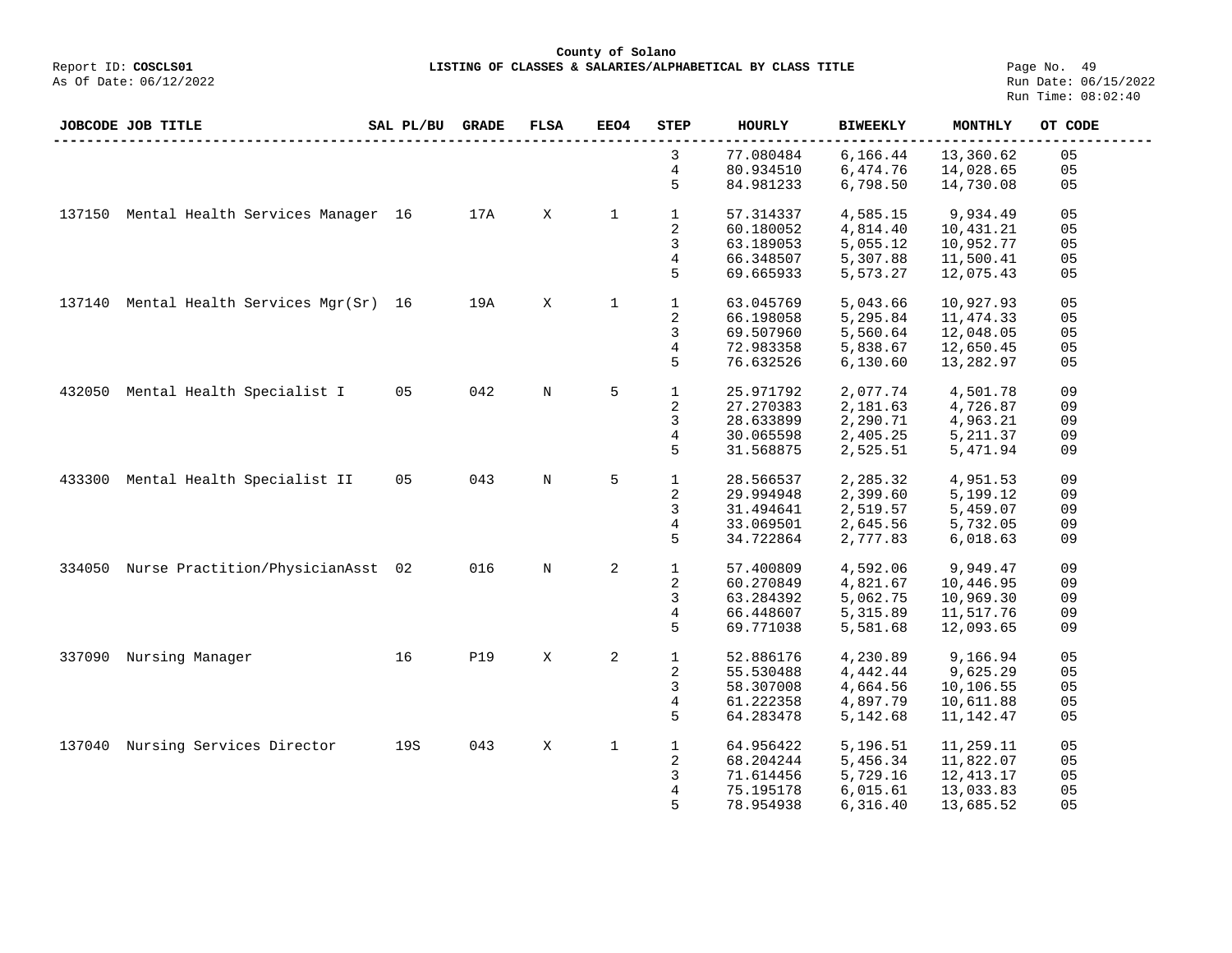## **County of Solano**<br>Exercis LISTING OF CLASSES & SALARIES/ALPH COSCLS01 **LISTING OF CLASSES & SALARIES/ALPHABETICAL BY CLASS TITLE Page No. 50**<br>Run Date: 06/15/2022

|        | JOBCODE JOB TITLE              | SAL PL/BU | <b>GRADE</b> | <b>FLSA</b> | EEO4 | <b>STEP</b>  | <b>HOURLY</b> | <b>BIWEEKLY</b> | <b>MONTHLY</b> | OT CODE |
|--------|--------------------------------|-----------|--------------|-------------|------|--------------|---------------|-----------------|----------------|---------|
|        |                                |           |              |             |      |              |               |                 |                |         |
|        | 335010 Nursing Supervisor      | 16        | <b>P18</b>   | X           | 2    | $\mathbf{1}$ | 49.505174     | 3,960.41        | 8,580.90       | 05      |
|        |                                |           |              |             |      | 2            | 51.980433     | 4,158.43        | 9,009.94       | 05      |
|        |                                |           |              |             |      | 3            | 54.579453     | 4,366.36        | 9,460.44       | 05      |
|        |                                |           |              |             |      | 4            | 57.308432     | 4,584.67        | 9,933.46       | 05      |
|        |                                |           |              |             |      | 5            | 60.173850     | 4,813.91        | 10,430.13      | 05      |
|        |                                |           |              |             |      |              |               |                 |                |         |
| 433110 | Occupational Therapist         | 07        | P14          | $\mathbf N$ | 3    | $\mathbf{1}$ | 38.886956     | 3,110.96        | 6,740.41       | 09      |
|        |                                |           |              |             |      | 2            | 40.831304     | 3,266.50        | 7,077.43       | 09      |
|        |                                |           |              |             |      | 3            | 42.872867     | 3,429.83        | 7,431.30       | 09      |
|        |                                |           |              |             |      | 4            | 45.016514     | 3,601.32        | 7,802.86       | 09      |
|        |                                |           |              |             |      | 5            | 47.267338     | 3,781.39        | 8,193.01       | 09      |
|        |                                |           |              |             |      |              |               |                 |                |         |
| 781060 | Office Aide                    | 09        | A01          | $\mathbf N$ | 6    | 3            | 18.508606     | 1,480.69        | 3,208.16       | 09      |
|        |                                |           |              |             |      | 4            | 19.482511     | 1,558.60        | 3,376.97       | 09      |
|        |                                |           |              |             |      | 5            | 20.507909     | 1,640.63        | 3,554.70       | 09      |
|        |                                |           |              |             |      |              |               |                 |                |         |
| 78106C | Office Aide (C)                | 30        | A01          | $\rm N$     | 6    | $\mathbf{1}$ | 16.918005     | 1,353.44        | 2,932.45       | 09      |
|        |                                |           |              |             |      | 2            | 17.808053     | 1,424.64        | 3,086.73       | 09      |
|        |                                |           |              |             |      | 3            | 18.745830     | 1,499.67        | 3,249.28       | 09      |
|        |                                |           |              |             |      | 4            | 19.732216     | 1,578.58        | 3,420.25       | 09      |
|        |                                |           |              |             |      | 5            | 20.770761     | 1,661.66        | 3,600.27       | 09      |
|        |                                |           |              |             |      |              |               |                 |                |         |
| 782030 | Office Assistant I             | 09        | A04          | $\mathbf N$ | 6    | $\mathbf{1}$ | 20.968683     | 1,677.49        | 3,634.57       | 09      |
|        |                                |           |              |             |      | 2            | 22.072618     | 1,765.81        | 3,825.92       | 09      |
|        |                                |           |              |             |      | 3            | 23.234148     | 1,858.73        | 4,027.25       | 09      |
|        |                                |           |              |             |      | 4            | 24.456772     | 1,956.54        | 4,239.17       | 09      |
|        |                                |           |              |             |      | 5            | 25.743966     | 2,059.52        | 4,462.29       | 09      |
|        |                                |           |              |             |      |              |               |                 |                |         |
| 78203C | Office Assistant I (C)         | 30        | A04          | $\rm N$     | 6    | $\mathbf{1}$ | 21.237438     | 1,699.00        | 3,681.16       | 09      |
|        |                                |           |              |             |      | 2            | 22.355522     | 1,788.44        | 3,874.96       | 09      |
|        |                                |           |              |             |      | 3            | 23.531942     | 1,882.56        | 4,078.87       | 09      |
|        |                                |           |              |             |      | 4            | 24.770238     | 1,981.62        | 4,293.51       | 09      |
|        |                                |           |              |             |      | 5            | 26.073932     | 2,085.91        | 4,519.48       | 09      |
|        |                                |           |              |             |      |              |               |                 |                |         |
| 783270 | Office Assistant II            | 09        | A06          | $\mathbf N$ | 6    | $\mathbf 1$  | 23.811860     | 1,904.95        | 4,127.39       | 09      |
|        |                                |           |              |             |      | 2            | 25.065030     | 2,005.20        | 4,344.61       | 09      |
|        |                                |           |              |             |      | 3            | 26.384513     | 2,110.76        | 4,573.32       | 09      |
|        |                                |           |              |             |      | 4            | 27.772946     | 2,221.84        | 4,813.98       | 09      |
|        |                                |           |              |             |      | 5            | 29.234675     | 2,338.77        | 5,067.34       | 09      |
|        |                                |           |              |             |      |              |               |                 |                |         |
|        | 78327C Office Assistant II (C) | 30        | A06          | $\rm N$     | 6    | $\mathbf{1}$ | 24.117060     | 1,929.36        | 4,180.29       | 09      |
|        |                                |           |              |             |      | 2            | 25.386290     | 2,030.90        | 4,400.29       | 09      |
|        |                                |           |              |             |      | 3            | 26.722686     | 2,137.81        | 4,631.93       | 09      |
|        |                                |           |              |             |      | 4            | 28.128913     | 2,250.31        | 4,875.68       | 09      |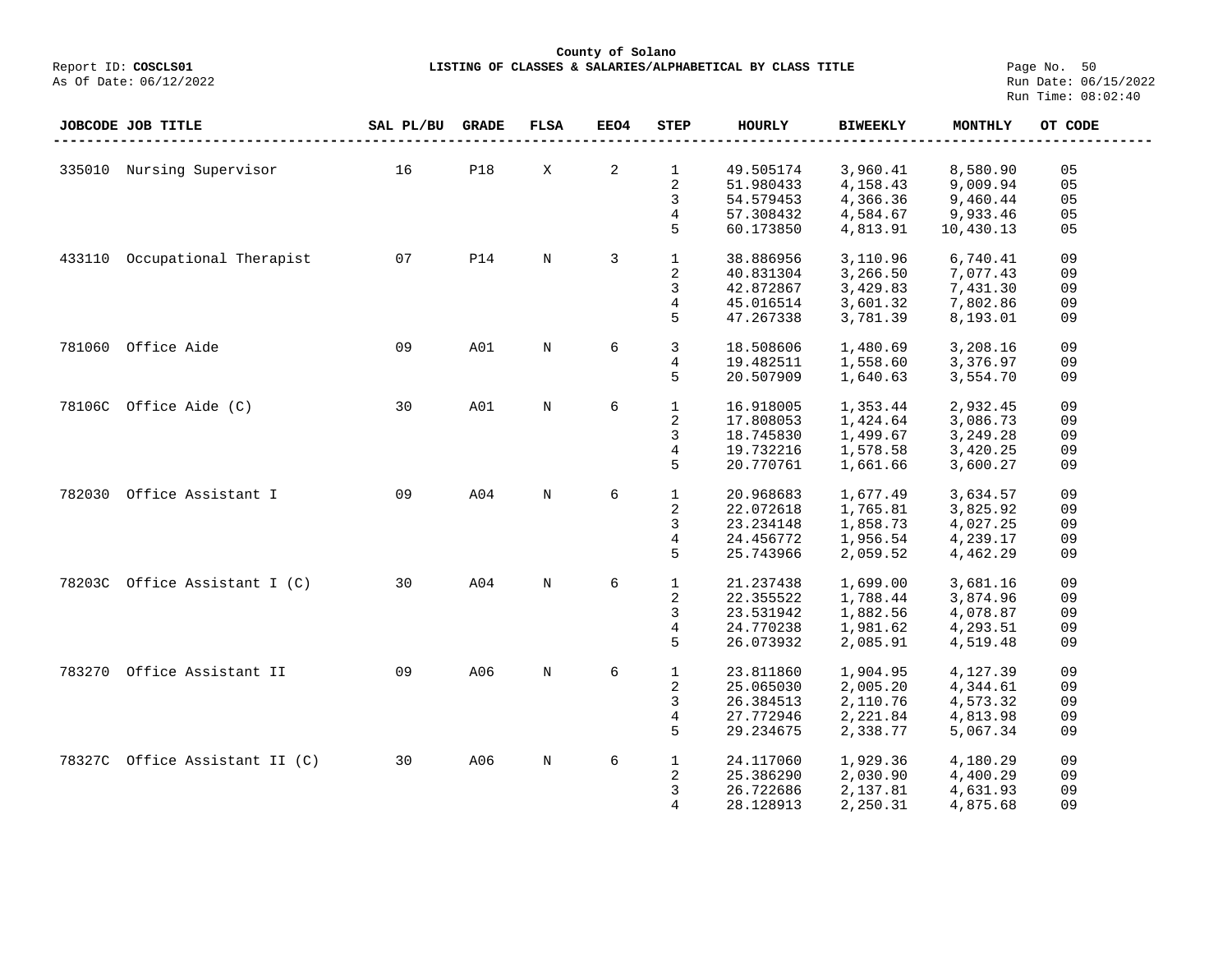**County of Solano**

LISTING OF CLASSES & SALARIES/ALPHABETICAL BY CLASS TITLE **Page No. 51**<br>Run Date: 06/15/2022 Run Time: 08:02:40

|        | JOBCODE JOB TITLE             | SAL PL/BU | <b>GRADE</b> | <b>FLSA</b> | EEO4 | <b>STEP</b>  | HOURLY    | <b>BIWEEKLY</b> | MONTHLY    | OT CODE |
|--------|-------------------------------|-----------|--------------|-------------|------|--------------|-----------|-----------------|------------|---------|
|        |                               |           |              |             |      | 5            | 29.609378 | 2,368.75        | 5,132.29   | 09      |
| 784040 | Office Assistant III          | 09        | A09          | N           | 6    | 1            | 26.477020 | 2,118.16        | 4,589.35   | 09      |
|        |                               |           |              |             |      | 2            | 27.870683 | 2,229.65        | 4,830.92   | 09      |
|        |                               |           |              |             |      | 3            | 29.337653 | 2,347.01        | 5,085.19   | 09      |
|        |                               |           |              |             |      | 4            | 30.882292 | 2,470.58        | 5,352.93   | 09      |
|        |                               |           |              |             |      | 5            | 32.507219 | 2,600.58        | 5,634.59   | 09      |
| 78404C | Office Assistant III (C)      | 30        | A09          | N           | 6    | $\mathbf{1}$ | 26.816375 | 2,145.31        | 4,648.17   | 09      |
|        |                               |           |              |             |      | 2            | 28.227905 | 2,258.23        | 4,892.84   | 09      |
|        |                               |           |              |             |      | 3            | 29.713676 | 2,377.09        | 5,150.37   | 09      |
|        |                               |           |              |             |      | 4            | 31.278113 | 2,502.25        | 5,421.54   | 09      |
|        |                               |           |              |             |      | 5            | 32.923865 | 2,633.91        | 5,706.80   | 09      |
| 784280 | Office Coordinator            | 09        | A11          | N           | 6    | $\mathbf{1}$ | 28.254661 | 2,260.37        | 4,897.48   | 09      |
|        |                               |           |              |             |      | 2            | 29.741704 | 2,379.34        | 5, 155. 23 | 09      |
|        |                               |           |              |             |      | 3            | 31.306407 | 2,504.51        | 5,426.44   | 09      |
|        |                               |           |              |             |      | 4            | 32.954896 | 2,636.39        | 5,712.18   | 09      |
|        |                               |           |              |             |      | 5            | 34.688908 | 2,775.11        | 6,012.74   | 09      |
| 78428C | Office Coordinator (C)        | 30        | A11          | N           | 6    | $\mathbf 1$  | 28.616802 | 2,289.34        | 4,960.25   | 09      |
|        |                               |           |              |             |      | 2            | 30.122904 | 2,409.83        | 5,221.30   | 09      |
|        |                               |           |              |             |      | 3            | 31.707665 | 2,536.61        | 5,496.00   | 09      |
|        |                               |           |              |             |      | 4            | 33.377281 | 2,670.18        | 5,785.40   | 09      |
|        |                               |           |              |             |      | 5            | 35.133517 | 2,810.68        | 6,089.81   | 09      |
| 785080 | Office Supervisor             | 08        | A12          | N           | 5    | $\mathbf{1}$ | 29.143043 | 2,331.44        | 5,051.46   | 09      |
|        |                               |           |              |             |      | 2            | 30.676340 | 2,454.11        | 5,317.23   | 09      |
|        |                               |           |              |             |      | 3            | 32.291661 | 2,583.33        | 5,597.22   | 09      |
|        |                               |           |              |             |      | 4            | 33.990766 | 2,719.26        | 5,891.73   | 09      |
|        |                               |           |              |             |      | 5            | 35.779755 | 2,862.38        | 6,201.82   | 09      |
| 78508C | Office Supervisor (C)         | 30        | A12          | N           | 5    | 1            | 29.516573 | 2,361.33        | 5,116.21   | 09      |
|        |                               |           |              |             |      | 2            | 31.069522 | 2,485.56        | 5,385.38   | 09      |
|        |                               |           |              |             |      | 3            | 32.705549 | 2,616.44        | 5,668.96   | 09      |
|        |                               |           |              |             |      | 4            | 34.426430 | 2,754.11        | 5,967.25   | 09      |
|        |                               |           |              |             |      | 5            | 36.238347 | 2,899.07        | 6,281.31   | 09      |
| 393020 | Org Development/Train Officer | 62        | 110          | X           | 2    | $\mathbf{1}$ | 52.393158 | 4,191.45        | 9,081.48   | 05      |
|        |                               |           |              |             |      | 2            | 55.012815 | 4,401.03        | 9,535.56   | 05      |
|        |                               |           |              |             |      | 3            | 57.763456 | 4,621.08        | 10,012.33  | 05      |
|        |                               |           |              |             |      | 4            | 60.651629 | 4,852.13        | 10,512.95  | 05      |
|        |                               |           |              |             |      | 5            | 63.684211 | 5,094.74        | 11,038.60  | 05      |
| 413300 | Paralegal                     | 07        | A10          | N           | 5    | $\mathbf{1}$ | 27.365404 | 2,189.23        | 4,743.34   | 09      |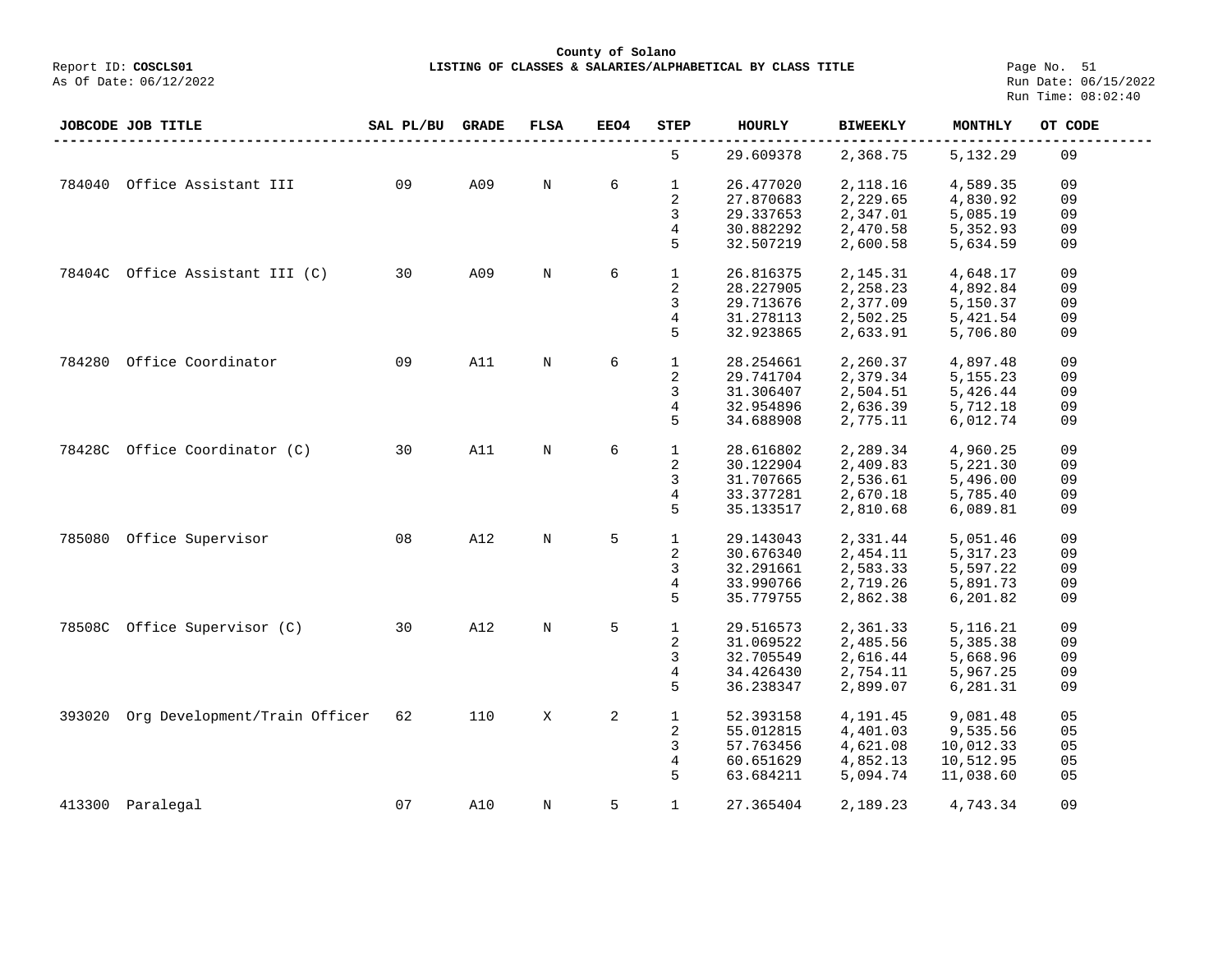**County of Solano**<br>Exercis LISTING OF CLASSES & SALARIES/ALPH COSCLS01 **LISTING OF CLASSES & SALARIES/ALPHABETICAL BY CLASS TITLE** Page No. 52<br>Run Date: 06/15/2022

As Of Date: 06/12/2022

|        | JOBCODE JOB TITLE                  | SAL PL/BU | <b>GRADE</b> | <b>FLSA</b> | EEO4        | STEP         | <b>HOURLY</b> | <b>BIWEEKLY</b> | <b>MONTHLY</b> | OT CODE |
|--------|------------------------------------|-----------|--------------|-------------|-------------|--------------|---------------|-----------------|----------------|---------|
|        |                                    |           |              |             |             | 2            | 28.806192     | 2,304.50        | 4,993.07       | 09      |
|        |                                    |           |              |             |             | 3            | 30.322034     | 2,425.76        | 5,255.82       | 09      |
|        |                                    |           |              |             |             | 4            | 31.918159     | 2,553.45        | 5,532.48       | 09      |
|        |                                    |           |              |             |             | 5            | 33.598059     | 2,687.84        | 5,823.66       | 09      |
| 414030 | Paralegal (Senior)                 | 07        | 155          | N           | 5           | $\mathbf 1$  | 28.254661     | 2,260.37        | 4,897.48       | 09      |
|        |                                    |           |              |             |             | 2            | 29.741704     | 2,379.34        | 5, 155. 23     | 09      |
|        |                                    |           |              |             |             | 3            | 31.306407     | 2,504.51        | 5,426.44       | 09      |
|        |                                    |           |              |             |             | 4            | 32.954896     | 2,636.39        | 5,712.18       | 09      |
|        |                                    |           |              |             |             | 5            | 35.277963     | 2,822.24        | 6,114.85       | 09      |
| 423070 | Park Ranger                        | 10        | 015          | N           | 8           | $\mathbf 1$  | 30.289034     | 2,423.12        | 5,250.10       | 09      |
|        |                                    |           |              |             |             | 2            | 31.803620     | 2,544.29        | 5,512.63       | 09      |
|        |                                    |           |              |             |             | $\mathsf{3}$ | 33.393678     | 2,671.49        | 5,788.24       | 09      |
|        |                                    |           |              |             |             | 4            | 35.063446     | 2,805.08        | 6,077.66       | 09      |
|        |                                    |           |              |             |             | 5            | 36.816536     | 2,945.32        | 6,381.53       | 09      |
| 422020 | Park Ranger Assistant              | 10        | 016          | N           | 8           | $\mathbf{1}$ | 23.273017     | 1,861.84        | 4,033.99       | 09      |
|        |                                    |           |              |             |             | 2            | 24.436728     | 1,954.94        | 4,235.70       | 09      |
|        |                                    |           |              |             |             | 3            | 25.658495     | 2,052.68        | 4,447.47       | 09      |
|        |                                    |           |              |             |             | 4            | 26.941419     | 2,155.31        | 4,669.85       | 09      |
|        |                                    |           |              |             |             | 5            | 28.288403     | 2,263.07        | 4,903.32       | 09      |
| 425030 | Park Ranger Supervisor             | 08        | <b>P12</b>   | $\mathbb N$ | 8           | $\mathbf 1$  | 34.167358     | 2,733.39        | 5,922.34       | 09      |
|        |                                    |           |              |             |             | 2            | 35.875730     | 2,870.06        | 6,218.46       | 09      |
|        |                                    |           |              |             |             | 3            | 37.669511     | 3,013.56        | 6,529.38       | 09      |
|        |                                    |           |              |             |             | 4            | 39.552988     | 3,164.24        | 6,855.85       | 09      |
|        |                                    |           |              |             |             | 5            | 41.530637     | 3,322.45        | 7,198.64       | 09      |
|        | 157070 Parks Services Manager      | 19S       | 044          | X           | $\mathbf 1$ | $\mathbf{1}$ | 46.751776     | 3,740.14        | 8,103.64       | 05      |
|        |                                    |           |              |             |             | 2            | 49.089366     | 3,927.15        | 8,508.82       | 05      |
|        |                                    |           |              |             |             | 3            | 51.543836     | 4,123.51        | 8,934.27       | 05      |
|        |                                    |           |              |             |             | 4            | 54.121026     | 4,329.68        | 9,380.98       | 05      |
|        |                                    |           |              |             |             | 5            | 56.827076     | 4,546.17        | 9,850.03       | 05      |
|        | 433200 Patient Benefits Specialist | 05        | 017          | $\mathbb N$ | 5           | $\mathbf{1}$ | 28.079650     | 2,246.37        | 4,867.14       | 09      |
|        |                                    |           |              |             |             | 2            | 29.483631     | 2,358.69        | 5,110.50       | 09      |
|        |                                    |           |              |             |             | 3            | 30.957811     | 2,476.62        | 5,366.02       | 09      |
|        |                                    |           |              |             |             | 4            | 32.505704     | 2,600.46        | 5,634.32       | 09      |
|        |                                    |           |              |             |             | 5            | 34.130990     | 2,730.48        | 5,916.04       | 09      |
|        | 30501C Payroll Officer (C)         | 30        | <b>P13</b>   | $\mathbb N$ | 2           | $\mathbf{1}$ | 39.587189     | 3,166.98        | 6,861.78       | 09      |
|        |                                    |           |              |             |             | 2            | 41.566549     | 3,325.32        | 7,204.87       | 09      |
|        |                                    |           |              |             |             | 3            | 43.644876     | 3,491.59        | 7,565.11       | 09      |
|        |                                    |           |              |             |             | 4            | 45.827120     | 3,666.17        | 7,943.37       | 09      |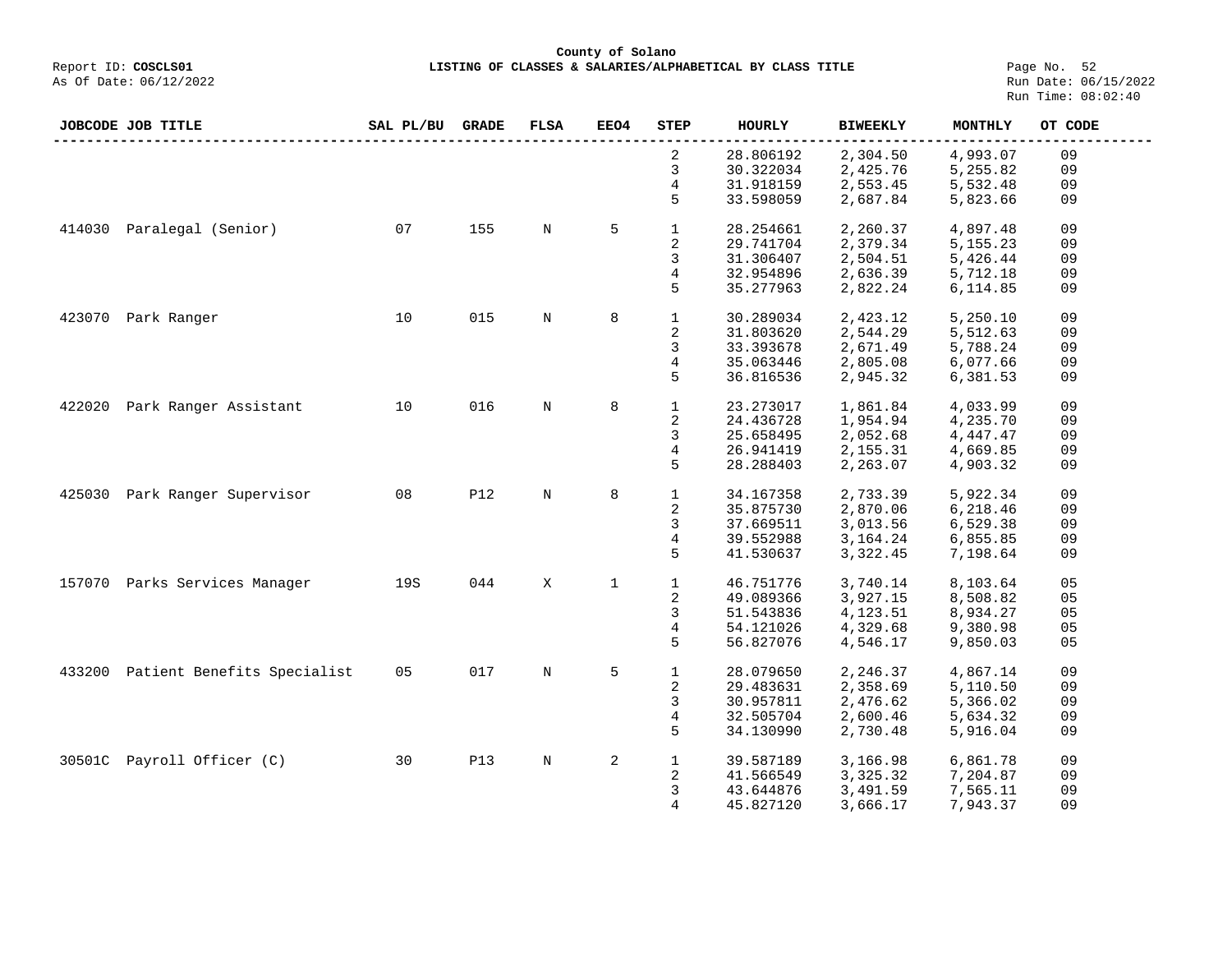**LISTING OF CLASSES & SALARIES/ALPHABETICAL BY CLASS TITLE** Page No. 53<br>Run Date: 06/15/2022 Run Time: 08:02:40

|        | JOBCODE JOB TITLE               | SAL PL/BU | <b>GRADE</b> | <b>FLSA</b>  | EEO4           | STEP         | <b>HOURLY</b> | <b>BIWEEKLY</b> | MONTHLY   | OT CODE |
|--------|---------------------------------|-----------|--------------|--------------|----------------|--------------|---------------|-----------------|-----------|---------|
|        |                                 |           |              |              |                | 5            | 48.118476     | 3,849.48        | 8,340.54  | 09      |
|        | 40202C Payroll Technician I (C) | 30        | 039          | $_{\rm N}$   | 3              | $\mathbf{1}$ | 25.577681     | 2,046.21        | 4,433.47  | 09      |
|        |                                 |           |              |              |                | $\sqrt{2}$   | 26.856565     | 2,148.53        | 4,655.14  | 09      |
|        |                                 |           |              |              |                | 3            | 28.199394     | 2,255.95        | 4,887.90  | 09      |
|        |                                 |           |              |              |                | 4            | 29.609363     | 2,368.75        | 5,132.29  | 09      |
|        |                                 |           |              |              |                | 5            | 31.089831     | 2,487.19        | 5,388.90  | 09      |
| 40313C | Payroll Technician II (C)       | 30        | 040          | $_{\rm N}$   | 3              | $\mathbf{1}$ | 28.199392     | 2,255.95        | 4,887.90  | 09      |
|        |                                 |           |              |              |                | 2            | 29.609361     | 2,368.75        | 5,132.29  | 09      |
|        |                                 |           |              |              |                | 3            | 31.089830     | 2,487.19        | 5,388.90  | 09      |
|        |                                 |           |              |              |                | 4            | 32.644321     | 2,611.55        | 5,658.35  | 09      |
|        |                                 |           |              |              |                | 5            | 34.276538     | 2,742.12        | 5,941.27  | 09      |
| 40405C | Payroll Technician III (C)      | 30        | 041          | $\mathbf N$  | 3              | $\mathbf{1}$ | 30.314383     | 2,425.15        | 5,254.49  | 09      |
|        |                                 |           |              |              |                | 2            | 31.830102     | 2,546.41        | 5,517.22  | 09      |
|        |                                 |           |              |              |                | 3            | 33.421607     | 2,673.73        | 5,793.08  | 09      |
|        |                                 |           |              |              |                | 4            | 35.092687     | 2,807.41        | 6,082.73  | 09      |
|        |                                 |           |              |              |                | 5            | 36.847322     | 2,947.79        | 6,386.87  | 09      |
| 781090 | Peer Group Co-Facilitator       | 00        | 029          | $\mathbf N$  | 6              | 5            | 15.000000     |                 |           | 09      |
| 433330 | Pharmacy Specialist             | 07        | <b>P08</b>   | $\, {\rm N}$ | 5              | $\mathbf{1}$ | 25.759520     | 2,060.76        | 4,464.98  | 09      |
|        |                                 |           |              |              |                | 2            | 27.047495     | 2,163.80        | 4,688.23  | 09      |
|        |                                 |           |              |              |                | 3            | 28.399872     | 2,271.99        | 4,922.65  | 09      |
|        |                                 |           |              |              |                | 4            | 29.819864     | 2,385.59        | 5,168.78  | 09      |
|        |                                 |           |              |              |                | 5            | 31.310857     | 2,504.87        | 5,427.22  | 09      |
| 433120 | Physical Therapist              | 07        | <b>P14</b>   | $\mathbf N$  | 2              | $\mathbf{1}$ | 38.886956     | 3,110.96        | 6,740.41  | 09      |
|        |                                 |           |              |              |                | 2            | 40.831304     | 3,266.50        | 7,077.43  | 09      |
|        |                                 |           |              |              |                | 3            | 42.872867     | 3,429.83        | 7,431.30  | 09      |
|        |                                 |           |              |              |                | 4            | 45.016514     | 3,601.32        | 7,802.86  | 09      |
|        |                                 |           |              |              |                | 5            | 47.267338     | 3,781.39        | 8,193.01  | 09      |
| 352010 | Planner (Assistant)             | 07        | <b>P10</b>   | $\mathbf N$  | 2              | $\mathbf{1}$ | 29.864933     | 2,389.19        | 5,176.59  | 09      |
|        |                                 |           |              |              |                | 2            | 31.358177     | 2,508.65        | 5,435.42  | 09      |
|        |                                 |           |              |              |                | 3            | 32.926089     | 2,634.09        | 5,707.19  | 09      |
|        |                                 |           |              |              |                | 4            | 34.572393     | 2,765.79        | 5,992.55  | 09      |
|        |                                 |           |              |              |                | 5            | 36.301013     | 2,904.08        | 6,292.18  | 09      |
|        | 355010 Planner (Principal)      | 08        | 056          | $\mathbf N$  | $\overline{a}$ | $\mathbf{1}$ | 55.020675     | 4,401.65        | 9,536.92  | 09      |
|        |                                 |           |              |              |                | 2            | 57.771709     | 4,621.74        | 10,013.76 | 09      |
|        |                                 |           |              |              |                | 3            | 60.660295     | 4,852.82        | 10,514.45 | 09      |
|        |                                 |           |              |              |                |              |               |                 |           | 09      |
|        |                                 |           |              |              |                | 4            | 63.693305     | 5,095.46        | 11,040.17 |         |
|        |                                 |           |              |              |                | 5            | 66.877974     | 5,350.24        | 11,592.18 | 09      |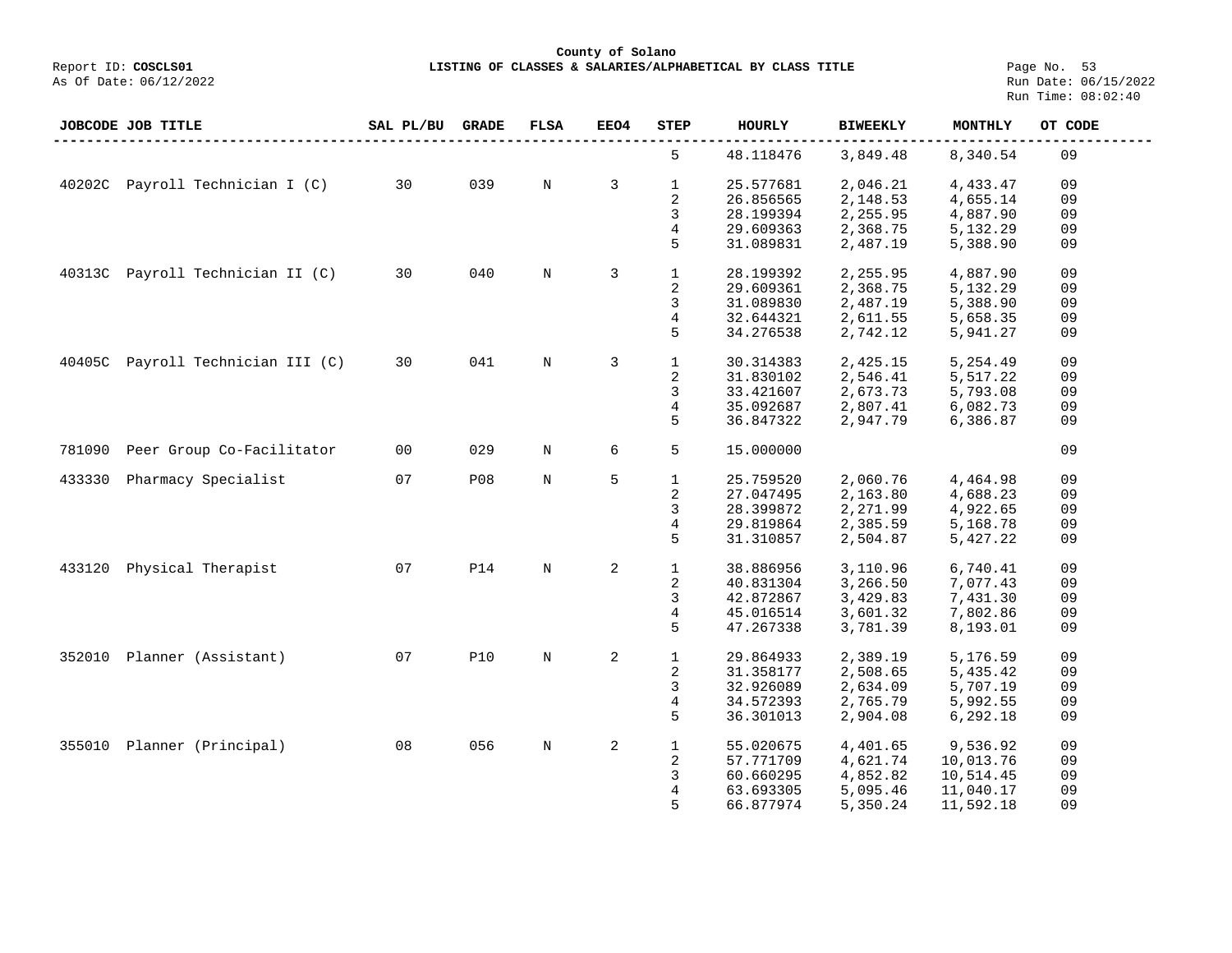**County of Solano**<br>Exercis LISTING OF CLASSES & SALARIES/ALPH COSCLS01 **LISTING OF CLASSES & SALARIES/ALPHABETICAL BY CLASS TITLE** Page No. 54<br>Run Date: 06/15/2022

As Of Date: 06/12/2022

|        | JOBCODE JOB TITLE          | SAL PL/BU | <b>GRADE</b> | <b>FLSA</b> | EEO4         | STEP         | HOURLY    | <b>BIWEEKLY</b> | MONTHLY   | OT CODE        |
|--------|----------------------------|-----------|--------------|-------------|--------------|--------------|-----------|-----------------|-----------|----------------|
|        |                            |           |              |             |              |              |           |                 |           |                |
| 353020 | Planner (Senior)           | 07        | 165          | $\mathbf N$ | 2            | $\mathbf{1}$ | 45.497840 | 3,639.83        | 7,886.29  | 09             |
|        |                            |           |              |             |              | 2            | 47.772728 | 3,821.82        | 8,280.61  | 09             |
|        |                            |           |              |             |              | 3            | 50.161366 | 4,012.91        | 8,694.64  | 09             |
|        |                            |           |              |             |              | 4            | 52.669436 | 4, 213.55       | 9,129.37  | 09             |
|        |                            |           |              |             |              | 5            | 55.302908 | 4,424.23        | 9,585.84  | 09             |
| 353010 | Planner Associate          | 07        | 166          | N           | 2            | $\mathbf{1}$ | 38.267416 | 3,061.39        | 6,633.02  | 09             |
|        |                            |           |              |             |              | 2            | 40.180790 | 3,214.46        | 6,964.67  | 09             |
|        |                            |           |              |             |              | 3            | 42.189827 | 3,375.19        | 7,312.90  | 09             |
|        |                            |           |              |             |              | 4            | 44.299322 | 3,543.95        | 7,678.55  | 09             |
|        |                            |           |              |             |              | 5            | 46.514288 | 3,721.14        | 8,062.48  | 09             |
|        |                            |           |              |             |              |              |           |                 |           |                |
| 157040 | Planning Program Manager   | 19S       | 046          | X           | $\mathbf{1}$ | $\mathbf{1}$ | 61.473058 | 4,917.84        | 10,655.33 | 0 <sub>5</sub> |
|        |                            |           |              |             |              | 2            | 64.546709 | 5,163.74        | 11,188.10 | 05             |
|        |                            |           |              |             |              | 3            | 67.774043 | 5,421.92        | 11,747.50 | 05             |
|        |                            |           |              |             |              | 4            | 71.162750 | 5,693.02        | 12,334.88 | 05             |
|        |                            |           |              |             |              | 5            | 74.720886 | 5,977.67        | 12,951.62 | 05             |
| 453010 | Planning Technician        | 07        | P09          | N           | 3            | $\mathbf{1}$ | 27.714032 | 2,217.12        | 4,803.77  | 09             |
|        |                            |           |              |             |              | 2            | 29.099733 | 2,327.98        | 5,043.95  | 09             |
|        |                            |           |              |             |              | 3            | 30.554719 | 2,444.38        | 5,296.15  | 09             |
|        |                            |           |              |             |              | 4            | 32.082456 | 2,566.60        | 5,560.96  | 09             |
|        |                            |           |              |             |              | 5            | 33.686577 | 2,694.93        | 5,839.01  | 09             |
|        |                            |           |              |             |              |              |           |                 |           |                |
| 107250 | Policy & Financial Analyst | 19S       | 047          | X           | $\mathbf{1}$ | $\mathbf{1}$ | 48.877049 | 3,910.16        | 8,472.02  | 05             |
|        |                            |           |              |             |              | 2            | 51.320901 | 4,105.67        | 8,895.62  | 05             |
|        |                            |           |              |             |              | 3            | 53.886945 | 4,310.96        | 9,340.40  | 05             |
|        |                            |           |              |             |              | 4            | 56.581294 | 4,526.50        | 9,807.42  | 05             |
|        |                            |           |              |             |              | 5            | 59.410357 | 4,752.83        | 10,297.80 | 05             |
| 107340 | Policy & Financial Manager | 19S       | 059          | X           | $\mathbf{1}$ | $\mathbf 1$  | 54.742313 | 4,379.39        | 9,488.67  | 05             |
|        |                            |           |              |             |              | 2            | 57.479428 | 4,598.35        | 9,963.10  | 05             |
|        |                            |           |              |             |              | 3            | 60.353400 | 4,828.27        | 10,461.26 | 05             |
|        |                            |           |              |             |              | 4            | 63.371067 | 5,069.69        | 10,984.32 | 05             |
|        |                            |           |              |             |              | 5            | 66.539623 | 5,323.17        | 11,533.54 | 05             |
|        |                            |           |              |             |              |              |           |                 |           |                |
| 117370 | Probation Division Chief   | 17        | 003          | X           | $\mathbf{1}$ | $\mathbf{1}$ | 64.395368 | 5, 151.63       | 11,161.86 | 05             |
|        |                            |           |              |             |              | 2            | 67.615136 | 5,409.21        | 11,719.96 | 05             |
|        |                            |           |              |             |              | 3            | 70.995894 | 5,679.67        | 12,305.96 | 05             |
|        |                            |           |              |             |              | 4            | 74.545689 | 5,963.66        | 12,921.25 | 05             |
|        |                            |           |              |             |              | 5            | 78.272975 | 6,261.84        | 13,567.32 | 05             |
|        |                            |           |              |             |              |              |           |                 |           |                |
| 117070 | Probation Services Manager | 17        | 002          | X           | $\mathbf 1$  | $\mathbf{1}$ | 51.061080 | 4,084.89        | 8,850.59  | 05             |
|        |                            |           |              |             |              | 2            | 53.614133 | 4,289.13        | 9,293.12  | 05             |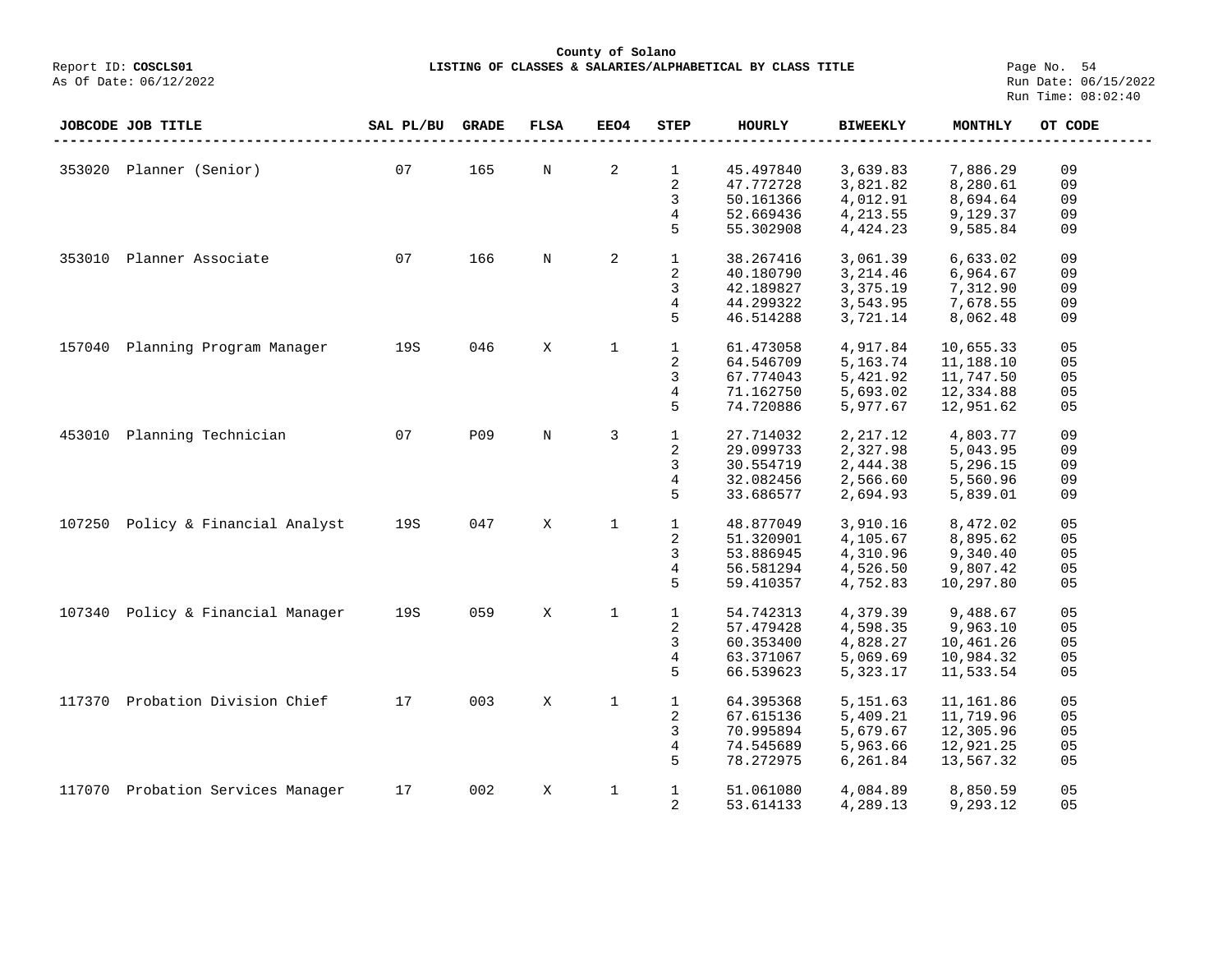**County of Solano**<br>Exercis LISTING OF CLASSES & SALARIES/ALPH COSCLS01 **LISTING OF CLASSES & SALARIES/ALPHABETICAL BY CLASS TITLE Page No. 55**<br>Run Date: 06/15/2022

As Of Date: 06/12/2022

|        | JOBCODE JOB TITLE         | SAL PL/BU | <b>GRADE</b> | FLSA | <b>EEO4</b>  | <b>STEP</b>             | <b>HOURLY</b> | <b>BIWEEKLY</b> | MONTHLY     | OT CODE |
|--------|---------------------------|-----------|--------------|------|--------------|-------------------------|---------------|-----------------|-------------|---------|
|        |                           |           |              |      |              | 3                       | 56.294842     | 4,503.59        | 9,757.77    | 05      |
|        |                           |           |              |      |              | 4                       | 59.109581     | 4,728.77        | 10,245.66   | 05      |
|        |                           |           |              |      |              | 5                       | 62.065062     | 4,965.20        | 10,757.94   | 05      |
| 413320 | Process Server            | 07        | 150          | N    | 5            | $\mathbf{1}$            | 21.242520     | 1,699.40        | 3,682.04    | 09      |
|        |                           |           |              |      |              | $\overline{\mathbf{c}}$ | 22.304642     | 1,784.37        | 3,866.14    | 09      |
|        |                           |           |              |      |              | 3                       | 23.419873     | 1,873.59        | 4,059.45    | 09      |
|        |                           |           |              |      |              | 4                       | 24.590867     | 1,967.27        | 4,262.42    | 09      |
|        |                           |           |              |      |              |                         |               |                 |             |         |
|        |                           |           |              |      |              | 5                       | 25.820411     | 2,065.63        | 4,475.54    | 09      |
| 147350 | Program Analyst           | 16X       | <b>P14</b>   | X    | $\mathbf{1}$ | $\mathbf{1}$            | 39.926633     | 3,194.13        | 6,920.62    | 05      |
|        |                           |           |              |      |              | $\overline{\mathbf{c}}$ | 41.922966     | 3,353.84        | 7,266.65    | 05      |
|        |                           |           |              |      |              | 3                       | 44.019112     | 3,521.53        | 7,629.98    | 05      |
|        |                           |           |              |      |              | 4                       | 46.220072     | 3,697.61        | 8,011.48    | 05      |
|        |                           |           |              |      |              | 5                       | 48.531078     | 3,882.49        | 8,412.05    | 05      |
| 445070 | Program Specialist        | 06        | 011          | N    | 5            | $\mathbf{1}$            | 37.258539     | 2,980.68        | 6,458.15    | 09      |
|        |                           |           |              |      |              |                         |               |                 |             |         |
|        |                           |           |              |      |              | 2                       | 39.121468     | 3,129.72        | 6,781.05    | 09      |
|        |                           |           |              |      |              | 3                       | 41.077541     | 3,286.20        | 7,120.11    | 09      |
|        |                           |           |              |      |              | 4                       | 43.131418     | 3,450.51        | 7,476.11    | 09      |
|        |                           |           |              |      |              | 5                       | 45.287984     | 3,623.04        | 7,849.92    | 09      |
| 187080 | Project Manager           | 16        | <b>P14</b>   | X    | $\mathbf 1$  | $\mathbf{1}$            | 39.926633     | 3,194.13        | 6,920.62    | 05      |
|        |                           |           |              |      |              | 2                       | 41.922966     | 3,353.84        | 7,266.65    | 05      |
|        |                           |           |              |      |              | $\mathsf 3$             | 44.019112     | 3,521.53        | 7,629.98    | 05      |
|        |                           |           |              |      |              | 4                       | 46.220072     | 3,697.61        | 8,011.48    | 05      |
|        |                           |           |              |      |              | 5                       | 48.531078     | 3,882.49        | 8,412.05    | 05      |
|        | 187081 Project Manager    | 16X       | <b>P14</b>   | X    | $\mathbf{1}$ | $\mathbf{1}$            | 39.926633     | 3,194.13        | 6,920.62    | 05      |
|        |                           |           |              |      |              | $\overline{a}$          | 41.922966     | 3,353.84        | 7,266.65    | 05      |
|        |                           |           |              |      |              |                         |               |                 |             | 05      |
|        |                           |           |              |      |              | 3                       | 44.019112     | 3,521.53        | 7,629.98    |         |
|        |                           |           |              |      |              | 4                       | 46.220072     | 3,697.61        | 8,011.48    | 05      |
|        |                           |           |              |      |              | 5                       | 48.531078     | 3,882.49        | 8,412.05    | 05      |
| 333090 | Psychiatrist              | 11        | 004          | X    | 2            | $\mathbf{1}$            | 130.429039    | 10,434.32       | 22,607.70   | 05      |
|        |                           |           |              |      |              | 2                       | 136.950539    | 10,956.04       | 23,738.09   | 05      |
|        |                           |           |              |      |              | 3                       | 143.797854    | 11,503.83       | 24,924.96   | 05      |
|        |                           |           |              |      |              | $\overline{4}$          | 150.987719    | 12,079.02       | 26, 171. 21 | 05      |
|        |                           |           |              |      |              | 5                       | 158.537179    | 12,682.97       | 27,479.78   | 05      |
| 333140 | Psychiatrist (Board Cert) | 11        | 005          | X    | 2            | $\mathbf{1}$            | 133.689936    | 10,695.19       | 23, 172.92  | 05      |
|        |                           |           |              |      |              | 2                       | 140.374344    | 11,229.95       | 24, 331.55  | 05      |
|        |                           |           |              |      |              |                         |               |                 |             |         |
|        |                           |           |              |      |              | 3                       | 147.393220    | 11,791.46       | 25,548.16   | 05      |
|        |                           |           |              |      |              | 4                       | 154.763026    | 12,381.04       | 26,825.59   | 05      |
|        |                           |           |              |      |              | 5                       | 162.501089    | 13,000.09       | 28,166.86   | 05      |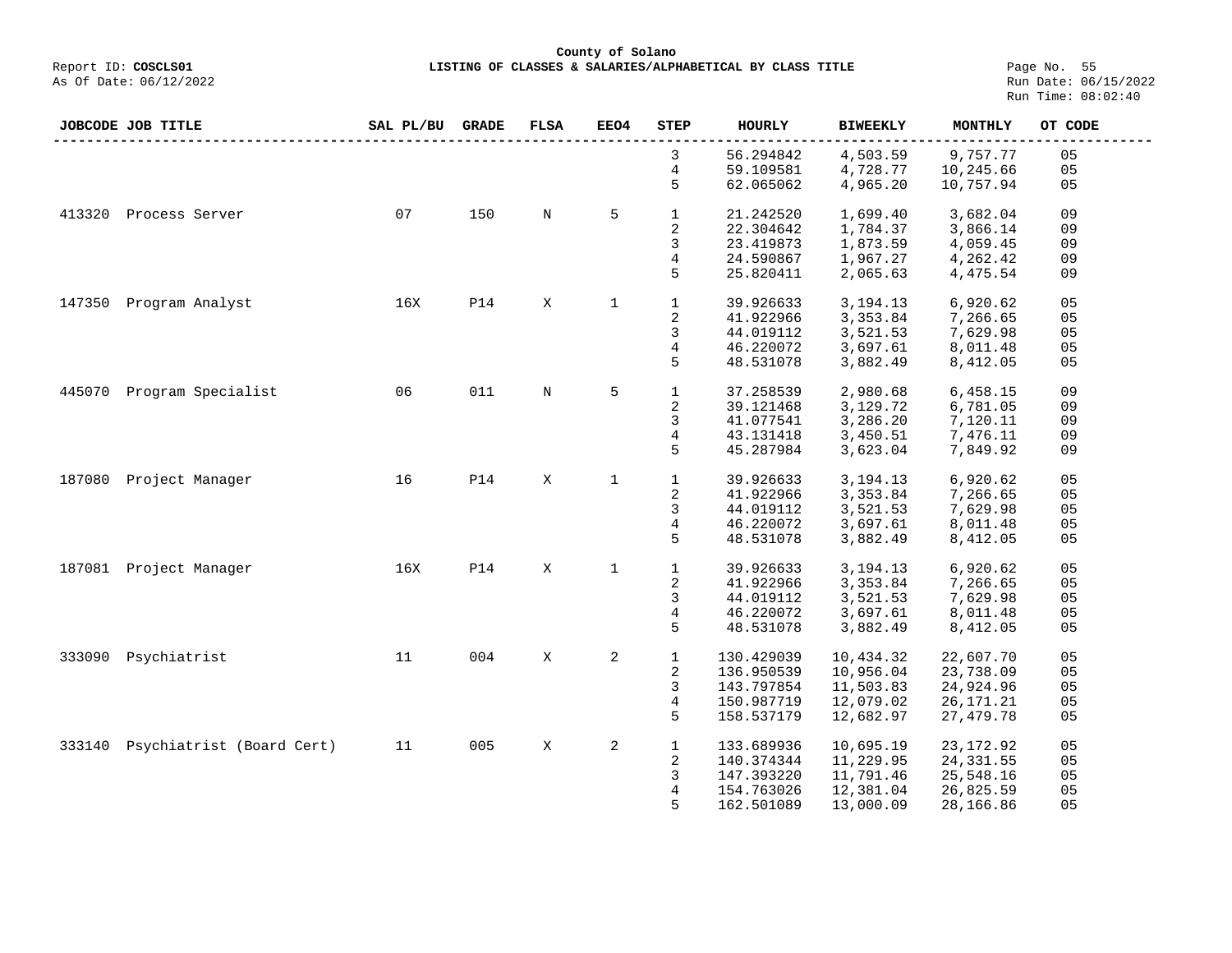**County of Solano**<br>Exercis LISTING OF CLASSES & SALARIES/ALPH COSCLS01 **LISTING OF CLASSES & SALARIES/ALPHABETICAL BY CLASS TITLE** Page No. 56<br>Run Date: 06/15/2022

|        | <b>JOBCODE JOB TITLE</b>           | SAL PL/BU | <b>GRADE</b> | <b>FLSA</b> | EEO4         | <b>STEP</b>    | <b>HOURLY</b> | <b>BIWEEKLY</b> | MONTHLY    | OT CODE        |
|--------|------------------------------------|-----------|--------------|-------------|--------------|----------------|---------------|-----------------|------------|----------------|
|        |                                    |           |              |             |              |                |               |                 |            |                |
| 337180 | Psychiatrist Supervisor            | 16        | 066          | X           | 2            | $\mathbf{1}$   | 116.557473    | 9,324.60        | 20,203.30  | 05             |
|        |                                    |           |              |             |              | 2              | 122.385346    | 9,790.83        | 21, 213.46 | 0 <sub>5</sub> |
|        |                                    |           |              |             |              | 3              | 128.504615    | 10,280.37       | 22, 274.13 | 05             |
|        |                                    |           |              |             |              | 4              | 134.929845    | 10,794.39       | 23,387.84  | 05             |
|        |                                    |           |              |             |              | 5              | 141.676336    | 11,334.11       | 24,557.23  | 05             |
| 333200 | Psychiatrist(Child-Board Cert) 11  |           | 006          | X           | 2            | $\mathbf{1}$   | 140.374555    | 11,229.96       | 24,331.59  | 05             |
|        |                                    |           |              |             |              | 2              | 147.393279    | 11,791.46       | 25,548.17  | 05             |
|        |                                    |           |              |             |              | 3              | 154.762946    | 12,381.04       | 26,825.58  | 05             |
|        |                                    |           |              |             |              | 4              | 162.501089    | 13,000.09       | 28,166.86  | 05             |
|        |                                    |           |              |             |              | 5              | 170.626146    | 13,650.09       | 29,575.20  | 05             |
| 147170 | Public Authority Administrator 19S |           | 048          | X           | $\mathbf 1$  | $\mathbf{1}$   | 52.959153     | 4,236.73        | 9,179.59   | 05             |
|        |                                    |           |              |             |              | 2              | 55.607112     | 4,448.57        | 9,638.57   | 05             |
|        |                                    |           |              |             |              | 3              | 58.387467     | 4,671.00        | 10,120.49  | 05             |
|        |                                    |           |              |             |              | 4              | 61.306839     | 4,904.55        | 10,626.52  | 05             |
|        |                                    |           |              |             |              | 5              | 64.372181     | 5,149.77        | 11,157.85  | 05             |
| 118110 | Public Defender                    | 61        | 049          | X           | $\mathbf{1}$ | $\mathbf{1}$   | 98.337409     | 7,866.99        | 17,045.15  | 05             |
|        |                                    |           |              |             |              | 2              | 103.254279    | 8,260.34        | 17,897.41  | 05             |
|        |                                    |           |              |             |              | 3              | 108.416993    | 8,673.36        | 18,792.28  | 05             |
|        |                                    |           |              |             |              | 4              | 113.837842    | 9,107.03        | 19,731.89  | 05             |
|        |                                    |           |              |             |              | 5              | 119.529734    | 9,562.38        | 20,718.49  | 05             |
| 413100 | Public Defender Investigator       | 07        | 182          | $\mathbf N$ | 5            | $\mathbf{1}$   | 39.415516     | 3, 153. 24      | 6,832.02   | 09             |
|        |                                    |           |              |             |              | 2              | 41.386293     | 3,310.90        | 7,173.62   | 09             |
|        |                                    |           |              |             |              | 3              | 43.455605     | 3,476.45        | 7,532.31   | 09             |
|        |                                    |           |              |             |              | 4              | 45.628388     | 3,650.27        | 7,908.92   | 09             |
|        |                                    |           |              |             |              | 5              | 47.909808     | 3,832.78        | 8,304.37   | 09             |
| 137220 | Public Hlth Lab Asst Director      | 19S       | 049          | X           | $\mathbf{1}$ | $\mathbf{1}$   | 47.614189     | 3,809.14        | 8,253.13   | 05             |
|        |                                    |           |              |             |              | 2              | 49.994898     | 3,999.59        | 8,665.78   | 05             |
|        |                                    |           |              |             |              | 3              | 52.494645     | 4,199.57        | 9,099.07   | 05             |
|        |                                    |           |              |             |              | 4              | 55.119372     | 4,409.55        | 9,554.03   | 05             |
|        |                                    |           |              |             |              | 5              | 57.875343     | 4,630.03        | 10,031.73  | 05             |
| 137050 | Public Hlth Lab Director           | 19S       | 050          | X           | $\mathbf{1}$ | $\mathbf{1}$   | 59.729199     | 4,778.34        | 10,353.06  | 05             |
|        |                                    |           |              |             |              | 2              | 62.715660     | 5,017.25        | 10,870.71  | 05             |
|        |                                    |           |              |             |              | 3              | 65.851446     | 5,268.12        | 11, 414.25 | 05             |
|        |                                    |           |              |             |              | 4              | 69.144016     | 5,531.52        | 11,984.96  | 05             |
|        |                                    |           |              |             |              | 5              | 72.601216     | 5,808.10        | 12,584.21  | 05             |
| 433130 | Public Hlth Lab Technician         | 07        | P07          | $\mathbf N$ | 3            | $\mathbf{1}$   | 24.004526     | 1,920.36        | 4,160.79   | 09             |
|        |                                    |           |              |             |              | $\overline{2}$ | 25.204748     | 2,016.38        | 4,368.82   | 09             |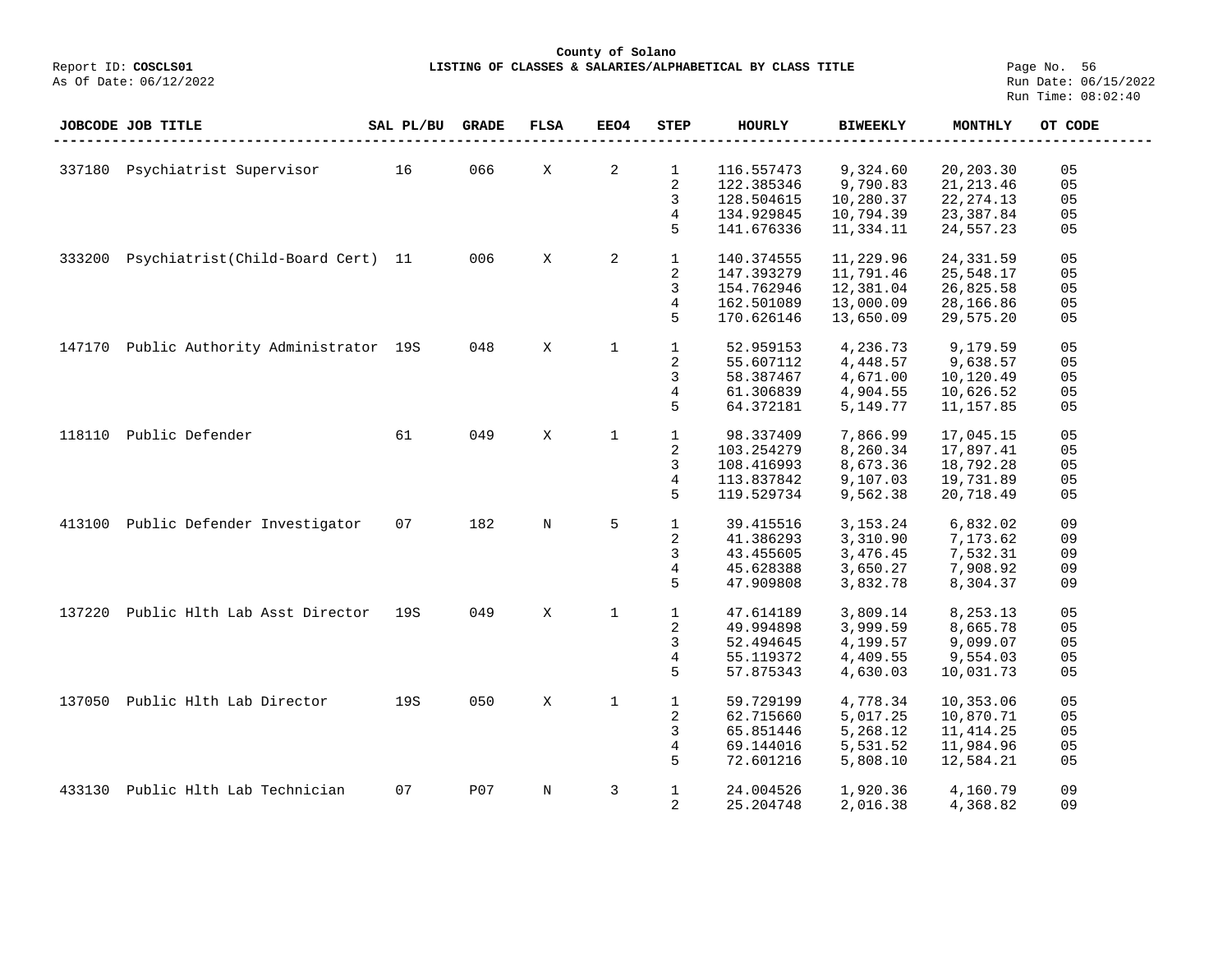## **County of Solano**<br>Exercis LISTING OF CLASSES & SALARIES/ALPH COSCLS01 Report ID: **COSCLS01 LISTING OF CLASSES & SALARIES/ALPHABETICAL BY CLASS TITLE**<br>As Of Date: 06/12/2022

Page No. 57<br>Run Date: 06/15/2022 Run Time: 08:02:40

|        | JOBCODE JOB TITLE                     | SAL PL/BU | <b>GRADE</b> | <b>FLSA</b> | EEO4 | STEP           | <b>HOURLY</b> | <b>BIWEEKLY</b> | MONTHLY   | OT CODE |
|--------|---------------------------------------|-----------|--------------|-------------|------|----------------|---------------|-----------------|-----------|---------|
|        |                                       |           |              |             |      | 3              | 26.464989     | 2,117.20        | 4,587.27  | 09      |
|        |                                       |           |              |             |      | 4              | 27.788241     | 2,223.06        | 4,816.63  | 09      |
|        |                                       |           |              |             |      | 5              | 29.177651     | 2,334.21        | 5,057.46  | 09      |
| 335070 | Public Hlth Microbiol(Spvsing)        | 08        | <b>P16</b>   | N           | 3    | $\mathbf{1}$   | 43.276944     | 3,462.16        | 7,501.34  | 09      |
|        |                                       |           |              |             |      | $\sqrt{2}$     | 45.440794     | 3,635.26        | 7,876.40  | 09      |
|        |                                       |           |              |             |      | 3              | 47.712829     | 3,817.03        | 8,270.22  | 09      |
|        |                                       |           |              |             |      | 4              | 50.098471     | 4,007.88        | 8,683.74  | 09      |
|        |                                       |           |              |             |      | 5              | 52.603397     | 4,208.27        | 9,117.92  | 09      |
| 331010 | Public Hlth Microbiol(Trainee)        | 07        | 176          | N           | 2    | $\mathbf 1$    | 25.617411     | 2,049.39        | 4,440.35  | 09      |
|        |                                       |           |              |             |      | 2              | 26.898284     | 2,151.86        | 4,662.37  | 09      |
|        |                                       |           |              |             |      | 3              | 28.243196     | 2,259.46        | 4,895.49  | 09      |
|        |                                       |           |              |             |      |                |               |                 |           |         |
|        |                                       |           |              |             |      | 4              | 29.655354     | 2,372.43        | 5,140.26  | 09      |
|        |                                       |           |              |             |      | 5              | 31.138124     | 2,491.05        | 5,397.28  | 09      |
|        | 332040 Public Hlth Microbiolgst (Ent) | 07        | <b>P11</b>   | N           | 2    | $\mathbf{1}$   | 32.016458     | 2,561.32        | 5,549.52  | 09      |
|        |                                       |           |              |             |      | 2              | 33.617282     | 2,689.38        | 5,827.00  | 09      |
|        |                                       |           |              |             |      | 3              | 35.298146     | 2,823.85        | 6,118.35  | 09      |
|        |                                       |           |              |             |      |                |               |                 |           |         |
|        |                                       |           |              |             |      | 4              | 37.063053     | 2,965.04        | 6,424.26  | 09      |
|        |                                       |           |              |             |      | 5              | 38.916209     | 3,113.30        | 6,745.48  | 09      |
| 333100 | Public Hlth Microbiologist            | 07        | <b>P13</b>   | N           | 2    | 1              | 36.515902     | 2,921.27        | 6,329.42  | 09      |
|        |                                       |           |              |             |      | 2              | 38.341694     | 3,067.34        | 6,645.89  | 09      |
|        |                                       |           |              |             |      | 3              | 40.258779     | 3,220.70        | 6,978.19  | 09      |
|        |                                       |           |              |             |      | 4              | 42.271719     | 3,381.74        | 7,327.10  | 09      |
|        |                                       |           |              |             |      | 5              | 44.385305     | 3,550.82        | 7,693.45  | 09      |
| 333110 | Public Hlth Nurse                     | 02        | 14C          | N           | 2    | $\mathbf{1}$   | 46.001931     | 3,680.15        | 7,973.67  | 09      |
|        |                                       |           |              |             |      | 2              | 48.302032     | 3,864.16        | 8,372.35  | 09      |
|        |                                       |           |              |             |      | 3              | 50.717134     | 4,057.37        | 8,790.97  | 09      |
|        |                                       |           |              |             |      | 4              | 53.252988     | 4,260.24        | 9,230.52  | 09      |
|        |                                       |           |              |             |      | 5              | 55.915639     | 4,473.25        | 9,692.04  | 09      |
|        |                                       |           |              |             |      |                |               |                 |           |         |
| 332030 | Public Hlth Nurse (Entry)             | 02        | 11A          | N           | 2    | $\mathbf{1}$   | 37.874391     | 3,029.95        | 6,564.89  | 09      |
|        |                                       |           |              |             |      | 2              | 39.768112     | 3,181.45        | 6,893.14  | 09      |
|        |                                       |           |              |             |      | 3              | 41.756516     | 3,340.52        | 7,237.80  | 09      |
|        |                                       |           |              |             |      | $\overline{4}$ | 43.844343     | 3,507.55        | 7,599.69  | 09      |
|        |                                       |           |              |             |      | 5              | 46.036559     | 3,682.92        | 7,979.67  | 09      |
| 534050 | Public Hlth Nurse (Senior)            | 02        | 16A          | N           | 2    | $\mathbf{1}$   | 51.195156     | 4,095.61        | 8,873.83  | 09      |
|        |                                       |           |              |             |      | 2              | 53.754914     | 4,300.39        | 9,317.52  | 09      |
|        |                                       |           |              |             |      | 3              | 56.442660     | 4,515.41        | 9,783.39  | 09      |
|        |                                       |           |              |             |      | 4              | 59.264794     | 4,741.18        | 10,272.56 | 09      |
|        |                                       |           |              |             |      | 5              | 62.228034     | 4,978.24        | 10,786.19 | 09      |
|        |                                       |           |              |             |      |                |               |                 |           |         |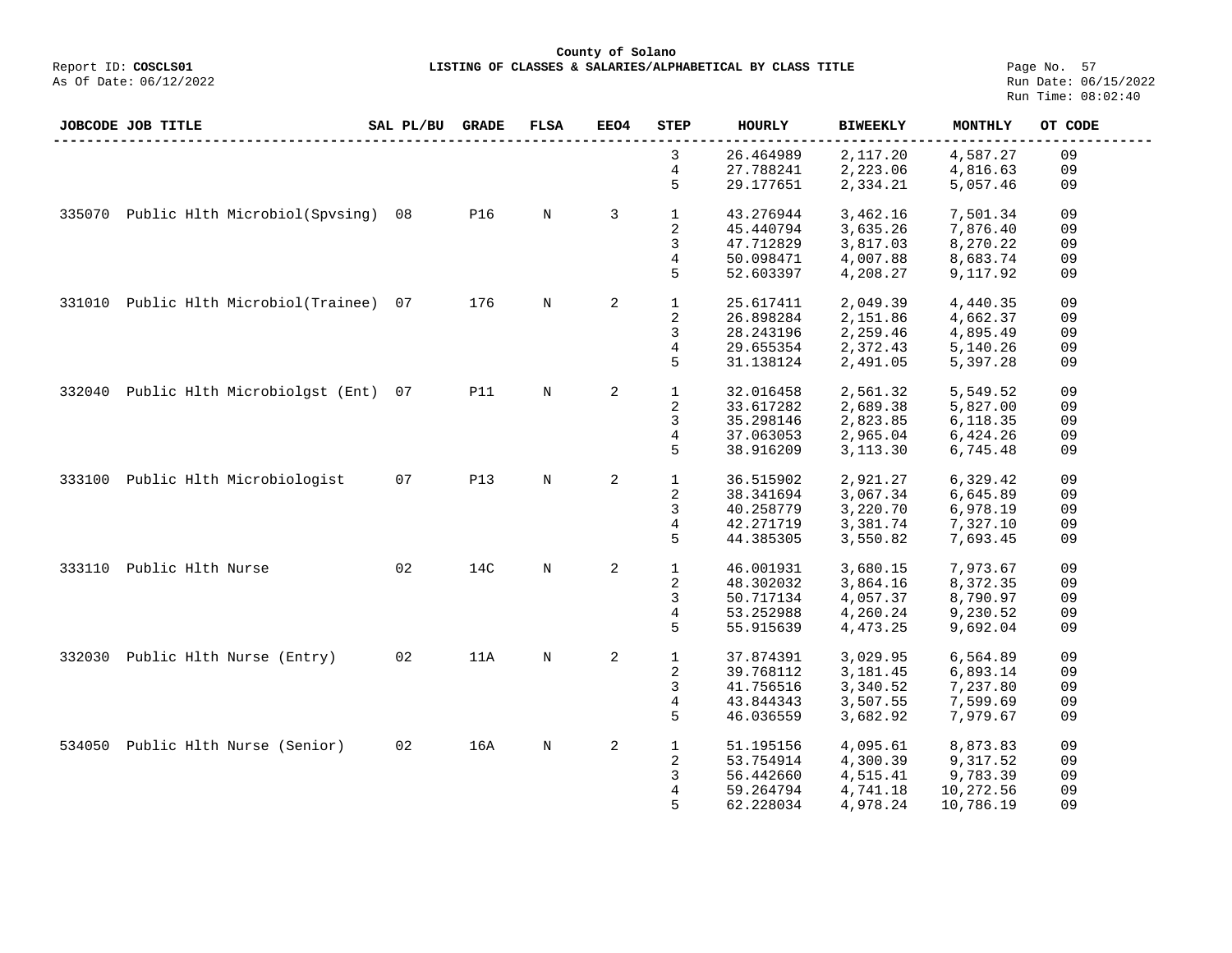## **County of Solano**<br>Exercis LISTING OF CLASSES & SALARIES/ALPH COSCLS01 **LISTING OF CLASSES & SALARIES/ALPHABETICAL BY CLASS TITLE** Page No. 58<br>Run Date: 06/15/2022

|        | <b>JOBCODE JOB TITLE</b>        | SAL PL/BU | <b>GRADE</b> | <b>FLSA</b> | EEO4 | <b>STEP</b>    | HOURLY    | <b>BIWEEKLY</b> | MONTHLY   | OT CODE |
|--------|---------------------------------|-----------|--------------|-------------|------|----------------|-----------|-----------------|-----------|---------|
|        |                                 |           |              |             |      |                |           |                 |           |         |
| 336010 | Public Hlth Nurse Manager       | 16        | 18A          | X           | 2    | $\mathbf 1$    | 59.049031 | 4,723.92        | 10,235.17 | 05      |
|        |                                 |           |              |             |      | 2              | 62.001481 | 4,960.12        | 10,746.92 | 05      |
|        |                                 |           |              |             |      | 3              | 65.101555 | 5,208.12        | 11,284.27 | 05      |
|        |                                 |           |              |             |      | 4              | 68.356635 | 5,468.53        | 11,848.48 | 05      |
|        |                                 |           |              |             |      | 5              | 71.774467 | 5,741.96        | 12,440.91 | 05      |
| 333120 | Public Hlth Nutritionist        | 07        | <b>P12</b>   | $\mathbf N$ | 2    | $\mathbf{1}$   | 34.167358 | 2,733.39        | 5,922.34  | 09      |
|        |                                 |           |              |             |      | 2              | 35.875730 | 2,870.06        | 6,218.46  | 09      |
|        |                                 |           |              |             |      | 3              | 37.669511 | 3,013.56        | 6,529.38  | 09      |
|        |                                 |           |              |             |      | 4              | 39.552988 | 3, 164. 24      | 6,855.85  | 09      |
|        |                                 |           |              |             |      | 5              | 41.530637 | 3,322.45        | 7,198.64  | 09      |
|        |                                 |           |              |             |      |                |           |                 |           |         |
| 332070 | Public Hlth Nutritionst(Entry)  | 07        | <b>P11</b>   | $\rm N$     | 2    | $\mathbf{1}$   | 32.016458 | 2,561.32        | 5,549.52  | 09      |
|        |                                 |           |              |             |      | 2              | 33.617282 | 2,689.38        | 5,827.00  | 09      |
|        |                                 |           |              |             |      | 3              | 35.298146 | 2,823.85        | 6,118.35  | 09      |
|        |                                 |           |              |             |      | 4              | 37.063053 | 2,965.04        | 6,424.26  | 09      |
|        |                                 |           |              |             |      | 5              | 38.916209 | 3,113.30        | 6,745.48  | 09      |
|        |                                 |           |              |             |      |                |           |                 |           |         |
| 335040 | Public Hlth Nutritionst (Spysq) | 08        | <b>P13</b>   | $\mathbf N$ | 2    | $\mathbf{1}$   | 36.515902 | 2,921.27        | 6,329.42  | 09      |
|        |                                 |           |              |             |      | 2              | 38.341694 | 3,067.34        | 6,645.89  | 09      |
|        |                                 |           |              |             |      | 3              | 40.258779 | 3,220.70        | 6,978.19  | 09      |
|        |                                 |           |              |             |      | 4              | 42.271719 | 3,381.74        | 7,327.10  | 09      |
|        |                                 |           |              |             |      | 5              | 44.385305 | 3,550.82        | 7,693.45  | 09      |
|        |                                 |           |              |             |      |                |           |                 |           |         |
| 463030 | Public Safety Dispatcher        | 07        | <b>P11</b>   | $\rm N$     | 6    | $\mathbf{1}$   | 32.016458 | 2,561.32        | 5,549.52  | 09      |
|        |                                 |           |              |             |      | 2              | 33.617282 | 2,689.38        | 5,827.00  | 09      |
|        |                                 |           |              |             |      | 3              | 35.298146 | 2,823.85        | 6,118.35  | 09      |
|        |                                 |           |              |             |      | 4              | 37.063053 | 2,965.04        | 6,424.26  | 09      |
|        |                                 |           |              |             |      | 5              | 38.916209 | 3,113.30        | 6,745.48  | 09      |
|        |                                 |           |              |             |      |                |           |                 |           |         |
| 464010 | Public Safety Dispatcher (Sr)   | 07        | <b>P12</b>   | $\mathbf N$ | 6    | $\mathbf{1}$   | 34.167358 | 2,733.39        | 5,922.34  | 09      |
|        |                                 |           |              |             |      | 2              | 35.875730 | 2,870.06        | 6,218.46  | 09      |
|        |                                 |           |              |             |      | 3              | 37.669511 | 3,013.56        | 6,529.38  | 09      |
|        |                                 |           |              |             |      | 4              | 39.552988 | 3,164.24        | 6,855.85  | 09      |
|        |                                 |           |              |             |      | 5              | 41.530637 | 3,322.45        | 7,198.64  | 09      |
| 464040 | Public Safety Dispatcher Tech   | 07        | 160          | $\mathbf N$ | 3    | $\mathbf{1}$   | 35.875768 | 2,870.06        | 6,218.47  | 09      |
|        |                                 |           |              |             |      | 2              | 37.669559 | 3,013.56        | 6,529.39  | 09      |
|        |                                 |           |              |             |      | 3              | 39.553036 | 3,164.24        | 6,855.86  | 09      |
|        |                                 |           |              |             |      | 4              | 41.530686 | 3,322.45        | 7,198.65  | 09      |
|        |                                 |           |              |             |      | 5              | 43.607219 | 3,488.58        | 7,558.59  | 09      |
|        |                                 |           |              |             |      |                |           |                 |           |         |
| 462020 | Public Safety Dispatchr(Entry)  | 07        | <b>P09</b>   | $\mathbf N$ | 6    | $\mathbf 1$    | 27.714032 | 2, 217.12       | 4,803.77  | 09      |
|        |                                 |           |              |             |      | $\overline{2}$ | 29.099733 | 2,327.98        | 5,043.95  | 09      |
|        |                                 |           |              |             |      |                |           |                 |           |         |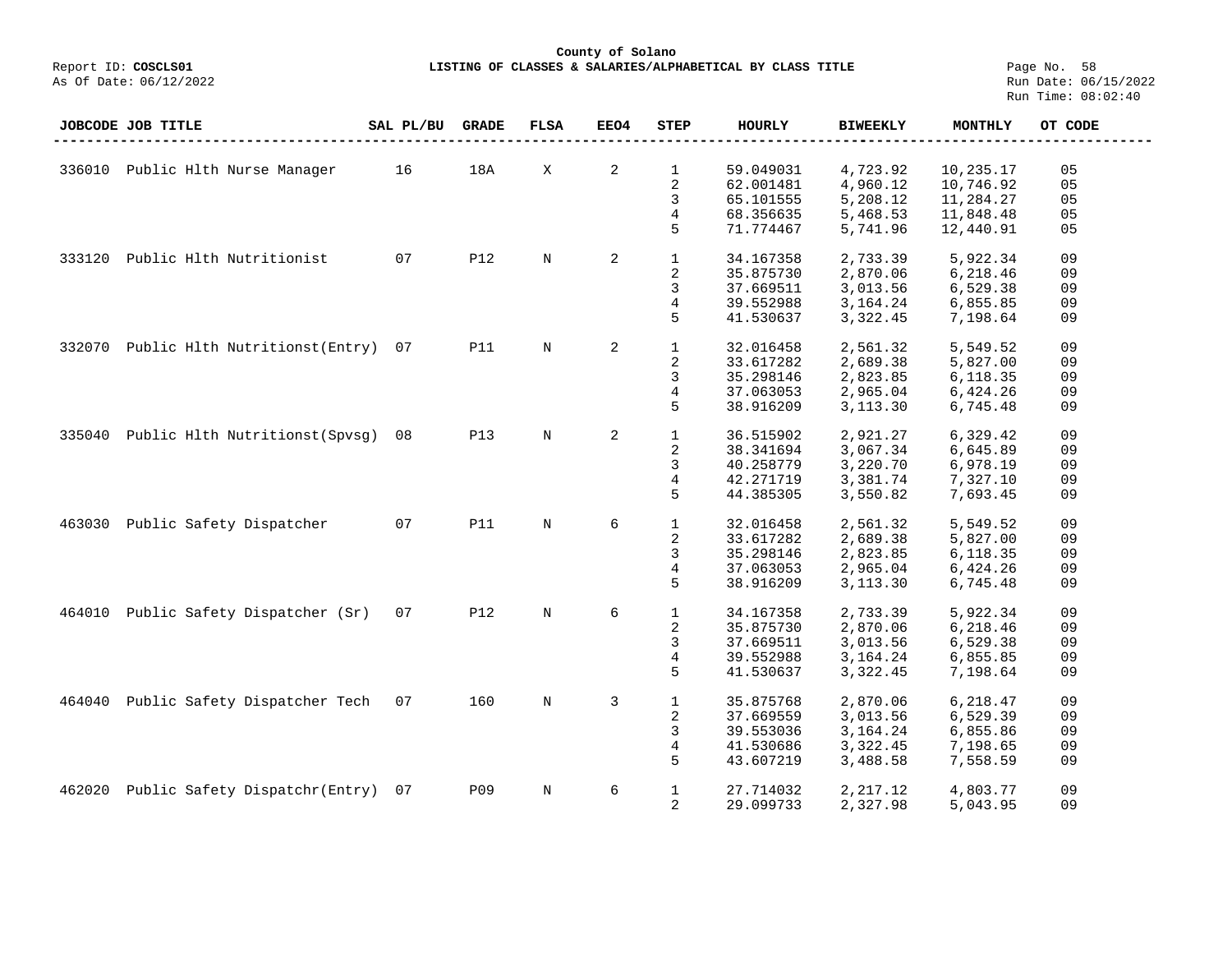**County of Solano LISTING OF CLASSES & SALARIES/ALPHABETICAL BY CLASS TITLE** Page No. 59<br>Run Date: 06/15/2022

|        | JOBCODE JOB TITLE                 | SAL PL/BU | <b>GRADE</b> | <b>FLSA</b> | <b>EEO4</b> | <b>STEP</b>    | <b>HOURLY</b> | <b>BIWEEKLY</b> | MONTHLY    | OT CODE |
|--------|-----------------------------------|-----------|--------------|-------------|-------------|----------------|---------------|-----------------|------------|---------|
|        |                                   |           |              |             |             | 3              | 30.554719     | 2,444.38        | 5,296.15   | 09      |
|        |                                   |           |              |             |             | 4              | 32.082456     | 2,566.60        | 5,560.96   | 09      |
|        |                                   |           |              |             |             | 5              | 33.686577     | 2,694.93        | 5,839.01   | 09      |
| 465020 | Public Safety Dispatchr (Spvsg)   | 08        | <b>P14</b>   | $\mathbf N$ | 6           | $\mathbf{1}$   | 38.886956     | 3,110.96        | 6,740.41   | 09      |
|        |                                   |           |              |             |             |                |               |                 |            |         |
|        |                                   |           |              |             |             | $\sqrt{2}$     | 40.831304     | 3,266.50        | 7,077.43   | 09      |
|        |                                   |           |              |             |             | 3              | 42.872867     | 3,429.83        | 7,431.30   | 09      |
|        |                                   |           |              |             |             | 4              | 45.016514     | 3,601.32        | 7,802.86   | 09      |
|        |                                   |           |              |             |             | 5              | 47.267338     | 3,781.39        | 8,193.01   | 09      |
| 976010 | Public Works Maint Superintend 08 |           | P16          | N           | 8           | $\mathbf{1}$   | 43.276944     | 3,462.16        | 7,501.34   | 09      |
|        |                                   |           |              |             |             | 2              | 45.440794     | 3,635.26        | 7,876.40   | 09      |
|        |                                   |           |              |             |             | 3              | 47.712829     | 3,817.03        | 8,270.22   | 09      |
|        |                                   |           |              |             |             | $\overline{4}$ | 50.098471     | 4,007.88        | 8,683.74   | 09      |
|        |                                   |           |              |             |             | 5              | 52.603397     | 4,208.27        | 9,117.92   | 09      |
|        |                                   |           |              |             |             |                |               |                 |            |         |
| 974020 | Public Works Maint Wkr (Lead)     | 10        | 013          | N           | 8           | $\mathbf 1$    | 33.621275     | 2,689.70        | 5,827.69   | 09      |
|        |                                   |           |              |             |             | 2              | 35.302488     | 2,824.20        | 6,119.10   | 09      |
|        |                                   |           |              |             |             | 3              | 37.067614     | 2,965.41        | 6,425.05   | 09      |
|        |                                   |           |              |             |             | 4              | 38.920850     | 3, 113.67       | 6,746.28   | 09      |
|        |                                   |           |              |             |             | 5              | 40.867015     | 3,269.36        | 7,083.62   | 09      |
|        |                                   |           |              |             |             |                |               |                 |            |         |
| 974030 | Public Works Maint Wkr (Senior)   | 10        | 021          | N           | 8           | $\mathbf{1}$   | 30.580669     | 2,446.45        | 5,300.65   | 09      |
|        |                                   |           |              |             |             | 2              | 32.109683     | 2,568.77        | 5,565.68   | 09      |
|        |                                   |           |              |             |             | 3              | 33.715199     | 2,697.22        | 5,843.97   | 09      |
|        |                                   |           |              |             |             | 4              | 35.400818     | 2,832.07        | 6,136.14   | 09      |
|        |                                   |           |              |             |             | 5              | 37.170945     | 2,973.68        | 6,442.96   | 09      |
| 975010 | Public Works Maintenance Supv     | 08        | <b>P13</b>   | $\mathbf N$ | 8           | $\mathbf{1}$   | 36.515902     | 2,921.27        | 6,329.42   | 09      |
|        |                                   |           |              |             |             | 2              | 38.341694     | 3,067.34        | 6,645.89   | 09      |
|        |                                   |           |              |             |             | 3              |               |                 |            | 09      |
|        |                                   |           |              |             |             |                | 40.258779     | 3,220.70        | 6,978.19   |         |
|        |                                   |           |              |             |             | 4              | 42.271719     | 3,381.74        | 7,327.10   | 09      |
|        |                                   |           |              |             |             | 5              | 44.385305     | 3,550.82        | 7,693.45   | 09      |
| 973040 | Public Works Maintenance Wkr      | 10        | 017          | N           | 8           | $\mathbf{1}$   | 27.800610     | 2,224.05        | 4,818.77   | 09      |
|        |                                   |           |              |             |             | 2              | 29.190641     | 2,335.25        | 5,059.71   | 09      |
|        |                                   |           |              |             |             | 3              | 30.650160     | 2,452.01        | 5,312.69   | 09      |
|        |                                   |           |              |             |             | $\overline{4}$ | 32.182782     | 2,574.62        | 5,578.35   | 09      |
|        |                                   |           |              |             |             | 5              | 33.791898     | 2,703.35        | 5,857.26   | 09      |
|        |                                   |           |              |             |             |                |               |                 |            |         |
| 177030 | Public Works Operations Mgr       | 19S       | 051          | X           | $\mathbf 1$ | $\mathbf{1}$   | 52.959153     | 4,236.73        | 9,179.59   | 05      |
|        |                                   |           |              |             |             | 2              | 55.607112     | 4,448.57        | 9,638.57   | 05      |
|        |                                   |           |              |             |             | 3              | 58.387467     | 4,671.00        | 10,120.49  | 05      |
|        |                                   |           |              |             |             | 4              | 61.306839     | 4,904.55        | 10,626.52  | 05      |
|        |                                   |           |              |             |             | 5              | 64.372181     | 5,149.77        | 11, 157.85 | 05      |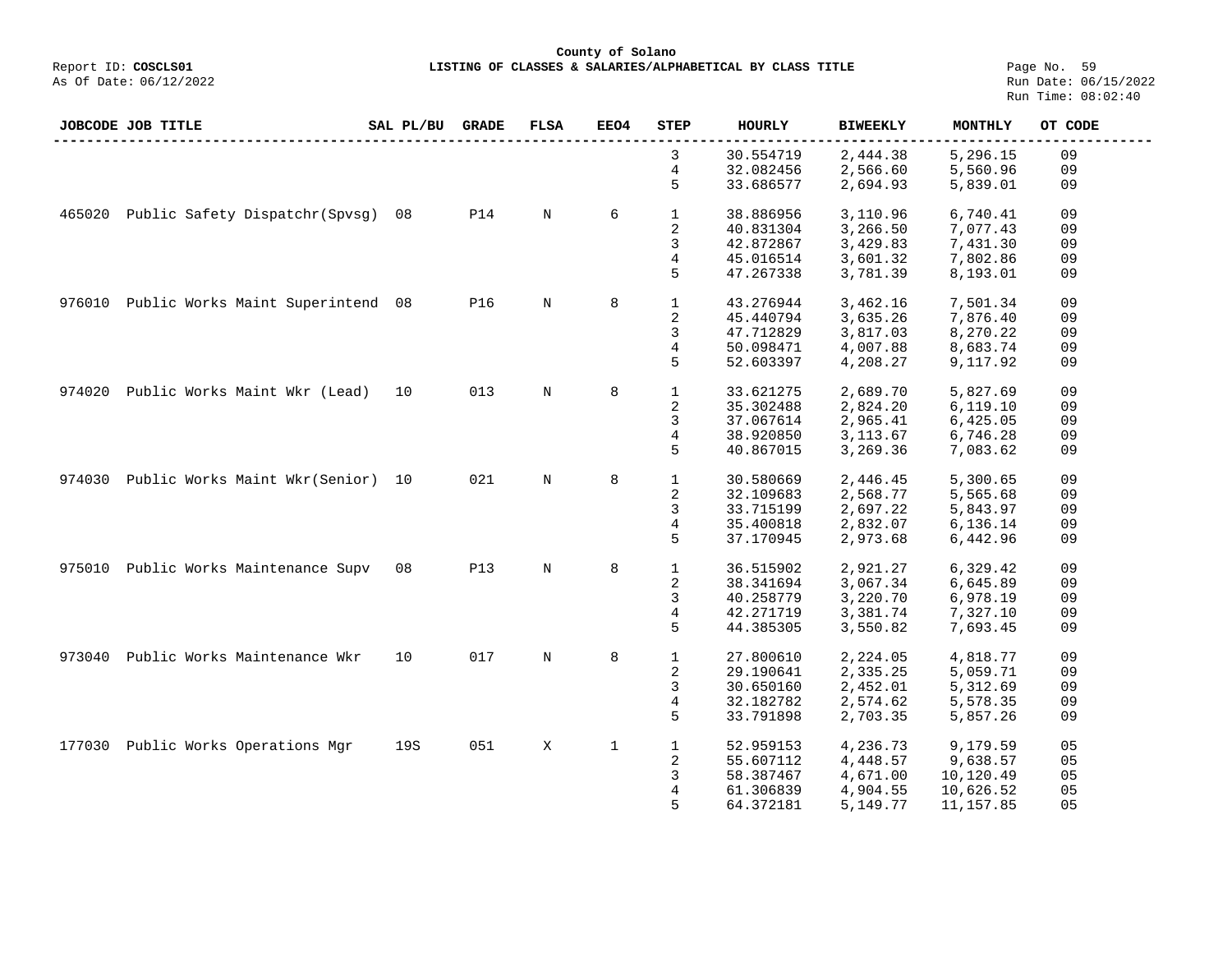## **County of Solano**<br>Exercis LISTING OF CLASSES & SALARIES/ALPH COSCLS01 **LISTING OF CLASSES & SALARIES/ALPHABETICAL BY CLASS TITLE** Page No. 60<br>Run Date: 06/15/2022

|        | JOBCODE JOB TITLE                   | SAL PL/BU | <b>GRADE</b> | <b>FLSA</b> | <b>EEO4</b>  | <b>STEP</b>    | HOURLY    | <b>BIWEEKLY</b> | MONTHLY   | OT CODE |
|--------|-------------------------------------|-----------|--------------|-------------|--------------|----------------|-----------|-----------------|-----------|---------|
|        |                                     |           |              |             |              |                |           |                 |           |         |
| 971010 | Public Works Trainee                | 10        | 018          | N           | 8            | $\mathbf{1}$   | 22.269326 | 1,781.55        | 3,860.02  | 09      |
|        |                                     |           |              |             |              | 2              | 23.382791 | 1,870.62        | 4,053.02  | 09      |
|        |                                     |           |              |             |              | 3              | 24.551930 | 1,964.15        | 4,255.67  | 09      |
|        |                                     |           |              |             |              | 4              | 25.779549 | 2,062.36        | 4,468.46  | 09      |
|        |                                     |           |              |             |              | 5              | 27.068643 | 2,165.49        | 4,691.90  | 09      |
|        |                                     |           |              |             |              |                |           |                 |           |         |
| 167110 | QA & Implementation Analyst         | 16        | <b>P16</b>   | X           | $\mathbf 1$  | $\mathbf{1}$   | 44.433993 | 3,554.72        | 7,701.89  | 05      |
|        |                                     |           |              |             |              | 2              | 46.655693 | 3,732.46        | 8,086.99  | 05      |
|        |                                     |           |              |             |              | 3              | 48.988480 | 3,919.08        | 8,491.34  | 05      |
|        |                                     |           |              |             |              | $\overline{4}$ | 51.437903 | 4,115.03        | 8,915.90  | 05      |
|        |                                     |           |              |             |              | 5              | 54.009797 | 4,320.78        | 9,361.70  | 05      |
|        |                                     |           |              |             |              |                |           |                 |           |         |
| 403120 | Real Estate Agent                   | 07        | <b>P15</b>   | $\mathbb N$ | 5            | $\mathbf{1}$   | 41.082264 | 3,286.58        | 7,120.93  | 09      |
|        |                                     |           |              |             |              | 2              | 43.136376 | 3,450.91        | 7,476.97  | 09      |
|        |                                     |           |              |             |              | 3              | 45.293195 | 3,623.46        | 7,850.82  | 09      |
|        |                                     |           |              |             |              | 4              | 47.557855 | 3,804.63        | 8,243.36  | 09      |
|        |                                     |           |              |             |              | 5              | 49.935750 | 3,994.86        | 8,655.53  | 09      |
|        |                                     |           |              |             |              |                |           |                 |           |         |
| 157080 | Real Estate Manager                 | 19S       | 052          | X           | $\mathbf{1}$ | $\mathbf{1}$   | 49.573487 | 3,965.88        | 8,592.74  | 05      |
|        |                                     |           |              |             |              | 2              | 52.052162 | 4,164.17        | 9,022.38  | 05      |
|        |                                     |           |              |             |              | 3              | 54.654769 | 4,372.38        | 9,473.49  | 05      |
|        |                                     |           |              |             |              | $\overline{4}$ | 57.387508 | 4,591.00        | 9,947.17  | 05      |
|        |                                     |           |              |             |              | 5              | 60.256886 | 4,820.55        | 10,444.53 | 05      |
|        |                                     |           |              |             |              |                |           |                 |           |         |
|        | 107150 Recording Operations Manager | 16        | <b>P13</b>   | X           | 2            | $\mathbf{1}$   | 37.492189 | 2,999.38        | 6,498.65  | 05      |
|        |                                     |           |              |             |              | 2              | 39.366794 | 3, 149. 34      | 6,823.58  | 05      |
|        |                                     |           |              |             |              | 3              | 41.335135 | 3,306.81        | 7,164.76  | 05      |
|        |                                     |           |              |             |              | $\overline{4}$ | 43.401894 | 3,472.15        | 7,523.00  | 05      |
|        |                                     |           |              |             |              | 5              | 45.571988 | 3,645.76        | 7,899.15  | 05      |
|        |                                     |           |              |             |              |                |           |                 |           |         |
| 783300 | Records Coordinator                 | 07        | 184          | $\mathbb N$ | 6            | $\mathbf{1}$   | 31.457713 | 2,516.62        | 5,452.67  | 09      |
|        |                                     |           |              |             |              | 2              | 33.030597 | 2,642.45        | 5,725.30  | 09      |
|        |                                     |           |              |             |              | 3              | 34.682128 | 2,774.57        | 6,011.57  | 09      |
|        |                                     |           |              |             |              | $\overline{4}$ | 36.416234 | 2,913.30        | 6,312.15  | 09      |
|        |                                     |           |              |             |              | 5              | 38.237047 | 3,058.96        | 6,627.76  | 09      |
|        |                                     |           |              |             |              |                |           |                 |           |         |
| 193030 | Risk Analyst                        | 62        | P16          | X           | 2            | $\mathbf{1}$   | 44.497488 | 3,559.80        | 7,712.90  | 05      |
|        |                                     |           |              |             |              | 2              | 46.722363 | 3,737.79        | 8,098.54  | 05      |
|        |                                     |           |              |             |              | 3              | 49.058482 | 3,924.68        | 8,503.47  | 05      |
|        |                                     |           |              |             |              | 4              | 51.511403 | 4,120.91        | 8,928.64  | 05      |
|        |                                     |           |              |             |              | 5              | 54.086975 | 4,326.96        | 9,375.08  | 05      |
|        |                                     |           |              |             |              |                |           |                 |           |         |
| 192020 | Risk Analyst (Entry)                | 30        | 036          | N           | 2            | $\mathbf 1$    | 30.707214 | 2,456.58        | 5,322.58  | 09      |
|        |                                     |           |              |             |              | 2              | 32.242576 | 2,579.41        | 5,588.71  | 09      |
|        |                                     |           |              |             |              |                |           |                 |           |         |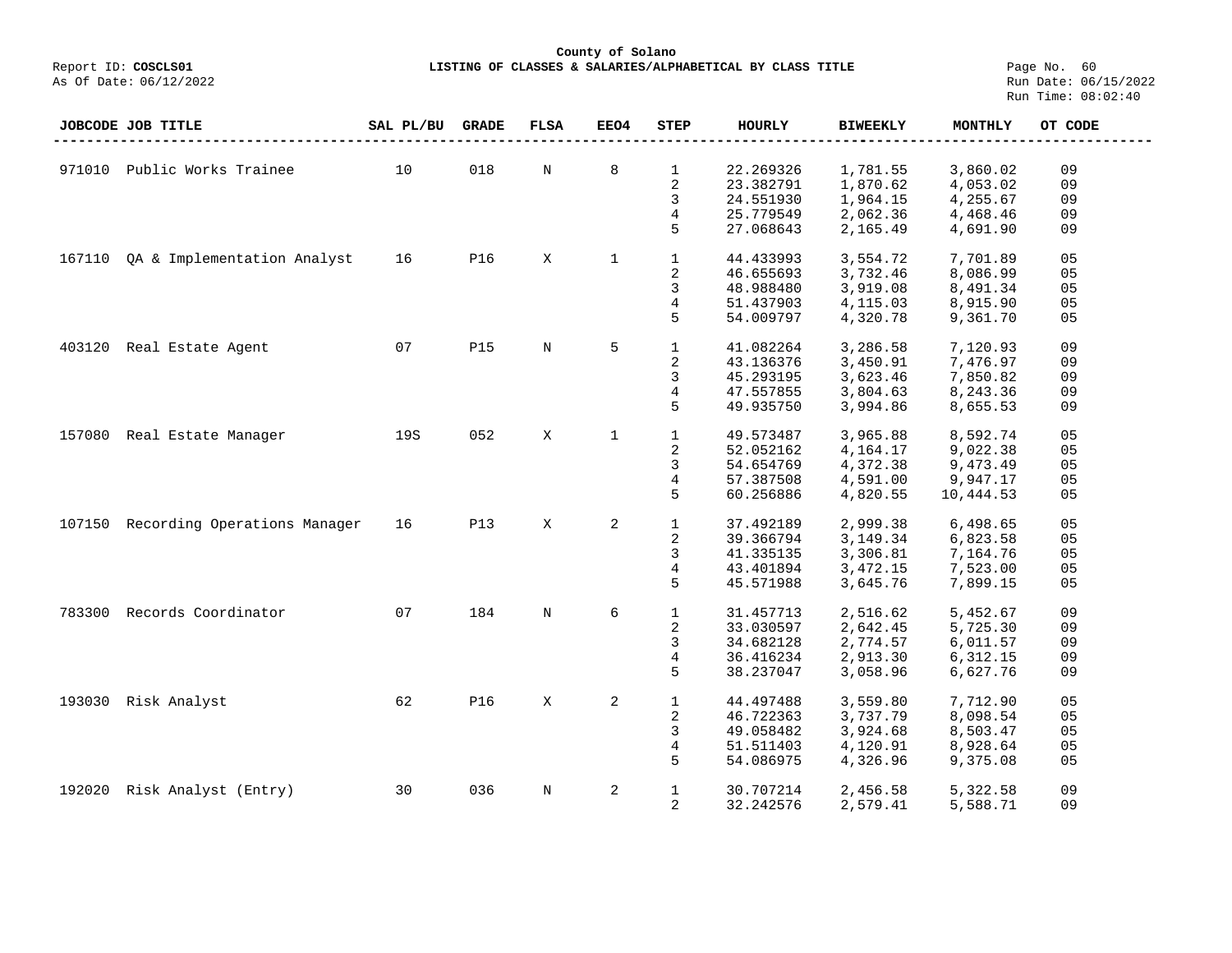**County of Solano**<br>Exercis LISTING OF CLASSES & SALARIES/ALPH COSCLS01 **LISTING OF CLASSES & SALARIES/ALPHABETICAL BY CLASS TITLE** Page No. 61<br>Run Date: 06/15/2022

As Of Date: 06/12/2022

|        | <b>JOBCODE JOB TITLE</b>          | SAL PL/BU | <b>GRADE</b> | <b>FLSA</b> | EEO4           | <b>STEP</b>  | <b>HOURLY</b> | <b>BIWEEKLY</b> | <b>MONTHLY</b> | OT CODE |
|--------|-----------------------------------|-----------|--------------|-------------|----------------|--------------|---------------|-----------------|----------------|---------|
|        |                                   |           |              |             |                | 3            | 33.854705     | 2,708.38        | 5,868.15       | 09      |
|        |                                   |           |              |             |                | 4            | 35.547440     | 2,843.80        | 6,161.56       | 09      |
|        |                                   |           |              |             |                | 5            | 37.324812     | 2,985.98        | 6,469.63       | 09      |
| 107080 | Risk Manager                      | 62        | 109          | X           | 2              | $\mathbf{1}$ | 52.393158     | 4,191.45        | 9,081.48       | 05      |
|        |                                   |           |              |             |                | 2            | 55.012815     | 4,401.03        | 9,535.56       | 05      |
|        |                                   |           |              |             |                | 3            | 57.763456     | 4,621.08        | 10,012.33      | 05      |
|        |                                   |           |              |             |                | 4            | 60.651629     | 4,852.13        | 10,512.95      | 05      |
|        |                                   |           |              |             |                | 5            | 63.684211     | 5,094.74        | 11,038.60      | 05      |
| 423160 | Safety Specialist                 | 07        | 202          | $\rm N$     | 3              | $\mathbf{1}$ | 32.919416     | 2,633.55        | 5,706.03       | 09      |
|        |                                   |           |              |             |                | 2            | 34.565387     | 2,765.23        | 5,991.33       | 09      |
|        |                                   |           |              |             |                | 3            | 36.293656     | 2,903.49        | 6, 290.90      | 09      |
|        |                                   |           |              |             |                | 4            | 38.108339     | 3,048.67        | 6,605.45       | 09      |
|        |                                   |           |              |             |                | 5            | 40.013756     | 3,201.10        | 6,935.72       | 09      |
| 515030 | Sergeant-Sheriff                  | 04        | 002          | $\mathbf N$ | 3              | $\mathbf{1}$ | 54.276844     | 4,342.15        | 9,407.99       | 09      |
|        |                                   |           |              |             |                | 2            | 56.990541     | 4,559.24        | 9,878.36       | 09      |
|        |                                   |           |              |             |                | 3            | 59.839885     | 4,787.19        | 10,372.25      | 09      |
|        |                                   |           |              |             |                | 4            | 62.832288     | 5,026.58        | 10,890.93      | 09      |
|        |                                   |           |              |             |                | 5            | 65.973679     | 5,277.89        | 11,435.44      | 09      |
| 117360 | Sherff Crim Just Prog Svcs Mgr 16 |           | 074          | X           | 1              | $\mathbf{1}$ | 52.101266     | 4,168.10        | 9,030.89       | 05      |
|        |                                   |           |              |             |                | 2            | 54.706331     | 4,376.51        | 9,482.43       | 05      |
|        |                                   |           |              |             |                | 3            | 57.441645     | 4,595.33        | 9,956.55       | 05      |
|        |                                   |           |              |             |                | 4            | 60.313729     | 4,825.10        | 10,454.38      | 05      |
|        |                                   |           |              |             |                | 5            | 63.329416     | 5,066.35        | 10,977.10      | 05      |
| 513080 | Sheriff's Security Officer        | 07        | 201          | $\mathbf N$ | $\overline{4}$ | $\mathbf{1}$ | 24.470634     | 1,957.65        | 4,241.58       | 09      |
|        |                                   |           |              |             |                | 2            | 25.694161     | 2,055.53        | 4,453.66       | 09      |
|        |                                   |           |              |             |                | 3            | 26.978873     | 2,158.31        | 4,676.34       | 09      |
|        |                                   |           |              |             |                | 4            | 28.327818     | 2,266.23        | 4,910.16       | 09      |
|        |                                   |           |              |             |                | 5            | 29.744207     | 2,379.54        | 5,155.66       | 09      |
| 514020 | Sheriff's Security Officer(Sr)    | 07        | 203          | $\rm N$     | 4              | 1            | 26.550598     | 2,124.05        | 4,602.10       | 09      |
|        |                                   |           |              |             |                | 2            | 27.878127     | 2,230.25        | 4,832.21       | 09      |
|        |                                   |           |              |             |                | 3            | 29.272033     | 2,341.76        | 5,073.82       | 09      |
|        |                                   |           |              |             |                | 4            | 30.735635     | 2,458.85        | 5,327.51       | 09      |
|        |                                   |           |              |             |                | 5            | 32.272416     | 2,581.79        | 5,593.89       | 09      |
| 713100 | Sheriff's Services Technician     | 07        | <b>P08</b>   | $\rm N$     | 3              | $\mathbf{1}$ | 25.759520     | 2,060.76        | 4,464.98       | 09      |
|        |                                   |           |              |             |                | 2            | 27.047495     | 2,163.80        | 4,688.23       | 09      |
|        |                                   |           |              |             |                | 3            | 28.399872     | 2,271.99        | 4,922.65       | 09      |
|        |                                   |           |              |             |                | 4            | 29.819864     | 2,385.59        | 5,168.78       | 09      |
|        |                                   |           |              |             |                | 5            | 31.310857     | 2,504.87        | 5,427.22       | 09      |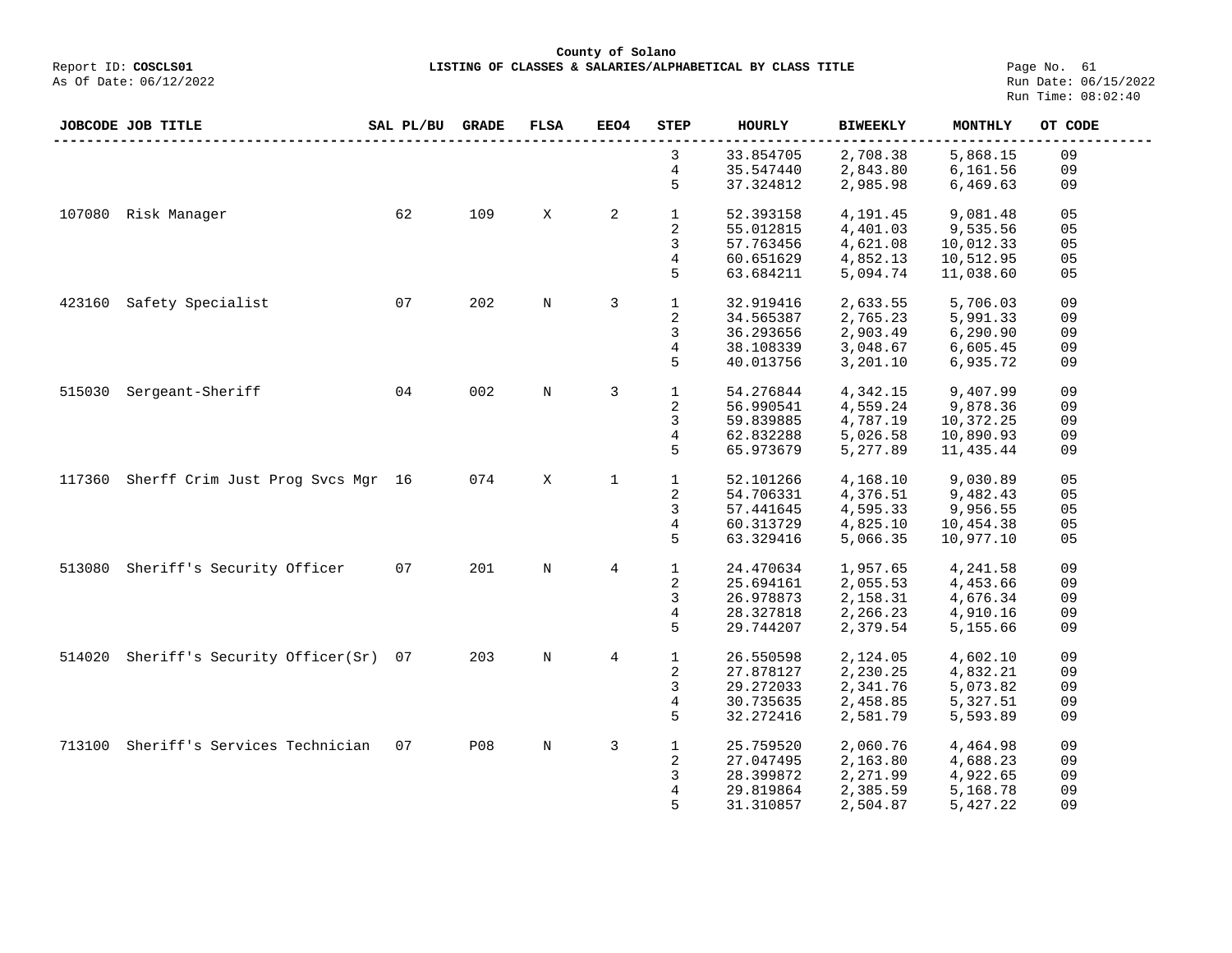**County of Solano**<br>Exercis LISTING OF CLASSES & SALARIES/ALPH COSCLS01 **LISTING OF CLASSES & SALARIES/ALPHABETICAL BY CLASS TITLE** Page No. 62<br>Run Date: 06/15/2022

|        | JOBCODE JOB TITLE              | SAL PL/BU | <b>GRADE</b> | <b>FLSA</b> | <b>EEO4</b>  | <b>STEP</b>    | <b>HOURLY</b> | <b>BIWEEKLY</b> | <b>MONTHLY</b> | OT CODE |
|--------|--------------------------------|-----------|--------------|-------------|--------------|----------------|---------------|-----------------|----------------|---------|
|        |                                |           |              |             |              |                |               |                 |                |         |
| 118130 | Sheriff/Coroner/Pub Admin (E)  | 61        | 009          | Χ           | $\rm N$      | 5              | 118.445568    | 9,475.65        | 20,530.57      | 05      |
| 126020 | Sheriffs Forens&Rcrds Svcs Mgr | 16        | <b>P15</b>   | X           | 2            | 1              | 42.180638     | 3,374.45        | 7,311.31       | 05      |
|        |                                |           |              |             |              | $\overline{2}$ | 44.289669     | 3,543.17        | 7,676.88       | 05      |
|        |                                |           |              |             |              | 3              | 46.504153     | 3,720.33        | 8,060.72       | 05      |
|        |                                |           |              |             |              | 4              | 48.829355     | 3,906.35        | 8,463.76       | 05      |
|        |                                |           |              |             |              | 5              | 51.270828     | 4,101.67        | 8,886.94       | 05      |
| 147210 | Social Services Manager        | 16        | 17B          | X           | $\mathbf{1}$ | $\mathbf{1}$   | 52.101282     | 4,168.10        | 9,030.89       | 05      |
|        |                                |           |              |             |              | 2              | 54.706345     | 4,376.51        | 9,482.43       | 05      |
|        |                                |           |              |             |              | 3              | 57.441662     | 4,595.33        | 9,956.56       | 05      |
|        |                                |           |              |             |              | 4              | 60.313746     | 4,825.10        | 10,454.38      | 05      |
|        |                                |           |              |             |              | 5              | 63.329434     | 5,066.35        | 10,977.10      | 05      |
| 147211 | Social Services Manager        | 16X       | 17B          | X           | $\mathbf 1$  | $\mathbf{1}$   | 52.101282     | 4,168.10        | 9,030.89       | 05      |
|        |                                |           |              |             |              | $\overline{2}$ | 54.706345     | 4,376.51        | 9,482.43       | 05      |
|        |                                |           |              |             |              | 3              | 57.441662     | 4,595.33        | 9,956.56       | 05      |
|        |                                |           |              |             |              | 4              | 60.313746     | 4,825.10        | 10,454.38      | 05      |
|        |                                |           |              |             |              | 5              | 63.329434     | 5,066.35        | 10,977.10      | 05      |
| 345040 | Social Services Program Coord  | 06        | 012          | $\mathbf N$ | 2            | $\mathbf{1}$   | 45.924714     | 3,673.98        | 7,960.28       | 09      |
|        |                                |           |              |             |              | $\sqrt{2}$     | 48.220949     | 3,857.68        | 8,358.30       | 09      |
|        |                                |           |              |             |              | 3              | 50.632002     | 4,050.56        | 8,776.21       | 09      |
|        |                                |           |              |             |              | 4              | 53.163595     | 4,253.09        | 9,215.02       | 09      |
|        |                                |           |              |             |              | 5              | 55.821779     | 4,465.74        | 9,675.78       | 09      |
| 345010 | Social Services Supervisor     | 06        | 004          | N           | 2            | 1              | 45.924714     | 3,673.98        | 7,960.28       | 09      |
|        |                                |           |              |             |              | $\overline{2}$ | 48.220949     | 3,857.68        | 8,358.30       | 09      |
|        |                                |           |              |             |              | 3              | 50.632002     | 4,050.56        | 8,776.21       | 09      |
|        |                                |           |              |             |              | 4              | 53.163595     | 4,253.09        | 9,215.02       | 09      |
|        |                                |           |              |             |              | 5              | 55.821779     | 4,465.74        | 9,675.78       | 09      |
| 442010 | Social Services Worker         | 05        | 036          | N           | 5            | $\mathbf{1}$   | 28.079649     | 2,246.37        | 4,867.14       | 09      |
|        |                                |           |              |             |              | $\sqrt{2}$     | 29.483631     | 2,358.69        | 5,110.50       | 09      |
|        |                                |           |              |             |              | 3              | 30.957810     | 2,476.62        | 5,366.02       | 09      |
|        |                                |           |              |             |              | 4              | 32.505703     | 2,600.46        | 5,634.32       | 09      |
|        |                                |           |              |             |              | 5              | 34.130990     | 2,730.48        | 5,916.04       | 09      |
| 147300 | Social Svcs Administrator-CWS  | 19S       | 053          | X           | $\mathbf 1$  | $\mathbf{1}$   | 57.777440     | 4,622.20        | 10,014.76      | 05      |
|        |                                |           |              |             |              | $\overline{2}$ | 60.666310     | 4,853.30        | 10,515.49      | 05      |
|        |                                |           |              |             |              | 3              | 63.699626     | 5,095.97        | 11,041.27      | 05      |
|        |                                |           |              |             |              | 4              | 66.884609     | 5,350.77        | 11,593.33      | 05      |
|        |                                |           |              |             |              | 5              | 70.228839     | 5,618.31        | 12,173.00      | 05      |
|        |                                |           |              |             |              |                |               |                 |                |         |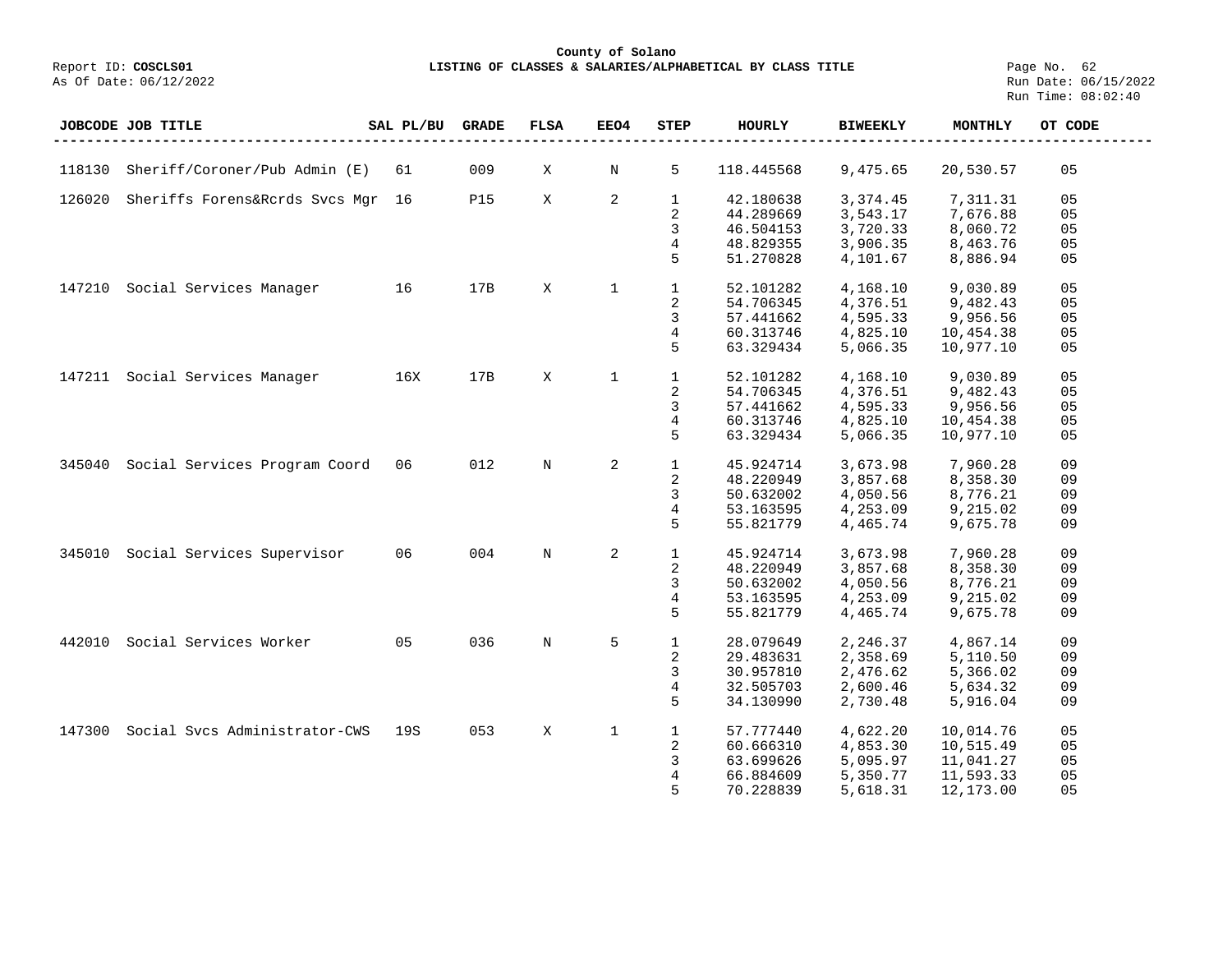## **County of Solano LISTING OF CLASSES & SALARIES/ALPHABETICAL BY CLASS TITLE** Page No. 63<br>Run Date: 06/15/2022

Report ID: COSCLS01<br>As Of Date: 06/12/2022

|        | JOBCODE JOB TITLE           | SAL PL/BU | <b>GRADE</b> | <b>FLSA</b> | <b>EEO4</b> | <b>STEP</b>    | <b>HOURLY</b> | <b>BIWEEKLY</b> | MONTHLY  | OT CODE |
|--------|-----------------------------|-----------|--------------|-------------|-------------|----------------|---------------|-----------------|----------|---------|
|        |                             |           |              |             |             |                |               |                 |          |         |
| 342030 | Social Worker I             | 05        | 037          | $\rm N$     | 2           | $\mathbf 1$    | 33.600224     | 2,688.02        | 5,824.04 | 09      |
|        |                             |           |              |             |             | 2              | 35.280231     | 2,822.42        | 6,115.24 | 09      |
|        |                             |           |              |             |             | 3              | 37.044245     | 2,963.54        | 6,421.00 | 09      |
|        |                             |           |              |             |             | 4              | 38.896457     | 3,111.72        | 6,742.05 | 09      |
|        |                             |           |              |             |             | 5              | 40.841281     | 3,267.30        | 7,079.16 | 09      |
|        |                             |           |              |             | 2           |                |               |                 |          |         |
| 343130 | Social Worker II            | 05        | 038          | N           |             | $\mathbf{1}$   | 36.962753     | 2,957.02        | 6,406.88 | 09      |
|        |                             |           |              |             |             | 2              | 38.810891     | 3,104.87        | 6,727.22 | 09      |
|        |                             |           |              |             |             | 3              | 40.751442     | 3,260.12        | 7,063.58 | 09      |
|        |                             |           |              |             |             | $\overline{4}$ | 42.789010     | 3,423.12        | 7,416.76 | 09      |
|        |                             |           |              |             |             | 5              | 44.928457     | 3,594.28        | 7,787.60 | 09      |
| 344020 | Social Worker III           | 05        | 039          | $\rm N$     | 2           | $\mathbf{1}$   | 40.659864     | 3,252.79        | 7,047.71 | 09      |
|        |                             |           |              |             |             | 2              | 42.692860     | 3, 415. 43      | 7,400.10 | 09      |
|        |                             |           |              |             |             | 3              | 44.827498     | 3,586.20        | 7,770.10 | 09      |
|        |                             |           |              |             |             | 4              | 47.068876     | 3,765.51        | 8,158.61 | 09      |
|        |                             |           |              |             |             | 5              | 49.422319     | 3,953.79        | 8,566.54 | 09      |
|        |                             |           |              |             |             |                |               |                 |          |         |
| 445060 | Special Programs Supervisor | 06        | 010          | N           | 5           | 1              | 37.258539     | 2,980.68        | 6,458.15 | 09      |
|        |                             |           |              |             |             | 2              | 39.121468     | 3,129.72        | 6,781.05 | 09      |
|        |                             |           |              |             |             | 3              | 41.077541     | 3,286.20        | 7,120.11 | 09      |
|        |                             |           |              |             |             | 4              | 43.131418     | 3,450.51        | 7,476.11 | 09      |
|        |                             |           |              |             |             | 5              | 45.287984     | 3,623.04        | 7,849.92 | 09      |
| 183060 | Staff Analyst               | 16        | 062          | X           | 2           | $\mathbf{1}$   | 39.366796     | 3,149.34        | 6,823.58 | 05      |
|        |                             |           |              |             |             | 2              | 41.335136     | 3,306.81        | 7,164.76 | 05      |
|        |                             |           |              |             |             | 3              | 43.401893     | 3, 472. 15      | 7,523.00 | 05      |
|        |                             |           |              |             |             | 4              | 45.571988     | 3,645.76        | 7,899.15 | 05      |
|        |                             |           |              |             |             | 5              | 47.850585     | 3,828.05        | 8,294.10 | 05      |
|        |                             | 16X       | 062          |             |             |                |               |                 |          |         |
|        | 183061 Staff Analyst        |           |              | X           | 2           | $\mathbf{1}$   | 39.366796     | 3,149.34        | 6,823.58 | 05      |
|        |                             |           |              |             |             | 2              | 41.335136     | 3,306.81        | 7,164.76 | 05      |
|        |                             |           |              |             |             | 3              | 43.401893     | 3,472.15        | 7,523.00 | 05      |
|        |                             |           |              |             |             | 4              | 45.571988     | 3,645.76        | 7,899.15 | 05      |
|        |                             |           |              |             |             | 5              | 47.850585     | 3,828.05        | 8,294.10 | 05      |
| 182010 | Staff Analyst (Entry)       | 16        | <b>P11</b>   | X           | 2           | $\mathbf{1}$   | 32.842273     | 2,627.38        | 5,692.66 | 05      |
|        |                             |           |              |             |             | 2              | 34.484388     | 2,758.75        | 5,977.29 | 05      |
|        |                             |           |              |             |             | 3              | 36.208605     | 2,896.69        | 6,276.16 | 05      |
|        |                             |           |              |             |             | 4              | 38.019035     | 3,041.52        | 6,589.97 | 05      |
|        |                             |           |              |             |             | 5              | 39.919987     | 3,193.60        | 6,919.46 | 05      |
|        |                             |           |              |             |             |                |               |                 |          |         |
| 182011 | Staff Analyst (Entry)       | 16X       | <b>P11</b>   | X           | 2           | $\mathbf{1}$   | 32.842273     | 2,627.38        | 5,692.66 | 05      |
|        |                             |           |              |             |             | 2              | 34.484388     | 2,758.75        | 5,977.29 | 05      |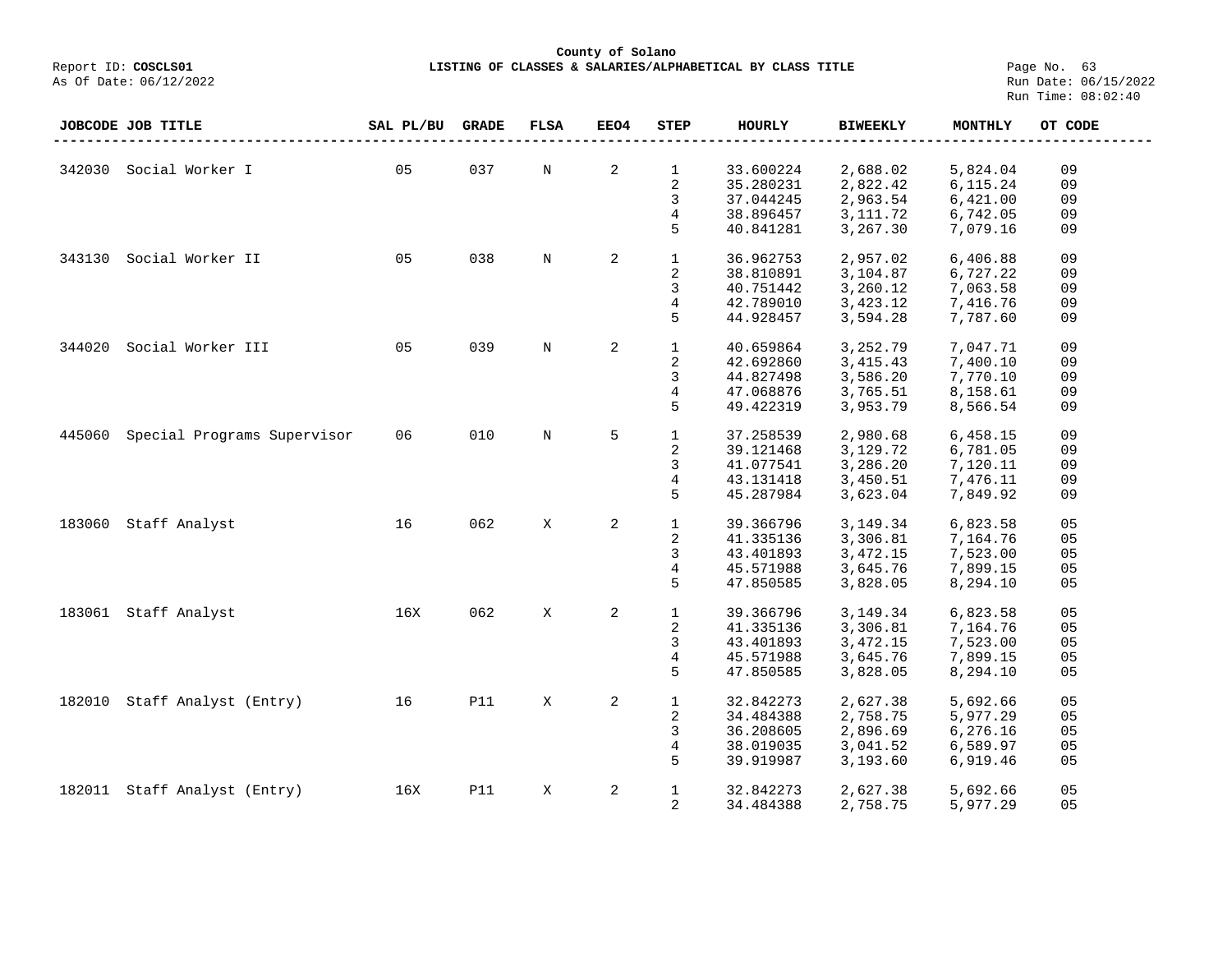## **County of Solano**<br>Exercis LISTING OF CLASSES & SALARIES/ALPH COSCLS01 **LISTING OF CLASSES & SALARIES/ALPHABETICAL BY CLASS TITLE** Page No. 64<br>Run Date: 06/15/2022

|        | JOBCODE JOB TITLE                 | SAL PL/BU | <b>GRADE</b> | <b>FLSA</b> | <b>EEO4</b>    | STEP         | <b>HOURLY</b> | <b>BIWEEKLY</b> | MONTHLY   | OT CODE |
|--------|-----------------------------------|-----------|--------------|-------------|----------------|--------------|---------------|-----------------|-----------|---------|
|        |                                   |           |              |             |                | 3            | 36.208605     | 2,896.69        | 6,276.16  | 05      |
|        |                                   |           |              |             |                | 4            | 38.019035     | 3,041.52        | 6,589.97  | 05      |
|        |                                   |           |              |             |                | 5            | 39.919987     | 3,193.60        | 6,919.46  | 05      |
| 105010 | Staff Analyst (Senior)            | 16        | <b>P16</b>   | X           | $\overline{a}$ | $\mathbf 1$  | 44.433993     | 3,554.72        | 7,701.89  | 05      |
|        |                                   |           |              |             |                | 2            | 46.655693     | 3,732.46        | 8,086.99  | 05      |
|        |                                   |           |              |             |                | 3            | 48.988480     | 3,919.08        | 8,491.34  | 05      |
|        |                                   |           |              |             |                | 4            | 51.437903     | 4,115.03        | 8,915.90  | 05      |
|        |                                   |           |              |             |                | 5            | 54.009797     | 4,320.78        | 9,361.70  | 05      |
|        | 105011 Staff Analyst (Senior)     | 16X       | <b>P16</b>   | X           | 2              | $\mathbf 1$  | 44.433993     | 3,554.72        | 7,701.89  | 05      |
|        |                                   |           |              |             |                | 2            | 46.655693     | 3,732.46        | 8,086.99  | 05      |
|        |                                   |           |              |             |                | 3            | 48.988480     | 3,919.08        | 8,491.34  | 05      |
|        |                                   |           |              |             |                | 4            | 51.437903     | 4,115.03        | 8,915.90  | 05      |
|        |                                   |           |              |             |                | 5            | 54.009797     | 4,320.78        | 9,361.70  | 05      |
| 444060 | Staff Development Trainer         | 05        | 033          | N           | 5              | $\mathbf{1}$ | 35.281488     | 2,822.52        | 6,115.46  | 09      |
|        |                                   |           |              |             |                | 2            | 37.045570     | 2,963.65        | 6,421.23  | 09      |
|        |                                   |           |              |             |                | 3            | 38.897840     | 3, 111.83       | 6,742.29  | 09      |
|        |                                   |           |              |             |                | 4            | 40.842734     | 3, 267.42       | 7,079.41  | 09      |
|        |                                   |           |              |             |                | 5            | 42.884868     | 3,430.79        | 7,433.38  | 09      |
| 873040 | Stationary Engineer               | 10        | 024          | N           | 7              | $\mathbf{1}$ | 37.472254     | 2,997.78        | 6,495.19  | 09      |
|        |                                   |           |              |             |                | 2            | 39.345747     | 3,147.66        | 6,819.93  | 09      |
|        |                                   |           |              |             |                | 3            | 41.313174     | 3,305.05        | 7,160.95  | 09      |
|        |                                   |           |              |             |                | 4            | 43.378802     | 3,470.30        | 7,518.99  | 09      |
|        |                                   |           |              |             |                | 5            | 45.547693     | 3,643.82        | 7,894.93  | 09      |
| 874030 | Stationary Engineer (Senior)      | 10        | 022          | N           | 7              | $\mathbf{1}$ | 41.219440     | 3,297.56        | 7,144.70  | 09      |
|        |                                   |           |              |             |                | 2            | 43.280208     | 3,462.42        | 7,501.90  | 09      |
|        |                                   |           |              |             |                | 3            | 45.444241     | 3,635.54        | 7,877.00  | 09      |
|        |                                   |           |              |             |                | 4            | 47.716589     | 3,817.33        | 8,270.88  | 09      |
|        |                                   |           |              |             |                | 5            | 50.102310     | 4,008.18        | 8,684.40  | 09      |
| 486010 | Stores Supervisor                 | 08        | <b>P11</b>   | N           | 3              | $\mathbf 1$  | 32.016458     | 2,561.32        | 5,549.52  | 09      |
|        |                                   |           |              |             |                | 2            | 33.617282     | 2,689.38        | 5,827.00  | 09      |
|        |                                   |           |              |             |                | 3            | 35.298146     | 2,823.85        | 6,118.35  | 09      |
|        |                                   |           |              |             |                | 4            | 37.063053     | 2,965.04        | 6,424.26  | 09      |
|        |                                   |           |              |             |                | 5            | 38.916209     | 3,113.30        | 6,745.48  | 09      |
| 781070 | Student Intern (EH)               | 00        | 024          | $\rm N$     | 6              | 5            | 15.000000     |                 |           | 09      |
| 117290 | Super of Juv Detention Facilty 17 |           | 003          | X           | $\mathbf{1}$   | $\mathbf{1}$ | 64.395368     | 5,151.63        | 11,161.86 | 05      |
|        |                                   |           |              |             |                | 2            | 67.615136     | 5,409.21        | 11,719.96 | 05      |
|        |                                   |           |              |             |                | 3            | 70.995894     | 5,679.67        | 12,305.96 | 05      |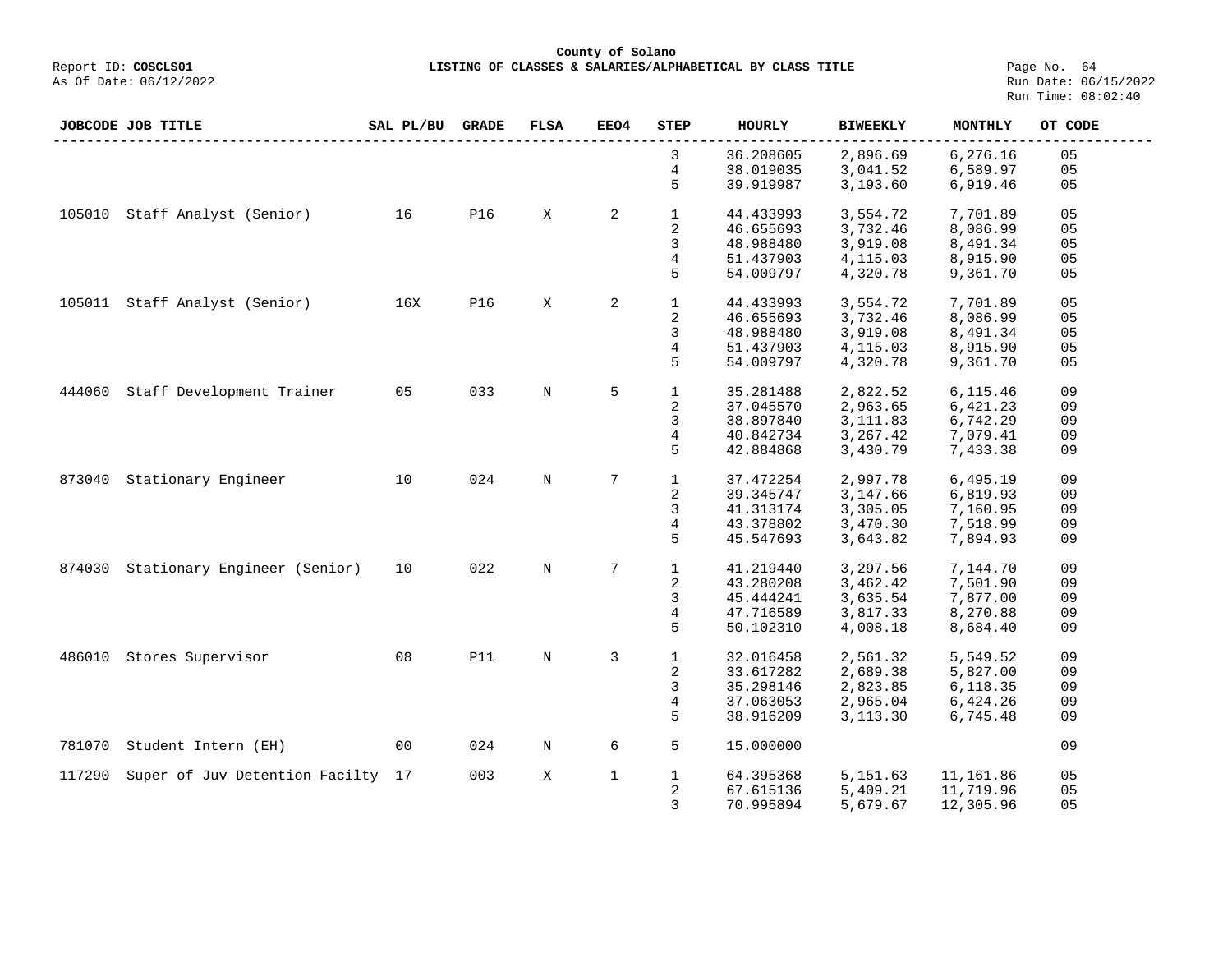**LISTING OF CLASSES & SALARIES/ALPHABETICAL BY CLASS TITLE Page No. 65**<br>Run Date: 06/15/2022 Run Time: 08:02:40

|        | <b>JOBCODE JOB TITLE</b>             | SAL PL/BU | GRADE      | <b>FLSA</b> | EEO4         | <b>STEP</b>  | <b>HOURLY</b> | <b>BIWEEKLY</b> | MONTHLY     | OT CODE |
|--------|--------------------------------------|-----------|------------|-------------|--------------|--------------|---------------|-----------------|-------------|---------|
|        |                                      |           |            |             |              | 4            | 74.545689     | 5,963.66        | 12,921.25   | 05      |
|        |                                      |           |            |             |              | 5            | 78.272975     | 6,261.84        | 13,567.32   | 05      |
| 187100 | Support Services Manager             | 19S       | 063        | X           | $\mathbf{1}$ | $\mathbf 1$  | 50.044422     | 4,003.55        | 8,674.37    | 05      |
|        |                                      |           |            |             |              | 2            | 52.546644     | 4,203.73        | 9,108.09    | 05      |
|        |                                      |           |            |             |              | 3            | 55.173975     | 4, 413.92       | 9,563.49    | 05      |
|        |                                      |           |            |             |              | 4            | 57.932675     | 4,634.61        | 10,041.66   | 05      |
|        |                                      |           |            |             |              | 5            | 60.829307     | 4,866.34        | 10,543.75   | 05      |
| 475040 | Survey Party Chief                   | 08        | <b>P15</b> | $\mathbf N$ | 3            | $\mathbf{1}$ | 41.082264     | 3,286.58        | 7,120.93    | 09      |
|        |                                      |           |            |             |              | 2            | 43.136376     | 3,450.91        | 7,476.97    | 09      |
|        |                                      |           |            |             |              | 3            | 45.293195     | 3,623.46        | 7,850.82    | 09      |
|        |                                      |           |            |             |              | 4            | 47.557855     | 3,804.63        | 8,243.36    | 09      |
|        |                                      |           |            |             |              |              |               |                 |             |         |
|        |                                      |           |            |             |              | 5            | 49.935750     | 3,994.86        | 8,655.53    | 09      |
| 303090 | Systems Accountant                   | 30        | <b>P15</b> | $\mathbf N$ | 3            | $\mathbf{1}$ | 41.082252     | 3,286.58        | 7,120.92    | 09      |
|        |                                      |           |            |             |              | 2            | 43.136367     | 3,450.91        | 7,476.97    | 09      |
|        |                                      |           |            |             |              | 3            | 45.293184     | 3,623.45        | 7,850.82    | 09      |
|        |                                      |           |            |             |              | 4            | 47.557843     | 3,804.63        | 8,243.36    | 09      |
|        |                                      |           |            |             |              | 5            | 49.935735     | 3,994.86        | 8,655.53    | 09      |
|        |                                      |           |            |             |              |              |               |                 |             |         |
|        | 107120 Tax Collections Manager       | 16        | P16        | X           | $\mathbf{1}$ | $\mathbf{1}$ | 44.433993     | 3,554.72        | 7,701.89    | 05      |
|        |                                      |           |            |             |              | 2            | 46.655693     | 3,732.46        | 8,086.99    | 05      |
|        |                                      |           |            |             |              | 3            | 48.988480     | 3,919.08        | 8,491.34    | 05      |
|        |                                      |           |            |             |              | 4            | 51.437903     | 4,115.03        | 8,915.90    | 05      |
|        |                                      |           |            |             |              | 5            | 54.009797     | 4,320.78        | 9,361.70    | 05      |
| 434010 | Therapist (Senior)                   | 06        | <b>P15</b> | X           | 3            | $\mathbf 1$  |               |                 |             | 01      |
|        |                                      |           |            |             |              |              | 42.696195     | 3, 415.70       | 7,400.67    |         |
|        |                                      |           |            |             |              | 2            | 44.831002     | 3,586.48        | 7,770.71    | 01      |
|        |                                      |           |            |             |              | 3            | 47.072553     | 3,765.80        | 8,159.24    | 01      |
|        |                                      |           |            |             |              | 4            | 49.426178     | 3,954.09        | 8,567.20    | 01      |
|        |                                      |           |            |             |              | 5            | 51.897494     | 4,151.80        | 8,995.57    | 01      |
| 108160 | Treasurer/Tax Col/Co Clk (E)         | 61        | 012        | X           | N            | 5            | 93.065921     | 7,445.27        | 16, 131. 43 | 05      |
| 117230 | Undersheriff                         | 61        | 059        | X           | $\mathbf{1}$ | $\mathbf{1}$ | 81.204551     | 6,496.36        | 14,075.46   | 05      |
|        |                                      |           |            |             |              | 2            | 85.264779     | 6,821.18        | 14,779.23   | 05      |
|        |                                      |           |            |             |              | 3            | 89.528019     | 7,162.24        | 15,518.19   | 05      |
|        |                                      |           |            |             |              | 4            | 94.004419     | 7,520.35        | 16,294.10   | 05      |
|        |                                      |           |            |             |              | 5            | 98.704641     | 7,896.37        | 17,108.80   | 05      |
|        |                                      |           |            |             |              |              |               |                 |             |         |
|        | 444100 Veterans' Benefits Couns (Sr) | 07        | 204        | N           | 5            | $\mathbf 1$  | 29.819870     | 2,385.59        | 5,168.78    | 09      |
|        |                                      |           |            |             |              | 2            | 31.310864     | 2,504.87        | 5,427.22    | 09      |
|        |                                      |           |            |             |              | 3            | 32.876407     | 2,630.11        | 5,698.58    | 09      |
|        |                                      |           |            |             |              | 4            | 34.520227     | 2,761.62        | 5,983.51    | 09      |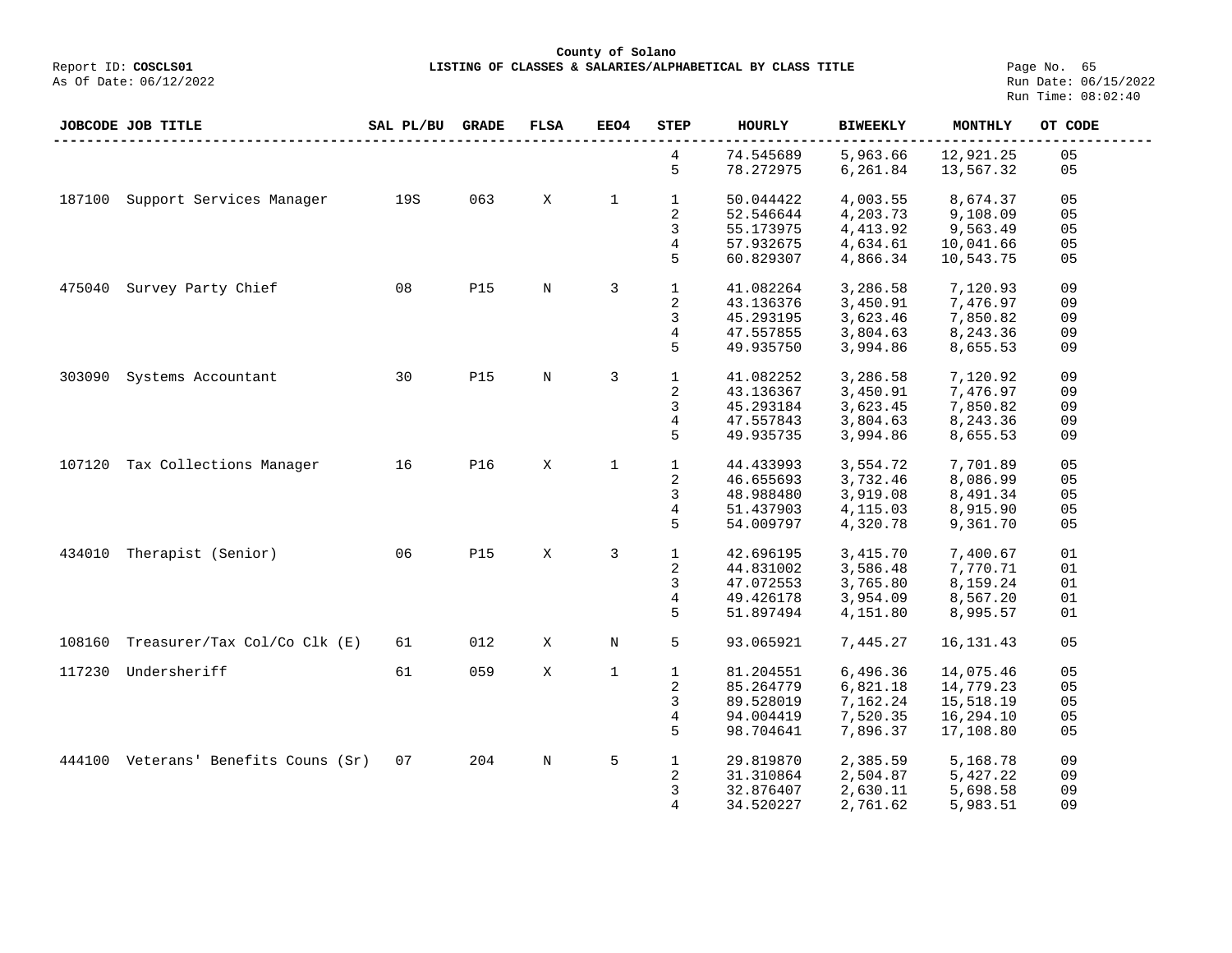**County of Solano**

**LISTING OF CLASSES & SALARIES/ALPHABETICAL BY CLASS TITLE** Page No. 66<br>Run Date: 06/15/2022 Run Time: 08:02:40

|        | JOBCODE JOB TITLE                         | SAL PL/BU | GRADE      | FLSA        | EEO4         | <b>STEP</b>  | <b>HOURLY</b> | <b>BIWEEKLY</b> | MONTHLY   | OT CODE |
|--------|-------------------------------------------|-----------|------------|-------------|--------------|--------------|---------------|-----------------|-----------|---------|
|        |                                           |           |            |             |              | 5            | 36.246239     | 2,899.70        | 6,282.68  | 09      |
|        | 441020 Veterans' Benefits Couns Trne      | 07        | P06        | N           | 5            | $\mathbf{1}$ | 22.247655     | 1,779.81        | 3,856.26  | 09      |
|        |                                           |           |            |             |              | 2            | 23.360038     | 1,868.80        | 4,049.07  | 09      |
|        |                                           |           |            |             |              | 3            | 24.528040     | 1,962.24        | 4,251.53  | 09      |
|        |                                           |           |            |             |              | 4            | 25.754445     | 2,060.36        | 4,464.10  | 09      |
|        |                                           |           |            |             |              | 5            | 27.042165     | 2,163.37        | 4,687.31  | 09      |
|        |                                           |           |            |             |              |              |               |                 |           |         |
|        | 443030 Veterans' Benefits Counselor       | 07        | <b>P08</b> | N           | 5            | $\mathbf{1}$ | 25.759520     | 2,060.76        | 4,464.98  | 09      |
|        |                                           |           |            |             |              | 2            | 27.047495     | 2,163.80        | 4,688.23  | 09      |
|        |                                           |           |            |             |              | 3            | 28.399872     | 2,271.99        | 4,922.65  | 09      |
|        |                                           |           |            |             |              | 4            | 29.819864     | 2,385.59        | 5,168.78  | 09      |
|        |                                           |           |            |             |              | 5            | 31.310857     | 2,504.87        | 5,427.22  | 09      |
|        |                                           |           |            |             |              |              |               |                 |           |         |
| 424020 | Veterinary Technician (Reg)               | 07        | 208        | $\mathbf N$ | 3            | $\mathbf{1}$ | 27.305100     | 2,184.41        | 4,732.88  | 09      |
|        |                                           |           |            |             |              | 2            | 28.670355     | 2,293.63        | 4,969.53  | 09      |
|        |                                           |           |            |             |              | 3            | 30.103872     | 2,408.31        | 5,218.01  | 09      |
|        |                                           |           |            |             |              | 4            | 31.609066     | 2,528.73        | 5,478.91  | 09      |
|        |                                           |           |            |             |              | 5            | 33.189519     | 2,655.16        | 5,752.85  | 09      |
|        |                                           |           |            |             |              |              |               |                 |           |         |
| 413190 | Victim/Witness Assistant                  | 05        | 026        | $\mathbf N$ | 5            | $\mathbf{1}$ | 30.672676     | 2,453.81        | 5,316.60  | 09      |
|        |                                           |           |            |             |              | 2            | 32.206295     | 2,576.50        | 5,582.43  | 09      |
|        |                                           |           |            |             |              | 3            | 33.816553     | 2,705.32        | 5,861.54  | 09      |
|        |                                           |           |            |             |              | 4            | 35.507577     | 2,840.61        | 6,154.65  | 09      |
|        |                                           |           |            |             |              | 5            | 37.282770     | 2,982.62        | 6,462.35  | 09      |
|        |                                           |           |            |             |              |              |               |                 |           |         |
|        | 415050 Victim/Witness Program Coord       | 16        | <b>P13</b> | X           | 2            | $\mathbf 1$  | 37.492189     | 2,999.38        | 6,498.65  | 05      |
|        |                                           |           |            |             |              | 2            | 39.366794     | 3, 149. 34      | 6,823.58  | 05      |
|        |                                           |           |            |             |              | 3            | 41.335135     | 3,306.81        | 7,164.76  | 05      |
|        |                                           |           |            |             |              | 4            | 43.401894     | 3,472.15        | 7,523.00  | 05      |
|        |                                           |           |            |             |              | 5            | 45.571988     | 3,645.76        | 7,899.15  | 05      |
|        |                                           |           |            |             |              |              |               |                 |           |         |
|        | 343110 Volunteer Coordinator              | 07        | P09        | N           | 5            | $\mathbf{1}$ | 27.714032     | 2,217.12        | 4,803.77  | 09      |
|        |                                           |           |            |             |              | 2            | 29.099733     | 2,327.98        | 5,043.95  | 09      |
|        |                                           |           |            |             |              | 3            | 30.554719     | 2,444.38        | 5,296.15  | 09      |
|        |                                           |           |            |             |              | 4            | 32.082456     | 2,566.60        | 5,560.96  | 09      |
|        |                                           |           |            |             |              | 5            | 33.686577     | 2,694.93        | 5,839.01  | 09      |
|        |                                           |           |            |             |              |              |               |                 |           |         |
|        | 157100 Water & Nat Resources Prog Mgr 19S |           | 062        | X           | $\mathbf{1}$ | $\mathbf{1}$ | 61.473065     | 4,917.85        | 10,655.33 | 05      |
|        |                                           |           |            |             |              | 2            | 64.546720     | 5,163.74        | 11,188.10 | 05      |
|        |                                           |           |            |             |              | 3            | 67.774056     | 5,421.92        | 11,747.50 | 05      |
|        |                                           |           |            |             |              | 4            | 71.162758     | 5,693.02        | 12,334.88 | 05      |
|        |                                           |           |            |             |              | 5            |               | 5,977.67        |           | 05      |
|        |                                           |           |            |             |              |              | 74.720897     |                 | 12,951.62 |         |
|        | 413130 Welfare Fraud Investig             | 03        | 007        | N           | 5            | $\mathbf{1}$ | 43.951542     | 3,516.12        | 7,618.27  | 09      |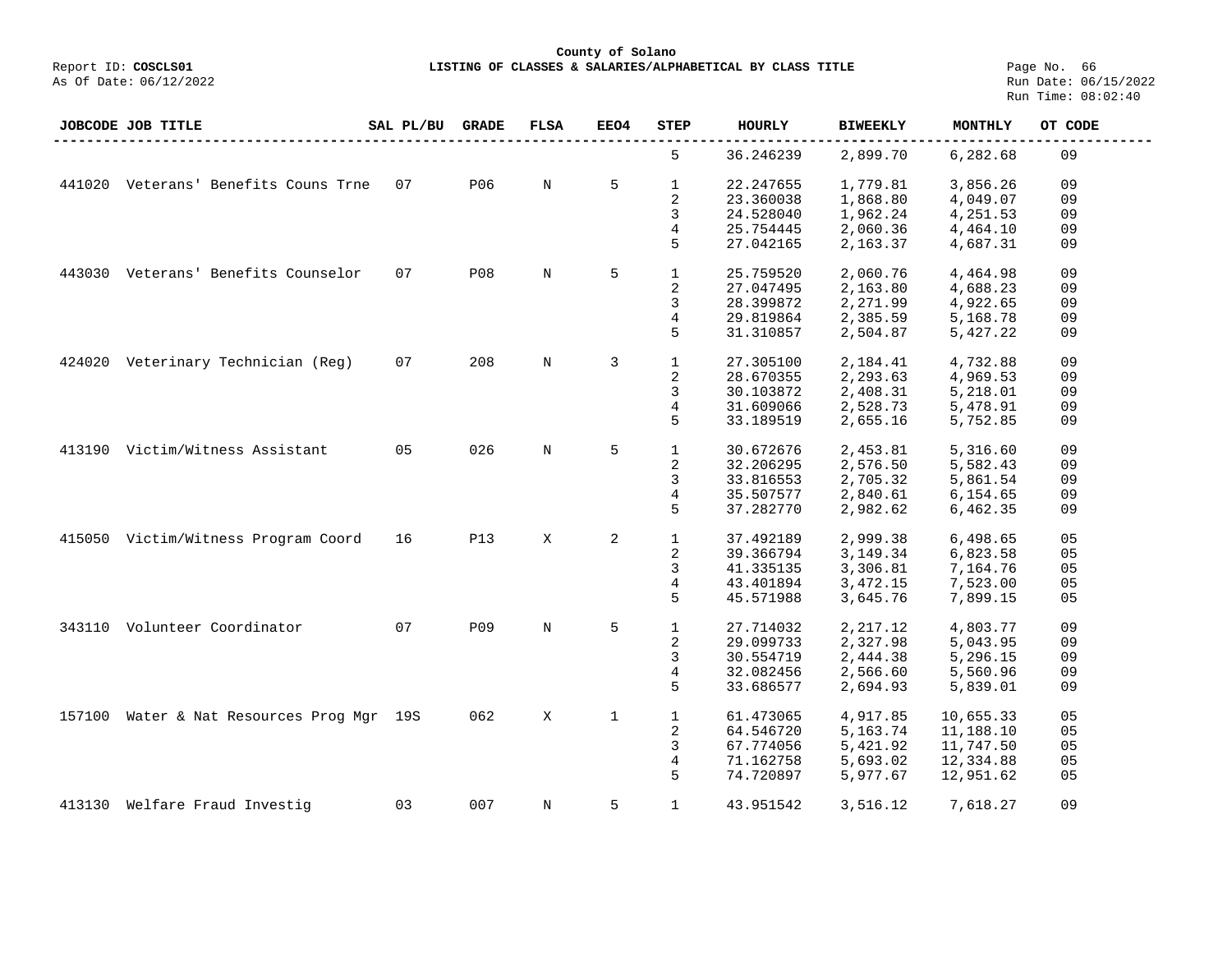**County of Solano**<br>Exercis LISTING OF CLASSES & SALARIES/ALPH COSCLS01 **LISTING OF CLASSES & SALARIES/ALPHABETICAL BY CLASS TITLE** Page No. 67<br>Run Date: 06/15/2022

|        | JOBCODE JOB TITLE              | SAL PL/BU | <b>GRADE</b> | <b>FLSA</b> | <b>EEO4</b> | STEP           | HOURLY    | <b>BIWEEKLY</b> | MONTHLY   | OT CODE |
|--------|--------------------------------|-----------|--------------|-------------|-------------|----------------|-----------|-----------------|-----------|---------|
|        |                                |           |              |             |             | 2              | 46.148931 | 3,691.91        | 7,999.15  | 09      |
|        |                                |           |              |             |             | 3              | 48.456459 | 3,876.52        | 8,399.12  | 09      |
|        |                                |           |              |             |             | 4              | 50.879476 | 4,070.36        | 8,819.11  | 09      |
|        |                                |           |              |             |             | 5              | 53.423291 | 4,273.86        | 9,260.04  | 09      |
| 413120 | Welfare Fraud Investig (Entry) | 03        | 006          | N           | 5           |                | 37.360486 | 2,988.84        | 6,475.82  | 09      |
|        |                                |           |              |             |             | 2              | 39.228540 | 3,138.28        | 6,799.61  | 09      |
|        |                                |           |              |             |             | 3              | 41.190093 | 3,295.21        | 7,139.62  | 09      |
|        |                                |           |              |             |             | 4              | 43.249357 | 3,459.95        | 7,496.56  | 09      |
|        |                                |           |              |             |             | 5              | 45.411878 | 3,632.95        | 7,871.39  | 09      |
| 415060 | Welfare Fraud Investig (Supv)  | 04        | 004          | N           | 5           |                | 53.375598 | 4,270.05        | 9,251.77  | 09      |
|        |                                |           |              |             |             |                | 56.044156 | 4,483.53        | 9,714.32  | 09      |
|        |                                |           |              |             |             | 3              | 58.846440 | 4,707.72        | 10,200.05 | 09      |
|        |                                |           |              |             |             | 4              | 61.788752 | 4,943.10        | 10,710.05 | 09      |
|        |                                |           |              |             |             | 5              | 64.878283 | 5,190.26        | 11,245.57 | 09      |
| 433310 | Wellness Coordinator           | 30        | 028          | N           | 5           | 1              | 31.665501 | 2,533.24        | 5,488.69  | 09      |
|        |                                |           |              |             |             |                | 33.248775 | 2,659.90        | 5,763.12  | 09      |
|        |                                |           |              |             |             |                | 34.911214 | 2,792.90        | 6,051.28  | 09      |
|        |                                |           |              |             |             | $\overline{4}$ | 36.656774 | 2,932.54        | 6,353.84  | 09      |
|        |                                |           |              |             |             | 5              | 38.489613 | 3,079.17        | 6,671.53  | 09      |